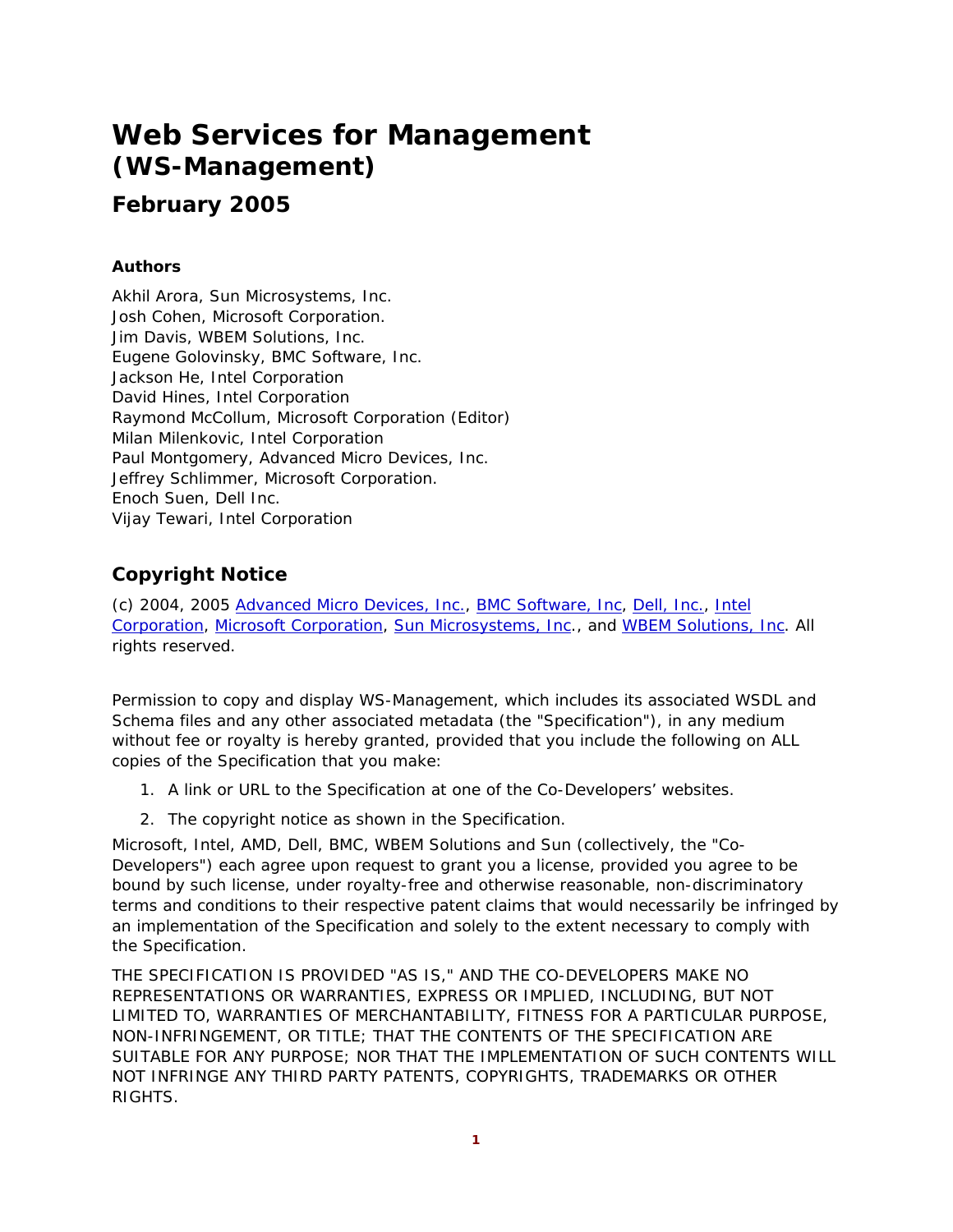THE CO-DEVELOPERS WILL NOT BE LIABLE FOR ANY DIRECT, INDIRECT, SPECIAL, INCIDENTAL OR CONSEQUENTIAL DAMAGES ARISING OUT OF OR RELATING TO ANY USE OR DISTRIBUTION OF THE SPECIFICATIONS.

The name and trademarks of the Co-Developers may NOT be used in any manner, including advertising or publicity pertaining to the Specifications or their contents without specific, written prior permission. Title to copyright in the Specifications will at all times remain with the Co-Developers.

No other rights are granted by implication, estoppel or otherwise.

### **Abstract**

This specification describes a general SOAP-based protocol for managing systems such as PCs, servers, devices, Web services and other applications, and other manageable entities.

### **Status**

The first edition of this specification was published in October 2004, which was a pre-release version for public comment. This February 2005 edition constitutes the first standardized version of the messaging protocol.

### **Table of Contents**

| 1.0Introduction | 5                                   |                   |
|-----------------|-------------------------------------|-------------------|
| 1.1             | Requirements                        | 6                 |
| 1.2             | Notations and Terminology           | 6                 |
| 1.3             | <b>Notational Conventions</b>       | 6                 |
| 1.4             | Conformance                         | 7                 |
| 1.5             | <b>XML Namespaces</b>               | 7                 |
| 1.6             | Terminology                         | 8                 |
| 2.0Addressing   | 8                                   |                   |
| 2.1             | <b>Endpoint References</b>          | 8                 |
| $2.2^{\circ}$   | Other WS-Addressing Headers         | $12 \overline{ }$ |
| 2.3             | mustUnderstand Usage                | 12                |
| 2.4             | To                                  | 13                |
| 2.5             | ReplyTo                             | 15                |
| 2.6             | FaultTo                             | 17                |
| 2.7             | MessageID and RelatesTo             | 18                |
| 2.8             | System                              | 19                |
| 2.9             | Selectors                           | 20                |
| 2.10            | Action                              | 23                |
| 2.11            | wsa: From                           | 26                |
|                 | 3.0WS-Management Control Headers 26 |                   |
| 3.1             | <b>Operation Timeout</b>            | 27                |
| 3.2             | Maximum Envelope Size               | 28                |
| 3.3             | Locale                              | 28                |
| 3.4             | Options                             | 29                |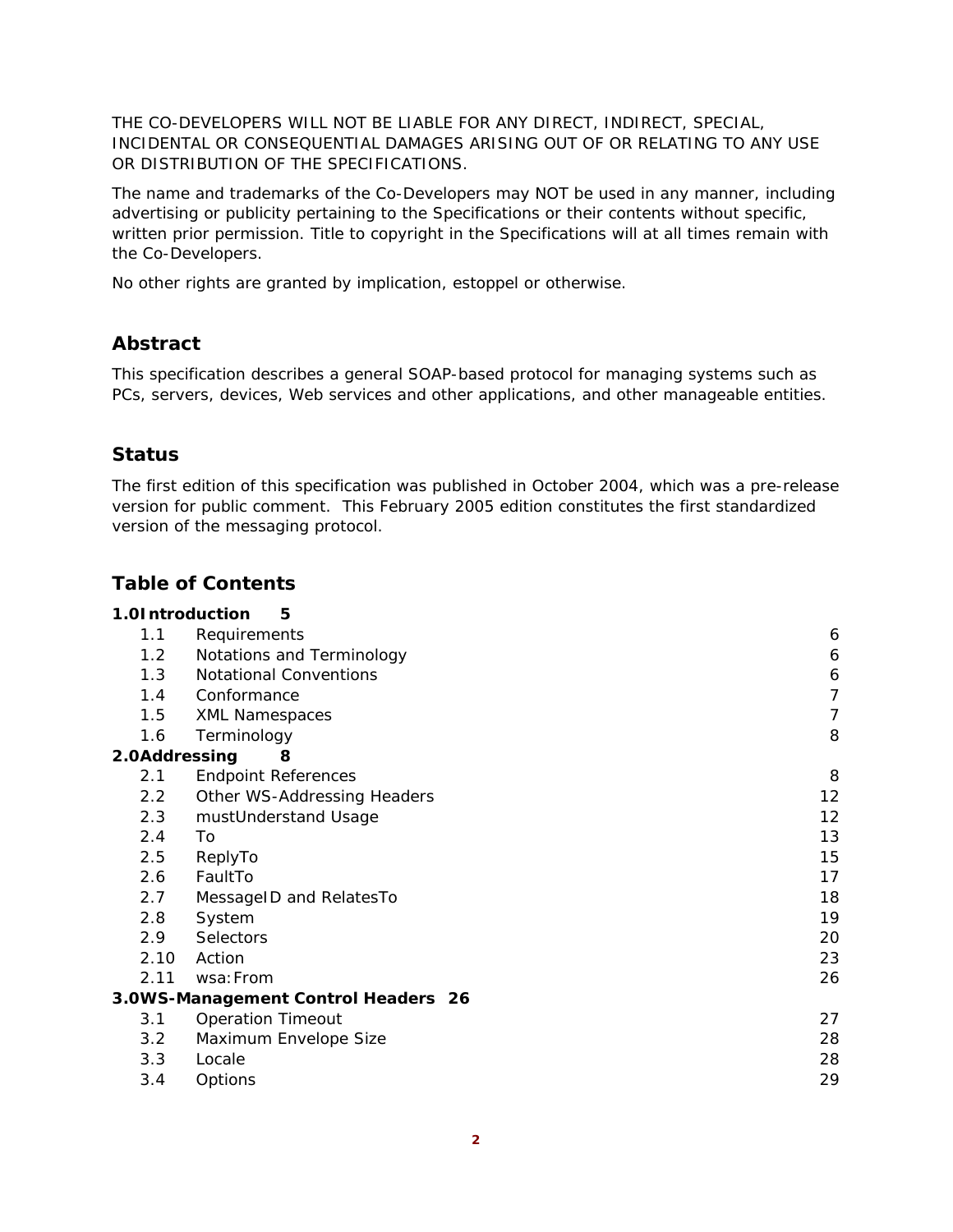|                | 31<br><b>4.0Resource Access</b>                  |    |
|----------------|--------------------------------------------------|----|
| 4.1            | Introduction                                     | 31 |
| 4.2            | <b>WS-Transfer</b>                               | 32 |
| 4.3            | <b>Addressing Uniformity</b>                     | 33 |
| 4.4            | WS-Transfer: Get                                 | 34 |
| 4.5            | WS-Transfer: Delete                              | 34 |
| 4.6            | WS-Transfer: Create                              | 35 |
| 4.7            | WS-Transfer: Put                                 | 37 |
| 4.8            | WS-Management: Rename                            | 39 |
| 4.9            | Fragment-Level WS-Transfer                       | 43 |
| 4.10           | Fragment-Level WS-Transfer: Get                  | 45 |
| 4.11           | Fragment-Level WS-Transfer: Put                  | 47 |
| 4.12           | Fragment-Level WS-Transfer: Create               | 49 |
| 4.13           | Fragment-Level WS-Transfer: Delete               | 50 |
|                | 5.0WS-Enumeration<br>51                          |    |
| 5.1            | Introduction                                     | 51 |
| 5.2            | WS-Enumeration: Enumerate                        | 52 |
| 5.3            | Filter Intepretation                             | 53 |
| 5.4            | <b>WS-Enumeration: Pull</b>                      | 53 |
| 5.5            | <b>WS-Enumeration: Release</b>                   | 56 |
| 5.6            | Ad-Hoc Queries and Fragment-Level Enumerations   | 56 |
|                | 6.0Custom Actions (Methods)<br>57                |    |
| 6.1            | General                                          | 57 |
| 7.0Eventing 59 |                                                  |    |
| 7.1            | General                                          | 59 |
| 7.2            | Subscribe                                        | 59 |
|                | 7.2.1<br>General                                 | 59 |
|                | 7.2.2<br>Filtering                               | 60 |
|                | 7.2.3<br><b>Connection Retries</b>               | 61 |
|                | 7.2.4<br>wse: SubscribeResponse                  | 61 |
| 7.2.5          | Heartbeats                                       | 62 |
|                | 7.2.6<br><b>Bookmarks</b>                        | 63 |
|                | <b>Delivery Modes</b><br>7.2.7                   | 66 |
|                | 7.2.8<br><b>Event Action URI</b>                 | 67 |
|                | Delivery Sequencing and Acknowledgement<br>7.2.9 | 67 |
|                | 7.2.10<br>Push Mode                              | 68 |
|                | 7.2.11<br><b>PushWithAck Mode</b>                | 69 |
|                | 7.2.12<br><b>Batched Delivery Mode</b>           | 69 |
|                | 7.2.13<br>Pull Delivery Mode                     | 73 |
| 7.3            | GetStatus                                        | 75 |
| 7.4            | Unsubscribe                                      | 75 |
| 7.5            | Renew                                            | 75 |
| 7.6            | SubscriptionEnd                                  | 76 |
| 7.7            | Acknowledgement of Delivery                      | 77 |
| 7.8            | Refusal of Delivery                              | 78 |
| 7.9            | <b>Dropped Events</b>                            | 79 |
|                | 8.0Standard System Resources 81                  |    |
| 8.1            | wsman: system/2005/02/this                       | 81 |
| 8.2            | Other Discovery                                  | 82 |

#### **3**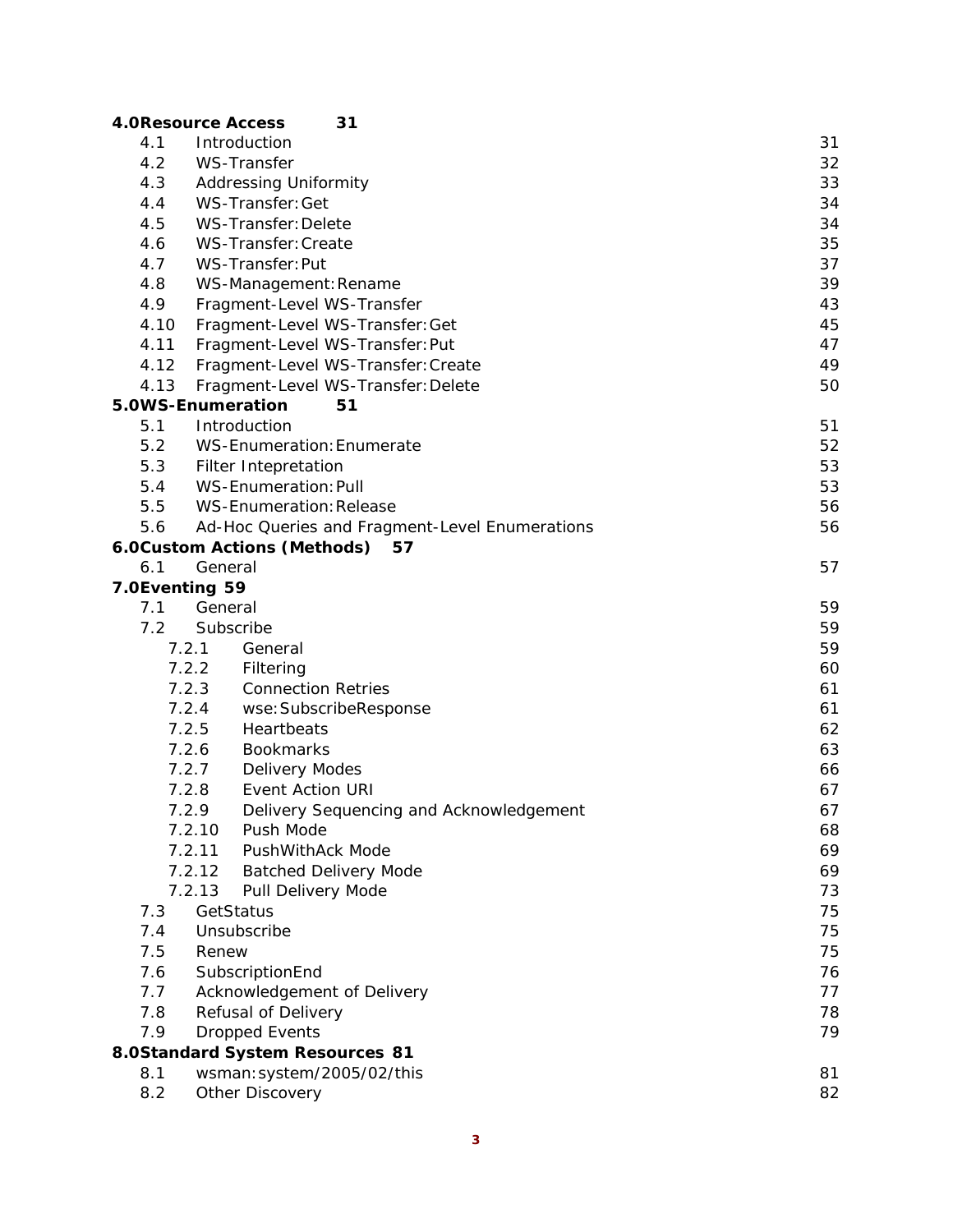### **9.0Security 82**

| 9.1  | Introduction                                       | 82  |
|------|----------------------------------------------------|-----|
| 9.2  | <b>Security Profiles</b>                           | 82  |
| 9.3  | <b>Interoperation Conformance</b>                  | 83  |
| 9.4  | wsman: secprofile/http/standard                    | 83  |
| 9.5  | wsman: secprofile/https/standard                   | 84  |
| 9.6  | wsman: secprofile/https/mutual                     | 85  |
| 9.7  | wsman: secprofile/https/dual                       | 85  |
| 9.8  | wsman: secprofile/https/selected                   | 86  |
| 9.9  | wsman: secprofile/https/mutual/rechallenge         | 87  |
| 9.10 | Subscriptions                                      | 88  |
| 9.11 | Standard profiles                                  | 89  |
| 9.12 | wsman: secprofile/https/standard/userRef           | 89  |
| 9.13 | wsman: secprofile/https/mutual/certhash            | 90  |
| 9.14 | Correlation of Events with Subscription            | 91  |
| 9.15 | Transport-Level Authentication Failure             | 91  |
| 10.0 | <b>Transports and Message Encoding 91</b>          |     |
| 10.1 | Introduction                                       | 91  |
| 10.2 | HTTP(S) Encoding                                   | 92  |
| 10.3 | SOAP                                               | 93  |
| 10.4 | Lack of Response                                   | 94  |
| 10.5 | <b>Replay Of Messages</b>                          | 94  |
| 10.6 | <b>Encoding Limits</b>                             | 95  |
| 10.7 | <b>Binary Attachments</b>                          | 95  |
| 11.0 | <b>Faults</b><br>96                                |     |
| 11.1 | Introduction                                       | 96  |
| 11.2 | <b>Fault Encoding</b>                              | 96  |
| 11.3 | NotUnderstood Faults                               | 97  |
| 11.4 | Degenerate Faults                                  | 98  |
| 11.5 | Master Fault Table                                 | 99  |
|      | 11.5.1<br>wsman: AccessDenied                      | 99  |
|      | 11.5.2<br>wsman: NoAck                             | 99  |
|      | 11.5.3<br>wsa: ActionNotSupported                  | 100 |
|      | 11.5.4<br>wsman: Concurrency                       | 100 |
|      | 11.5.5<br>wsman: AlreadyExists                     | 101 |
|      | 11.5.6<br>wsen: CannotProcessFilter                | 101 |
|      | 11.5.7<br>wse: DeliveryModeRequestedUnavailable    | 102 |
|      | 11.5.8<br>wsman: DeliveryRefused                   | 103 |
|      | 11.5.9<br>wsa: DestinationUnreachable              | 103 |
|      | 11.5.10<br>wsman: EncodingLimit                    | 104 |
|      | 11.5.11<br>wsa: EndpointUnavailable                | 106 |
|      | wse: EventSourceUnableToProcess<br>11.5.12         | 106 |
|      | wsen: FilterDialectRequestedUnavailable<br>11.5.13 | 107 |
|      | 11.5.14<br>wse: FilteringNotSupported              | 108 |
|      | 11.5.15<br>wsen: FilteringNotSupported             | 108 |
|      | 11.5.16<br>wse: Filtering Requested Unavailable    | 109 |
|      | wsman: IncompatibleEPR<br>11.5.17                  | 110 |
|      | wsman: InternalError<br>11.5.18                    | 110 |
|      | wsman: InvalidBookmark<br>11.5.19                  | 111 |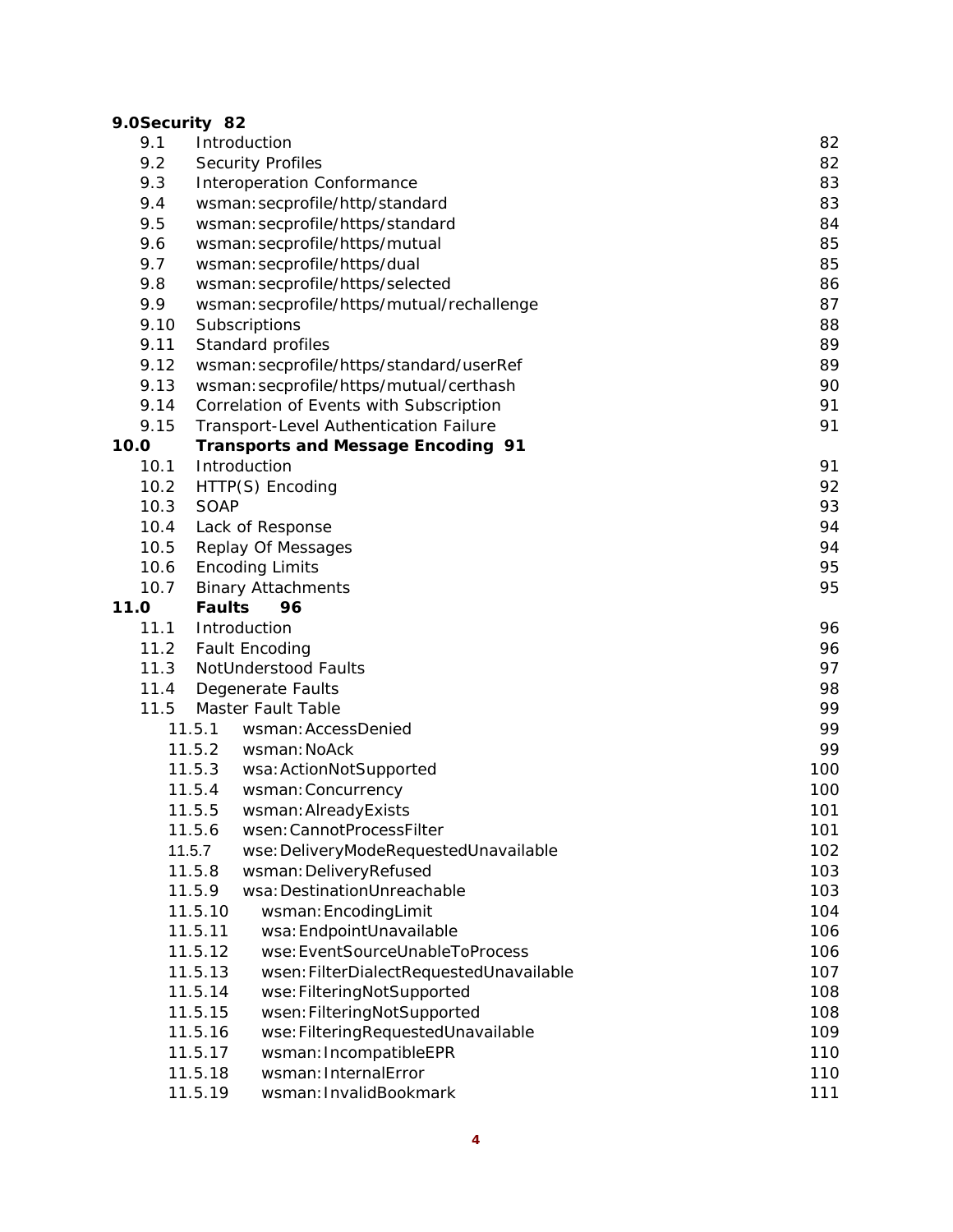|      | 11.5.20 | wsen: InvalidEnumerationContext       | 112 |
|------|---------|---------------------------------------|-----|
|      | 11.5.21 | wse: InvalidExpirationTime            | 112 |
|      | 11.5.22 | wsen: InvalidExpirationTime           | 113 |
|      | 11.5.23 | wse: InvalidMessage                   | 113 |
|      | 11.5.24 | wsa: InvalidMessageInformationHeader  | 114 |
|      | 11.5.25 | wsman: InvalidOptions                 | 115 |
|      | 11.5.26 | wsman: InvalidParameter               | 115 |
|      | 11.5.27 | wxf: InvalidRepresentation            | 116 |
|      | 11.5.28 | wsman: InvalidSelectors               | 117 |
|      | 11.5.29 | wsman: InvalidSystem                  | 118 |
|      | 11.5.30 | wsa: MessageInformationHeaderRequired | 118 |
|      | 11.5.31 | wsman: MetadataRedirect               | 119 |
|      | 11.5.32 | wsman: QuotaLimit                     | 119 |
|      | 11.5.33 | wsman: RenameFailure                  | 120 |
|      | 11.5.34 | wsman: SchemaValidationError          | 120 |
|      | 11.5.35 | wsen: TimedOut                        | 121 |
|      | 11.5.36 | wsman: TimedOut                       | 121 |
|      | 11.5.37 | wse: UnableToRenew                    | 122 |
|      | 11.5.38 | wse: UnsupportedExpirationType        | 123 |
|      | 11.5.39 | wsen: UnsupportedExpirationType       | 123 |
|      | 11.5.40 | wsman: UnsupportedFeature             | 123 |
| 12.0 |         | <b>WS-Management XSD 125</b>          |     |
| 13.0 |         | <b>Acknowledgements</b><br>129        |     |

**14.0 References 129**

# **1.0 Introduction**

The Web services architecture is based on a suite of specifications that define rich functions and that may be composed to meet varied service requirements.

A crucial application for these services is in the area of systems management. To promote interoperability between management applications and managed resources, this specification identifies a core set of Web service specifications and usage requirements to expose a common set of operations that are central to all systems management. This comprises the abilities to

- DISCOVER the presence of management resources and navigate between them.
- GET, PUT, CREATE, RENAME, and DELETE individual management resources, such as settings and dynamic values.
- ENUMERATE the contents of containers and collections, such as large tables and logs.
- SUBSCRIBE to events emitted by managed resources.
- EXECUTE specific management methods with strongly typed input and output parameters.

In each of these areas of scope, this specification defines minimal implementation requirements for conformant Web service implementations. An implementation is free to extend beyond this set of operations, and may also choose not to support one or more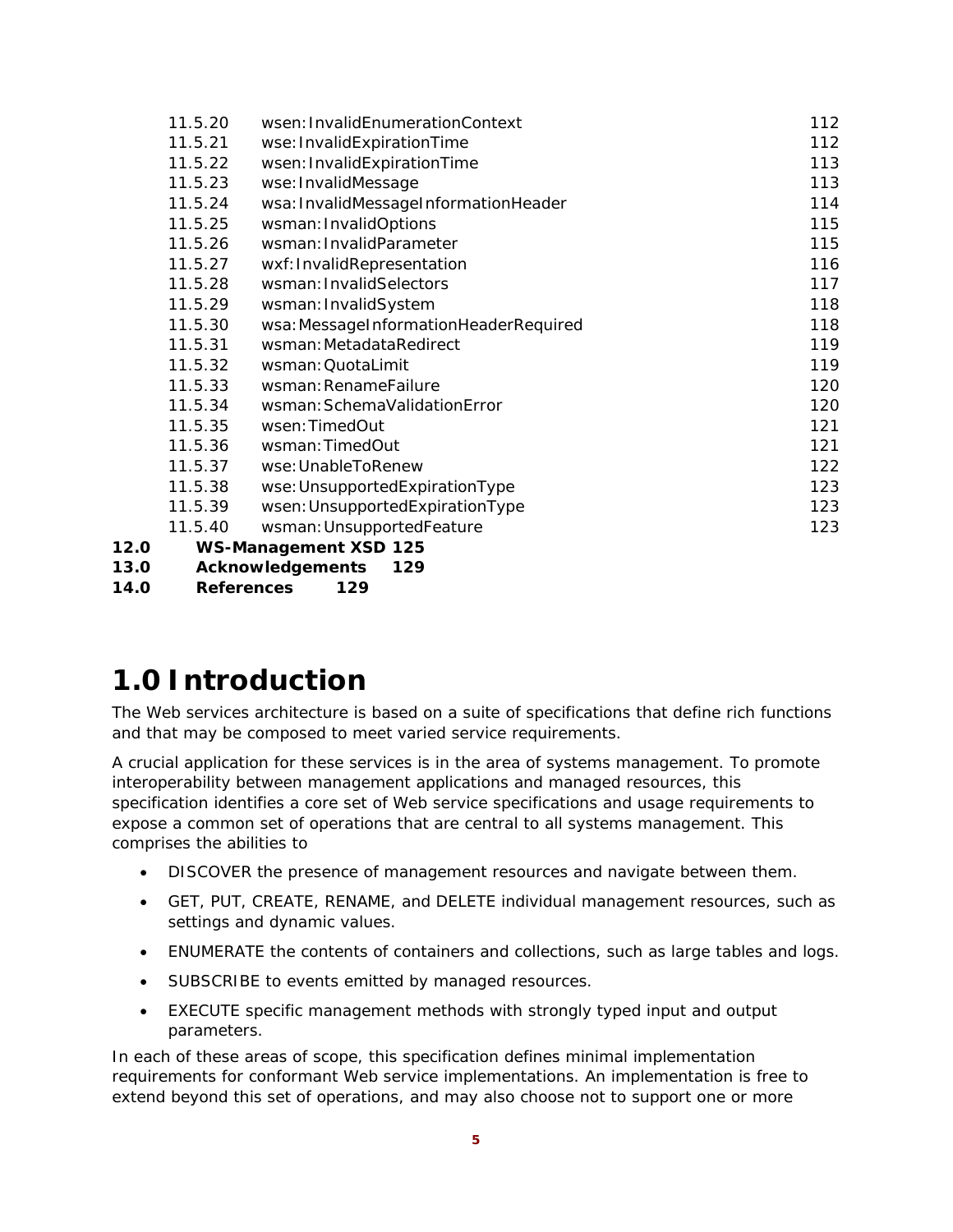areas of functionality listed above if that functionality is not appropriate to the target device or system.

# **1.1 Requirements**

This specification intends to meet the following requirements:

- Constrain Web services protocols and formats so Web services can be implemented in management services with a small footprint, in both hardware and software.
- Define minimum requirements for compliance without constraining richer implementations.
- Ensure composability with other Web services specifications
- Minimize additional mechanism beyond the current Web service architecture.

# **1.2 Notations and Terminology**

This section specifies the notations, namespaces, and terminology used in this specification.

# **1.3 Notational Conventions**

The keywords "MUST", "MUST NOT", "REQUIRED", "SHALL", "SHALL NOT", "SHOULD", "SHOULD NOT", "RECOMMENDED", "MAY", and "OPTIONAL" in this document are to be interpreted as described in RFC 2119 [RFC 2119].

This specification uses the following syntax to define normative outlines for messages:

- The syntax appears as an XML instance, but values in italics indicate data types instead of values.
- Characters are appended to elements and attributes to indicate cardinality:
	- "?" (0 or 1)
	- $\bullet$  "\*" (0 or more)
	- $\bullet$  "+" (1 or more)
- The character "|" is used to indicate a choice between alternatives.
- The characters "[" and "]" are used to indicate that contained items are to be treated as a group with respect to cardinality or choice.
- An ellipsis (i.e. "...") indicates a point of extensibility that allows other child or attribute content. Additional children and/or attributes MAY be added at the indicated extension points but MUST NOT contradict the semantics of the parent and/or owner, respectively. If a receiver does not recognize an extension, the receiver SHOULD NOT process the message and MAY fault.
- XML namespace prefixes (see Table 1) are used to indicate the namespace of the element being defined.

**Throughout the document,** whitespace is used for readability. However, in practice, whitespace should not be used in the XML values unless it is part of the value (Conformance rule R10.3-9 applies to all messaging).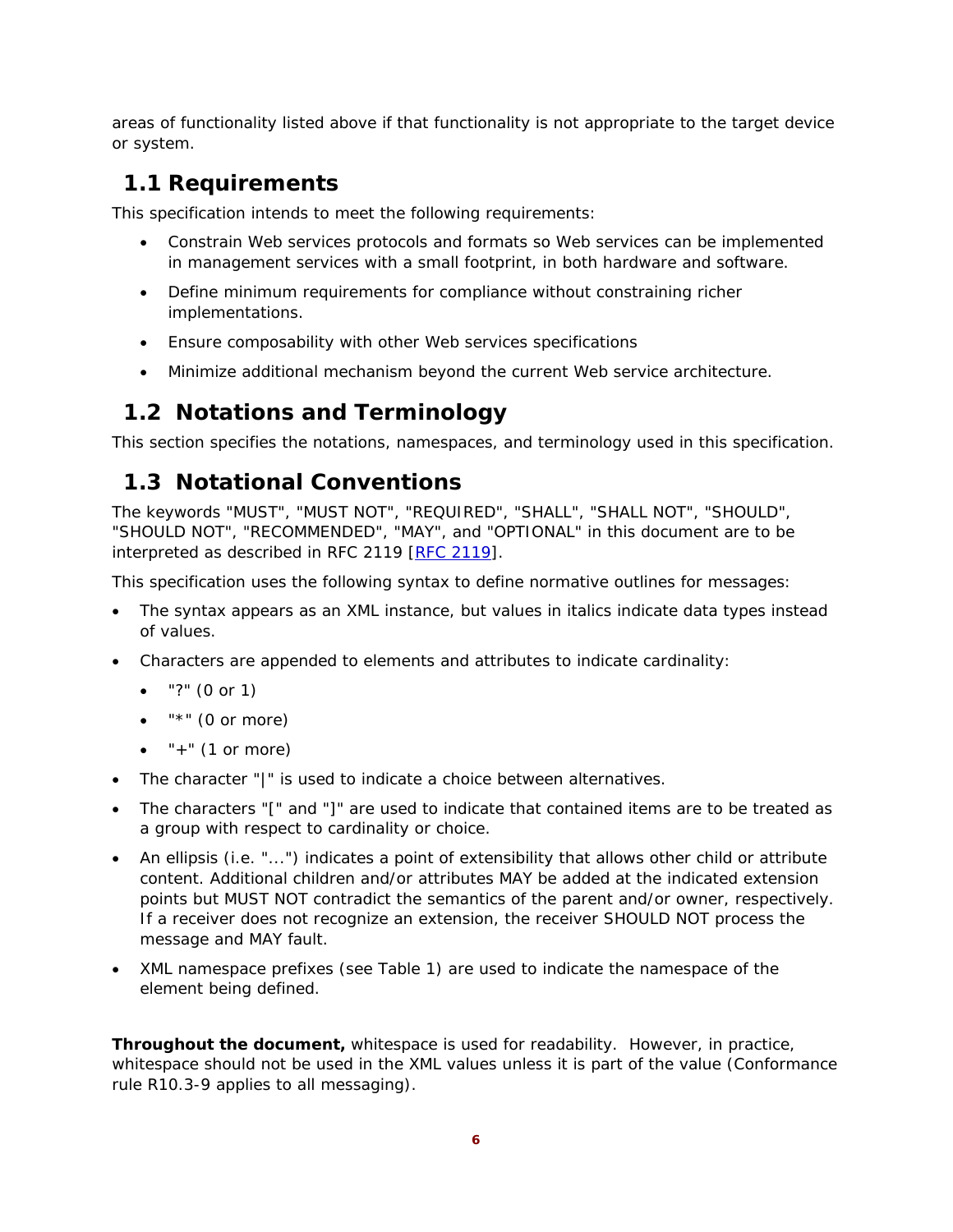# **1.4 Conformance**

An implementation is not conformant with this specification if it fails to satisfy one or more of the MUST or REQUIRED level requirements defined in the conformance rules for each section, as indicated by the following format:

R*nnnn*: *Rule text* 

General conformance rules:

- R1.4-1: To be conformant, the service MUST comply with all the rules defined in this specification. Items marked with MUST are required, and items marked with SHOULD are highly advisable to maximize interoperation. Items marked with MAY indicate the preferred implementation in terms of expected features, but interoperation should not be affected if they are ignored.
- R1.4-2: A SOAP Node MUST NOT use the XML namespace identifier for this specification (listed in **Section 1.5**) within SOAP envelopes unless it is conformant with this specification.

# **1.5 XML Namespaces**

R1.5-1: The XML namespace URI that MUST be used by conformant services of this specification is:

(1) http://schemas.xmlsoap.org/ws/2005/02/management

Table 1 lists XML namespaces that are used in this specification. The choice of any namespace prefix is arbitrary and not semantically significant.

| <b>Prefix</b> | <b>XML Namespace</b>                                   | Specification(s)                          |
|---------------|--------------------------------------------------------|-------------------------------------------|
| wsman         | http://schemas.xmlsoap.org/ws/2005/02/managem<br>ent   | This specification                        |
| S             | http://www.w3.org/2003/05/soap-envelope                | SOAP 1.2 [SOAP 1.2]                       |
| XS            | http://www.w3.org/2001/XMLSchema                       | XML Schema [Part 1, 2]                    |
| wsdl          | http://schemas.xmlsoap.org/wsdl                        | WSDL/1.1 [WSDL 1.1]                       |
| wsa           | http://schemas.xmlsoap.org/ws/2004/08/addressin<br>g   | WS-Addressing [WS-<br>Addressing          |
| wse           | http://schemas.xmlsoap.org/ws/2004/08/eventing         | WS-Eventing [WS-Eventing]                 |
| wsen          | http://schemas.xmlsoap.org/ws/2004/09/enumerati<br>on. | WS-Enumeration [WS-<br><b>Enumeration</b> |

**Table 1: Prefixes and XML namespaces used in this specification.**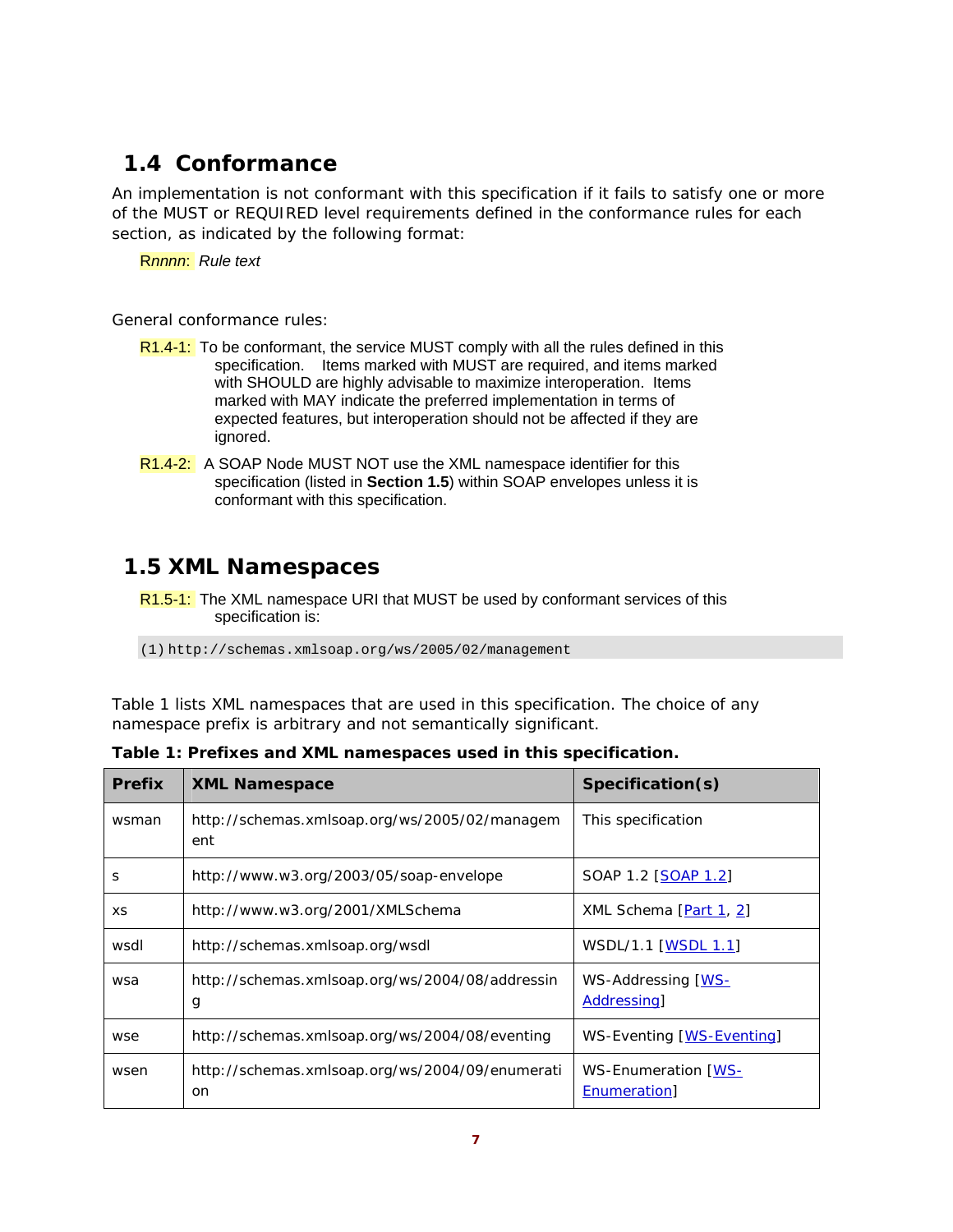## **1.6 Terminology**

Client

The client application using the Web services defined in this document to access the management service.

#### Service

An application that provides management services to clients by exposing the web services defined in this document. A service typically is equivalent to the network "listener" and is associated with a physical transport address and is essentially a type of manageability access point.

#### Resource

An endpoint which represents a distinct type of management operation or value. A service exposes one or more resources and some resources can have more than one instance. In this sense, a resource is similar to a "class" or a database table, and an instance is similar to an instance of the class or a row in the table.

#### System

A top-level partitioning element identifies a named group of resources. Just as resources are similar to "tables" or "classes", a system is similar to a database or a namespace. A service may expose one or more systems. If no system is explicitly exposed, a default system is implied.

#### Selector

A resource-relative identifier and value which is an instance-level discriminant. This is essentially a filter which isolates the instance.

The relationship of services to systems to resources is as follows:

- A service consists of one or more systems. If there is only a single system, it is implied. Otherwise, it must be named.
- A system consists of one or more resources.
- A resource may contain one or more instances.
- If more than one instance for a resource exists, they are isolated or identified through the Selector mechanism.

# **2.0 Addressing**

### **2.1 Endpoint References**

WS-Management uses WS-Addressing *endpoint references* (also known as *EPRs*) as the addressing model for individual resources. To access a resource, the endpoint reference is used in the SOAP header, with the modifications and restrictions discussed in the following sections. This management endpoint reference uses a fixed representation, which is a tuple of the following SOAP headers: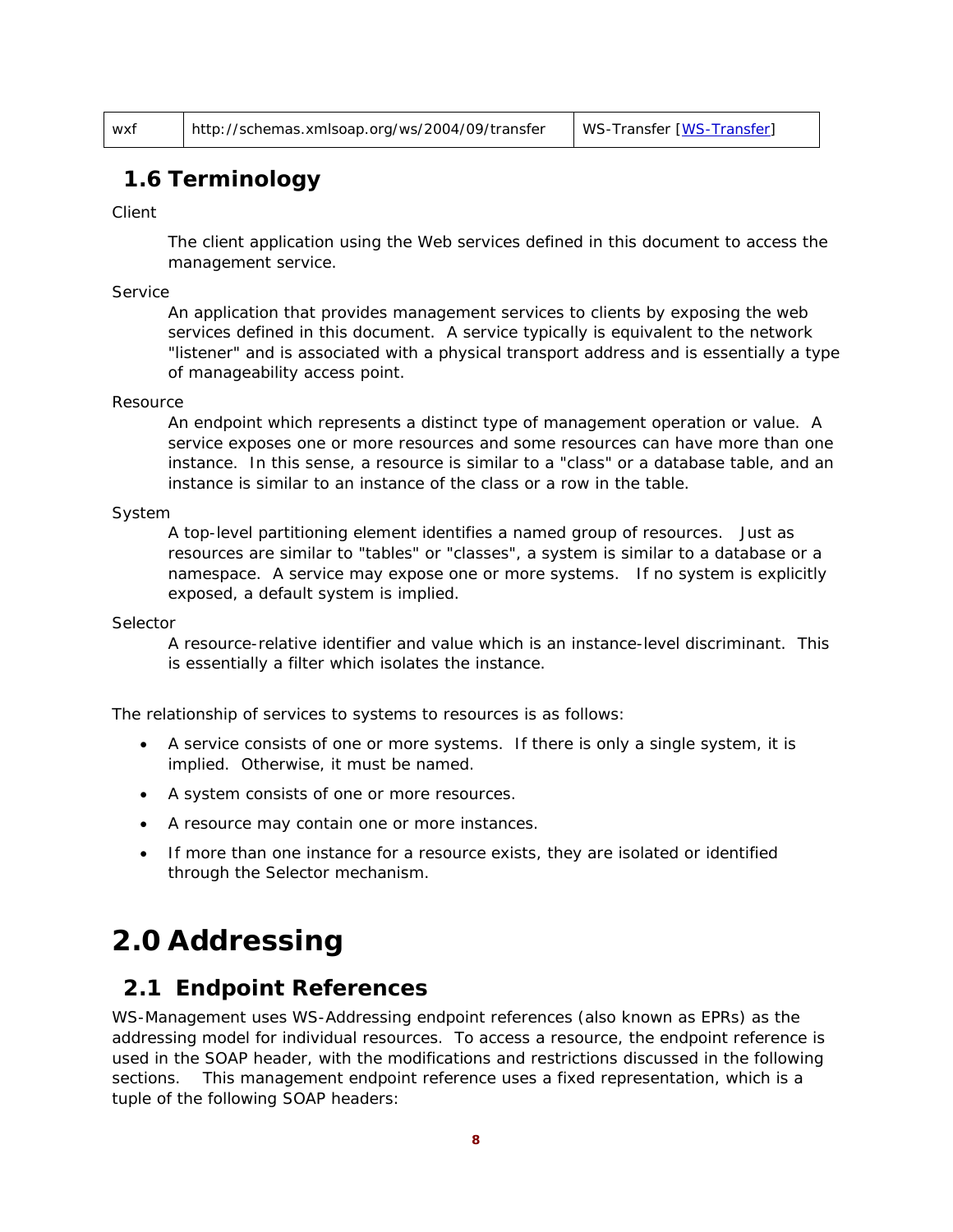- (1) **wsa:To** (required) : The transport address of the service suffixed by the URI of the targeted management resource.
- (2) **wsman:System** (optional) : The targeted system within the service
- (3) **wsman:SelectorSet** (optional) : Used to reference or select the specific instance of a resource, if there is more than one instance

The WS-Management endpoint reference is defined in SOAP as follows:

| (1)  | <wsa:endpointreference></wsa:endpointreference>               |
|------|---------------------------------------------------------------|
| (2)  | <wsa:address></wsa:address>                                   |
| (3)  | Network address URL ? ResourceURI=( Management Resource URI ) |
| (4)  |                                                               |
| (5)  | <wsa:referenceparameters></wsa:referenceparameters>           |
| (6)  | <wsman: name="SystemName" system=""></wsman:>                 |
| (7)  | optionally nested systems                                     |
| (8)  | *                                                             |
| (9)  | <wsman:selectorset></wsman:selectorset>                       |
| (10) | <wsman:selector name="Selector=name"> +</wsman:selector>      |
| (11) | Selector-value                                                |
| (12) |                                                               |
| (13) | ?                                                             |
| (14) |                                                               |
| (15) |                                                               |
| (16) | .<br>$\ddotsc$                                                |
|      |                                                               |

The following describes additional, normative constraints on the outline listed above:

#### wsa:Address

This is a compound URI, consisting of the network address URL suffixed by the **?**  character, suffixed by the token sequence **ResourceURI=** and the actual URI of the management resource enclosed in parentheses (line 3).

#### wsa:ReferenceParameters/wsman:System

Optionally, the targeted system name as described in 2.8. Typically a single value, but may be nested. This is used to route the message after it has left the SOAP channel.

#### wsa:ReferenceParameters/wsman:SelectorSet

The optional set of Selectors as described in 2.9. These are used to select an instance if the ResourceURI represents a multi-instanced target

The above format is used when defining addresses in metadata, or when specifying return addresses in message bodies, such as the wsen:NotifyTo or the wsa:ReplyTo and wsa:FaultTo cases.

When it is time to actually use the above address in a real SOAP message, WS-Addressing specifies that translations take place and the headers are flattened out. While this is described in WS-Addressing, it is worth repeating because of its critical nature.

As example, the following address definition

```
<wsa:EndpointReference> 
   <wsa:Address> Address+URI </wsa:Address> 
     <wsa:ReferenceProperties>
```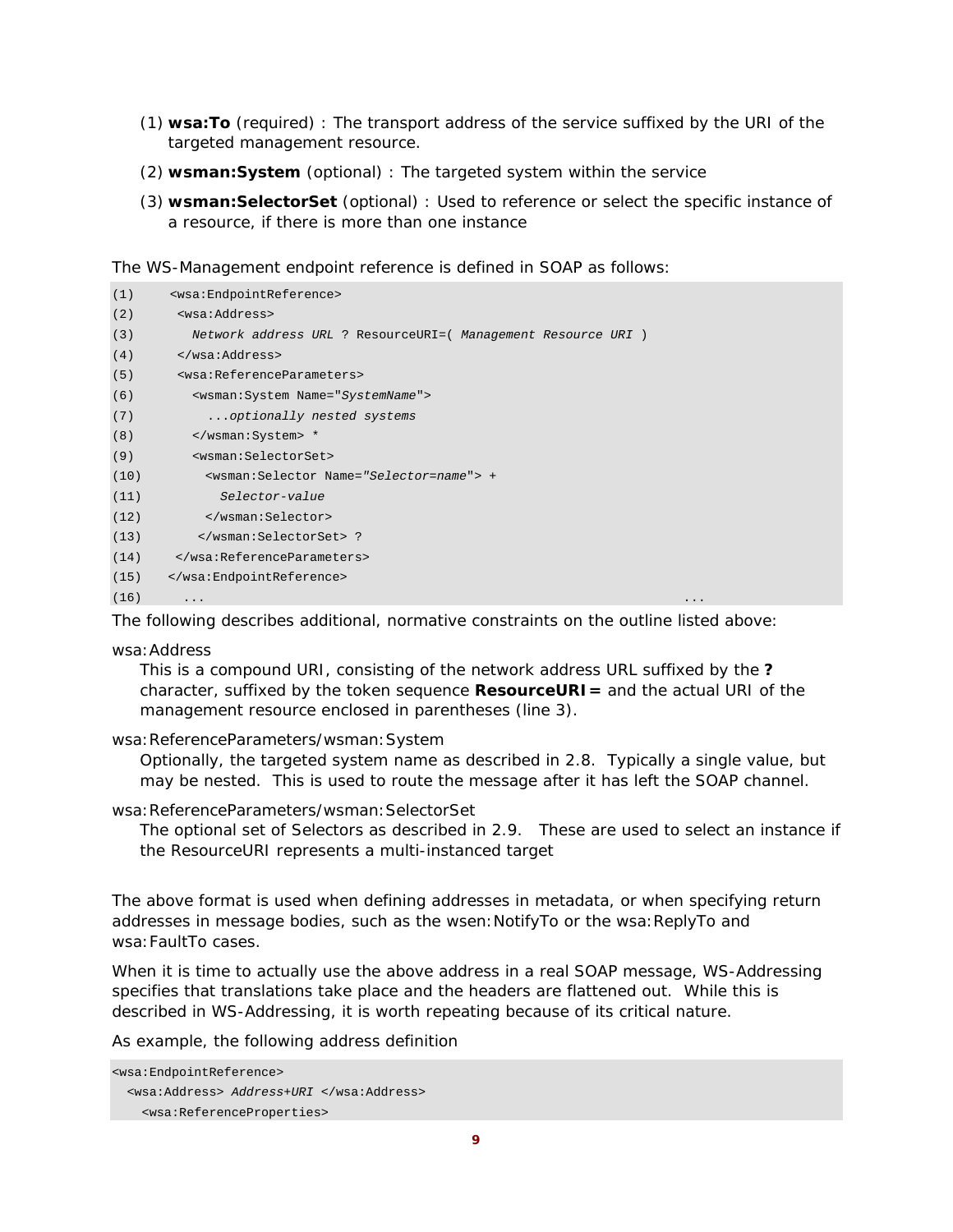```
 <other:UserProp>prop-value</other:UserProp> 
     </wsa:ReferenceProperties> 
     <wsa:ReferenceParameters> 
      <wsman:System>sysURI</wsman:System> 
      <wsman:SelectorSet> 
         <wsman:Selector Name="Selector=name"> 
             Selector-value 
         </wsman:Selector> 
      </wsman:SelectorSet> 
      <other:UserParam> param </otherUserParam> 
     </wsa:ReferenceParameters> 
</wsa:EndpointReference>
```
...becomes the following when actually used in a SOAP message, in which wsa: Address becomes wsa:To, and the reference properties and reference parameters are unwrapped and juxtaposed:

```
<s:Envelope ...> 
 <s:Header> 
  <wsa:To> Address+URI </wsa:To> 
  <other:UserProp>prop-value</other:UserProp> 
   <wsman:System>sysURI</wsman:System> 
   <wsman:SelectorSet> 
   <wsman:Selector Name="Selector=name"> 
       Selector-value 
   </wsman:Selector> 
   </wsman:SelectorSet> 
   <other:UserParam> param </otherUserParam>" 
   ...
```
Note also that in addition to the WS-Management-defined values, the user may additionally specify client-specific reference properties (see *other:UserProp* above) and reference parameters (see *other:UserParam* above) which also are included in the message if they are part of the wsa: EndpointReference.

**Note** that as of this writing the WS-Addressing specification is being refined, and the reference property mechanism may be removed. WS-Management makes no use of reference properties per se (although it uses reference parameters), but future implementations should examine the status of WS-Addressing before building richer implementations which make use of reference properties.

Note that the wsa:To, wsman:System, and wsman:SelectorSet work together to *reference*  the resource to be managed, but the actual *method* or *operation* to be executed against this resource is indicated by the wsa:Action header.

Here is an example of WS-Management headers in an actual message:

| (17) | <s:envelope></s:envelope>                                        |
|------|------------------------------------------------------------------|
| (18) | $xmlns:s="http://www.w3.org/2003/05/soap-envelope"$              |
| (19) | xmlns:wsa="http://schemas.xmlsoap.org/ws/2004/08/addressing"     |
| (20) | $xmlns:wsman="http://schemas.xmlsoap.org/ws/2005/02/manaqement"$ |
| (21) | <s:header></s:header>                                            |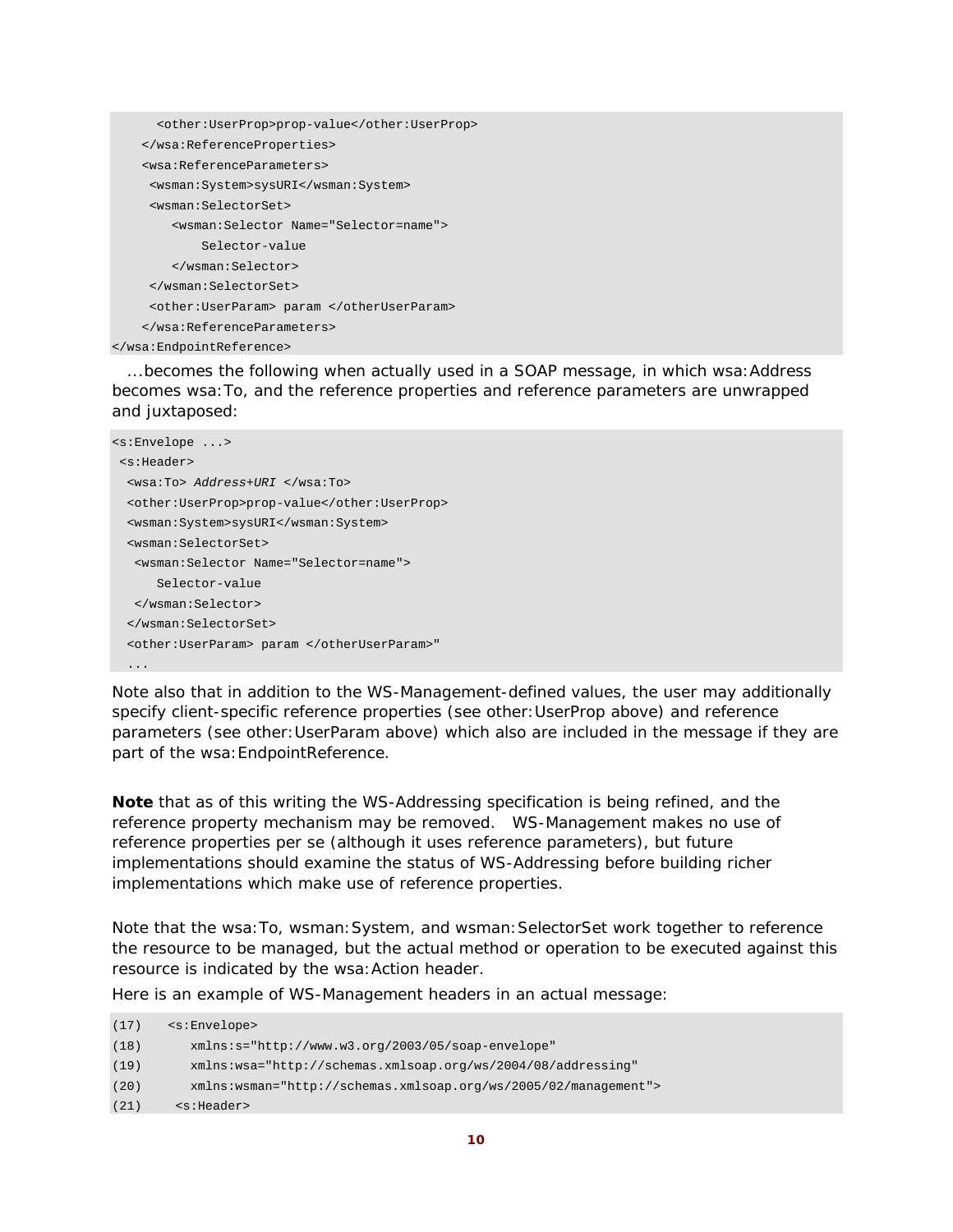```
(22) ...
(23) <wsa:To> http://123.99.222.36/wsman?ResourceURI= 
(24) (http://acme.org/hardware/2005/02/storage/physDisk) 
(25) \langle/wsa:To>
(26) <wsman:System> wsman:acme.org/2005/02/systems/main </wsman:System> 
(27) <wsman:SelectorSet> 
(28) <wsman:Selector Name="LUN"> 2 </wsman:Selector> 
(29) </wsman:SelectorSet> 
(30) <wsa:Action> http://schemas.xmlsoap.org/ws/2004/09/transfer/Get </wsa:Action> 
(31) <wsa:MessageID> uuid:d9726315-bc91-430b-9ed8-ce5ffb858a91 </wsa:MessageID> 
(32) ...
(33) \langle s: Header>
(34) \leq \leq \geq \leq \leq \leq \leq \leq \leq \leq \leq \leq \leq \leq \leq \leq \leq \leq \leq \leq \leq \leq \leq \leq \leq \leq \leq \leq \leq \leq \leq \leq \leq \leq \leq \leq
```
#### Definitions:

#### wsa:To

The network (or transport-level) address of the service suffixed by the ResourceURI of the management resource to be accessed.

#### wsman:System

The optional system within the service. The system is used to name a group of resources. If no System is specified, then a default system is implied.

#### wsman:SelectorSet

A wrapper for the Selectors.

#### wsman:SelectorSet/Selector

Identifies or 'selects' the resource instance to be accessed, if more than one instance of the resource exists. In this case, the Selector is "LUN" (logical unit number) and the selected device is unit number "2".

#### wsa:Action

Identifies which operation is to be carried out against the resource, in this case a "Get".

#### wsa:MessageID

Identifies this specific message uniquely for tracking and correlation purposes.

R2.1-1: All messages MUST contain an endpoint reference. This applies especially to continuation messages such as wsen:Pull or wsen:Release, which continue an operation begun in a previous message. Even though there is contextual information in such messages binding it to a previous operation, the WS-Addressing endpoint reference is still required in the message to help route it to the correct handler.

This rule clarifies that messages such as wsen:Pull or wse:Renew still require a full EPR. For wsen:Pull, for example, this would be the same as the original wsen:Enumerate, even though wsen:EnumerateResponse returns a context object which would seem to obviate the need for the EPR. The EPR is still required to route the message properly. Similarly, the wsen:Renew request uses the EPR obtained the wse:SubscriptionManager received in the wse:SubscribeResponse.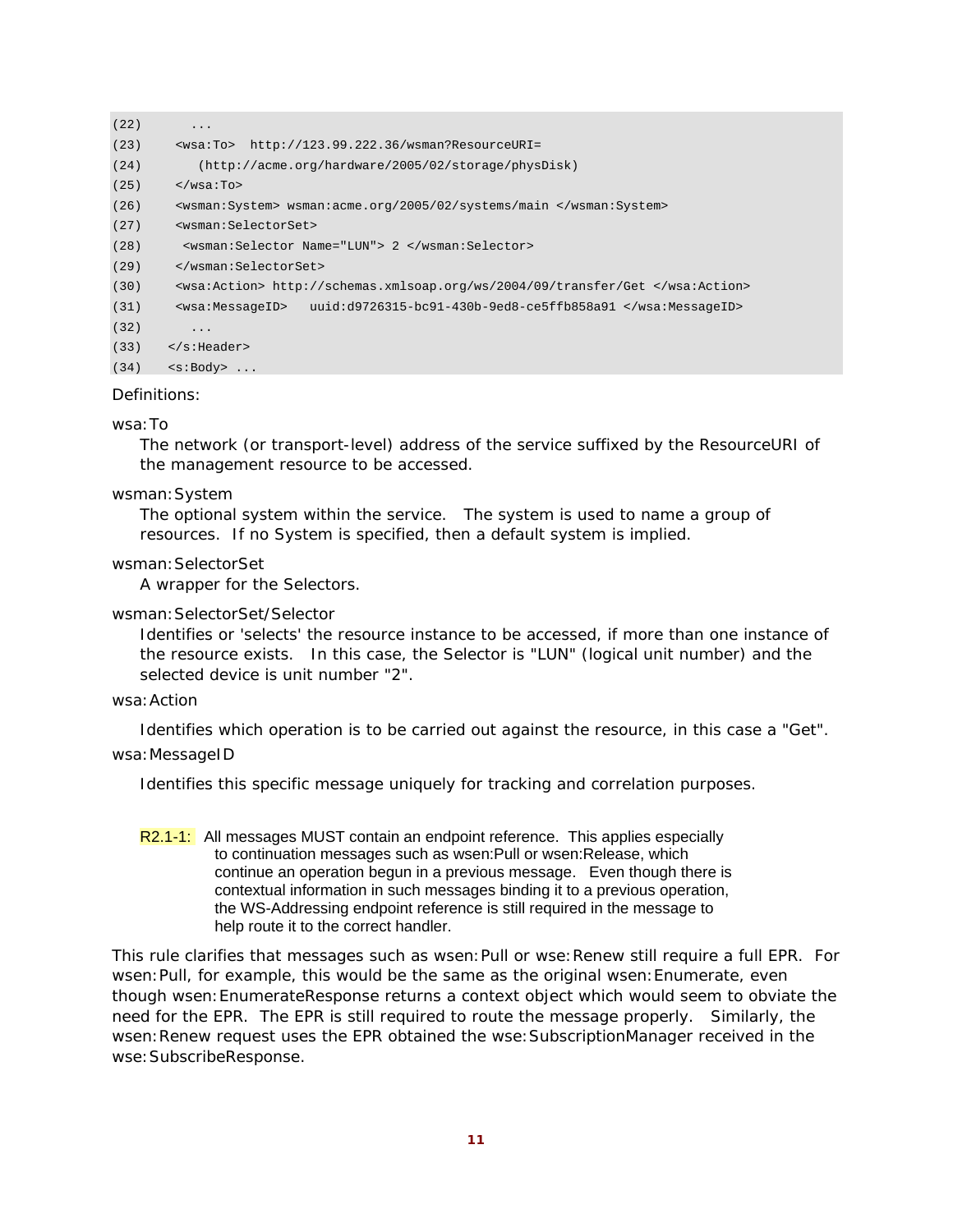# **2.2 Other WS-Addressing Headers**

The following additional addressing-related header blocks occur in WS-Management messages.

- R2.2-1: A conformant service MUST recognize and process the following WS-Addressing header blocks. Any others are optional as specified in WS-Addressing and MAY be present, but a conformant service MAY reject any additional headers and fail to process the message, issuing a soap:NotUnderstood fault.
- **wsa:ReplyTo** (required)
- **wsa:FaultTo** (optional)
- **wsa:MessageID** (required)
- **wsa:Action** (required)
- **wsa:RelatesTo** (required in responses)

The usage of these is discussed in subsequent sections.

# **2.3 mustUnderstand Usage**

The SOAP *mustUnderstand* attribute for SOAP headers is to be interpreted as a "must comply" instruction in WS-Management. For example, if a SOAP header which is listed as being OPTIONAL in this specification is tagged with *mustUnderstand*, the service is required to comply or return a fault. To ensure the service treats a header as optional, the *mustUnderstand* attribute should be omitted.

Obviously, if the service cannot understand the primary endpoint reference of the resource (the *ResourceURI*) it will not be able to service the request in any case. Similarly, if the wsa:Action is not understood, the implementation will not know how to process the message. So, for the following elements, the omission or inclusion of *mustUnderstand* has no real effect on the message in practice, as *mustUnderstand* is implied:

- wsa:To
- wsman:SelectorSet
- wsman:System
- wsa:MessageID
- wsa:RelatesTo
- wsa:Action

R2.3-1: A conformant service MUST process any of the above elements identically whether mustUnderstand is present or not.

R2.3-2: If a service cannot comply with a header marked with mustUnderstand, it MUST issue a soap:NotUnderstood fault.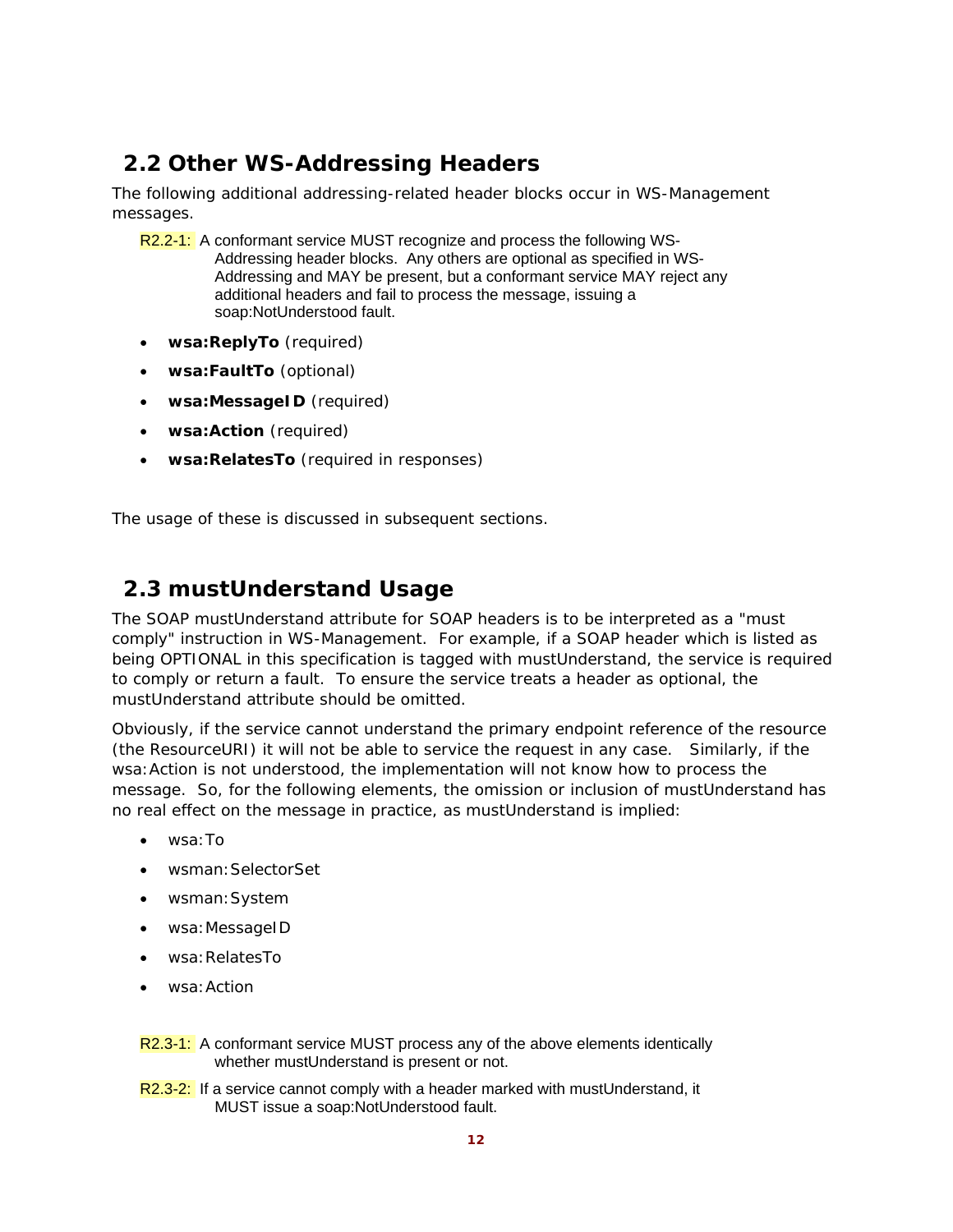As a corollary, clients may omit mustUnderstand from any of the above elements with no change in meaning. Obviously, the client may safely always include mustUnderstand on any of the above elements.

The goal is that the service should be tolerant of inconsistent mustUnderstand usage by clients when there is no real chance of the request being misinterpreted.

# **2.4 To**

In requests the wsa:To address contains both the network address and the management resource URI as a suffix. In responses and event deliveries, only the network address portion needs to appear.

The syntax is:

(35) <wsa:To> *NetworkTrasport* [**? ResourceURI=(** *resourceURI* **)]** </wsa:To>

- R2.4-1: The wsa: To header MUST be present in all messages and conform the the syntax above.
- R2.4-2: When the WS-Management ResourceURI is required, the following tokens must be suffixed to the network address URL:

#### **?ResourceURI=(** *resourceURIliteral* **)**

 Transports other than HTTP(S) may require that the ? be omitted or some other token used to introduce the ResourceURI token. This decision is relegated to bindings specifications for those transports. The URI literal MAY contain parentheses as long as they are not unbalanced, since they are used as delimiters in the above syntax.

R2.4-3: In messages with the following wsa:Action URIs, the ResourceURI MUST be suffixed to the network address:

Action URI

http://schemas.xmlsoap.org/ws/2004/09/transfer/Get

http://schemas.xmlsoap.org/ws/2004/09/transfer/Put

- http://schemas.xmlsoap.org/ws/2004/09/transfer/Create
- http://schemas.xmlsoap.org/ws/2004/09/transfer/Delete
- http://schemas.xmlsoap.org/ws/2005/02/management/Rename
- http://schemas.xmlsoap.org/ws/2004/09/enumeration/Enumerate
- http://schemas.xmlsoap.org/ws/2004/09/enumeration/Pull
- http://schemas.xmlsoap.org/ws/2004/09/enumeration/Renew
- http://schemas.xmlsoap.org/ws/2004/09/enumeration/GetStatus

http://schemas.xmlsoap.org/ws/2004/09/enumeration/Release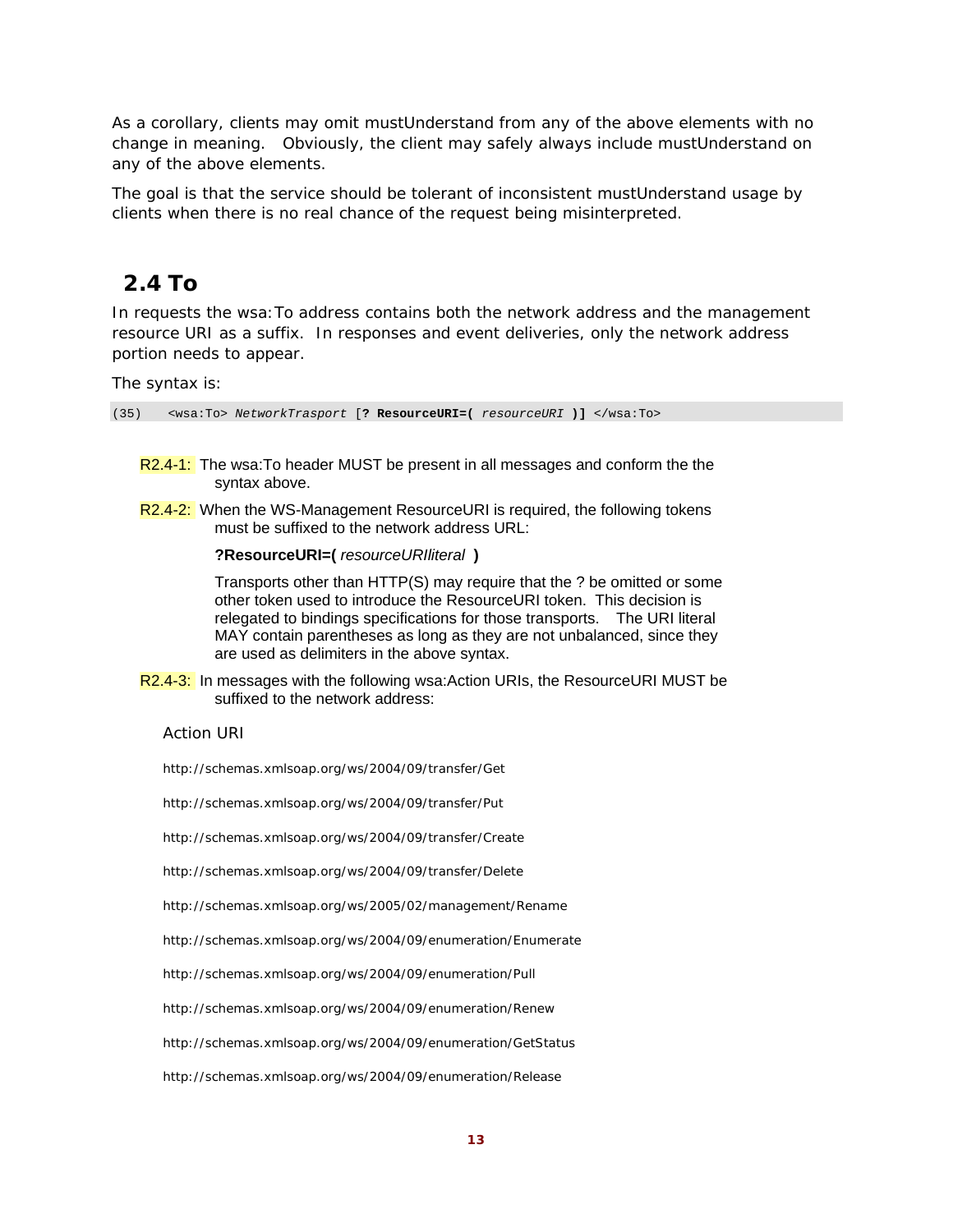http://schemas.xmlsoap.org/ws/2004/08/eventing/Subscribe

 Note that the following messages require the EPR returned in the wse:SubscriptionManager element of the wse:SubscribeResponse message (WS-Eventing), so the format of the EPR is determined by the service and may or may not include the ResourceURI:

http://schemas.xmlsoap.org/ws/2004/08/eventing/Renew

http://schemas.xmlsoap.org/ws/2004/08/eventing/GetStatus

http://schemas.xmlsoap.org/ws/2004/08/eventing/Unsubscribe

- R2.4-4: For the request message of custom actions, the ResourceURI MUST be affixed to the network address to help route the message to the correct hander. (See also R10.2-8)
- R2.4-5: The ResourceURI SHOULD NOT appear suffixed to the the network address in other messages, such as responses or events.

Note that wsa:To must be present in *all* messages, including replies and faults, even thought it appears redundant for many transports. In practice, the ResourceURI is only required as a suffix to the the network address URI in requests to reference the target resource. Responses are not accessing the WS-Management space, so the ResourceURI is not suffixed to the address.

The ResourceURI itself indicates the targeted management value, management action (method), or event source within the scope of the service and system.

- R2.4-6: If the ResourceURI is missing, the service MUST issue a wsa:DestinationUnreachable fault with a detail code of wsman:faultDetail/InvalidResourceURI.
- R2.4-7: The ResourceURI MUST only be used to indicate the identity of a resource, but MAY NOT be used to indicate the action being applied to that resource, which is properly expressed using the wsa:Action URI. This is any valid RFC 2396-conformant URI. The scheme may be *wsman:* if no other scheme is applicable; this scheme implies that the item may only be retrieved using WS-Management itself.

The format and syntax of the ResourceURI is any valid URI according to RFC 2396. While there is no default scheme, wsman: or http: are common defaults. If http: is used, users may expect to find web-based documentation of the resource at that address.

R2.4-8: The ResourceURI MUST be unique and unambiguous within the scope of a service if the service supports only a default System, and MUST be unique within the scope of a System if multiple systems are supported.

Otherwise, the service has no idea which resource is actually being referenced or accessed.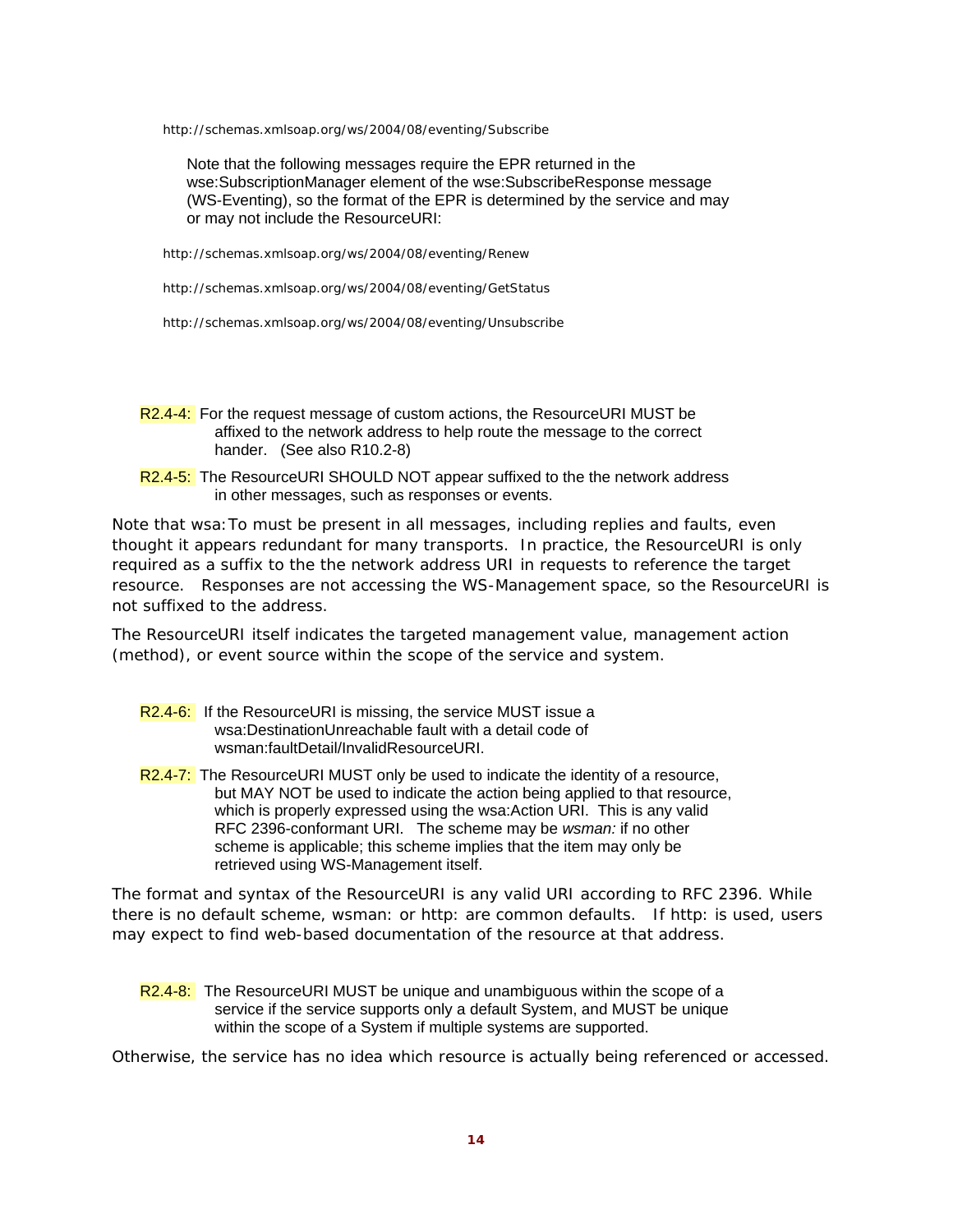R2.4-9: If a valid request is received but the resource is not available at that time, a service SHOULD issue either a wsa:DestinationUnreachable fault, but MAY issue a wsa:EndpointUnvailable fault if it can be determined that the resource is actually offline as opposed to being incorrectly formatted or nonexistent.

Note that all secondary messages which are continuations of prior messages, such as wsen:Pull or wsen:Release (both of which continue wsen:Enumerate) must still contain an endpoint reference. The fact that these messages also contain context information from a prior message is not material to the SOAP messaging and addressing model.

Note that custom-WSDL based methods have both a ResourceURI identity from the perspective of addressing, and have a wsa:Action from the point of view of execution. In many cases, the ResourceURI is simply a pseudonym for the WSDL identity and Port, and the wsa:Action is the specific method within that Port (or Interface) definition.

While the URI may be used to define an instance of a multi-instance resource and the Selector mechanism in 2.9 ignored, it is recommended that the URI be limited to identifying the resource type, and that Selectors be used to reference the instance. If the resource only consists of a single instance, then the URI refers to the singleton instance.

The following faults apply:

- R2.4-10: The service SHOULD issue faults in the following situations relating to the resource:
	- a) If the resource is offline, a wsa:EndpointUnavailable fault is returned with a detail code of wsman:faultDetail/ResourceOffline
	- b) If the resource cannot be located ("not found"), or the ResourceURI is of the incorrect form or missing completely, a wsa:DestinationUnreachable fault is returned with a detail code of wsman:faultDetail/InvalidResourceURI.
	- c) If the resource is valid, but internal errors occur, a wsman:Internal fault is returned.
	- d) If the resource cannot be accessed for security reasons, a wsman:AccessDenied fault is returned.

# **2.5 ReplyTo**

WS-Management requires the following usage of *wsa: ReplyTo* in addressing:

R2.5-1: A wsa:ReplyTo header MUST be present in all request messages when a reply is required (some messages do not require replies and may omit this). This MUST be either be a valid address for a new connection using any transport supported by the service, or the URI **http://schemas.xmlsoap.org/ws/2004/08/addressing/role/anonymous**  [see WS-Addressing] which indicates that the reply is to be delivered over the same connection that the request arrived on. If the wsa:ReplyTo is missing, a wsa:MessageInformationHeaderRequired fault is returned.

Note that some messages, such as event deliveries, wse:SubscriptionEnd, etc. do not require a response and may omit a wsa: ReplyTo element.

R2.5-2: A conformant service MAY require that all responses be delivered over the same connection on which the request arrives. In this case, the URI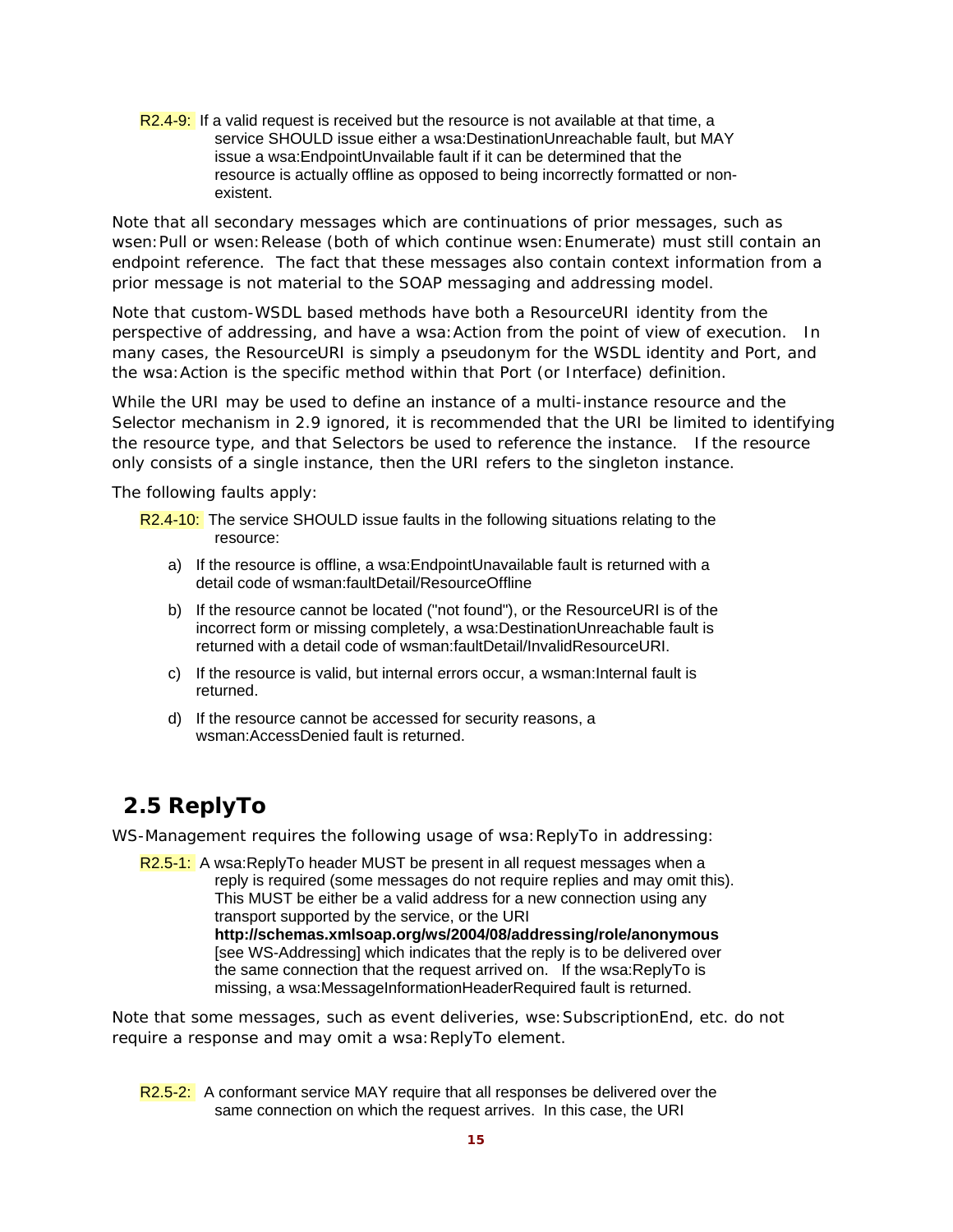discussed in R2.5-1 MUST be used to indicate this. Otherwise, the service MUST return a wsman:UnsupportedFeature fault with a detail code of wsman:faultDetail/AddressingMode.

- R2.5-3: When delivering *events* for which acknowledgement of delivery is required, the sender of the event MUST include a wsa:ReplyTo element, and observe the usage in section 7.8 of this specification.
- R2.5-4: The service MUST fully duplicate the entire wsa:Address of the wsa:ReplyTo element in the wsa:To of the reply, even if some of the information is not understood by the service.

This is used in cases where the client included suffixes on the HTTP or HTTPS address which are not understood by the service. The service must return these suffixes nonetheless.

#### R2.5-5: Any reference properties and reference parameters supplied in the wsa:ReplyTo address MUST be included in the actual response message as top-level headers as specified in WS-Addressing.

WS-Addressing allows clients to include client-defined reference properties and reference parameters in *ReplyTo* headers. The WS-Addressing specification requires that these be extracted from requests and placed in the responses by removing the *ReferenceParameters* and *ReferenceProperties* wrappers, placing all of the values as top-level SOAP headers in the response as discussed in section 2.1. This allows clients to better correlate responses with the original requests. This step cannot be omitted. In the example below, the "userdefined content" must be included in the reply message:

```
(1) <s:Envelope 
(2) xmlns:s="http://www.w3.org/2003/05/soap-envelope" 
(3) xmlns:wsa="http://schemas.xmlsoap.org/ws/2004/08/addressing" 
(4) xmlns:wsman="http://schemas.xmlsoap.org/ws/2005/02/management"> 
(5) <s:Header> 
(6) ...
(7) <wsa:To> http://1.2.3.4/wsman </wsa:To> 
(8) <wsa:ReplyTo> 
(9) <wsa:Address> 
(10) http://schemas.xmlsoap.org/ws/2004/08/addressing/role/anonymous 
(11) </wsa:Address> 
(12) <wsa:ReferenceParameters> 
(13) user-defined content 
(14) </wsa:ReferenceParameters> 
(15) </wsa:ReplyTo> 
(16)
```
R2.5-6: If the wsa:ReplyTo address is not usable or is missing, the service should not reply to the request, as there is no way to properly reply and it should close or terminate the connection according to the rules of the current network transport. In these cases, the service SHOULD locally log some type of entry to help locate the client defect later.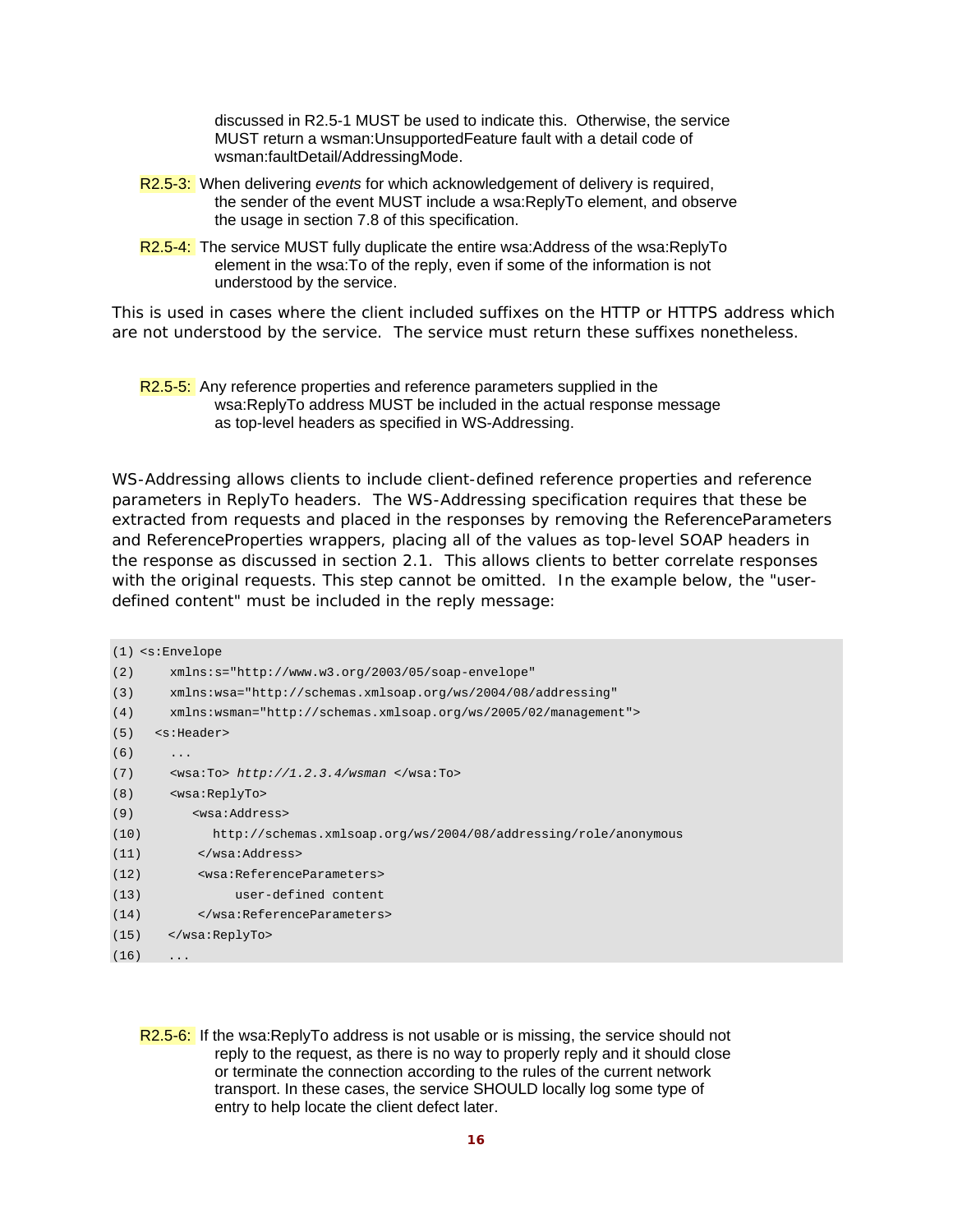# **2.6 FaultTo**

R2.6-1: A conformant service is NOT REQUIRED to support a wsa: FaultTo address which is distinct from the WS-Addressing:ReplyTo address. If such a request is made and is not supported by the service, a wsman:UnsupportedFeature fault MUST be returned with a detail code of wsman:faultDetail/AddressingMode.

If a wsa:ReplyTo is omitted from a request (a gross error), then transport-level mechanisms are typically used to fail the request, since it is not certain where the fault should be sent. It is not an error for the service to simply shut the connection down in this case.

R2.6-2: If wsa:FaultTo is omitted, the service MUST return the fault to the wsa:ReplyTo address if a fault occurs.

R<sub>2.6</sub>-3: A conformant service MAY require that all faults be delivered to the client over the same transport or connection on which the request arrives. In this case, the URI MUST be **http://schemas.xmlsoap.org/ws/2004/08/addressing/role/anonymous** [see WS-Addressing]. If services do not support separately-addressed fault delivery and the wsa:FaultTo is any other address, a wsman:UnsupportedFeature fault MUST be returned with a detail code of wsman:faultDetail/AddressingMode.

Note that this specification does not restrict richer implementations from fully supporting wsa:FaultTo.

R2.6-4: Any reference properties and reference parameters supplied in the wsa:FaultTo address MUST be included in the actual response message as top-level headers as specified in WS-Addressing.

WS-Addressing allows clients to include client-defined reference properties and reference parameters in *wsa:FaultTo* headers. The WS-Addressing specification requires that these be extracted from requests and placed in the faults by removing the *ReferenceParameters* and *ReferenceProperties* wrappers, placing all of the values as top-level SOAP headers in the fault. This allows clients to better correlate faults with the original requests. This step cannot be omitted. In the following example, the "user-defined content" MUST appear in the fault, if it occurs:

```
(1) <s:Envelope 
(2) xmlns:s="http://www.w3.org/2003/05/soap-envelope" 
(3) xmlns:wsa="http://schemas.xmlsoap.org/ws/2004/08/addressing" 
(4) xmlns:wsman="http://schemas.xmlsoap.org/ws/2005/02/management"> 
(5) <s:Header> 
(6) ...
(7) <wsa:To> http://1.2.3.4/wsman </wsa:To> 
(8) <wsa:FaultTo> 
(9) <wsa:Address>
```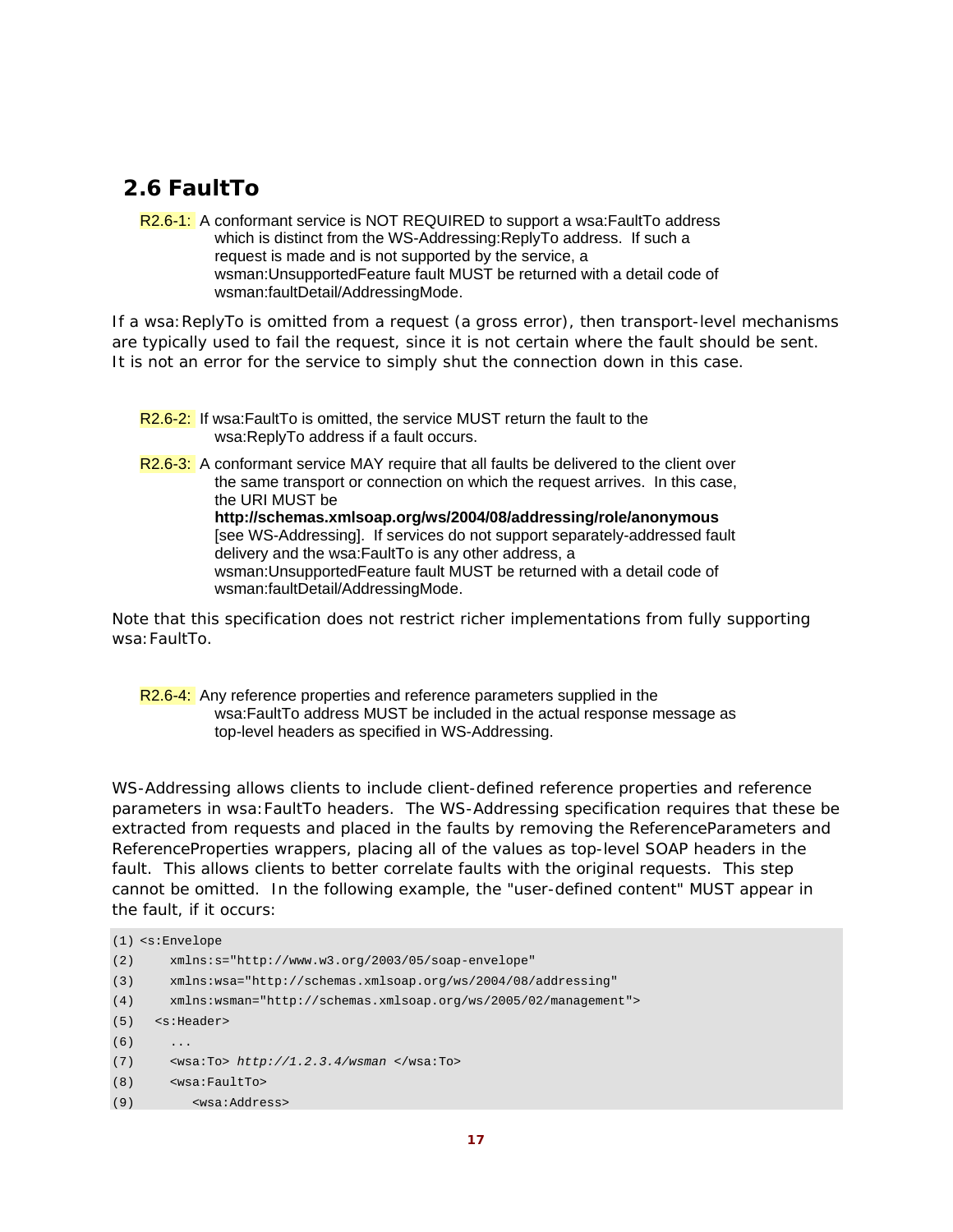| (10) | http://schemas.xmlsoap.org/ws/2004/08/addressing/role/anonymous |
|------|-----------------------------------------------------------------|
| (11) |                                                                 |
| (12) | <wsa:referenceparameters></wsa:referenceparameters>             |
| (13) | user-defined content                                            |
| (14) |                                                                 |
| (15) | $\langle$ /wsa:FaultTo>                                         |
| (16) | $\cdot$                                                         |
|      |                                                                 |

- R2.6-5: If the wsa:FaultTo address is not usable, the service should not reply to the request, as there is no way to properly return the fault. Similarly, if no FaultTo address is supplied, and the service does not have sufficient information to properly fault the response, it should not reply and should close the network connection. In these cases, the service SHOULD locally log some type of entry to help locate the client defect later.
- R2.6-6: The service MUST properly duplicate the wsa:Address of the wsa:FaultTo element in the wsa:To of the reply, even if some of the information is not understood by the service.

This is used in cases where the client included suffixes on the HTTP or HTTPS address which are not understood by the service. The service must return these suffixes nonetheless.

### **2.7 MessageID and RelatesTo**

R2.7-1: The MessageID and RelatesTo URIs MUST be of the form

#### **uuid:xxxxxxxx-xxxx-xxxx-xxxx-xxxxxxxxxxxx**

...in which each **x** is an upper- or lower-case hexadecimal digit; there are no spaces or other tokens. It is NOT REQUIRED that this formally be a DCEstyle GUID with provable uniqueness properties, although this is typical. It is critical to note that case is **significant**, since this value is treated as a URI within the WS-Addressing space. A test for identity must be done with a *case-sensitive* string or memory comparison.

R2.7-2: The MessageID SHOULD be generated according to any algorithm which ensures that no two MessageIDs will repeat. Since the value is treated as case-sensitive (R2.7-1), confusion may arise if the same value is reused differing only in case. The service MUST NOT create or employ MessageID values which differ only in case. For any message transmitted by the service or the client the MessageID MUST NOT be reused.

While services and clients should not issue different MessageIDs which differ only by case, the service is not required to detect this. These values are treated as true URI values.

- R2.7-3: The RelatesTo MUST be present in all response messages and faults, and MUST contain the MessageID of the associated request message and MUST match the original in case, being treated as a URI value and not as a binary GUID value.
- $R2.7-4$ : If the MessageID is not of the specified format or is not parsable, a wsa:InvalidMessageInformationHeader fault should be returned.

Example: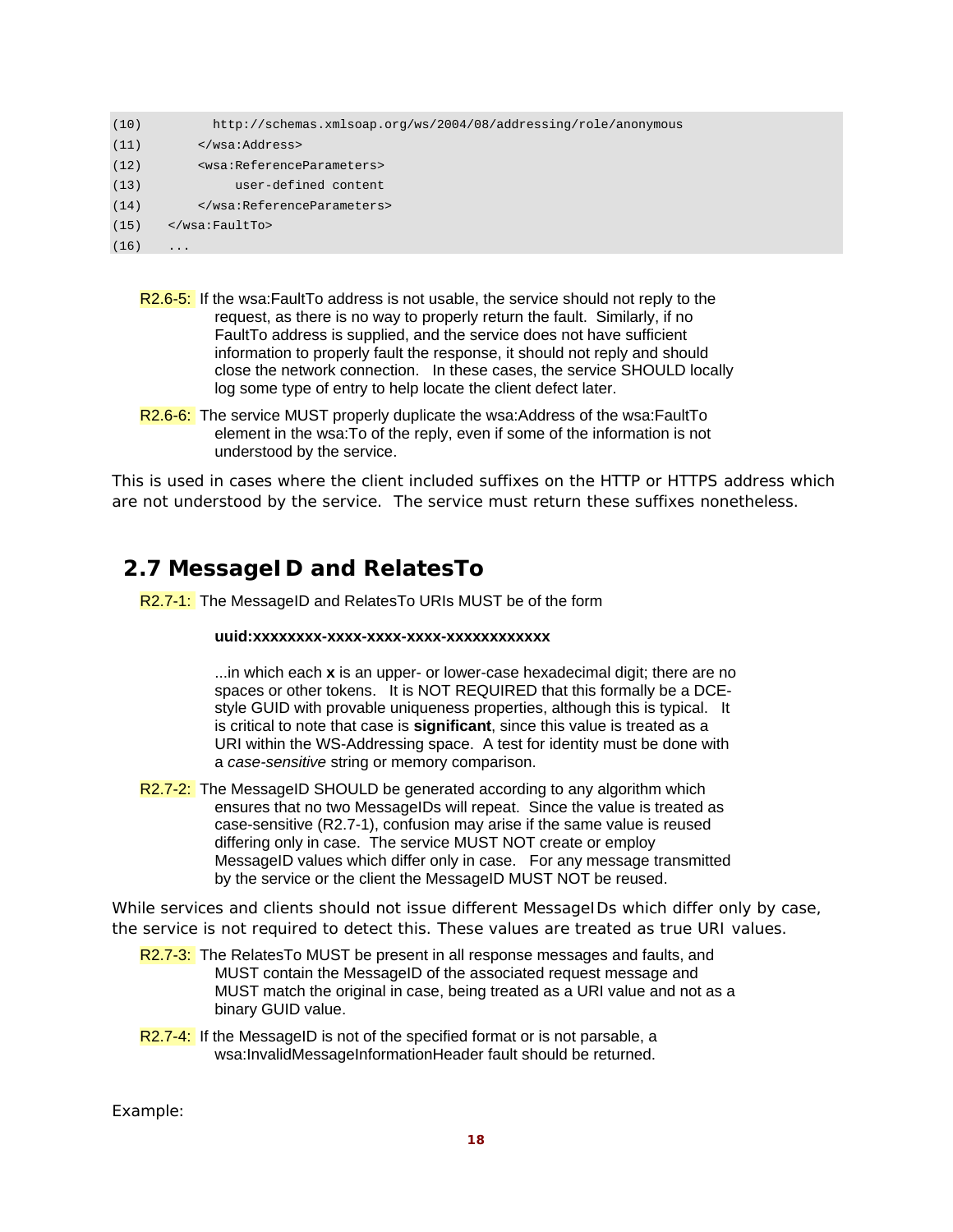```
(1) <wsa:MessageID> 
(2) uuid:d9726315-bc91-430b-9ed8-ce5ffb858a91 
(3) </wsa:MessageID>
```
Note that mustUnderstand can be omitted for either wsa: MessageID or wsa: RelatesTo with no change in meaning.

## **2.8 System**

Services may act as logical dispatching services over multiple underlying logical systems. A System is nothing more than a named partitioning or grouping of related resources, in which the system name is indicated by a URI. Alternately, the System value may be seen as a routing ticket for use once the message leaves the SOAP channel.

If the service supports multiple systems, the *ResourceURI* alone will not contain sufficient routing information to properly dispatch the request and the System header must be present.

- R2.8-1: A service MAY support an optional *wsman:System* header to route the request to the right system. This header forms part of the endpoint reference and is a reference parameter. The value is any legal URI according to RFC 2396.
- R2.8-2: If a service does not actually support multiple systems, the wsa:System header MUST be omitted. When multiple systems are supported, omission of the wsman:System header implies access to the default system for that service. The meaning and scope of the default system is implementationspecific.

This mechanism is primarily intended for services which act as a front-end to multiple devices, resource databases, or proxies to real machines. The *System* name is used to reference which machine or device to which to route the request once the message is moved out of band to the SOAP stack. While this same concept may be modeled using a more complex *To* address, it is distinct in that the *System* header applies to a logical address outside of the SOAP space (within the information system being exposed by the service) and is a logical extension to the ResourceURI itself, whereas the *To* address implies an address reachable by the SOAP message.

Using the relational database model as an analogy, the System URI may be seen as a 'database' identifier, whereas the *ResourceURI* models the concept of a table within the database, and the Selectors element identifies which "row" in the table to access.

Format:

```
(1) <s:Envelope 
(2) xmlns:s="http://www.w3.org/2003/05/soap-envelope" 
(3) xmlns:wsa="http://schemas.xmlsoap.org/ws/2004/08/addressing" 
(4) xmlns:wsman="http://schemas.xmlsoap.org/ws/2005/02/management"> 
(5) <s:Header> 
(6)(7) <wsa:To> Service transport address and Resource URI </wsa:To>
```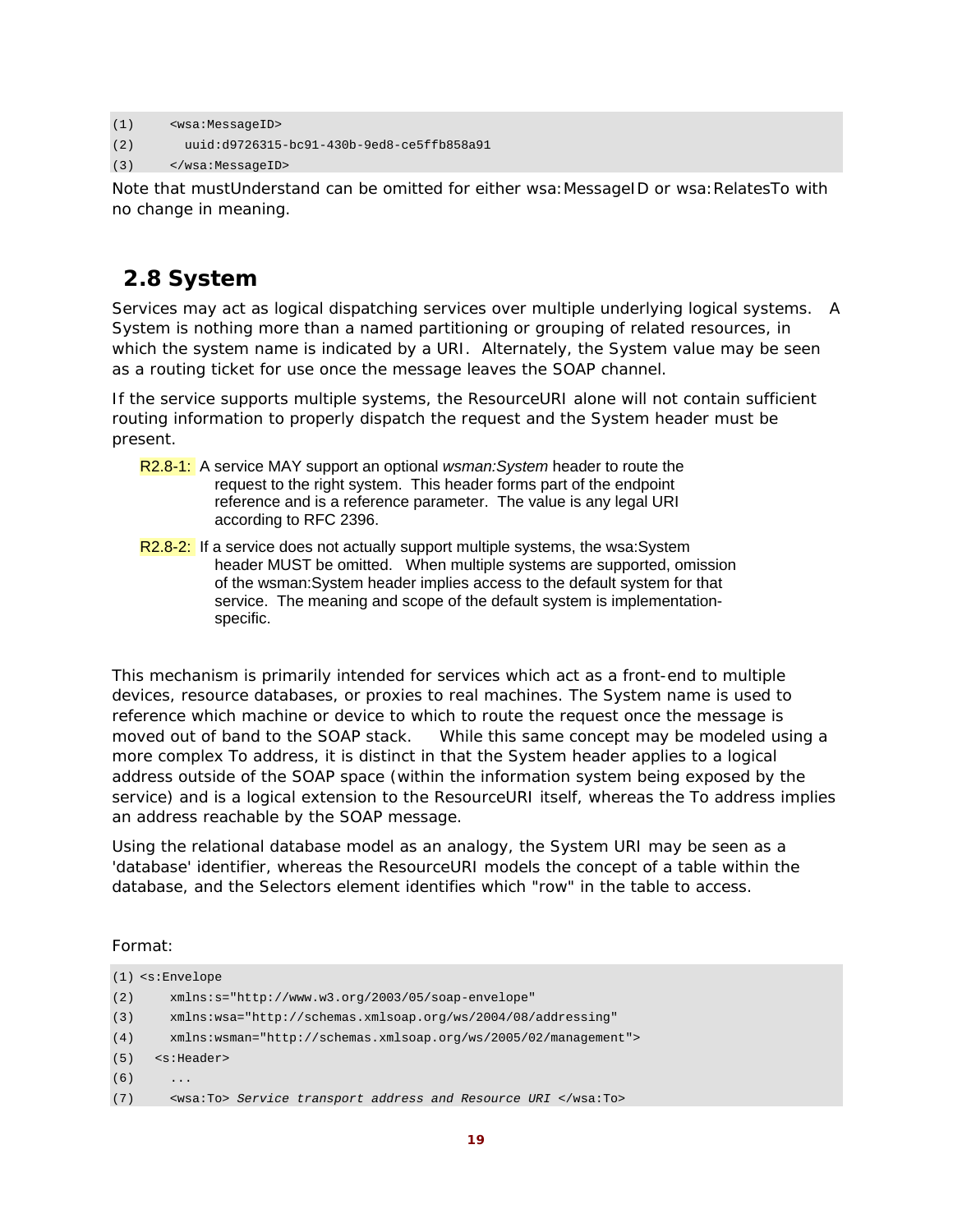(8) <wsman:System Name="*URI representing the destination system*"/>

 $(9)$ 

The following describes additional, normative constraints on the outline listed above:

#### wsman:System/@Name

A named scope within the domain of the service implied by the *To* address. The Name may contain any valid URI according to RFC 2396. The URI is service- and systemspecific. Only one wsman:System element may be present at the top level, but it MAY be nested:

```
(10) <wsman:System Name="SystemA"> 
(11) <wsman:System Name="SystemB"> 
(12) <wsman:System Name="SystemC"/> 
(13) </wsman:System> 
(14) </wsman:System>
```
The following faults apply:

- R2.8-3: The service SHOULD issue faults in the following situations relating to the System:
	- a) If the System is offline, a wsa:EndpointUnavailable fault is returned with a detail code of wsman:faultDetail/SystemOffline
	- b) If the System cannot be located ("not found"), a wsa:DestinationUnreachable fault is returned.
	- c) If the System is valid, but internal errors occur, a wsman:Internal fault is returned.
	- d) If the System cannot be accessed for security reasons, a wsman:AccessDenied fault is returned.
	- e) If the URI format is not correct for the service, a wsman:InvalidSystem fault is returned with a detail code of wsman:faultDetail/InvalidSystem.

### **2.9 Selectors**

Selectors are optional elements to reference a specific Resource instance in the set of all instances implied by the *ResourceURI.* 

In practice, because the *ResourceURI* often acts as a table or a 'class', the SelectorSet element is a discriminant used to reference a specific 'row' or 'instance'. If there is only one instance of a resource implied by the *ResourceURI,* the SelectorSet may be omitted. If more than one Selector value is required, the entire set of Selectors is interpreted by the service in order to reference the targeted object. The service is free to examine as many Selectors as required and ignore those which are redundant once the instance has been identified.

The Selectors act as a 'key' mechanism against the space implied by the ResourceURI. However, there is no implication that the Selector values are part of the returned resource or that Selectors be unique across instances, only that the set of all Selectors in a given message results in a reference to a set of instances of the appropriate cardinality for the operation. A SelectorSet used with wxf:Get must result in a reference to a single instance, while a SelectorSet used with wsen: Enumerate may result in a set of multiple instances." This is critical for small footprint implementations that cannot afford a full XPath processor.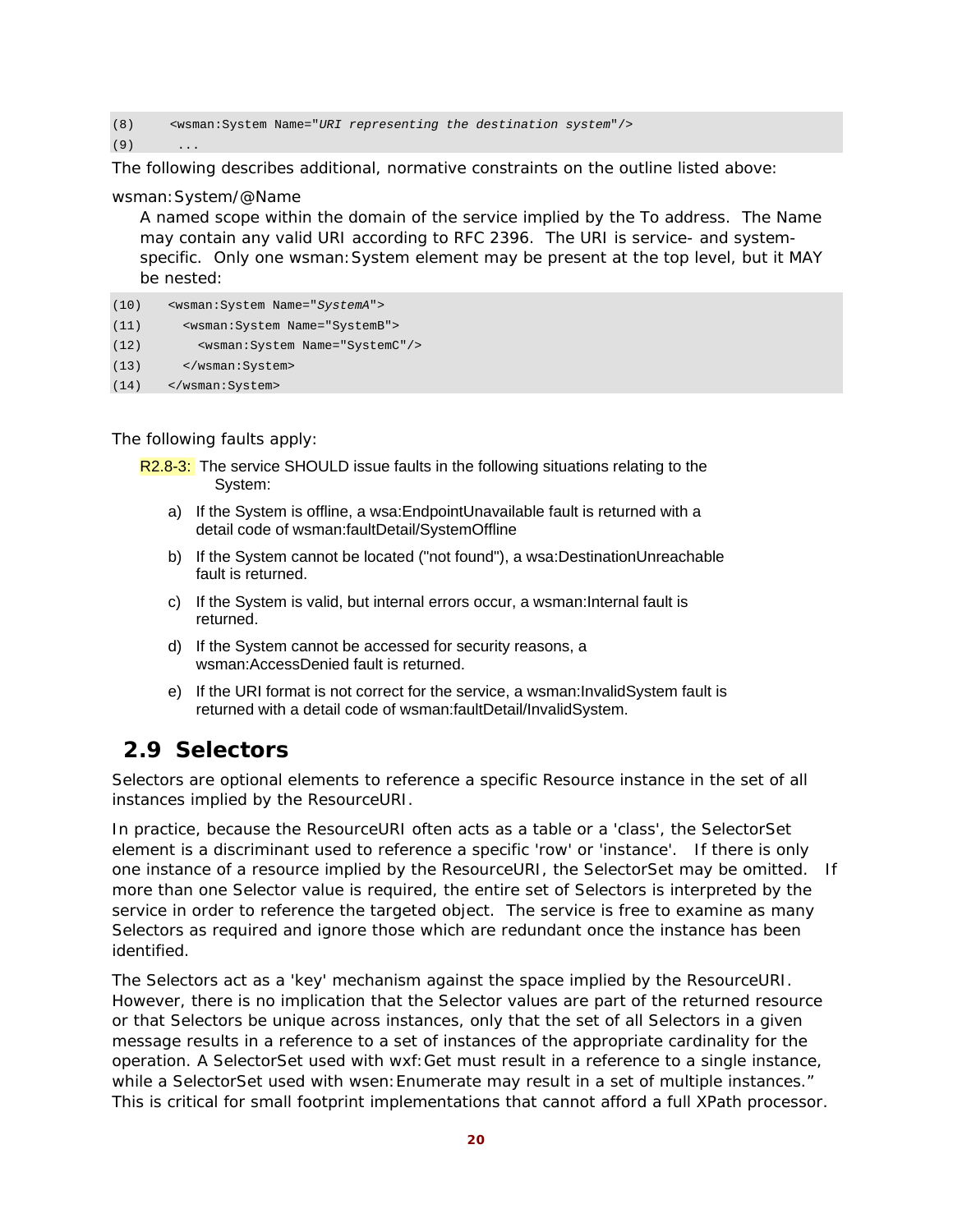Note that in some information domains, the values referenced by the Selectors are "keys" which are part of the resource content itself, whereas in other domains the Selectors are part of a logical or physical directory system or search space. In these cases, the Selectors are used to reference the resource, but are not part of the representation.

R2.9-1: If a resource has more than one instance, a wsman: SelectorSet element MAY be used to distinguish which instance is targeted if the common endpoint reference model is in use. Selector names should be treated in a case-insensitive manner. Values MAY be treated case-insensitively or case-sensitively by the service.

If the client needs to discover the policy on how case is interpreted, the service should provide metadata documents which describe this. The format of such metadata is beyond the scope of this specification.

- R2.9-2: All content within the SelectorSet element is to be treated as a single reference parameter with a scope relative to the ResourceURI.
- R2.9-3: The service SHOULD examine whatever Selectors are required to reference the target, and MAY ignore any additional Selectors once the target has been identified. In this sense, the set of Selectors is logically ANDed and the service has the option to ignore any additional redundant Selectors. If the set of Selectors is insufficient to reference a resource or contain invalid names or values for the targeted resource, then a wsman:InvalidSelectors fault should be returned to the client with the following detail codes:
	- a) wsman:faultDetail/InsufficientSelectors if Selectors are missing
	- b) wsman:faultDetail/TypeMismatch if Selector values are the wrong types
	- c) wsman:faultDetail/InvalidValue if the Selector value is of the correct type from the standpoint of XML types, but out of range or otherwise illegal in the specific information domain.
	- d) wsman:faultDetail/AmbiguousSelectors if the Selectors cannot isolate a single instance.
	- e) wsman:faultDetail/UnexpectedSelectors if the Name is not a recognized Selector name.
- R2.9-4: The Selector Name attribute MUST NOT be duplicated at the same level of nesting. The service SHOULD return a wsman:InvalidSelector fault with a detail code of wsman:faultDetail/DuplicateSelectors if this occurs.

This specification does not mandate the use of Selectors. Some implementations may decide to use complex URI schemes in which the ResourceURI itself implicitly identifies the instance. However, most information domains will benefit from the separation of type and instance identities into separate addressing elements.

Format:

```
(1) <s:Envelope 
(2) xmlns:s="http://www.w3.org/2003/05/soap-envelope" 
(3) xmlns:wsa="http://schemas.xmlsoap.org/ws/2004/08/addressing" 
(4) xmlns:wsman="http://schemas.xmlsoap.org/ws/2005/02/management"> 
(5) <s:Header> 
(6)(7) <wsa:To> service transport address + ResourceURI </wsa:To>
```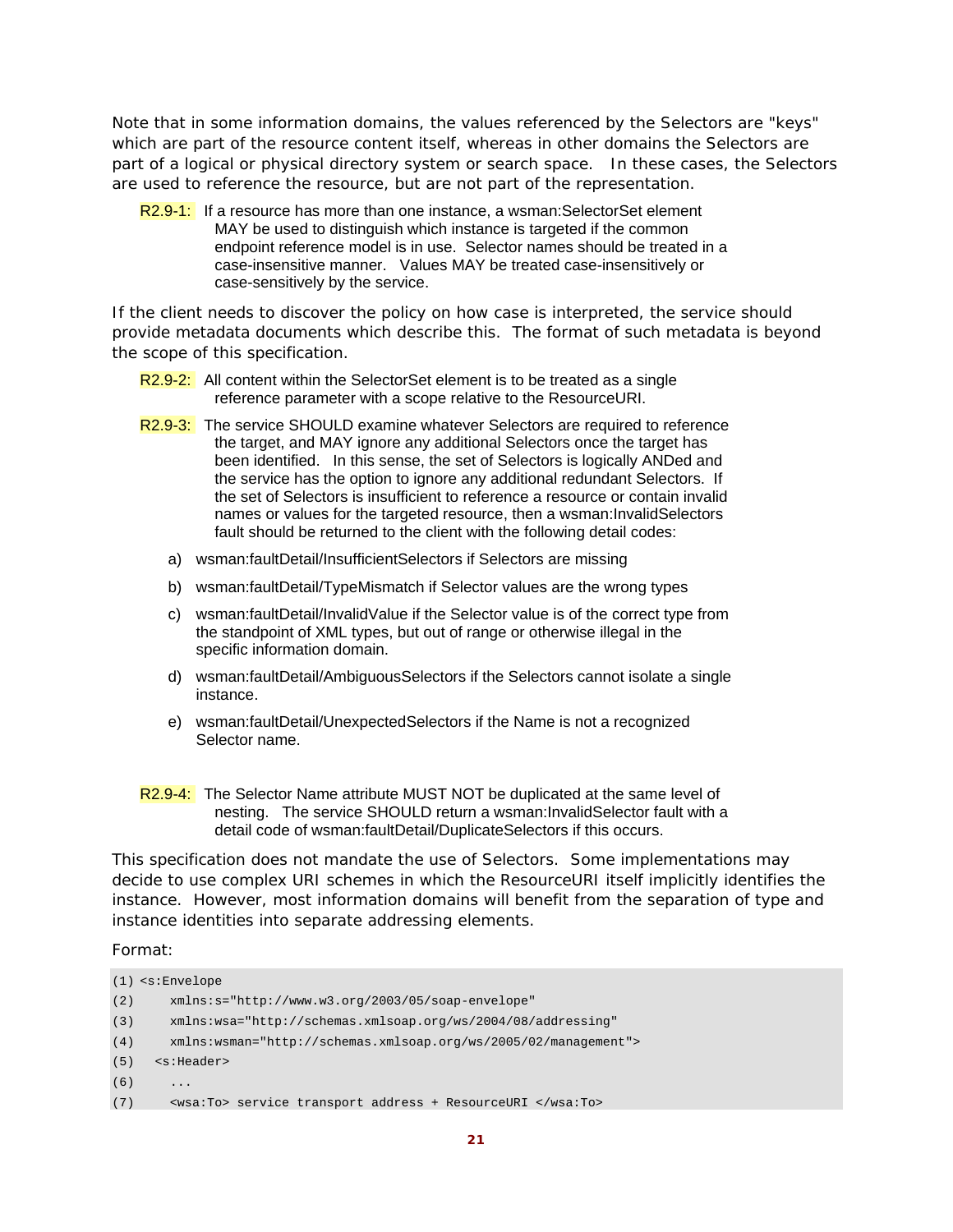```
(8) <wsman:SelectorSet> ? 
(9) <wsman:Selector Name="name"> value </wsman:Selector> + 
(10) </wsman:Selector> 
(11) ...
(12) \langle s: Header>
(13) ...
```
The following describes additional, normative constraints on the outline listed above:

wsman:To

Network address and ResourceURI suffix

wsman:SelectorSet

The wrapper for one or more Selector elements required to reference the instance. wsman: SelectorSet/Selector

Used to describe the Selector and its value. If more than one Selector is required, then there is one Selector element for each part of the overall Selector. The value of this element is the Selector value.

wsman:SelectorSet/Selector/@Name

The name of the Selector (to be treated in a case-insensitive manner).

The value of a Selector may be a nested endpoint reference. In the example below, the Selector on line 22 is a part of a SelectorSet consisting of nested EPR (lines 23-30) with its own Address+ResourceURI and SelectorSet elements:

| (14) | <s:envelope< th=""></s:envelope<>                                |
|------|------------------------------------------------------------------|
| (15) | $xmlns:s="http://www.w3.org/2003/05/soap-envelope"$              |
| (16) | xmlns:wsa="http://schemas.xmlsoap.org/ws/2004/08/addressing"     |
| (17) | $xmlns:wsman="http://schemas.xmlsoap.org/ws/2005/02/manaqement"$ |
| (18) | <s:header></s:header>                                            |
| (19) | $\ddots$                                                         |
| (20) | <wsman:selectorset></wsman:selectorset>                          |
| (21) | <wsman:selector name="Primary"> 123 </wsman:selector>            |
| (22) | <wsman: name="EPR" selector=""></wsman:>                         |
| (23) | <wsa:endpointreference></wsa:endpointreference>                  |
| (24) | <wsa:address> address + ResourceURI </wsa:address>               |
| (25) | <wsa:referenceparameters></wsa:referenceparameters>              |
| (26) | <wsman:selectorset></wsman:selectorset>                          |
| (27) | <wsman:selector name="name"> value </wsman:selector>             |
| (28) |                                                                  |
| (29) |                                                                  |
| (30) |                                                                  |
| (31) |                                                                  |
| (32) |                                                                  |
| (33) | .                                                                |
| (34) |                                                                  |
|      |                                                                  |

R<sub>2.9-5</sub>: The value of a wsman: Selector MUST be one of

(a) A simple type as defined in the XML schema namespace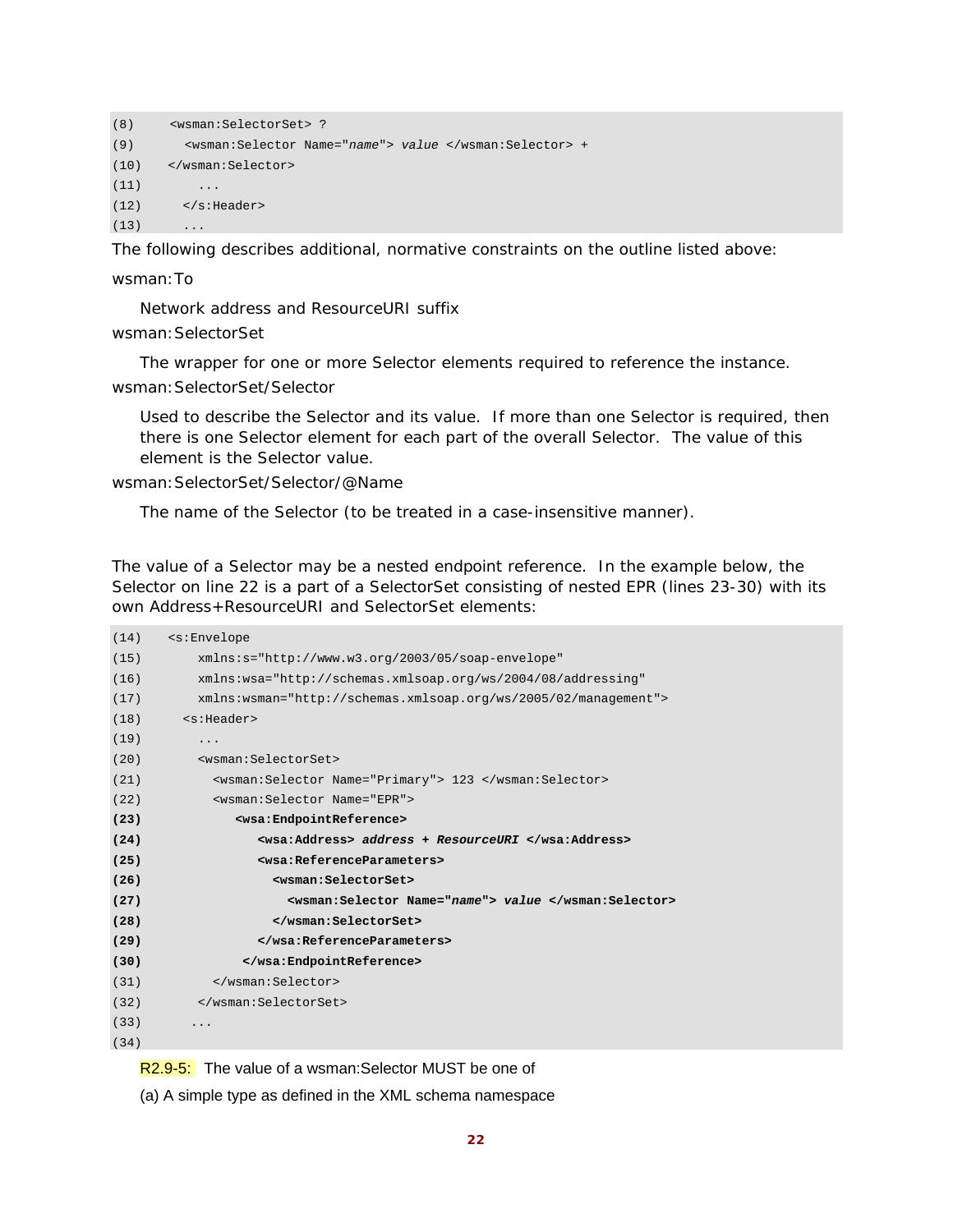#### **http://www.w3.org/2001/XMLSchema**

- (b) A nested wsa:EndpointReference using the WS-Management addressing model.
- A service MAY fault Selector usage with wsman:InvalidSelector if the Selector is not a simple type or of a supported schema.
- R2.9-6: A conformant service MAY reject any Selector or nested Selector with a nested endpoint reference whose wsa:Address value is not the same as the primary wsa:To value or is not **http://schemas.xmlsoap.org/ws/2004/08/addressing/role/anonymous**.

The primary purpose for this nesting mechanism is to allow resources which can answer questions about other resources. If there were a ResourceURI which could provide historical statistics, and we needed to find a statistic about how many times a resource was accessed, it would need the EPR of that resource, plus an indication of which statistic was needed:

```
(35) <wsa:To> http://1.2.3.4/wsman?ResourceURI=( 
(36) http://acme.com/system/2005/02/AccessStatistics) 
(37) \langle/wsa:To>
(38) <wsman:SelectorSet> 
(39) <wsman:Selector Name="TargetedEPR"> 
(40) ...EPR of item we are querying about... 
(41) </wsman:Selector>
(42) <wsman:Selector Name="TotalAccessCountInRecentDays"> 3 </wsman:Selector> 
(43) </wsman:SelectorSet>
```
...with which we query the system to find out how many times the specified resource was accessed in the last 3 days.

### **2.10 Action**

The WS-Addressing:Action URI is typically used to indicate the "method" being invoked against the resource. So, the ResourceURI indicates *what* is being accessed, and the Action indicates *which method or operation* is being applied.

- R2.10-1: The wsa:Action URI MUST NOT be used to indicate the identity of the specific management endpoint, but only the operation (method) to use against that endpoint.
- R2.10-2: For all resource endpoints, a service MUST return a wsa:ActionNotSupported fault (defined in WS-Addressing) if a requested action is not supported by the service for the specified resource.

In other words, to model the "Get" of item "Disk", the ResourceURI defines the reference to "Disk" (using Selectors to indicate which disk), but the wsa: Action URI is what will contain the "Get". Implementations are free to additionally support custom methods which combine the notion of "Get" and "Disk into a single "GetDisk" action, as long as they strive to support the separated form to maximize interoperation. One of the main points behind WS-Management is to unify common methods wherever possible.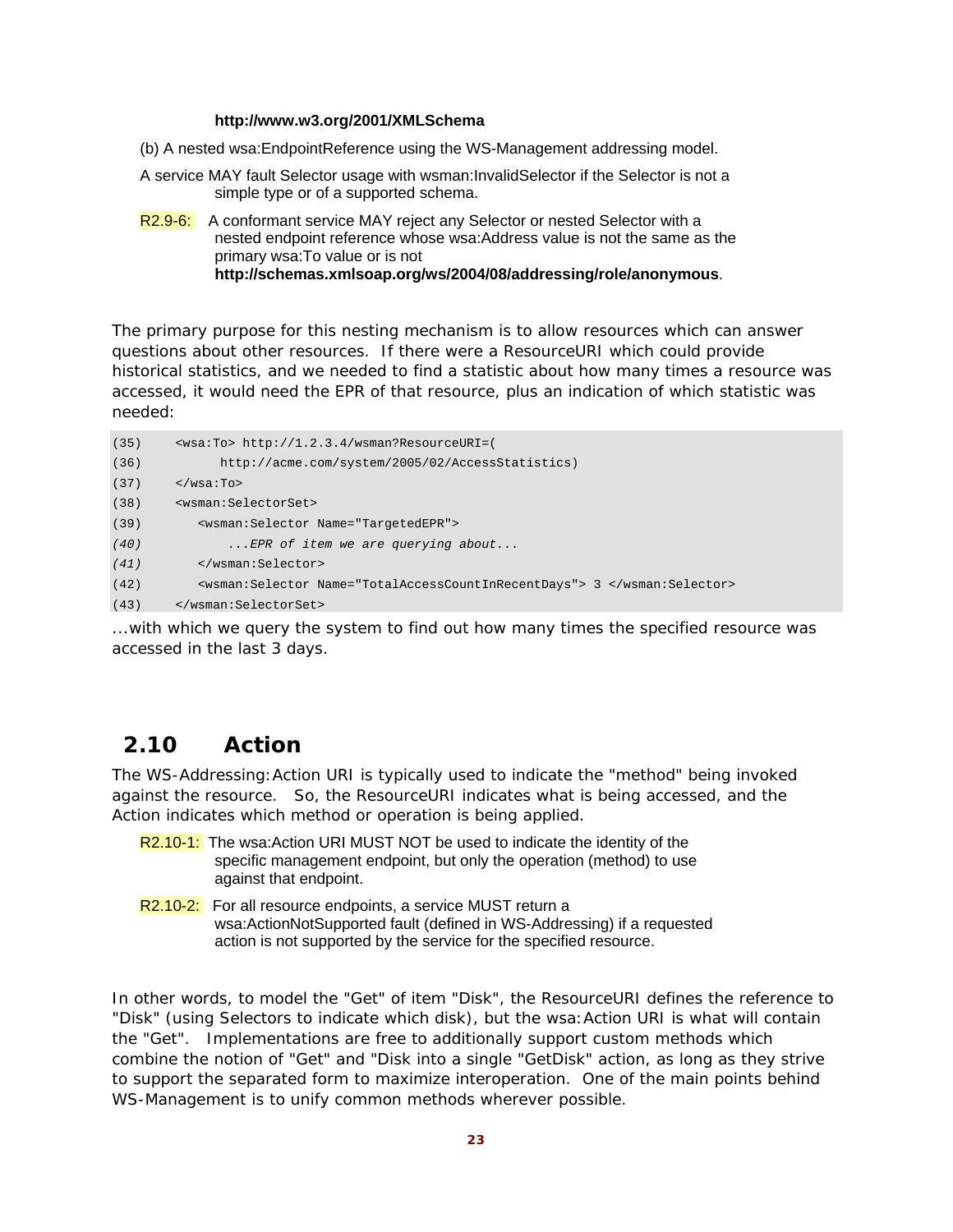R2.10-3: If a service exposes any of the following types of capabilities, a conformant service MUST at least expose that capability using the definitions in the following table according to the rules of this specification. The service MAY OPTIONALLY expose additional similar functionality using a distinct wsa:Action URI.

| <b>Action URI</b>                                                   | Description                                                    |
|---------------------------------------------------------------------|----------------------------------------------------------------|
| http://schemas.xmlsoap.org/ws/2004/09/transfer/Get                  | Models any simple single<br>item retrieval                     |
| http://schemas.xmlsoap.org/ws/2004/09/transfer/GetResponse          | Response to the above "Get"                                    |
| http://schemas.xmlsoap.org/ws/2004/09/transfer/Put                  | Models an update of an<br>entire item                          |
| http://schemas.xmlsoap.org/ws/2004/09/transfer/PutResponse          | Response to "Put"                                              |
| http://schemas.xmlsoap.org/ws/2004/09/transfer/Create               | Models creation of a new<br>item                               |
| http://schemas.xmlsoap.org/ws/2004/09/transfer/CreateResponse       | The response to "Create"                                       |
| http://schemas.xmlsoap.org/ws/2004/09/transfer/Delete               | Models the deletion of an<br>item                              |
| http://schemas.xmlsoap.org/ws/2004/09/transfer/DeleteResponse       | The response to the delete                                     |
| http://schemas.xmlsoap.org/ws/2005/02/management/Rename             | Renames the item                                               |
| http://schemas.xmlsoap.org/ws/2005/02/management/RenameResponse     | Response to above message                                      |
| http://schemas.xmlsoap.org/ws/2004/09/enumeration/Enumerate         | Begins an enumeration or<br>query                              |
| http://schemas.xmlsoap.org/ws/2004/09/enumeration/EnumerateResponse | Response to above<br>enumeration                               |
| http://schemas.xmlsoap.org/ws/2004/09/enumeration/Pull              | Retrieve the next batch of<br>results from enumeration         |
| http://schemas.xmlsoap.org/ws/2004/09/enumeration/PullResponse      | Response to the above "Pull"                                   |
| http://schemas.xmlsoap.org/ws/2004/09/enumeration/Renew             | Renews an enumerator<br>which may have timed out               |
|                                                                     | [not required in WS-<br>Management]                            |
| http://schemas.xmlsoap.org/ws/2004/09/enumeration/RenewResponse     | Response to the "Renew"<br>[not required in WS-<br>Management] |
| http://schemas.xmlsoap.org/ws/2004/09/enumeration/GetStatus         | Gets the status of the<br>enumerator<br>[not required in WS-   |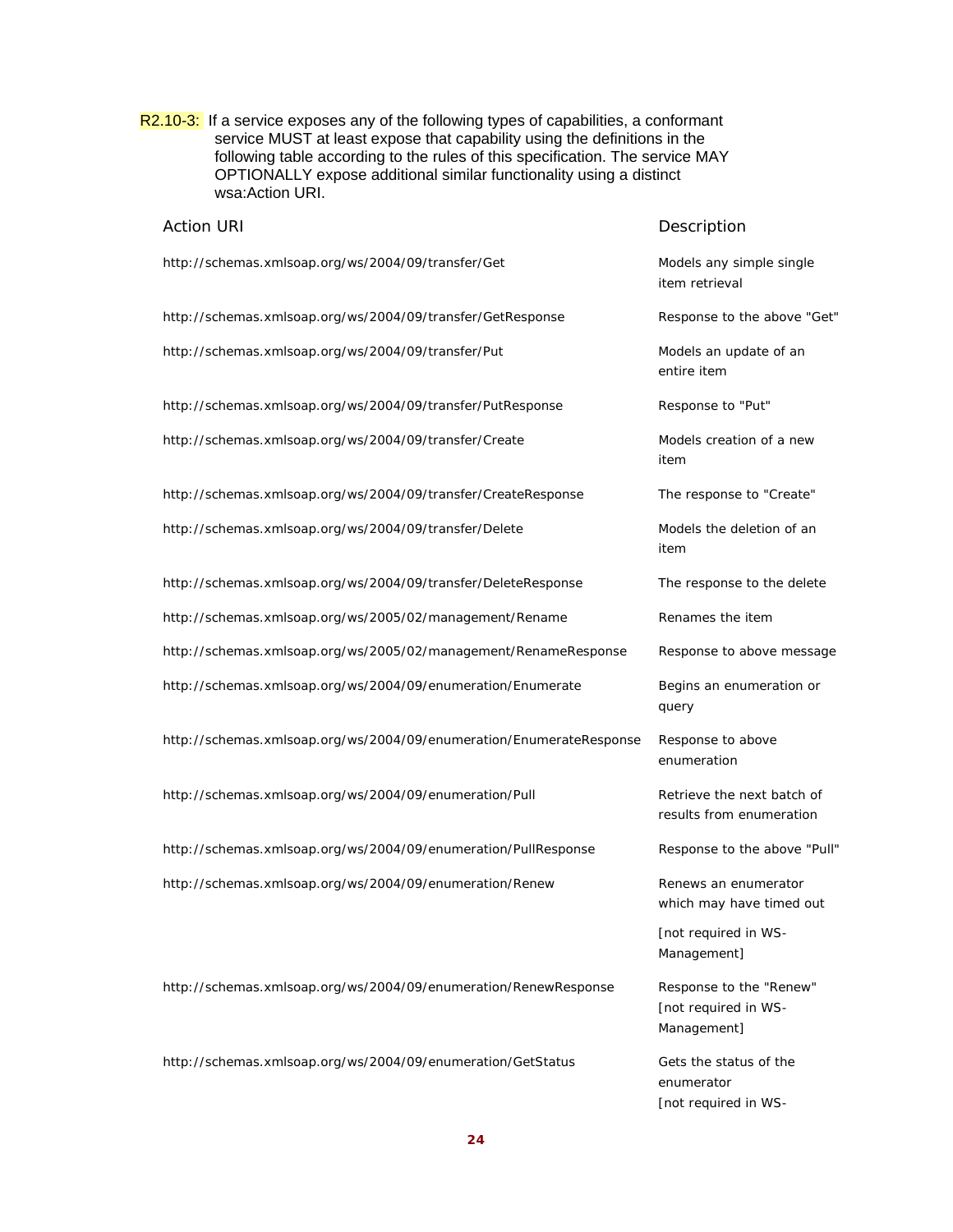#### Management]

http://schemas.xmlsoap.org/ws/2004/09/enumeration/GetStatusResponse Response to the "GetStatus" request [not required in WS-Management] http://schemas.xmlsoap.org/ws/2004/09/enumeration/Release Releases an active enumerator

http://schemas.xmlsoap.org/ws/2004/09/enumeration/ReleaseResponse Response to the above

http://schemas.xmlsoap.org/ws/2004/09/enumeration/EnumerationEnd Notification than an

http://schemas.xmlsoap.org/ws/2004/08/eventing/Subscribe Models a subscription to an

http://schemas.xmlsoap.org/ws/2004/08/eventing/SubscribeResponse Response to the above

http://schemas.xmlsoap.org/ws/2004/08/eventing/Renew Renews a subscription prior

http://schemas.xmlsoap.org/ws/2004/08/eventing/RenewResponse Response to the renew

http://schemas.xmlsoap.org/ws/2004/08/eventing/GetStatus Requests the status of a

http://schemas.xmlsoap.org/ws/2004/08/eventing/GetStatusResponse The response to the

http://schemas.xmlsoap.org/ws/2004/08/eventing/Unsubscribe Used to remove an active

http://schemas.xmlsoap.org/ws/2004/08/eventing/UnsubscribeResponse The response to the

http://schemas.xmlsoap.org/ws/2004/08/eventing/SubscriptionEnd A message delivered to

http://schemas.xmlsoap.org/ws/2005/02/management/Events A batched delivery of events

http://schemas.xmlsoap.org/ws/2005/02/management/Heartbeat A pseudo-event that models

"Release"

enumerator has terminated [not required in WS-Management]

event source

"Subscribe"

to its expiration

request

subscription

"GetStatus"message

subscription

Unsubscribe operation

indicate that a subscription has terminated.

based on a subscription

a heartbeat of an active subscription. Delivered when no real events are available, but used to

**25**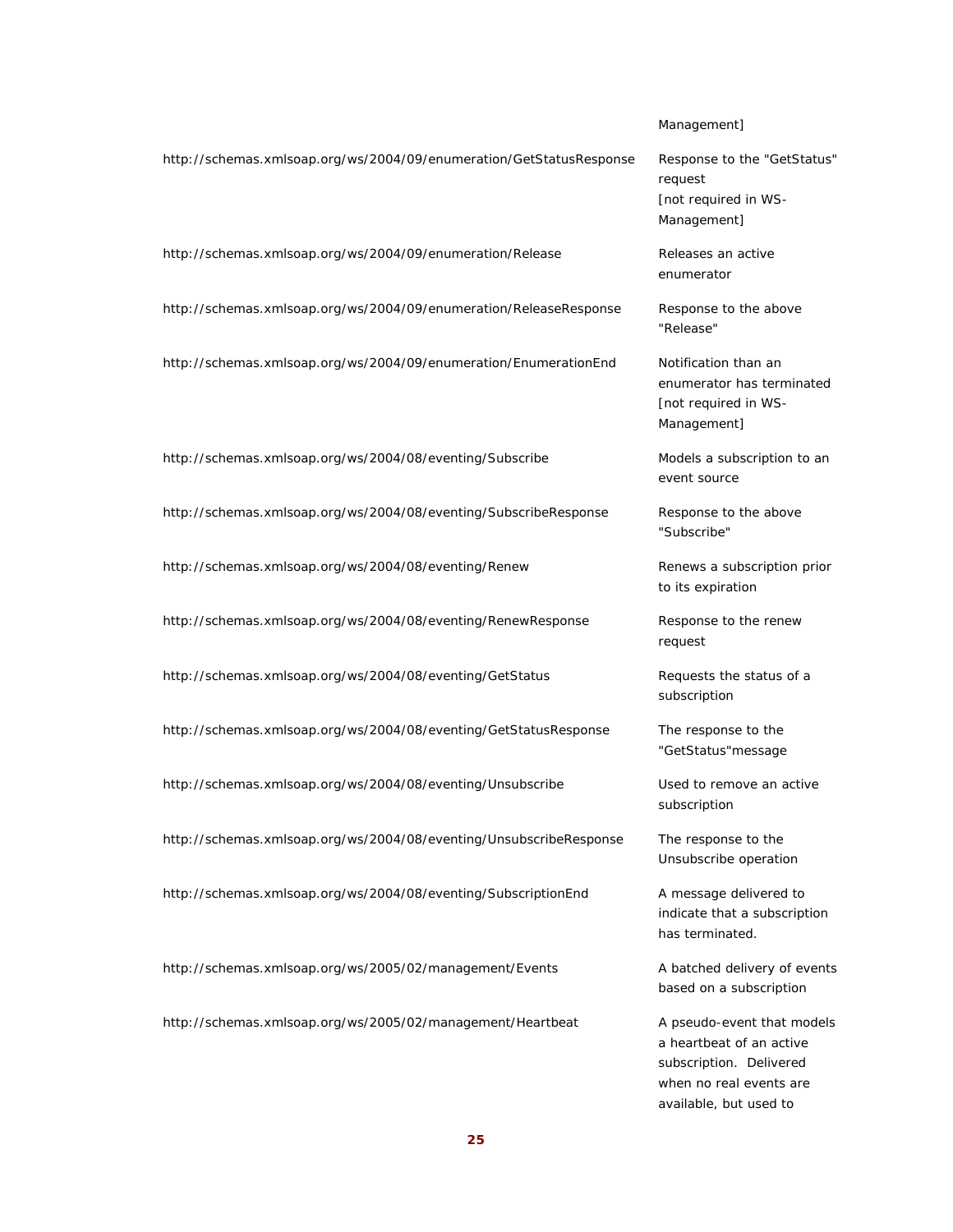|                                                                | indicate that the event<br>subscription and delivery<br>mechanism is still active.                                     |
|----------------------------------------------------------------|------------------------------------------------------------------------------------------------------------------------|
| http://schemas.xmlsoap.org/ws/2005/02/management/DroppedEvents | A pseudo-event which<br>indicates that the real event<br>was dropped.                                                  |
| http://schemas.xmlsoap.org/ws/2005/02/management/Ack           | Used by event subscribers to<br>acknowledge receipt of<br>events. Allows event<br>streams to be strictly<br>sequenced. |
| http://schemas.xmlsoap.org/ws/2005/02/management/Event         | Used for a singleton event<br>which does not define its<br>own action.                                                 |

- R2.10-4: A custom action MAY BE supported if the operation is a custom method whose semantic meaning is not present in the table if the item is an event.
- R2.10-5: All *event* deliveries MUST contain a unique action URI which identifies the type of the event delivery. For singleton deliveries where there is only one event per message (the delivery mode http://schemas.xmlsoap.org/ws/2004/08/eventing/DeliveryModes/Push), the wsa:Action URI defines the event type. For other delivery modes, the Action varies, as described in section 6 of this specification.

### **2.11 wsa:From**

The wsa:From header can be used in any messages, responses, or events to indicate the source. When the same connection is used for both request and reply, this field provides no useful information in practice, but may be useful in cases where the response arrives on a different connection.

- R2.11-1: A conformant service MAY include a wsa:From address in message, but is NOT REQUIRED to do so. A conformant service SHOULD process any incoming message which has a wsa:From element.
- R2.11-2: A conformant service SHOULD NOT fault any message with a wsa: From element, whether or not mustUnderstand is included

Note that it is trivial to process the wsa:From message, since there is no effect on the meaning of the message. The *From* address is primarily for auditing and logging purposes. This may occur in a message of any type, whether a request, reply, singleton message, or event.

# **3.0 WS-Management Control Headers**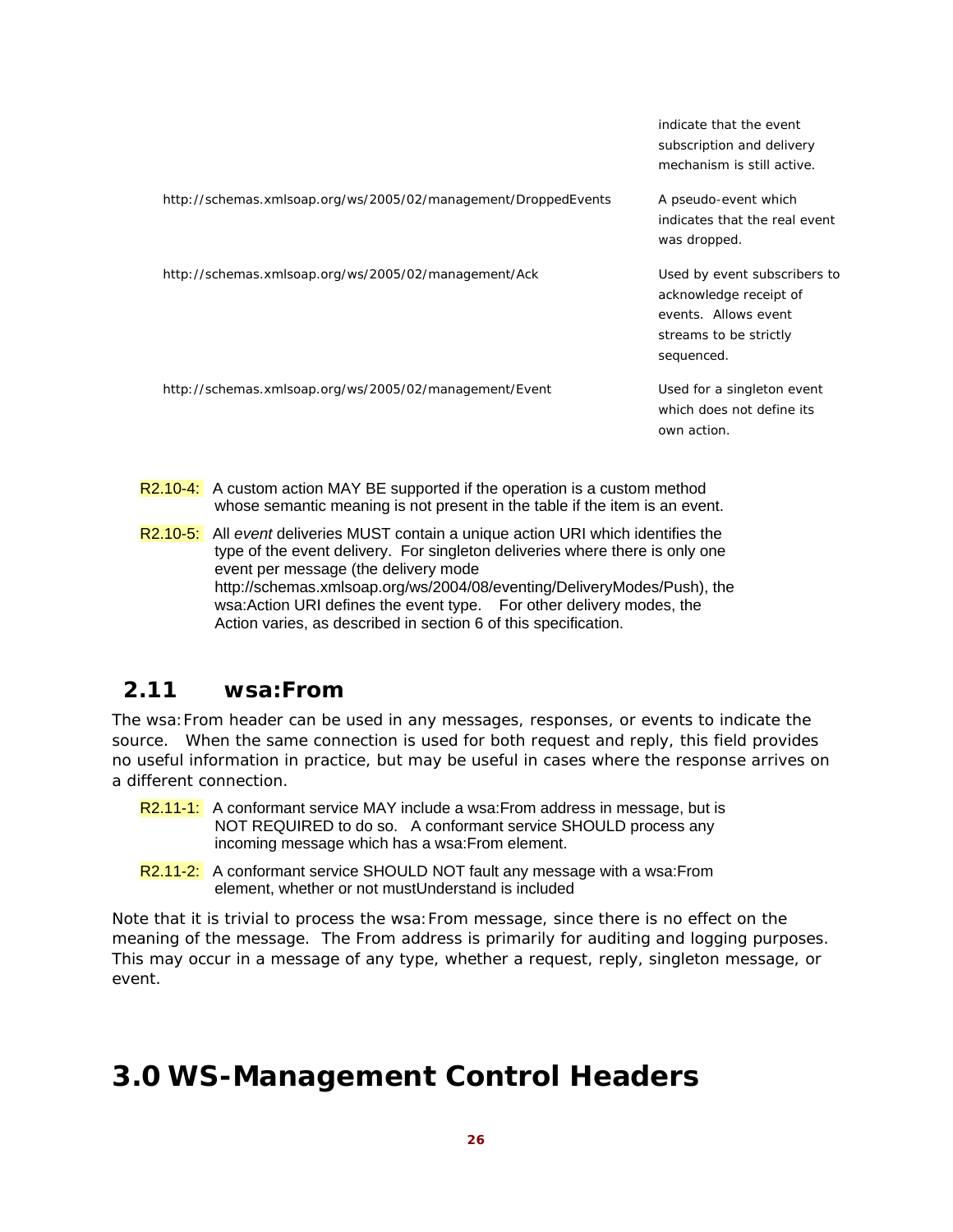# **3.1 Operation Timeout**

Most management operations are time-critical due to quality of service constraints and obligations. If they cannot be completed in a specified time, the service must return a fault so that a client can comply with its obligations.

The following header value may be supplied with any WS-Management message, indicating that the client expects a response or a fault within the specified time:

<wsman:OperationTimeout> *xs:duration* </wsman:OperationTimeout>

- R3.1-1: All request messages MAY contain a wsman:OperationTimeout header element that indicates the maximum amount of time the client is willing to wait for the service to issue a response. The service SHOULD interpret the timeout countdown as beginning from the point the message is processed until a response can be generated.
- R3.1-2: The Service SHOULD issue a wsman: TimedOut fault if this time is exceeded and the operation is not yet complete. If the OperationTimeout value is not valid, then a wsman:InvalidHeader fault should be generated with a detail code of wsman:faultDetail/InvalidTimeout.
- R3.1-3: If the services does not support user-defined timeouts, a wsman:fault/UnsupportedFeature fault SHOULD be returned with a detail code of wsman:faultDetail/OperationTimeout.
- R3.1-4: If the wsman:OperationTimeout is omitted, the service MAY interpret this as an instruction to block indefinitely until a response is available, or MAY impose a default timeout.

These rules do not preclude services from supporting infinite or very long timeouts. Given that network connections seldom will block indefinitely with no traffic occurring, some type of transport timeout is likely in any case. Also note that the countdown is initiated from the time the message is received, so network latency is not included. If a client needs to discover the range of valid timeouts or defaults, metadata should be retrieved and the format of such metadata is beyond the scope of this specification.

If the timeout occurs in such a manner that the service has already performed some of the work associated with the request, an anomalous condition is reached in terms of service state. This specification does not attempt to address behavior in this situation. Clearly, services should undo the affects of any partially complete operations if possible, but this is not always practical. It is recommended that the service keep a local log of requests and operations which can be queried in such cases later by the client.

R3.1-5: If mustUnderstand is applied to the wsman:OperationTimeout, then the service MUST comply with it or return the fault specified in R3.1-2. If mustUnderstand is omitted, then the value is treated as a hint. The service MAY timeout earlier than the time requested by the client and is under no obligation to wait until the timeout interval has expired before returning a fault.

Example of a correctly formatted 30-second timeout appears as follows in the SOAP header:

<wsman:OperationTimeout>PT30S</wsman:OperationTimeout>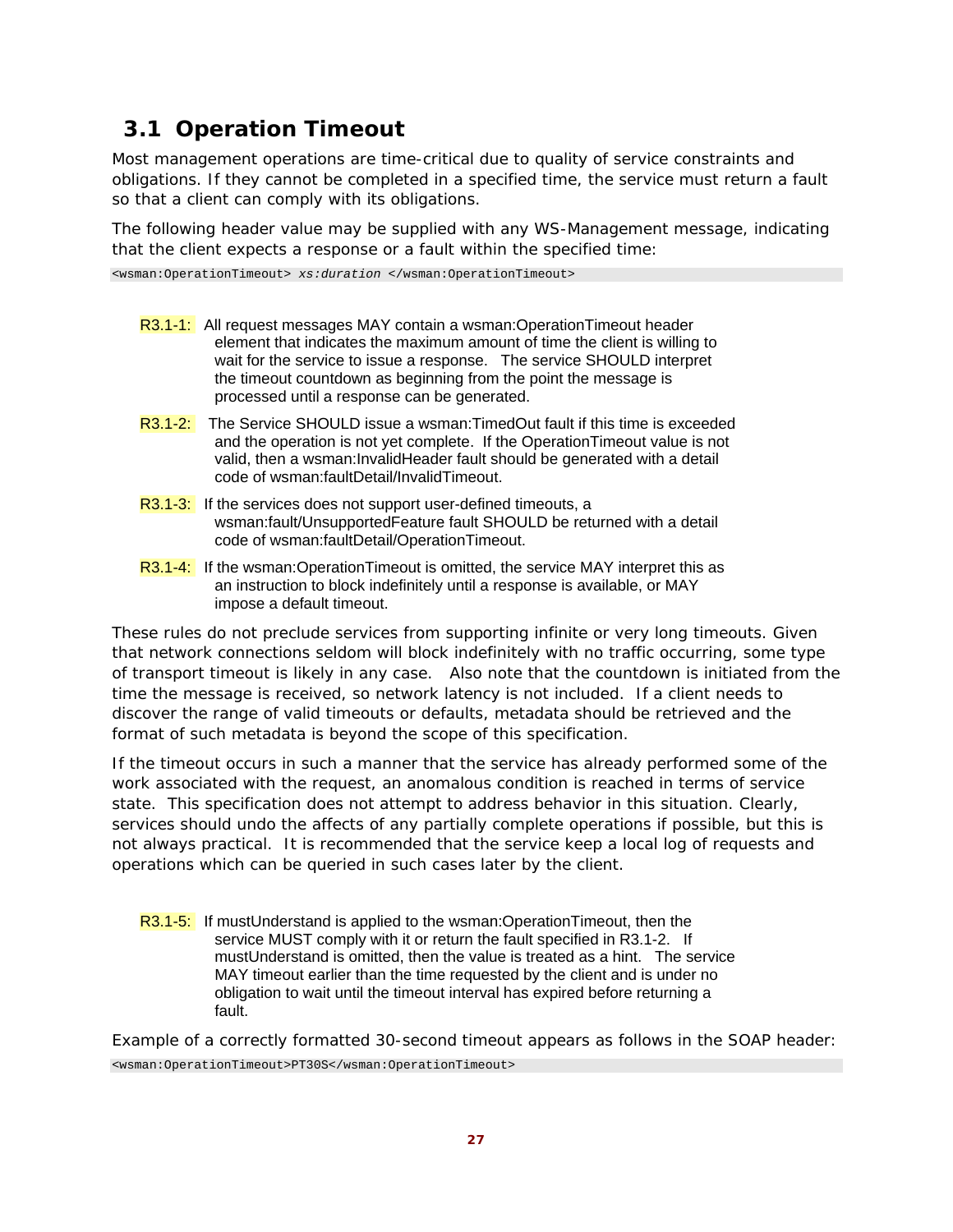If the transport timeout occurs before the actual wsman:OperationTimeout, the operation should be treated as specified in 10.4, the same as a failed connection. In practice, these should be configured so that the network transport timeout is larger than any expected wsman:OperationTimeout.

## **3.2 Maximum Envelope Size**

To prevent a response beyond the capability of the client, the request message may contain a restriction on the response size.

The following header value may be supplied with any WS-Management message, indicating that the client expects a response whose total SOAP envelope body does not exceed the specified number of octets:

<wsman:MaxEnvelopeSize> *xs:unsignedLong* </wsman:MaxEnvelopeSize>

The limitation is on the entire envelope, as resource constrained implementations need a reliable figure on the required amount of memory for all SOAP processing, not just the envelope Body, which leaves the Header totally ambiguous.

- R3.2-1: All request messages MAY contain a wsman:MaxEnvelopeSize header element that indicates the maximum number of octets (not characters) in the entire SOAP envelope in the response. If the service cannot compose a reply within the requested size, a wsman:EncodingLimit fault should be returned with a detail code of wsman:faultDetail/MaxEnvelopeSize.
- R3.2-2: If mustUnderstand is set to true, the service MUST comply with the request. If the response would exceed the maximum size, then a wsman:EncodingLimit fault should be returned. Since a service may execute the operation prior to knowing the response size, the service SHOULD undo any effects of the operation prior to issuing the fault. If the operation cannot be reversed (such as a destructive wxf:Put or a wxf:Delete, or a wxf:Create), the service MUST indicate that the operation succeeded in the wsman:EncodingLimit fault with a detail code of wsman:faultDetail/UnreportableSuccess.
- $R3.2-3$ : If mustUnderstand is set to false, the service MAY treat the value as advisory.
- R3.2-4: The service SHOULD reject any value of MaxEnvelopeSize which is less than 4096 octets. This number is the safe minimum in which faults can be reliably encoded for all character sets. If the requested size is less than this, the service SHOULD return a wsman:EncodingLimit fault with a detail code of wsman:faultDetail/MininumEnvelopeLimit.

Note that if the service exceeds its own encoding limit (independently of what is specified by the client), the fault is wsman:EncodingLimit with a detail code of wsman:faultDetail/ServiceEnvelopeLimit.

### **3.3 Locale**

Management operations often span locales, and many items in responses can require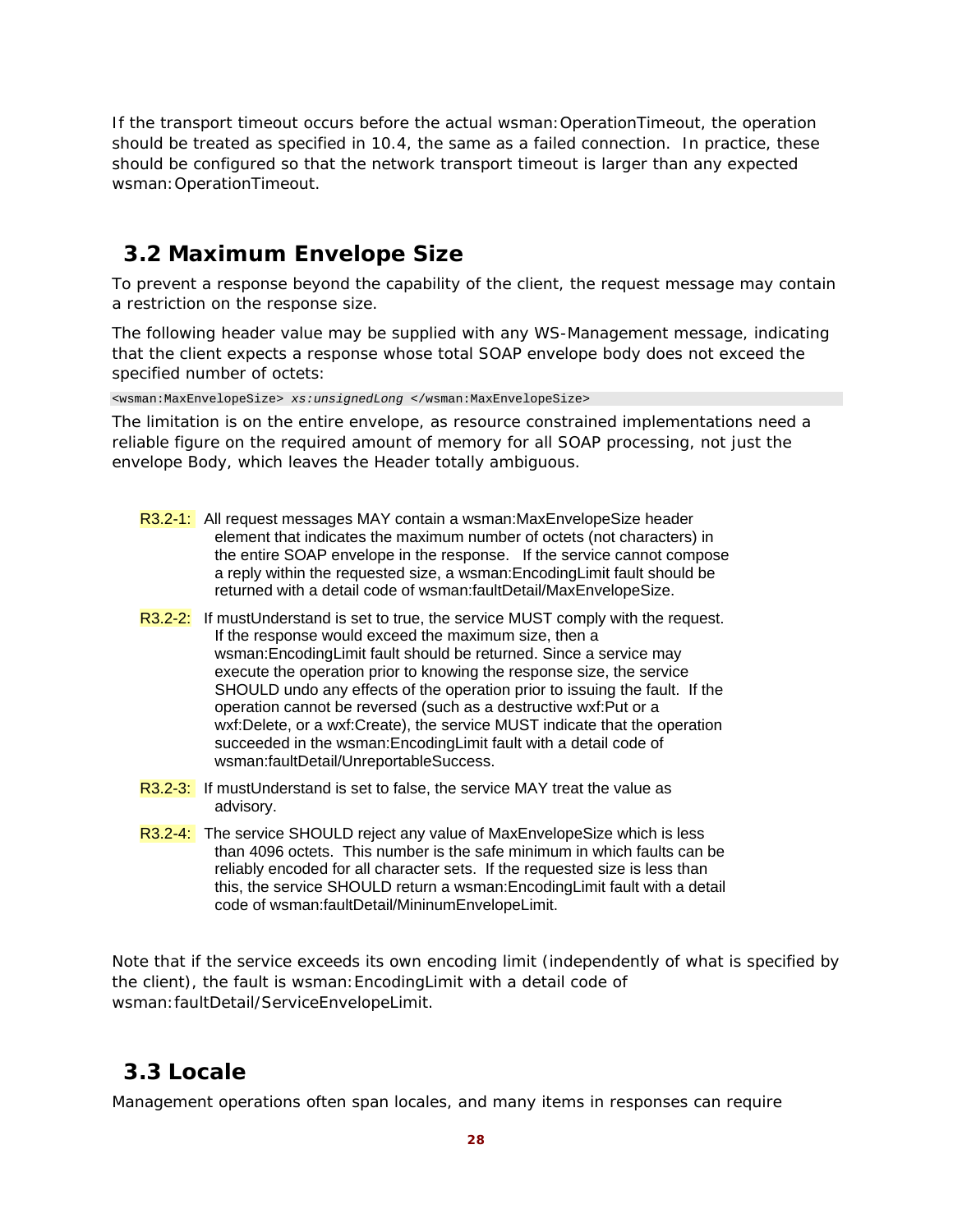translation. Typically, this applies to descriptive information intended for human readers which is sent back in the response. If the client requires such output to be translated to a specific language, it may employ the optional wsman:Locale header which makes use of the standard XML attribute xml:lang:

(1) <wsman:Locale xml:lang="*xs:language*" s:mustUnderstand="false" />

- R3.3-1: If *mustUnderstand* is omitted or set to "false", the service SHOULD utilize this value when composing the response message and adjust any localizable values accordingly. This is the RECOMMENDED usage for most cases.
- R3.3-2: If *mustUnderstand* is set to *true,* then the service MUST ensure that the replies contain localized information where appropriate or else issue a wsman:UnsupportedFeature fault with a detail code of wsman:faultDetail/Locale.
- R3.3-3: The value of the lang attribute in the wsman: Locale header must be a valid RFC 3066 language code.
- R3.3-4: In any response, event, or singleton message, the service SHOULD include the **xml:lang** attribute in the s:Envelope (or other elements) to signal to the receiver that localized content appears in the <Body> of the message. This may be omitted if no descriptive content appears in the Body. It is not an error to always include it, even if no descriptive content occurs:

```
(1) s:Envelope 
(2) lang="en-us" 
(3) xmlns:s="http://www.w3.org/2003/05/soap-envelope" 
(4) xmlns:wsa="http://schemas.xmlsoap.org/ws/2004/08/addressing" 
(5) xmlns:wsman="http://schemas.xmlsoap.org/ws/2005/02/management"> 
(6) <s:Header> 
(7)
```
The xml:lang attribute may appear on any content in the message, although it is simplest for the client to always check for it in one place, the s:Envelope wrapper.

### **3.4 Options**

The *Options* header is used to pass a set of switches to server to modify or refine the nature of the request. This facility is intended to help the service to understand the nature of the output requested by the client, but *not* to reference the output or to modify the meaning of the addressing. Options are similar to switches used in command-line shells in that they are service-specific text-based extensions.

**Options** 

R3.4-1: Any request message MAY contain a *wsman:OptionSet* header, which wraps a set of optional switches or controls on the message. These help the service compose the desired reply.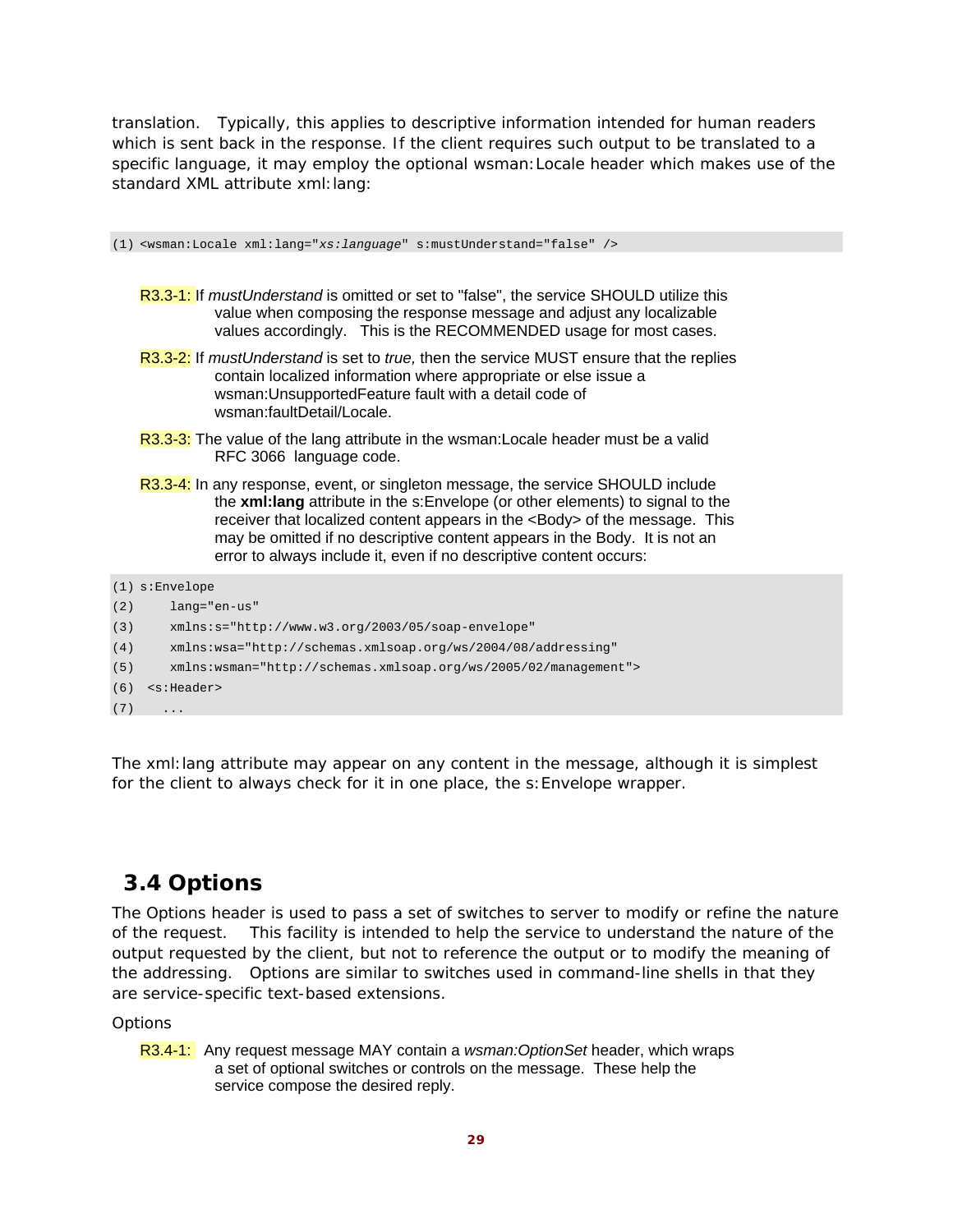- R3.4-2: The service SHOULD NOT send responses, unacknowledged events, or singleton messages containing wsman:OptionSet headers, unless it is acting in the role of a client to another service. They are intended for request messages alone to which a subsequent response is expected, including acknowledged events.
- R3.4-3: An *Option* MUST NOT be used to help identify a resource or to act as an addressing modifier. It is only used to constrain the nature of the response. Therefore, if **mustUnderstand** is omitted from the Options block, the entire block MAY be ignored. If mustUnderstand is included, the service MUST comply with the entire Options block.
- R3.4-4: Each resource MAY observe its own set of options. There is no requirement to support consistent option usage across resource boundaries.
- R3.4-5: Any number of individual *Option* elements may appear under the *Options*  wrapper. Option *Names* MAY be repeated if appropriate. The content MUST be a simple string (xs:string). This specification places no restrictions on whether the names or values are to be treated in a casesensitive or case-insensitive manner.

Case usage of option names and values should be discovered by the client by retrieving the appropriate metadata from the service. The format of such metadata is beyond the scope of this specification.

R3.4-6: Options SHOULD NOT be used as a replacement for the documented parameterization technique for the message, but SHOULD only be used as a modifier for it.

R3.4-7: The following faults should be returned by the service:

- a) wsman:InvalidOptions with a detail code of wsman:faultDetail/NotSupported in cases where Options are not supported.
- b) wsman:InvalidOptions with a detail code of wsman:faultDetail/InvalidName in cases where one or more options names were not valid or not supported by the specific resource.
- c) wsman:InvalidOptions with a detail code of wsman:faultDetail/InvalidValue in cases where the value was not correct for the Option name.

Options are intended to help make operations more efficient or to preprocess output on behalf of the client. For example, the Options could be used to indicate to the service that the returned values should be recomputed and that cached values should not be used, or that any optional values in the reply may be omitted. Alternately, the *Options* could be used to indicate verbose output within the limits of the XML schema associated with the reply.

Option values should not contain XML, but are limited to xs:string values. If XML-based input is required, then a custom operation (method) with its own wsa:Action is the correct model for the operation. These rules are intended to ensure that no backdoor parameters over well-known message types are introduced. For example, when issuing a wse:Subscribe request, the message already defines a technique for passing an event filter to the service, so the *Options* should not be used to circumvent this and pass a filter using an alternate method.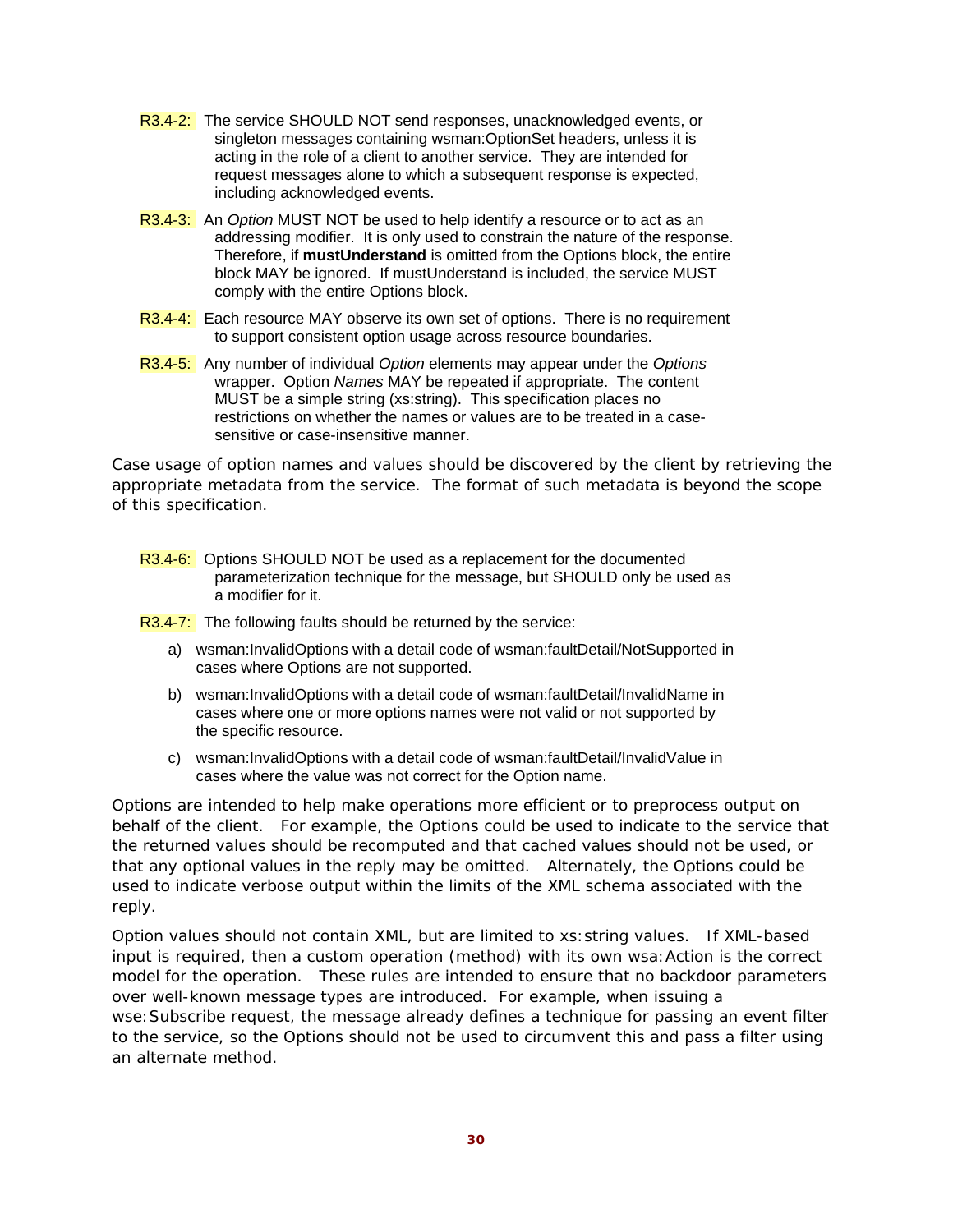#### Example of wsman:OptionSet:

| (1)  | <s:envelope< th=""></s:envelope<>                               |
|------|-----------------------------------------------------------------|
| (2)  | $xmlns:s="http://www.w3.org/2003/05/soap-envelope"$             |
| (3)  | xmlns:wsa="http://schemas.xmlsoap.org/ws/2004/08/addressing"    |
| (4)  | xmlns:wsman="http://schemas.xmlsoap.org/ws/2005/02/management"> |
| (5)  | <s:header></s:header>                                           |
| (6)  | .                                                               |
| (7)  | <wsman:optionset></wsman:optionset>                             |
| (8)  | <wsman:option name="VerbosityLevel"></wsman:option>             |
| (9)  | Level3                                                          |
| (10) |                                                                 |
| (11) |                                                                 |
| (12) | $\ddots$ .                                                      |
| (13) |                                                                 |

The following describes additional, normative constraints on the outline listed above:

#### wsman:OptionSet

Used to wrap individual option blocks.

#### wsman:OptionSet/Option@Name

Identifies the option (an xs:string), which may be a simple name or a URI. This name is scoped to the resource to which it applies. The Name MAY be repeated in subsequent elements. Name cannot be blank and should be a short non-colliding URI which is vendor-specific.

#### wsman:OptionSet/Option

The content of the option. This may be any simple string value. If the Option value is null, then it should be interpreted as logical 'true' and the option is 'enabled'. The following example turns on the "Verbose" option:

<wsman:Option Name="Verbose"/>

Options are logically false if they are not present in the message. All other cases require an explicit string to indicate the option value. The reasoning for allowing the same option to repeat is to allow specification of a list of options of the same name. Interpretation of the option with regard to case sensitivity is up to the service and the definition of the specific option. This is because the value must usually be passed through to real-world subsystems which inconsistently expose case usage.

# **4.0 Resource Access**

### **4.1 Introduction**

Resource access applies to all synchronous operations regarding getting, setting, and enumerating values. The WS-Transfer specification is used as a basis for simple unary resource access: Get, Put, Delete, and Create. Multi-instance retrieval is achieved using WS-Enumeration messages. This specification does not define any messages or techniques for doing batched operations, such as batched Get or Delete. All such operations must be sent as a series of single messages.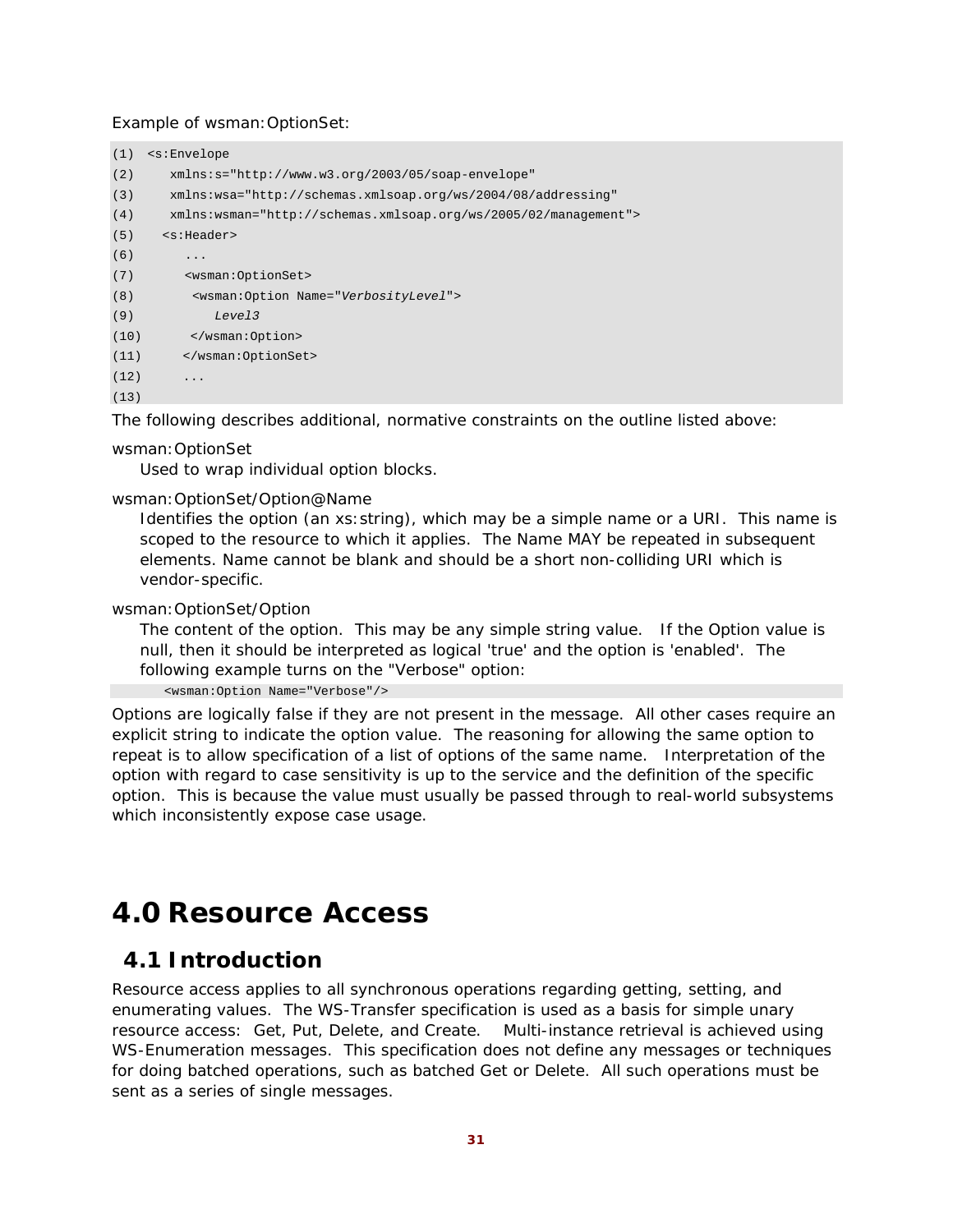# **4.2 WS-Transfer**

WS-Transfer brings wxf:Get, wxf:Put, wxf:Create and wxf:Delete into the WS-Management space.

A full example of a hypothetical wxf:Get request and associated response follow:

```
(1) <s:Envelope 
(2) xmlns:s="http://www.w3.org/2003/05/soap-envelope" 
(3) xmlns:wsa="http://schemas.xmlsoap.org/ws/2004/08/addressing" 
(4) xmlns:wsman="http://schemas.xmlsoap.org/ws/2005/02/management"> 
(5) <s:Header> 
(6) 
(7) <wsa:To> 
(8) http://1.2.3.4/wsman?ResourceURI=(wsman:samples.org/2005/02/physicalDisk) 
(9) </wsa:To>
(10) <wsa:ReplyTo> 
(11) <wsa:Address> 
(12) http://schemas.xmlsoap.org/ws/2004/08/addressing/role/anonymous 
(13) </wsa:Address> 
(14) </wsa:ReplyTo> 
(15) <wsa:Action> 
(16) http://schemas.xmlsoap.org/ws/2004/09/transfer/Get 
(17) </wsa:Action> 
(18) <wsa:MessageID> 
(19) uuid:d9726315-bc91-430b-9ed8-ce5ffb858a87 
(20) </wsa:MessageID> 
(21) <wsman:SelectorSet> 
(22) <wsman:Selector Name="LUN"> 2 </wsman:Selector> 
(23) </wsman:SelectorSet> 
(24) <wsman:OperationTimeout> PT30S </wsman:OperationTimeout> 
(25)
(26) </s:Header> 
(27) <s:Body/> 
(28) </s:Envelope>
```
Note that the wsa:ReplyTo occurs on the same connection as the request (line 8), the action is a wxf:Get (line 12), and the ResourceURI (line 8) and wsman: SelectorSet (line 21) are used to address the requested management information. The operation is expected to be completed in 30 seconds or a fault should be returned to the client (line 24).

There is no s: Body in a wxf: Get request.

A hypothetical response could be:

| (29) | <s:envelope< th=""></s:envelope<>                                |
|------|------------------------------------------------------------------|
| (30) | $xmlns:s="http://www.w3.org/2003/05/soap-envelope"$              |
| (31) | xmlns:wsa="http://schemas.xmlsoap.org/ws/2004/08/addressing"     |
| (32) | $xmlns:wsman="http://schemas.xmlsoap.org/ws/2005/02/manaqement"$ |
| (33) | $<$ s:Header>                                                    |
| (34) | $wsa:To>$                                                        |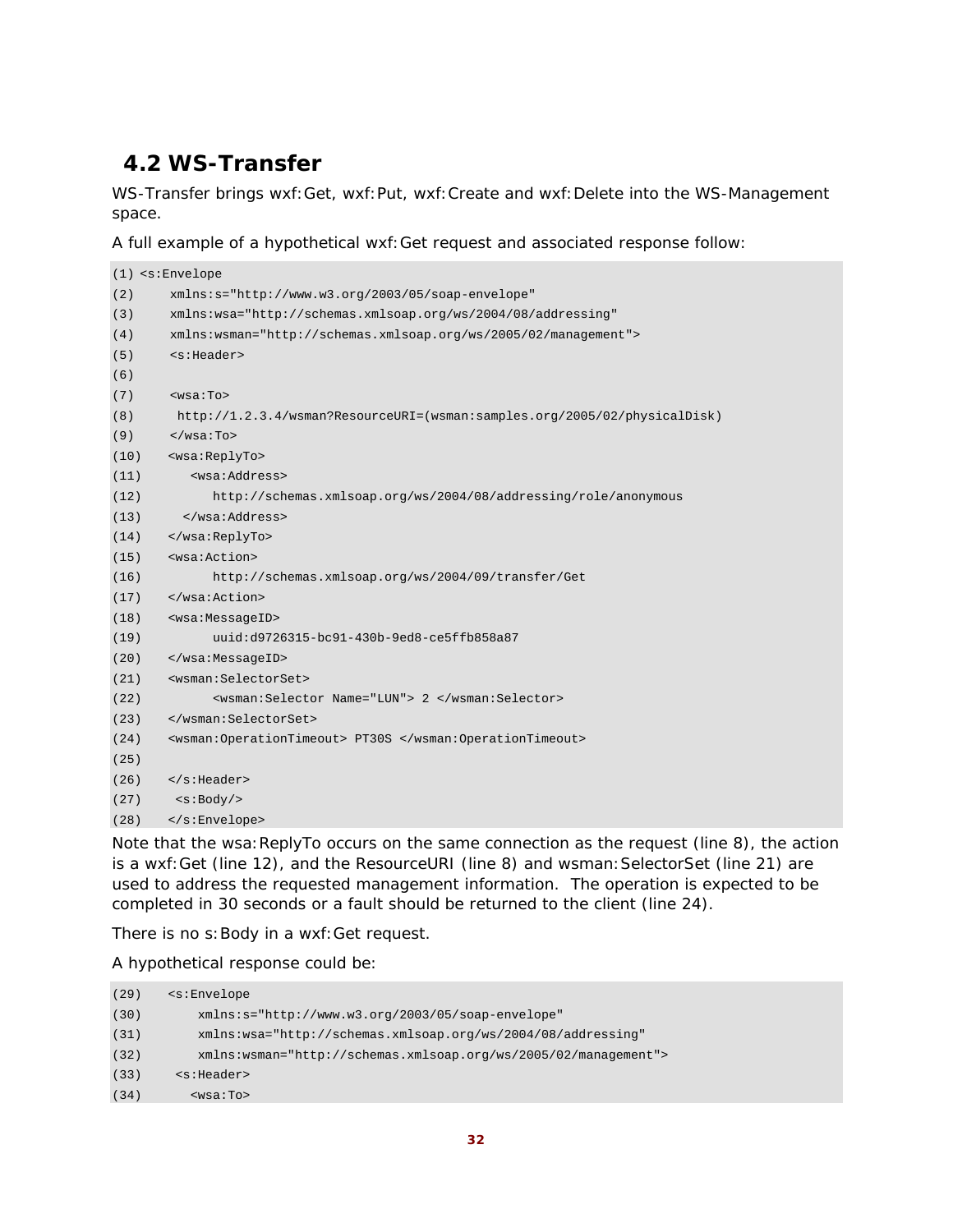| (35) | http://schemas.xmlsoap.org/ws/2004/08/addressing/role/anonymous                        |
|------|----------------------------------------------------------------------------------------|
| (36) | $\langle$ /wsa:To>                                                                     |
| (37) | <wsa:action s:mustunderstand="true"></wsa:action>                                      |
| (38) | http://schemas.xmlsoap.org/ws/2004/09/transfer/GetResponse                             |
| (39) |                                                                                        |
| (40) | <wsa:messageid s:mustunderstand="true"></wsa:messageid>                                |
| (41) | uuid:d9726315-bc91-430b-9ed8-ce5ffb858a88                                              |
| (42) |                                                                                        |
| (43) | <wsa:relatesto></wsa:relatesto>                                                        |
| (44) | uuid:d9726315-bc91-430b-9ed8-ce5ffb858a87                                              |
| (45) |                                                                                        |
| (46) | $\langle$ s:Header>                                                                    |
| (47) | $<$ s:Body>                                                                            |
| (48) | <physicaldisk xmlns="http://schemas.acme.com/2005/02/samples/physDisk"></physicaldisk> |
| (49) | <manufacturer> Acme, Inc. </manufacturer>                                              |
| (50) | <model> 123-SCSI 42 GB Drive </model>                                                  |
| (51) | $\langle LUN> 2 \langle LUN>$                                                          |
| (52) | <cylinders> 16384 </cylinders>                                                         |
| (53) | <heads> 80 </heads>                                                                    |
| (54) | <sectors> 63 </sectors>                                                                |
| (55) | <octetspersector> 512 </octetspersector>                                               |
| (56) | <bootpartition> 0 </bootpartition>                                                     |
| (57) |                                                                                        |
| (58) | $\langle$ s:Body>                                                                      |
| (59) |                                                                                        |

Note that the response uses the wsa: To address (line 35) that was specified in wsa: ReplyTo in the original request, and that the wsa: MessageID for this response is unique (line 40) and that the wsa: RelatesTo (line 43) contains the uuid of the wsa: MessageID of the original request in order to allow the client to correlate the response.

The Body (on lines 47-58) contains the requested resource representation.

The same general approach exists for wxf:Delete, except that no response occurs in the s: Body. The wxf: Create and wxf: Put operations are also similar, except that there is a s:Body on input to specify the values being created or updated.

### **4.3 Addressing Uniformity**

In general, the service should expose addressing usage which is identical for the operations. In other words, the ResourceURI and wsman:SelectorSet should be the same whether a wxf:Get, wxf:Delete, wxf:Put, or wxf:Create is being used. This is not a strict requirement, but reduces the education and training required to construct and use tools.

It is clear that wxf:Create is a special case, in that the Selectors are often not known until the resource is actually created. For example, while it may be possible to return running process information using a hypothetical *ProcessID* as a Selector, it is typically not possible to assert the *ProcessID* during the creation phase, so wxf:Create would not have the same Selector values as the corresponding wxf:Get or wxf:Delete (which would presumably terminate the process).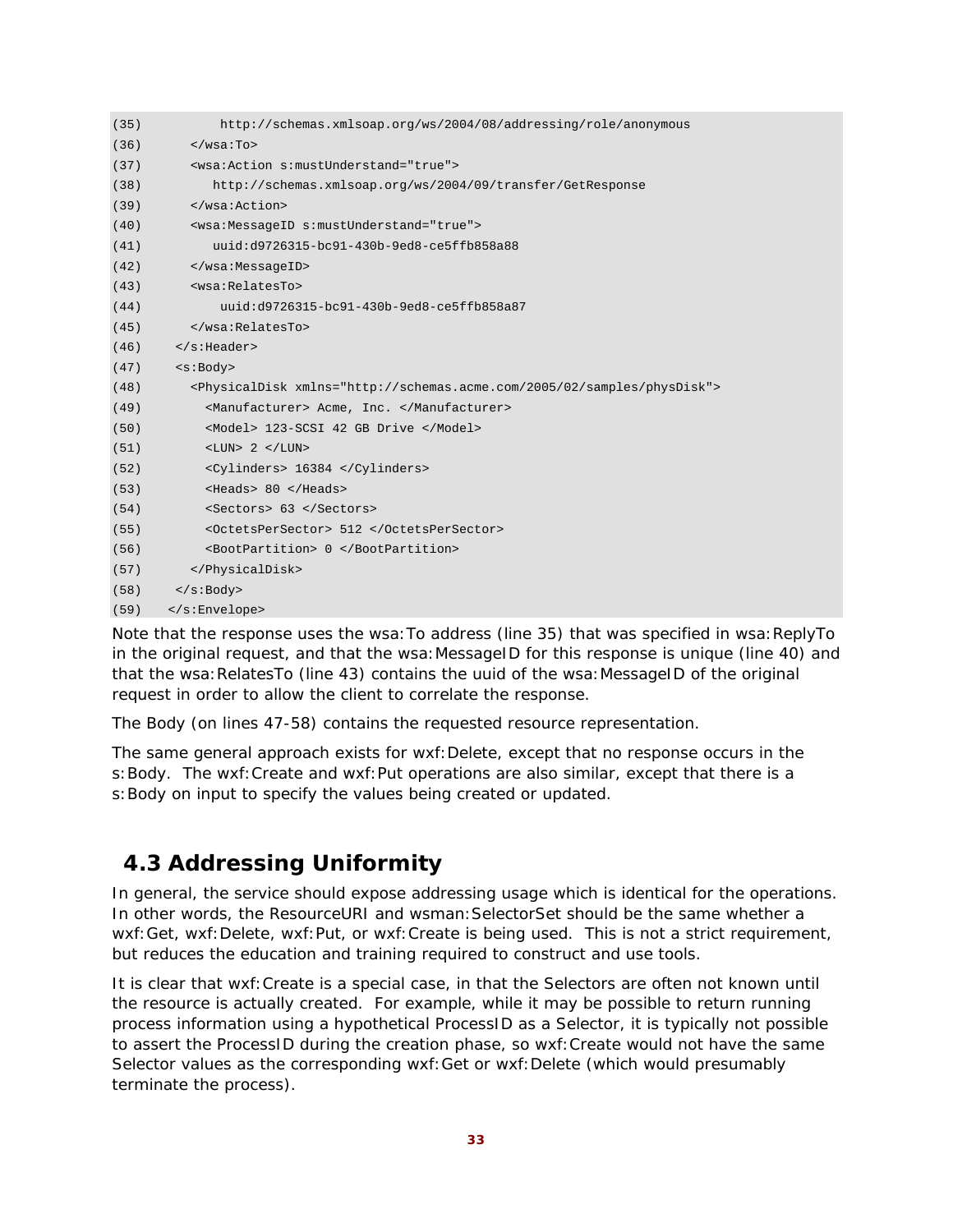A good model to follow would be to use the same Selector values for wxf:Get, wxf:Put and wxf:Delete when working with the same instance. wsen:Enumerate should use just the ResourceURI in isolation with no Selectors, since it is going to return multiple instances, and wxf:Create would either use no Selectors or special create-only Selectors.

This usage is not a strict requirement, just a guideline. The service may use distinct Selectors for every operation and may require Selectors even for wsen:Enumerate.

Throughout, it must be remembered that the s:Body of the messages must contain XML with correct and valid XML namespaces referring to XML Schemas which can validate the message. While most services and clients will not do real-time validation of messages in production environments due to performance constraints, during debugging or other systems verification, validation may be enabled, and such messages will be considered invalid.

### **4.4 WS-Transfer:Get**

The wxf:Get is used to retrieve resource representations. The ResourceURI may map to a complex XML Infoset (an "object"), or the ResourceURI may map to a single, simple value. The nature and complexity of the representation is not constrained by this specification.

R4.4-1: A conformant service is REQUIRED to support wxf: Get in order to service metadata requests about the service itself or to verify the result of a previous action or operation.

This statement does not constrain implementations from supplying additional similar methods for resource and metadata retrieval.

- R4.4-2 Execution of the wxf:Get SHOULD NOT in itself have side-effects on the value of the resource.
- $R<sub>4.4-3</sub>$ : If an object cannot be retrieved, due to locking conditions, simultaneous access, or similar conflicts, a wsman:Concurrency fault should be returned.

In practice, wxf:Get is designed to return fragments or chunks of XML which correspond to real-world objects. To retrieve individual property values, the client must either postprocess the XML content for the desired value, or the service can support Fragment-level WS-Transfer (4.9).

Fault usage is generally as described in chapters 2 and 3. Not being able to locate or access the resource is equivalent to problems with the SOAP message, the ResourceURI, System, or SelectorSet. There are no 'get-specific' faults.

### **4.5 WS-Transfer:Delete**

The WS-Transfer:Delete is used to delete resources. In general, the addressing should be the same as for a corresponding wxf:Get for uniformity, but this is not absolutely required.

- R4.5-1: A conformant service is NOT REQUIRED to support wxf:Delete.
- R4.5-2: A conformant service SHOULD support wxf:Delete using the same addressing (ResourceURI, Selectors, etc.) as a corresponding wxf:Get or other messages, but this is NOT REQUIRED if the deletion mechanism for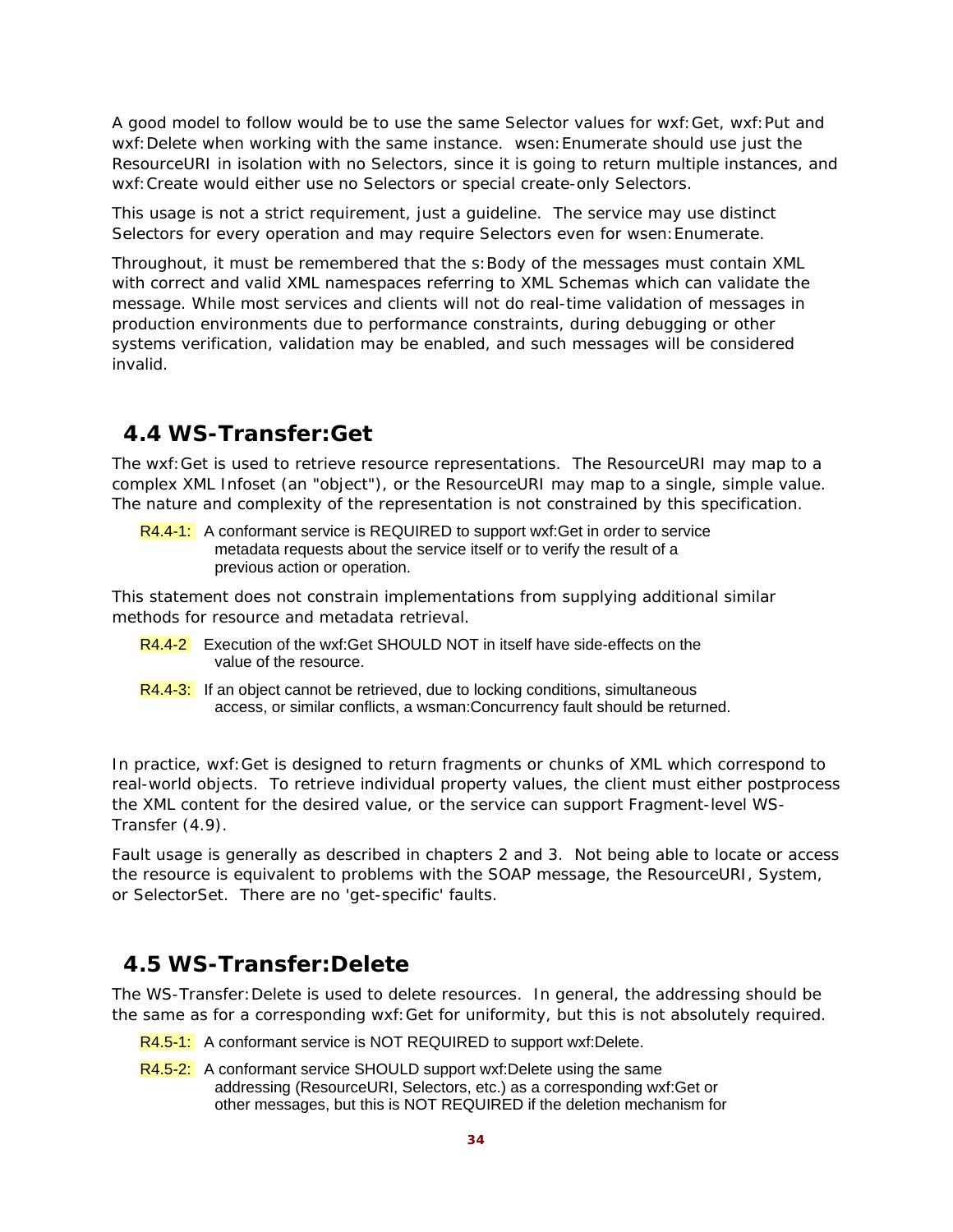a resource is semantically distinct.

- R4.5-3: If deletion is supported and the corresponding resource can be retrieved using wxf:Get, a conformant service SHOULD support deletion using wxf:Delete. The service MAY additionally export a custom action for deletion.
- R4.5-4: If an object cannot be deleted, due to locking conditions, simultaneous access, or similar conflicts, a wsman:Concurrency fault should be returned.

In practice, wxf:Delete is designed to delete entire real-world objects. To delete individual property values within an object which itself is not to be deleted, the client must either do a wxf:Put with those properties removed, or the service can support Fragment-Level WS-Transfer (4.9).

Fault usage is generally as described in chapters 2 and 3. Not being able to locate or access the resource is equivalent to problems with the SOAP message, ResourceURI, System, or SelectorSet. There are no 'delete-specific' faults.

# **4.6 WS-Transfer:Create**

The WS-Transfer:Create is used to create resources; it models a logical "constructor". In general, the addressing is not the same as that used for wxf:Get or wxf:Delete in that the SelectorSet assigned to a newly created instance for subsequent access is not necessarily part of the XML content used for creating the resource. Since the SelectorSet may often be assigned by the service or one of its underlying systems, the CreateResponse must contain the applicable SelectorSet of the newly created instance.

- R4.6-1: A conformant service is NOT REQUIRED to support wxf:Create.
- R4.6-2: A conformant service is NOT REQUIRED to support wxf: Create using the same endpoint reference (ResourceURI, Selectors, etc.) as a corresponding wxf:Get, wxf:Put or other messages for that resource.
- R4.6-3: If a single resource can be created using a SOAP message and that resource can be subsequently retrieved using wxf:Get, then a service SHOULD support creation of the resource using wxf:Create. The service MAY additionally export a custom method for instance creation.
- R4.6-4: If the supplied Body does not have the correct content in order for the resource to be created, the service SHOULD return a wxf:InvalidRepresentation fault and detail codes of
	- a) wsman:faultDetail/InvalidValues if one or more values in the <Body> was not correct
	- b) wsman:faultDetail/MissingValues if one or more values in the <Body> was missing
	- c) wsman:faultDetail/InvalidNamespace if the wrong XML schema namespace was used and is not recognized by the service
- R4.6-5: A service MUST not use wxf: Create to perform an update on an existing representation. The targeted object must not already exist, or else the service SHOULD return a wsman:AlreadyExists fault.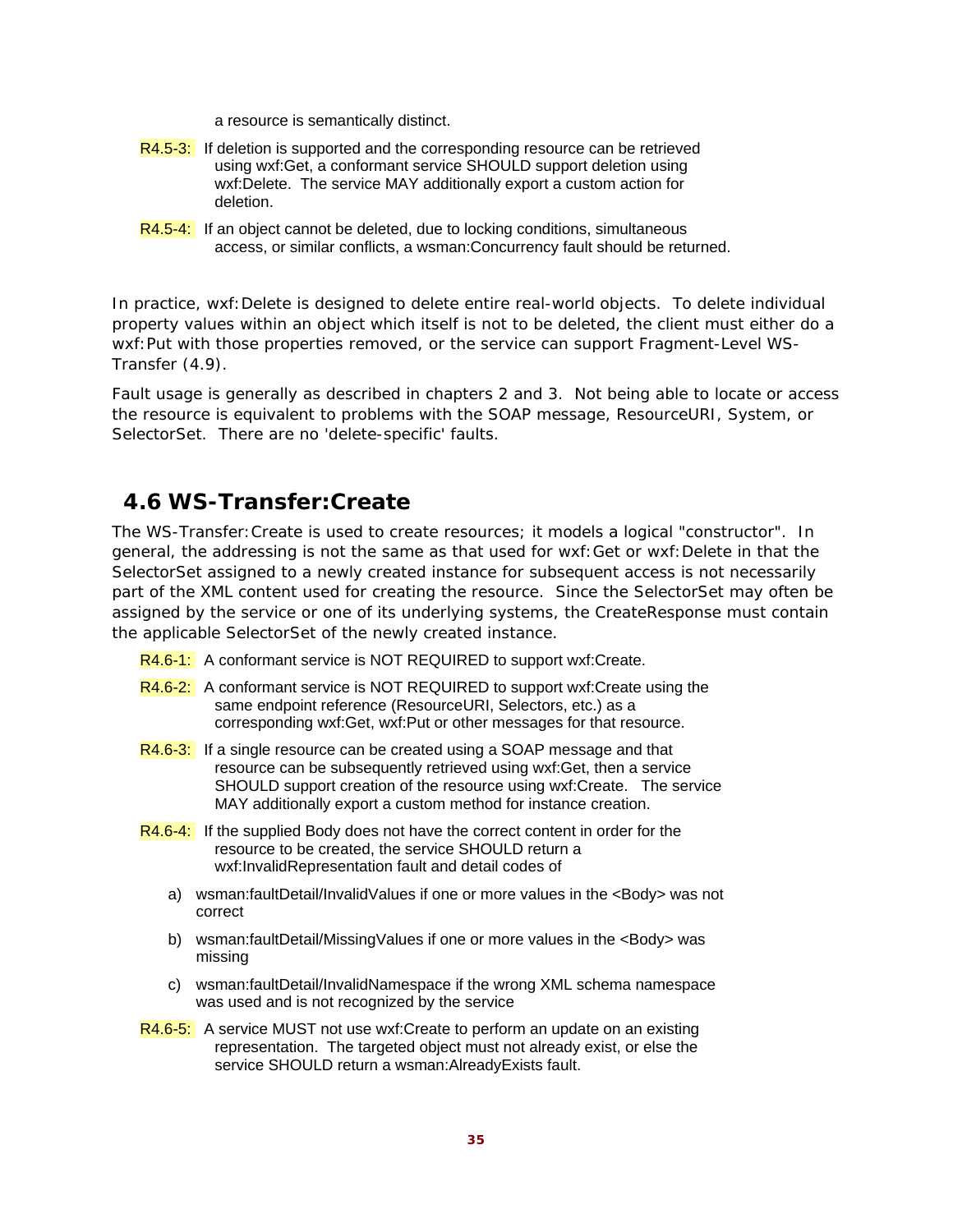Note that there is no requirement that the message body for wxf:Create use the same schema as that returned via a wxf:Get for the resource. Often, the values required to create a resource are different from those retrieved using a wxf:Get or those used for update using wxf:Put.

Note that WS-Transfer specifies that the wxf:CreateResponse must contain the initial representation of the object. The ability to return the new representation in an interlocked fashion is distinct from doing a subsequent wxf:Get, as the values may change due to other out-of-band operations. It is often important for the client to know the result of the create operation, independent of any other clients subsequently acting on that same resource.

If a service needs to support creation of individual values within a representation (propertylevel creation, array insertion, etc.), then it should support Fragment-Level WS-Transfer  $(4.9).$ 

Since the values in a the SelectorSet may be assigned by the service and may not be part of the wxf:Create representation, they must be returned in the wxf:CreateResponse message if they are required for subsequent access.

All applicable Selectors should be returned, even if not all of them are required for subsequent access. Similarly, the ResourceURI used to create the object may not even be the one used to retrieve it subsequently using wxf:Get.

- R4.6-6: The wxf:CreateResponse to a wxf:Create message MUST contain the new endpoint reference of the created resource in the wxf:ResourceCreated element, including the applicable SelectorSet. The wsa:Address of that resource SHOULD be simply copied from the wsa:To address of the original request, suffixed with the ResourceURI. The anonymous address from WS-Addressing MAY be used to communicate an address which is not transport-specific.
- R4.6-7: The response MUST contain the initial representation of the object, as the first element after the wxf:ResourceCreated element. The service SHOULD NOT add additional elements after the element containing the initial representation.

Hypothetical example of a response for a newly created virtual drive:

```
(1) <s:Envelope 
(2) xmlns:s="http://www.w3.org/2003/05/soap-envelope" 
(3) xmlns:wsa="http://schemas.xmlsoap.org/ws/2004/08/addressing" 
(4) xmlns:wsman="http://schemas.xmlsoap.org/ws/2005/02/management" 
(5) xmlns:wxf="http://schemas.xmlsoap.org/ws/2004/09/transfer"> 
(6) <s:Header> 
(7) ...
(8) <wsa:Action> 
(9) http://schemas.xmlsoap.org/ws/2004/09/transfer/CreateResponse 
(10) </wsa:Action> 
(11) ...
(12) <s:Body> 
(13) <wxf:ResourceCreated> 
(14) <wsa:Address> 
(15) http://schemas.xmlsoap.org/ws/2004/08/addressing/role/anonymous? 
(16) ResourceURI=(wsman:samples.org/2005/02/virtualDrive) 
(17) </wsa:Address>
```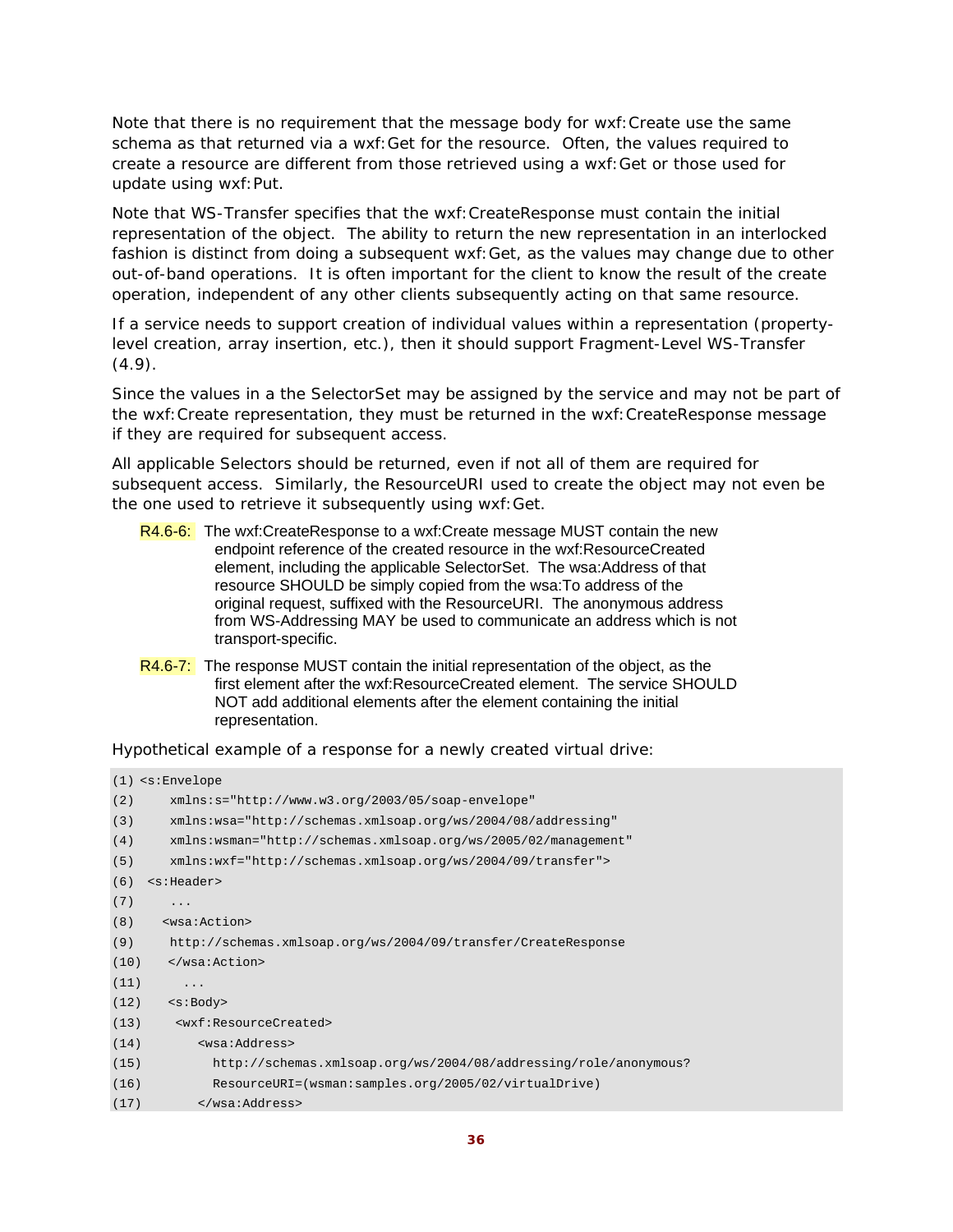```
(18) <wsa:ReferenceParameters> 
(19) <wsman:SelectorSet> 
(20) <wsman:Selector Name="ID"> F: </wsman:Selector> 
(21) </wsman:SelectorSet> 
(22) </wsa:ReferenceParameters> 
(23) </wxf:ResourceCreated> 
(24)
(25) <Drive xmlns="samples.org/2005/02/virtualDrive"> 
(26) <ID> F: </ID> 
(27) <Freespace> 123000140 </Freespace> 
(28) <PhysicalDiskLUN> 3 </PhysicalDiskLUN> 
(29) </Drive> 
(30)
(31) \langle s:Body>
```
Note that the response contains two sections, the wxf: ResourceCreated (lines 13-23) which contains the new endpoint reference of the created resource, including its ResourceURI and the correct SelectorSet, and the initial representation (lines 25-29) of the object. This is essentially the same representation that would be returned by an immediate subsequent wxf:Get. Since values can change in between the creation and subsequent retrieval using wxf:Get (because of multi-user access or highly dynamic values), it is not guaranteed that a wxf:Get would contain the same values as returned in the wxf:Create.

Note that the service may use a network address which is the same as the <wsa:To> address in the wxf:Create request, or may simply use the anoymous address as shown (lines 15-16).

R4.6-8: The service MAY ignore any values in the initial representation which are considered read-only from the point of view of the underlying 'real-world'' object.

This is to allow wxf:Get, wxf:Put and wxf:Create to share the same schema. Note that wxf: Put also allows the service to ignore read-only properties during an update.

R4.6-9: If the success of an operation cannot be reported as described in this section and cannot be reversed, a wsman:EncodingLimit fault with a detail code of wsman:faultDetail/UnreportableSuccess should be returned.

# **4.7 WS-Transfer:Put**

If a resource can be updated in its entirety within the constraints of the corresponding XML schema for the resource, then wxf:Put should be supported by the service.

R4.7-1: A conformant service is NOT REQUIRED to support WS-Management:Put.

 $R4.7-2$ : If a single management resource can be updated (within the constraints of its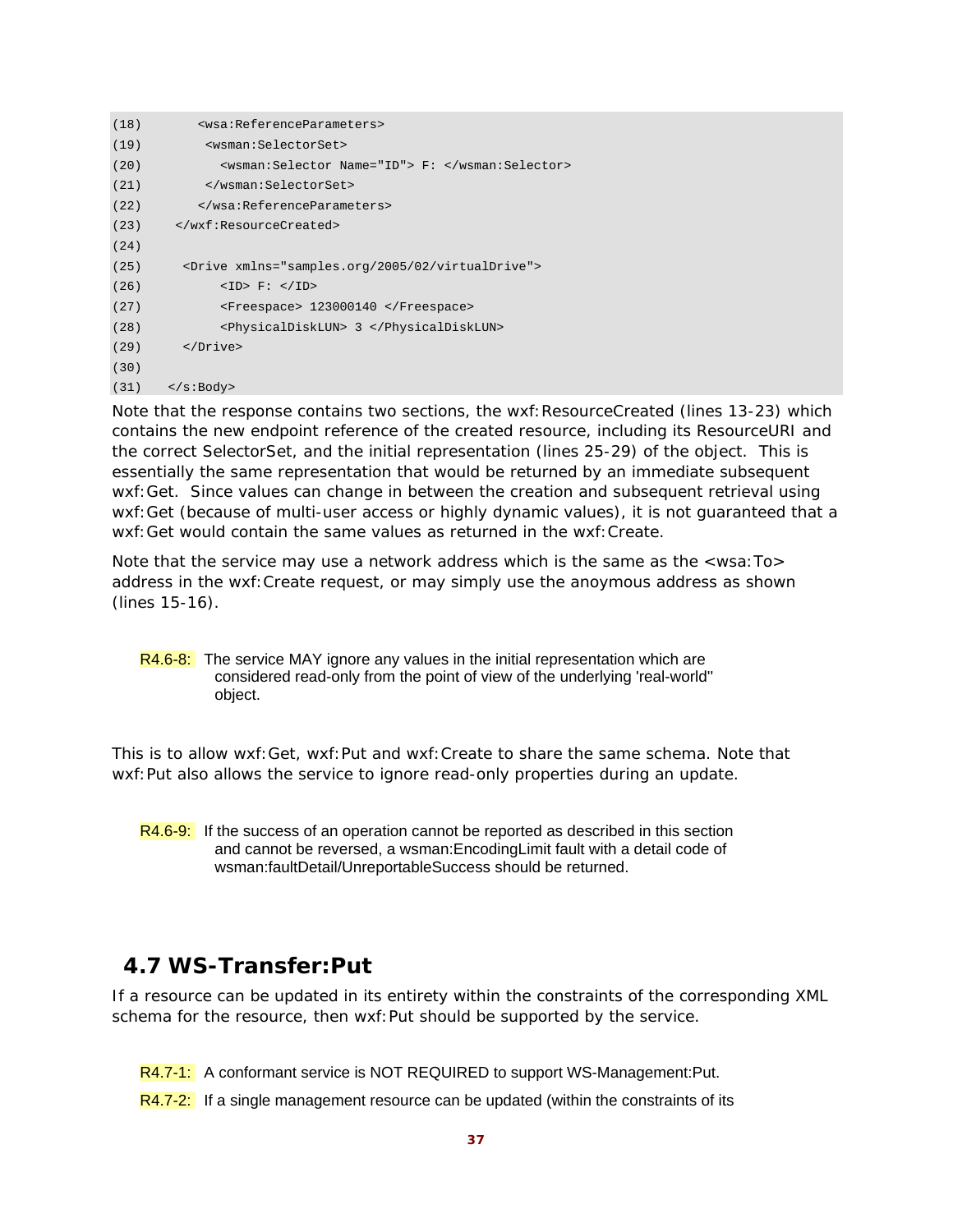schema) using a SOAP message and that resource can be subsequently retrieved using wxf:Get, then a service SHOULD support update of the resource using wxf:Put. The service MAY additionally export a custom method for updates.

R4.7-3: If a single management resource contains a mix of read-only and read-write values, the wxf:Put message MAY contain both the read-only and readwrite values, subject to the legality of the XML content with regard to its XML schema namespace. In such cases, the service MUST ignore the read-only values during the update operation. If none of the values are writeable, the service SHOULD return a wsman:ActionNotSupported fault.

Note that if a service wishes to support wxf: Put in which read-only values should not appear, there are several solutions. First, the schema can ensure that read-only values are always optional, so that during the wxf:Put they can be omitted. Alternately, a separate schema for wxf:Put (as opposed to the one used by wxf:Get) can be defined. Finally, fragment-level transfer can be used (see 4.9).

- R4.7-4: A conformant service SHOULD support wxf: Put using the same endpoint reference (ResourceURI, Selectors, etc.) as a corresponding wxf:Get or other messages, but this is NOT REQUIRED if the Put mechanism for a resource is semantically distinct.
- R4.7-5: If the supplied Body does not have the correct content in order for the resource to be created, the service SHOULD return a wxf:InvalidRepresentation fault and detail codes of
	- a) wsman:faultDetail/InvalidValues if one or more values in the s:Body was not correct
	- b) wsman:faultDetail/MissingValues if one or more values in the s:Body was missing
	- c) wsman:faultDetail/InvalidNamespace if the wrong XML schema namespace was used and is not recognized by the service

R4.7-6: If an object cannot be updated, due to locking conditions, simultaneous access, or similar conflicts, a wsman:Concurrency fault should be returned.

Note that it is not always legal to only supply the values which will be updated in a wxf:Put request, as the XML schema would have to allow the values to be missing, and it may not be defined that way. The Body of the wxf:Put message must not violate the constraints of the associated XML schema. For example, if a wxf:Get would return

```
(1) <s:Body> 
(2) <MyObject xmlns="examples.org/2005/02/MySchema"> 
(3) \leq A > 100 \leq A >(4) \leq B > 200 \leq /B >(5) < C> 100 < /C>
(6) </MyObject> 
(7) </s:Body>
```
And the corresponding XML schema defined A, B, and C as minOccurs="1",

```
(8) <xs:elemente name="MyObjecct">
```

```
(9) <xs:complexType>
```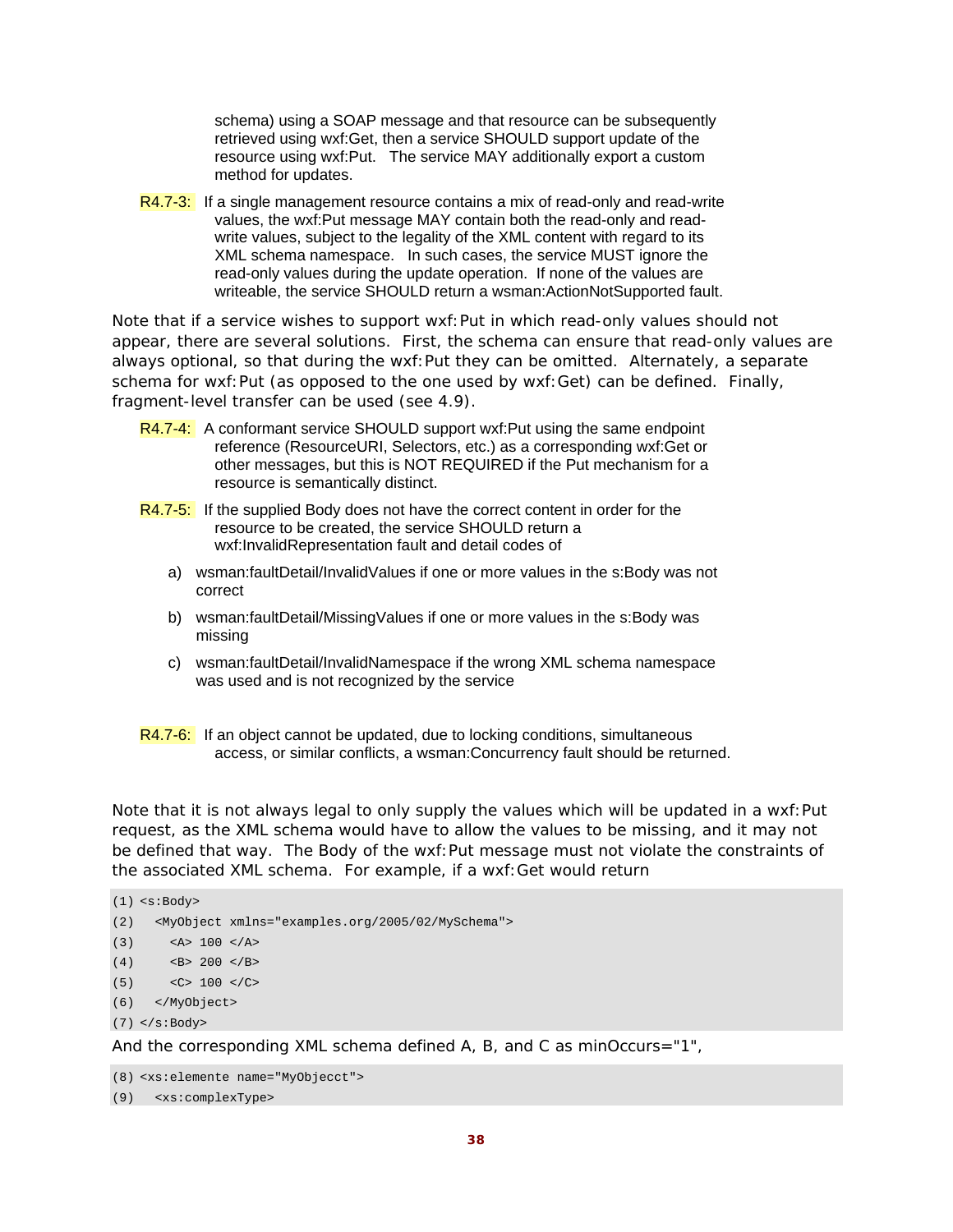| (10) | $<$ x $s$ : sequence>   |  |                                                                              |  |
|------|-------------------------|--|------------------------------------------------------------------------------|--|
| (11) |                         |  | <xs:element maxoccurs="1" minoccurs="1" name="A" type="xs:int"></xs:element> |  |
| (12) |                         |  | <xs:element maxoccurs="1" minoccurs="1" name="B" type="xs:int"></xs:element> |  |
| (13) |                         |  | <xs:element maxoccurs="1" minoccurs="1" name="C" type="xs:int"></xs:element> |  |
| (14) | $\cdot$ $\cdot$ $\cdot$ |  |                                                                              |  |

...then the corresponding wxf:Put must have all three elements, since the schema mandates that all three be present. Even if the only value being updated is  $\langle B \rangle$ , the client would have to supply all three values. This usually means that the client would have to issue a wxf: Get first, in order to preserve the current values of  $< A >$  and  $< C >$ , change  $< B >$  to the desired value, and then write the object using wxf:Put. As noted in R4.7-3, the service should ignore attempts to update values which are read-only with regard to the underlying real-world object.

Because of this problem, service may expose Fragment-level WS-Transfer (see 4.9).

- R4.7-7: A wxf:Put operation SHOULD NOT result in a change to the endpoint reference (ResourceURI and Selectors) for the resource. The wsman:Rename operation should be used for this.
- $R4.7-8$ : The service MAY return the new representation in all cases. It is often difficult to know whether the new representation is different than the requested update. This is because resource-constrained implementations may not have sufficient resources to determine the equivalence of the requested update from the result.
- R4.7-9: If the success of an operation cannot be reported as described in this section and cannot be reversed, a wsman:EncodingLimit fault with a detail code of wsman:faultDetail/UnreportableSuccess should be returned.

## **4.8 WS-Management:Rename**

Renaming a resource is a common operation.

The wxf:Put operation should not be used to indirectly effect a rename for two reasons: (a) renaming is a serious operation and users may not be aware that changing some values in a wxf: Put actually constitutes a rename, (b) the name or identity of a resource may not be part of its representation, so there is no way to specify the new name in the wxf:Put body.

In WS-Management, renaming is limited to reassigning the wsman:SelectorSet values for the resource.

- R4.8-1: A conformant service is NOT REQUIRED to support wsman: Rename.
- R4.8-2 If a service implements wsman:Rename, it MUST implement the following message and its associated response and the rename SHOULD NOT have any side-effect on the representation other than the effects of the rename itself. The rename may logically constitute a "move" as well as a rename, depending on the requirements of the service.

Neither the ResourceURI nor the wsman:System values can be changed. Likewise, singleton resources with no wsman: SelectorSet cannot be renamed.

Note that the rename operation references the 'old' identity of the object in the same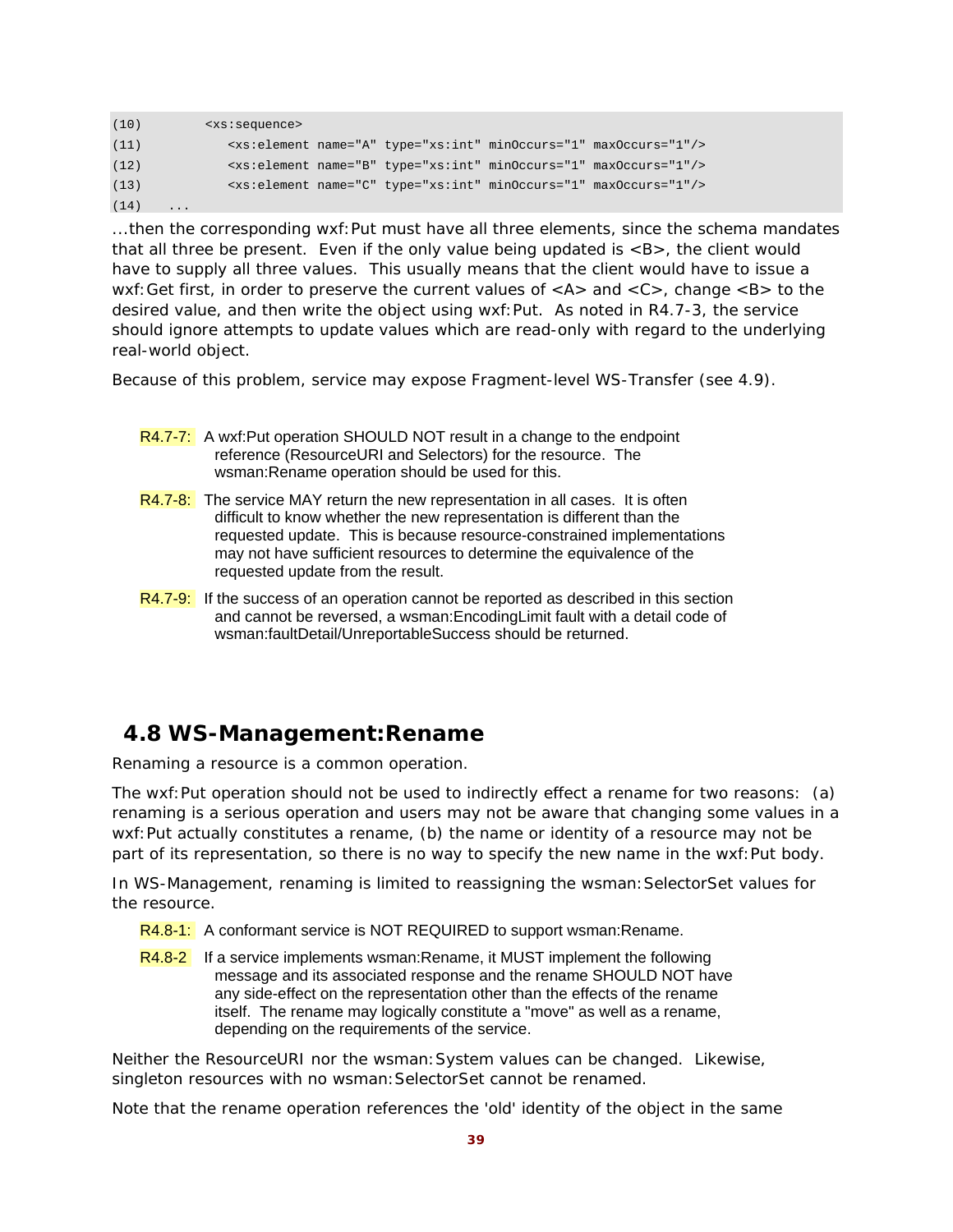manner as wxf:Get, but the new identity of the resource is in the s:Body of the message, using a wsman: Rename block:

```
(1) <s:Envelope ...> 
(2) <s:Header> 
(3) <wsa:To> networkAddress?ResourceURI=(uri) </wsa:To> 
(4) <wsa:Action s:mustUnderstand="true"> 
(5) http://schemas.xmlsoap.org/ws/2005/02/management/Rename 
(6) </wsa:Action> 
(7) <wsman:SelectorSet> ... </wsman:SelectorSet> 
(8) \times /s: Header>
(9) <s:Body> 
(10) <wsman:Rename> 
(11) new endpoint-reference 
(12) </wsman:Rename> 
(13) </s:Body>
(14) </s:Envelope>
```
The following describes additional, normative constraints on the outline listed above:

#### wsa:Action

#### MUST be **http://schemas.xmlsoap.org/ws/2005/02/management/Rename**.

wsman: Rename

This s:Body element wraps the new identity of the resource and is of type wsa:EndpointReference. This contains the original wsa:To and wsman:System values used to address the item, and the *new* wsman:SelectorSet which applies.

R4.8-3 A conformant service which implements wsman:Rename MUST accept an EPR in the wsman:Rename block which uses a wsa:To address with the anonymous endpoint address:

#### **http://schemas.xmlsoap.org/ws/2004/08/addressing/role/anonymous**

...suffixed with the ResourceURI.

 The service MUST alternately accept an address which matches the wsa:To address of the request itself, but should reject any wsa:To which is not one of these two possibilities with a wsman:RenameFailure fault with a detail code of wsman:faultDetail/InvalidAddress.

- R4.8-4 A conformant service which implements wsman:Rename MAY allow any or all of the wsman:Selector values to change during the rename. The other EPR values MUST not be changed, i.e., the wsman:System and wsa:To values.
- R4.8-5 In addition to faults related to EPR usage in finding and locating the resource to be renamed, the service SHOULD return a wsman:RenameFailure fault using one of the following detail codes if possible:
	- a) wsman:faultDetail/InvalidSelectorAssignment if the new Selectors cannot be applied to rename the resource.
	- b) wsman:faultDetail/InvalidResourceURI if the ResourceURI was not correct.
	- c) wsman:faultDetail/InvalidSystem if the System was not correct.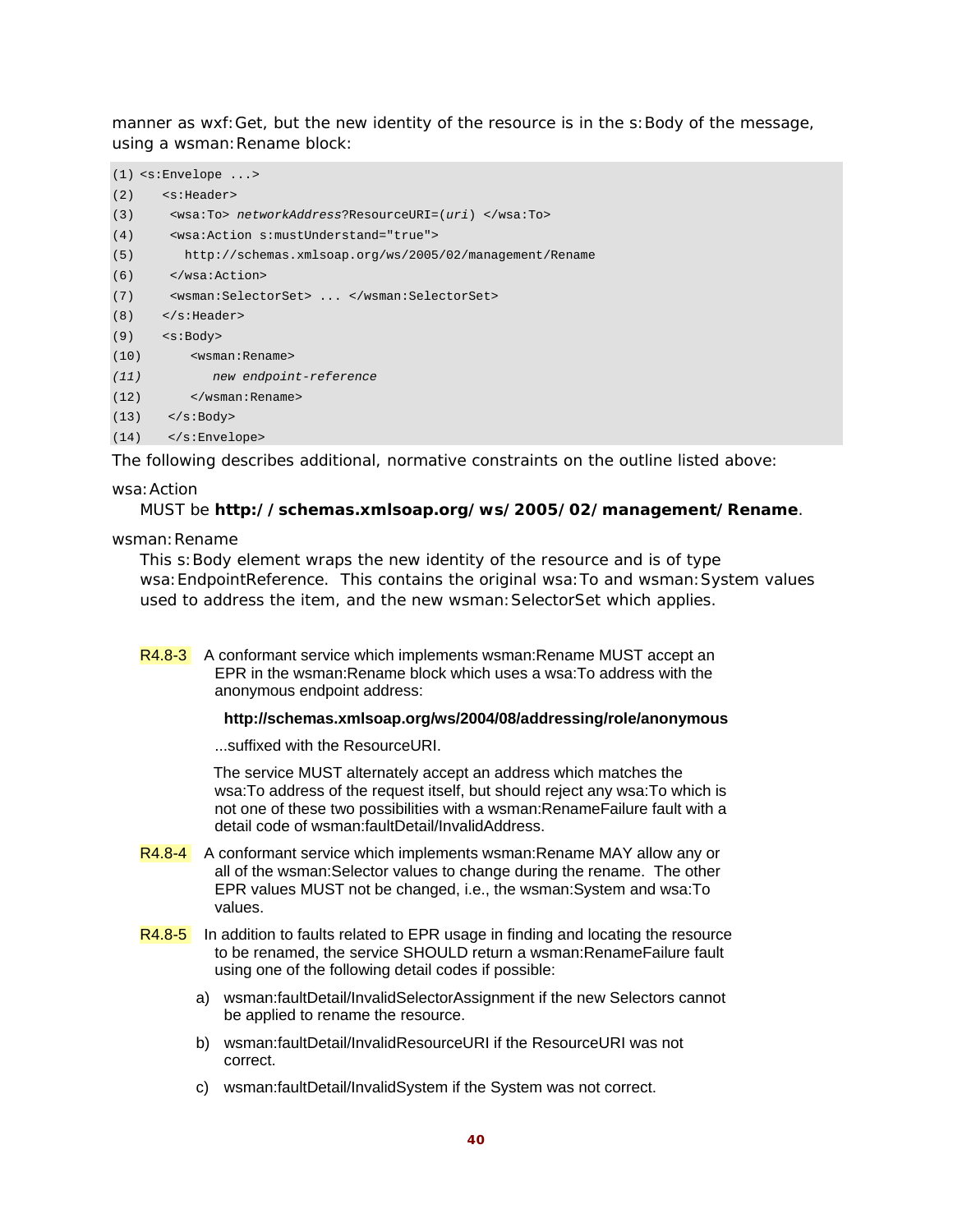d) wsman:faultDetail/AlreadyExists if the resource under the requested EPR naming already exists.

This mechanism is designed to be forward-compatible with allowing other aspects of the EPR to be renamed in a future version of this specificaiton. For this version, however, only the Selector values may be legally changed.

The response to a wsman: Rename is a wsman: RenameResponse, which contains the new EPR of the resource.

The format of the response is as follows:

| (15) | $<$ s: Envelope>                                                |
|------|-----------------------------------------------------------------|
| (16) | <s:header></s:header>                                           |
| (17) | $\cdot$                                                         |
| (18) | <wsa: action="" mustunderstand="true" s:=""></wsa:>             |
| (19) | http://schemas.xmlsoap.org/ws/2005/02/management/RenameResponse |
| (20) | $\langle$ /wsa:Action>                                          |
| (21) | $\ddots$                                                        |
| (22) | < s : Body                                                      |
| (23) | <wsman:renamedto></wsman:renamedto>                             |
| (24) | endpoint reference                                              |
| (25) |                                                                 |
| (26) | $\langle$ s:Body>                                               |
| (27) | $\langle$ s:Envelope>                                           |

The following describes additional, normative constraints on the outline listed above:

#### wsa:Action

MUST be "http://schemas.xmlsoap.org/ws/2005/02/management/RenameResponse.

#### wsman:RenamedTo

Must contain the resultant endpoint reference for the resource: the wsa:To with the ResourceURI suffix, and any applicable wsman: System and wsman: SelectorSet values. In practice, only the Selector values change, although it is convenient to have the full EPR represented for easy composition with subsequent operations.

R4.8-6 A conformant service MUST return the full, new endpoint reference in all cases, regardless of which Selector elements of the EPR changed. The wsa:To address SHOULD be the same as the wsa:To address which would be used to subsequently execute a wxf:Get against the resource, but MAY consist of the anonymous address

> **http://schemas.xmlsoap.org/ws/2004/08/addressing/role/anonymous**  suffixed by the ResourceURI.

There is no implication that the rename takes immediate effect. Services typically will hold off the response until the rename is completed, but this is not a strict requirement.

The following are hypothetical examples of a Rename and RenameResponse in which a disk drive is renamed from C: to D: :

(1) <s:Envelope

(3) xmlns:wsa="http://schemas.xmlsoap.org/ws/2004/08/addressing"

<sup>(2)</sup> xmlns:s="http://www.w3.org/2003/05/soap-envelope"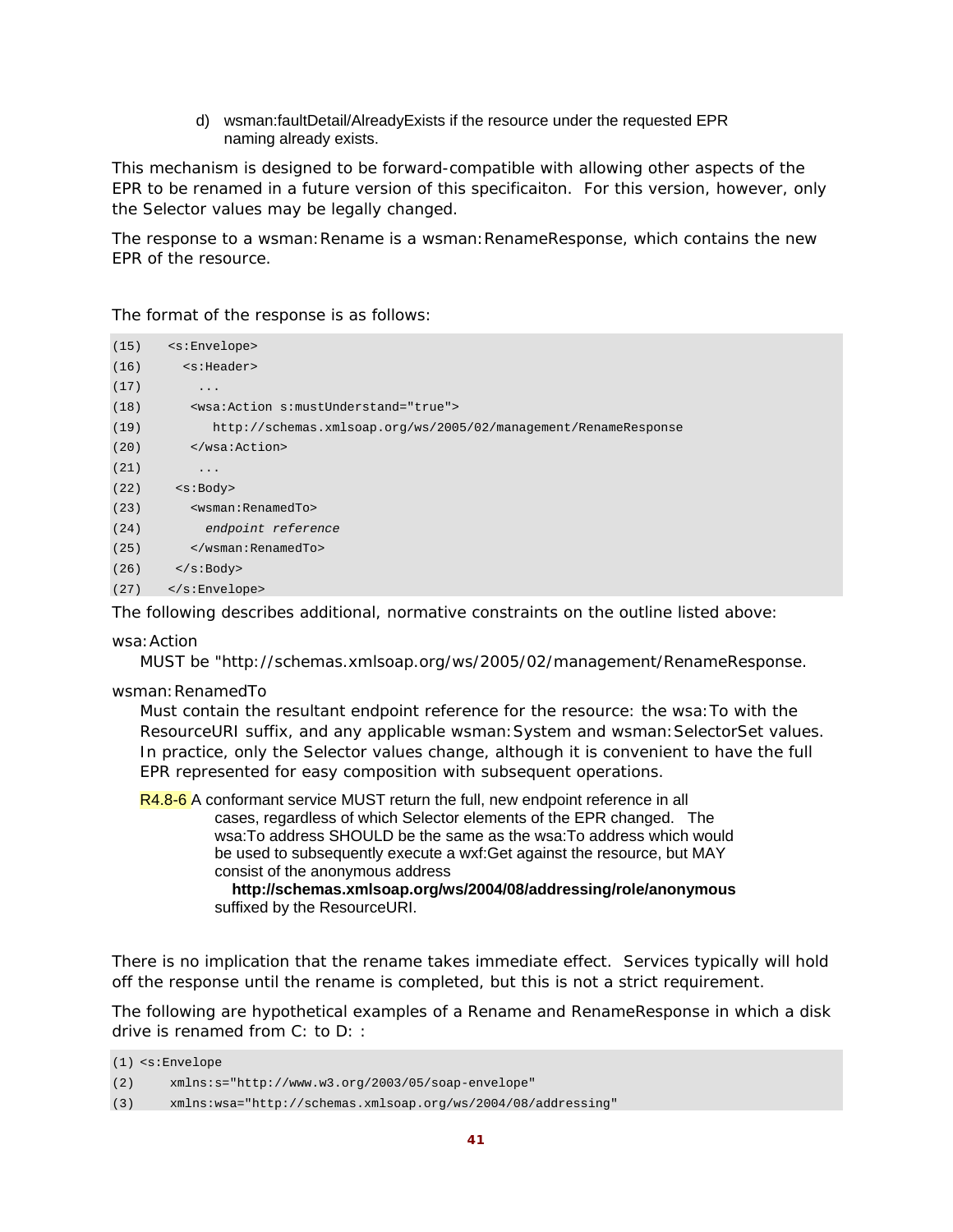| (4)  | xmlns:wsman="http://schemas.xmlsoap.org/ws/2005/02/management">                             |
|------|---------------------------------------------------------------------------------------------|
| (5)  | <s:header></s:header>                                                                       |
| (6)  | $wsa:To$                                                                                    |
| (7)  | http://1.2.3.4/wsman?ResourceURI=(wsman:samples.org/2005/02/LogicalDisk)                    |
| (8)  | $\langle$ /wsa:To>                                                                          |
| (9)  | <wsa:replyto></wsa:replyto>                                                                 |
| (10) | <wsa:address> http://schemas.xmlsoap.org/ws/2004/08/addressing/role/anonymous</wsa:address> |
| (11) |                                                                                             |
| (12) |                                                                                             |
| (13) | <wsa:action></wsa:action>                                                                   |
| (14) | http://schemas.xmlsoap.org/ws/2005/02/management/Rename                                     |
| (15) |                                                                                             |
| (16) | <wsa:messageid></wsa:messageid>                                                             |
| (17) | uuid:d9726315-bc91-430b-9ed8-ce5ffb858a87                                                   |
| (18) |                                                                                             |
| (19) | <wsman:selectorset></wsman:selectorset>                                                     |
| (20) | <wsman:selector name="Drive"> C: </wsman:selector>                                          |
| (21) |                                                                                             |
| (22) | $\langle$ s:Header                                                                          |
| (23) | $<$ s:Body>                                                                                 |
| (24) | <wsman: rename=""></wsman:>                                                                 |
| (25) | <wsa:endpointreference></wsa:endpointreference>                                             |
| (26) | <wsa:address></wsa:address>                                                                 |
| (27) | http://schemas.xmlsoap.org/ws/2004/08/addressing/role/anonymous?                            |
| (28) | ResourceURI=(wsman:samples.org/2005/02/LogicalDisk)                                         |
| (29) |                                                                                             |
| (30) | <wsman:selectorset></wsman:selectorset>                                                     |
| (31) | <wsman:selector name="Drive"> D: </wsman:selector>                                          |
| (32) |                                                                                             |
| (33) |                                                                                             |
| (34) | $\langle$ /wsman:Rename>                                                                    |
| (35) | $\langle$ s:Body>                                                                           |
| (36) |                                                                                             |

Note that the address of the item to be renamed follows the normal pattern in the header. Only the <Body> is different in that the new name is specified. Only the parts of the EPR that need to be changed are present, the wsman: SelectorSet in this case.

#### Note the use of the special wsa:Address value of **http://schemas.xmlsoap.org/ws/2004/08/addressing/role/anonymous**

...to act as a placeholder for the real address, suffixed by the ResourceURI. The actual transport address could also legally be used.

In this example, only the Selector indicating the drive letter is changed from the "C:" indicated by the the new value on line 31.

The response indicates the new EPR:

| (37) | <s:envelope< th=""></s:envelope<>                            |
|------|--------------------------------------------------------------|
| (38) | $xmlns:s="http://www.w3.org/2003/05/soap-envelope"$          |
| (39) | xmlns:wsa="http://schemas.xmlsoap.org/ws/2004/08/addressing" |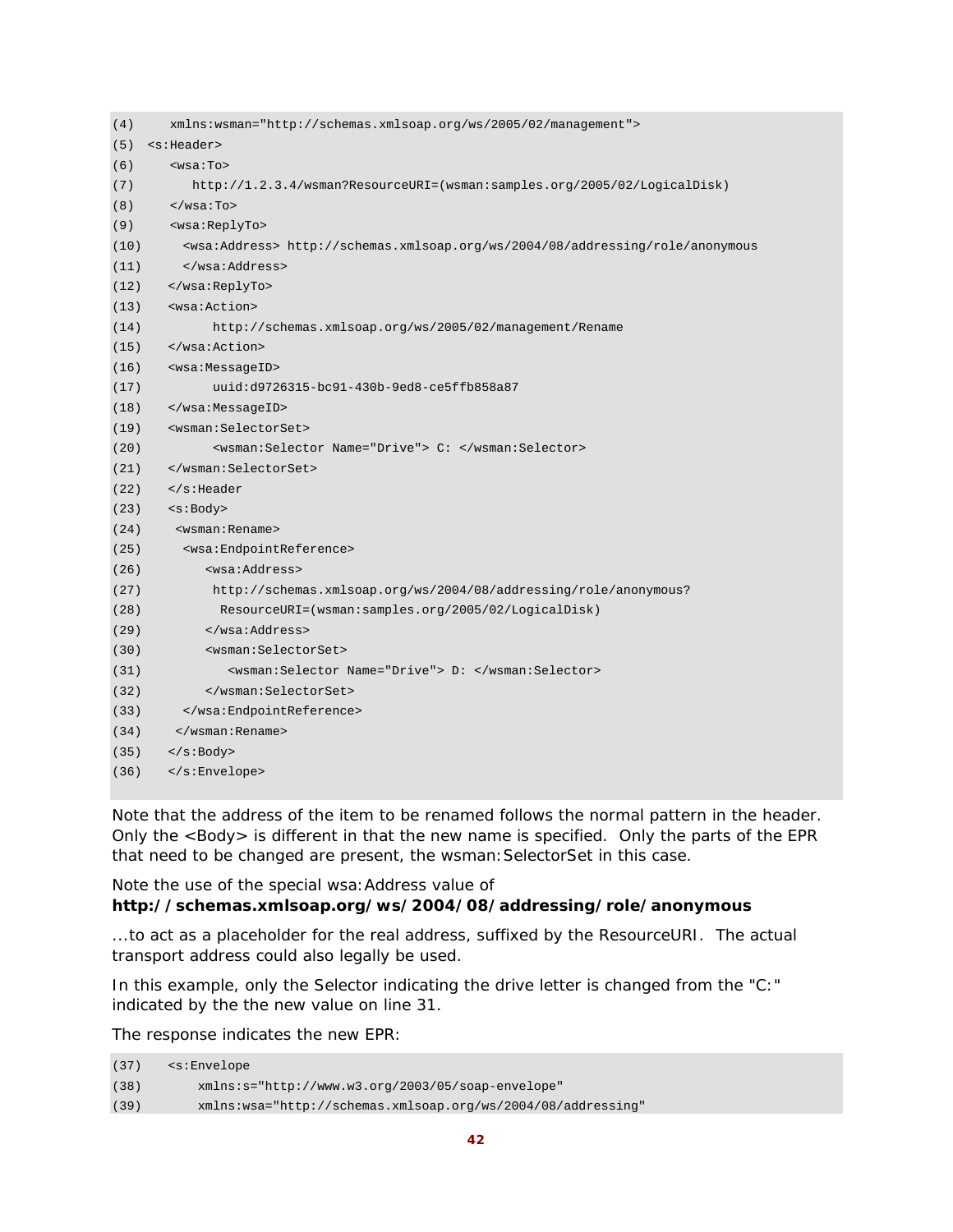| (40) | xmlns:wsman="http://schemas.xmlsoap.org/ws/2005/02/management">          |
|------|--------------------------------------------------------------------------|
| (41) | <s:header></s:header>                                                    |
| (42) | $wsa:To>$                                                                |
| (43) | http://schemas.xmlsoap.org/ws/2004/08/addressing/role/anonymous          |
| (44) | $\langle$ /wsa:To>                                                       |
| (45) | <wsa:action s:mustunderstand="true"></wsa:action>                        |
| (46) | http://schemas.xmlsoap.org/ws/2005/02/management/RenameResponse          |
| (47) |                                                                          |
| (48) | <wsa:messageid s:mustunderstand="true"></wsa:messageid>                  |
| (49) | uuid:d9726315-bc91-430b-9ed8-ce5ffb858a88                                |
| (50) |                                                                          |
| (51) | <wsa:relatesto></wsa:relatesto>                                          |
| (52) | uuid:d9726315-bc91-430b-9ed8-ce5ffb858a87                                |
| (53) |                                                                          |
| (54) | $\langle$ s:Header>                                                      |
| (55) | $<$ s:Body>                                                              |
| (56) | <wsman:renamedto></wsman:renamedto>                                      |
| (57) | <wsa:endpointreference></wsa:endpointreference>                          |
| (58) | <wsa:address></wsa:address>                                              |
| (59) | http://1.2.3.4/wsman?ResourceURI=(wsman:samples.org/2005/02/LogicalDisk) |
| (60) |                                                                          |
| (61) | <wsman:selectorset></wsman:selectorset>                                  |
| (62) | <wsman:selector name="Drive"> D: </wsman:selector>                       |
| (63) |                                                                          |
| (64) |                                                                          |
| (65) |                                                                          |
| (66) | $\langle$ s:Body>                                                        |
| (67) |                                                                          |

Note that the response contains the new EPR in its entirety, ready to use in a new wxf:Get (after the required transformation discussed in 2.2). Note specifically that the ResourceURI is added back into the new EPR (line 59) even though it was not part of the rename, and the wsa:Address is the actual address that the client would use to retrieve the resource, not the "anonymous" role URI.

# **4.9 Fragment-Level WS-Transfer**

Because WS-Transfer works with entire instances and it may be inconvenient to specify hundreds or thousands of EPRs just to model property-level access with full EPRs, WS-Management supports the concept of fragment-level (property) access of resources that are normally accessed via WS-Transfer operations. This is done using special usage of WS-Transfer.

Because of the XML schema limitations discussed in 4.7, it is often incorrect to simply return a subset of the XML defined for the object being accessed, as a subset may violate the XML schema for that fragment. In order to support transfer of fragments or individual elements of a representation object, several modifications to the basic WS-Transfer operations are made.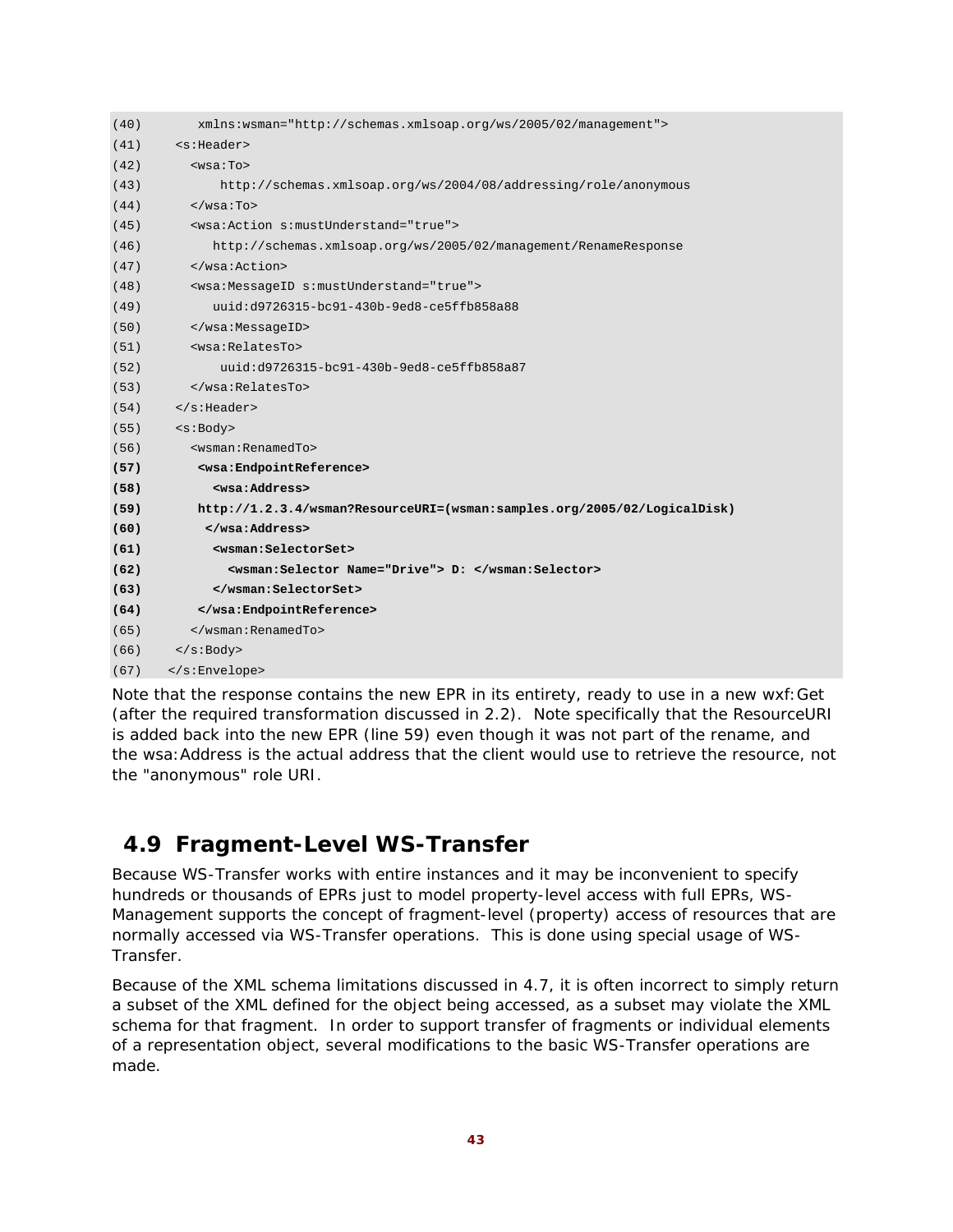- R4.9-1 A conformant service is NOT REQUIRED to support Property-Level WS-Transfer. The service MUST NOT behave as if normal WS-Transfer operations were in place, but MUST operate exclusively on the fragments specified. If the service does not support fragment-level access, it MUST return a wsman:UnsupportedFeature fault with a detail code of wsman:FragmentLevelAccess.
- R4.9-2 A conformant service which supports fragment-levell WS-Transfer MUST accept the following SOAP header in all requests and include it in all responses which transport the fragments:
- (1) <wsman:FragmentTransfer mustUnderstand="true">
- (2) xpath to fragment
- (3) </wsman:FragmentTransfer>

 This header may only appear once and mustUnderstand MUST be set to true, as a special XML usage is in progress. In this manner, both the service and the client can be certain that a special mode of transfer is in progress. The default value of this header is the XPath 1.0 Selector of the fragment being tranferred (using **http://www.w3.org/TR/1999/REC-xpath-19991116**), with relation to the full representation of the object. If a value other than XPath 1.0 is being used, a Dialect attribute may be added to indicate this:

- (4) <wsman:FragmentTransfer mustUnderstand="true"
- (5) Dialect="*URIToNewSelectorDialect"*>
- *(6) dialect text*
- (7) </wsman:FragmentTransfer>

Note that XPath is special-cased due to its importance, but it is not mandated. Any other type of language to describe fragment-level access is permitted as long as the Dialect value is set to indicate to the service what dialect is being used.

Note that an XPath value may refer to the entire node, so the concept of a fragment can include the entire object, so fragment-level WS-Transfer is a proper superset of normal WS-Transfer.

R4.9-3 All transfer in either direction of the XML fragments must be wrapped with a <wsman:XmlFragment> wrapper which contains a definition which suppresses validation and allows any content to pass. A service MUST reject any attempt to use wsman:FragmentTransfer unless the s:Body wraps the content using a wsman:XmlFragment wrapper. If any other usage is encountered, the service MUST fault the request using a wxf:InvalidRepresentation fault with a detail code of wsman:faultDetail/InvalidFragment.

Fragment transfer may occur at any level, single element, complex elements, simple values, and attributes. In practice, services will only typically support value-level access to elements:

R4.9-4 If fragment-level WS-Transfer is suported, a conformant service SHOULD at least support leaf-node value-level access using an XPath with a /Text( )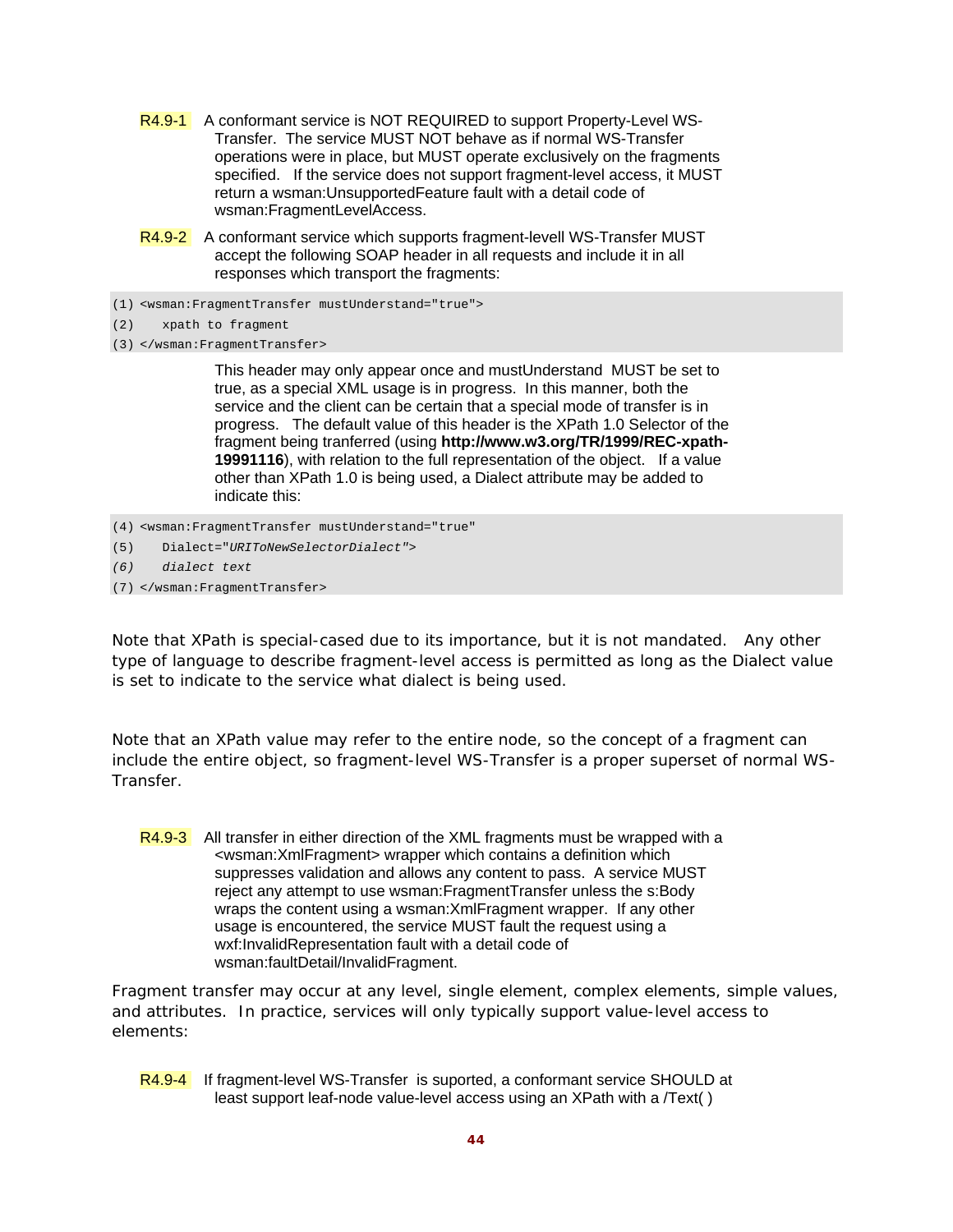specifier. In this case, the value is not wrapped with XML, but is transferred directly as text within the wsman:XmlFragment wrapper.

In essence, the content which is transferred is whatever an XPath operation over the full XML would produce.

R4.9-5 For all fragment-level operations, partial successes are NOT permitted. The entire meaning of the XPath or other dialect MUST be fully observed by the service in all operations and the entire fragment that is specified MUST be successfully transferred in either direction. Otherwise, faults occur as if none of the operation had succeeded.

All faults are as for normal, "full" WS-Transfer operations.

The following sections show how the underlying WS-Transfer operations change when transferring XML fragments.

# **4.10 Fragment-Level WS-Transfer:Get**

Fragment-level gets are as for full wxf:Get, except for the wsman:FragmentTransfer header (line 24). This example is drawn from the example in 4.2:

```
(1) <s:Envelope 
(2) xmlns:s="http://www.w3.org/2003/05/soap-envelope" 
(3) xmlns:wsa="http://schemas.xmlsoap.org/ws/2004/08/addressing" 
(4) xmlns:wsman="http://schemas.xmlsoap.org/ws/2005/02/management"> 
(5) <s:Header> 
(6) \leqwsa:To>
(7) http://1.2.3.4/wsman?ResourceURI=(wsman:samples.org/2005/02/physicalDisk) 
(8) \times/wsa:To>
(9) <wsa:ReplyTo> 
(10) <wsa:Address> 
(11) http://schemas.xmlsoap.org/ws/2004/08/addressing/role/anonymous 
(12) </wsa:Address> 
(13) </wsa:ReplyTo> 
(14) <wsa:Action> 
(15) http://schemas.xmlsoap.org/ws/2004/09/transfer/Get 
(16) </wsa:Action> 
(17) <wsa:MessageID> 
(18) uuid:d9726315-bc91-430b-9ed8-ce5ffb858a87 
(19) </wsa:MessageID> 
(20) <wsman:SelectorSet> 
(21) <wsman:Selector Name="LUN"> 2 </wsman:Selector> 
(22) </wsman:SelectorSet> 
(23) <wsman:OperationTimeout> PT30S </wsman:OperationTimeout> 
(24) <wsman:FragmentTransfer mustUnderstand="true"> 
(25) PhysicalDisk/Manufacturer 
(26) </wsman:FragmentTransfer> 
(27) </s:Header> 
(28) <s:Body/> 
(29) </s:Envelope>
```
In this case, the service will execute the specified XPath against the representation that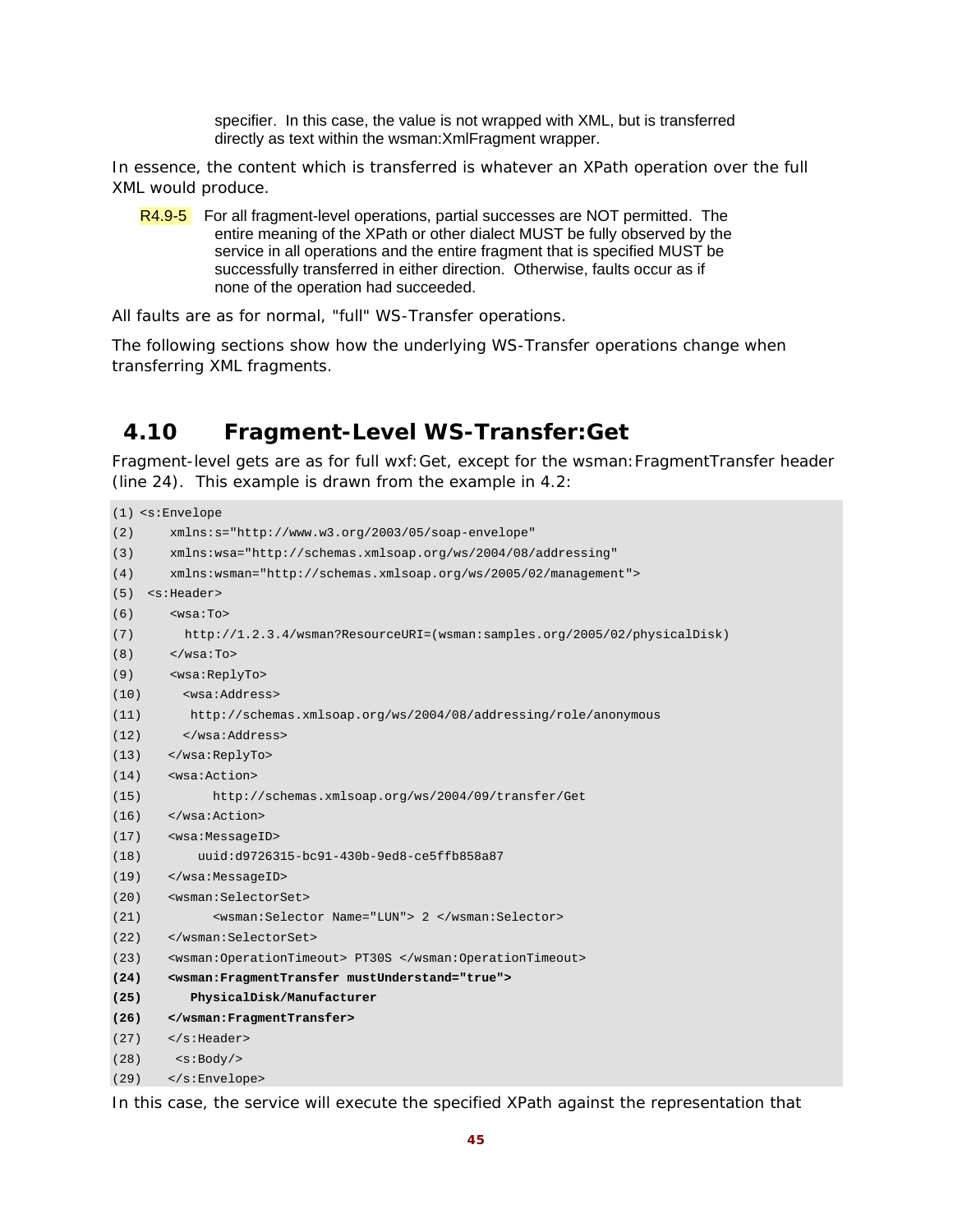would normally have been retrieved, and then return a fragment instead.

Note that the **wsman:FragmentTransfer** MUST be repeated in the wxf:GetResponse (line 47-49) by the service to reference the fragment and to signal that a fragment has been transferred, and that the response is wrapped in a wsman:XmlFragment wrapper, which suppresses the schema validation which would otherwise apply:

| (30) | <s:envelope< th=""></s:envelope<>                               |
|------|-----------------------------------------------------------------|
| (31) | xmlns:s="http://www.w3.org/2003/05/soap-envelope"               |
| (32) | xmlns:wsa="http://schemas.xmlsoap.org/ws/2004/08/addressing"    |
| (33) | xmlns:wsman="http://schemas.xmlsoap.org/ws/2005/02/management"> |
| (34) | <s:header></s:header>                                           |
| (35) | $wsa:To>$                                                       |
| (36) | http://schemas.xmlsoap.org/ws/2004/08/addressing/role/anonymous |
| (37) | $\langle$ /wsa:To>                                              |
| (38) | <wsa:action s:mustunderstand="true"></wsa:action>               |
| (39) | http://schemas.xmlsoap.org/ws/2004/09/transfer/GetResponse      |
| (40) |                                                                 |
| (41) | <wsa:messageid s:mustunderstand="true"></wsa:messageid>         |
| (42) | uuid:d9726315-bc91-430b-9ed8-ce5ffb858a88                       |
| (43) |                                                                 |
| (44) | swsa:RelatesTo>                                                 |
| (45) | uuid:d9726315-bc91-430b-9ed8-ce5ffb858a87                       |
| (46) | $\langle$ /wsa:RelatesTo>                                       |
| (47) | <wsman: fragmenttransfer="" mustunderstand="true"></wsman:>     |
| (48) | PhysicalDisk/Manufacturer                                       |
| (49) |                                                                 |
| (50) | $\langle$ s:Header>                                             |
| (51) | <s:body></s:body>                                               |
| (52) | <wsman: xmlfragment=""></wsman:>                                |
| (53) | <manufacturer> Acme, Inc. </manufacturer>                       |
| (54) |                                                                 |
| (55) | $\langle$ s:Body>                                               |
| (56) |                                                                 |

The output (lines 52-54) is that that would be supplied by a typical XPath processor and may or may not contain XML namespace information or attributes.

If the client wishes to recieve the value in isolation without an XML wrapper, XPath techniques, such as using the Text() operator can be used to retrieve just the values. The following request

(57) <wsman:FragmentTransfer mustUnderstand="true"> **(58) PhysicalDisk/Manufacturer/Text()**  (59) </wsman:FragmentTransfer>

...which will yield this XML:

| (60) | <wsman: xmlfraqment=""></wsman:> |
|------|----------------------------------|
| (61) | Acme, Inc.                       |
| (62) |                                  |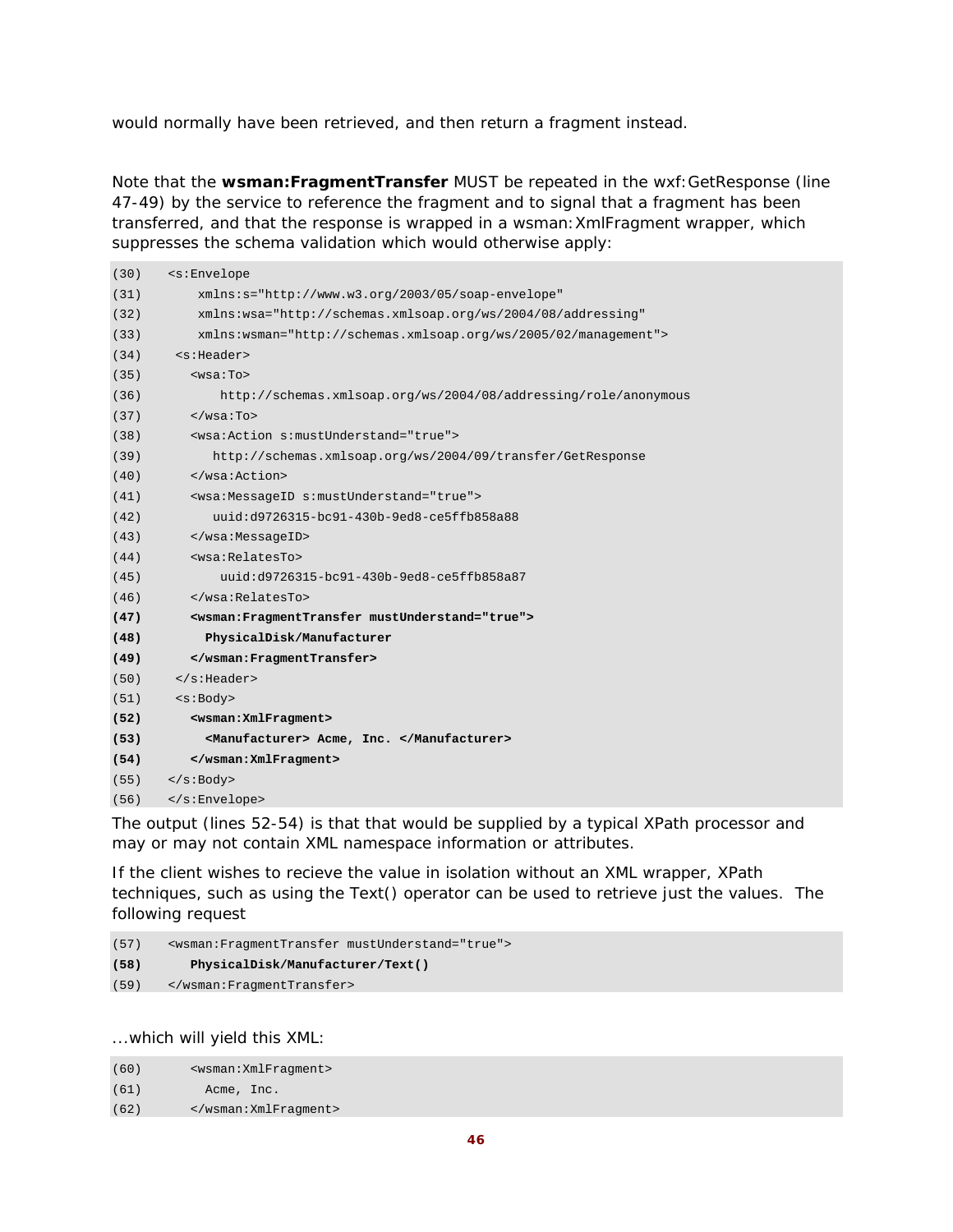# **4.11 Fragment-Level WS-Transfer:Put**

Fragment-level WS-Transfer:Put works just like regular wxf:Put except that only the part that is being updated is transferred. Continuing from the example in 4.2 and 4.10, if the client wanted to update the <BootPartition> value from 0 to 1, then the following wxf:Put fragment could be sent to the service:

|      | $(1)$ <s:envelope< th=""></s:envelope<>                                   |
|------|---------------------------------------------------------------------------|
| (2)  | $xmlns:s="http://www.w3.org/2003/05/soap-envelope"$                       |
| (3)  | xmlns:wsa="http://schemas.xmlsoap.org/ws/2004/08/addressing"              |
| (4)  | xmlns:wsman="http://schemas.xmlsoap.org/ws/2005/02/management">           |
| (5)  | <s:header></s:header>                                                     |
| (6)  | $wsa:To>$                                                                 |
| (7)  | http://1.2.3.4/wsman?ResourceURI=(wsman:samples.org/2005/02/physicalDisk) |
| (8)  | $\langle$ /wsa:To>                                                        |
| (9)  | <wsa:replyto></wsa:replyto>                                               |
| (10) | <wsa:address></wsa:address>                                               |
| (11) | http://schemas.xmlsoap.org/ws/2004/08/addressing/role/anonymous           |
| (12) |                                                                           |
| (13) |                                                                           |
| (14) | <wsa:action></wsa:action>                                                 |
| (15) | http://schemas.xmlsoap.org/ws/2004/09/transfer/Put                        |
| (16) | $\langle$ /wsa:Action>                                                    |
| (17) | <wsa:messageid></wsa:messageid>                                           |
| (18) | uuid:d9726315-bc91-430b-9ed8-ce5ffb858a87                                 |
| (19) |                                                                           |
| (20) | <wsman:selectorset></wsman:selectorset>                                   |
| (21) | <wsman:selector name="LUN"> 2 </wsman:selector>                           |
| (22) |                                                                           |
| (23) | <wsman:operationtimeout> PT30S </wsman:operationtimeout>                  |
| (24) | <wsman:fragmenttransfer mustunderstand="true"></wsman:fragmenttransfer>   |
| (25) | PhysicalDisk/BootPartition                                                |
| (26) |                                                                           |
| (27) | $\langle$ s:Header>                                                       |
| (28) | $<$ s:Body>                                                               |
| (29) | <wsman: xmlfragment=""></wsman:>                                          |
| (30) | <bootpartition> 1 </bootpartition>                                        |
| (31) |                                                                           |
| (32) | $\langle$ s:Body>                                                         |
| (33) |                                                                           |

Note that the <BootPartition> wrapper is present because the XPath value specifies this. If PhysicalDisk/BootPartition/Text() were used, then the Body could contain just the value:

 $(34)$  ... (35) <wsman:FragmentTransfer mustUnderstand="true"> **(36) PhysicalDisk/BootPartition/Text()**  (37) </wsman:FragmentTransfer> (38) </s:Header> (39) <s:Body> **(40) <wsman:XmlFragment>**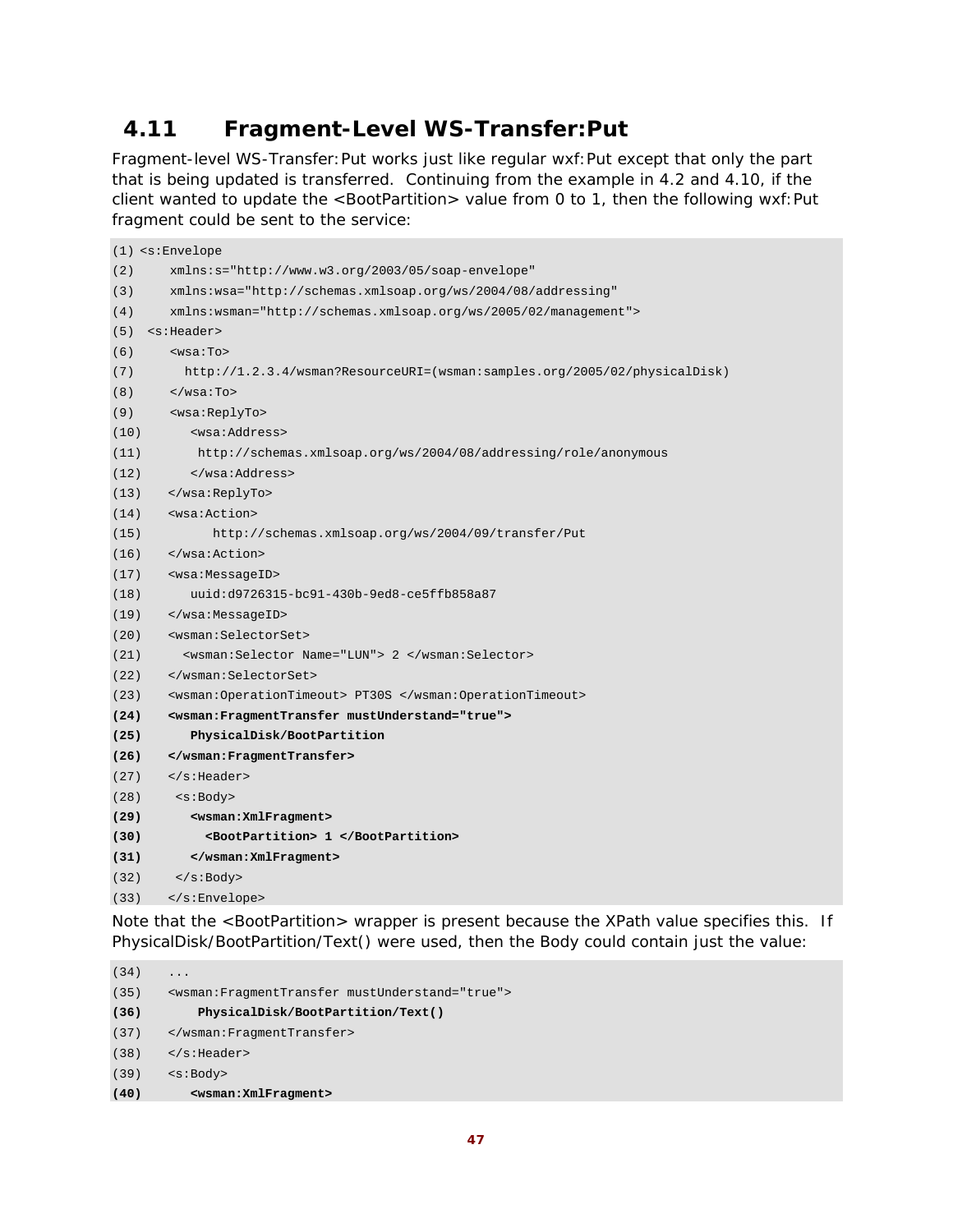#### $(41)$  1 **(42) </wsman:XmlFragment>**   $(43)$  </s:Body>

If the corresponding update occurs, the new representation matches, so no s:Body result is expected, although it is legal to always return it. If a value does not match what was requested, the service only needs to supply the parts that are different than what is requested. This would generally not occur for single values, since a failure to honor the new value would simply result in a wxf: InvalidRepresentation fault.

A sample reply:

| (44) | <s:envelope< th=""></s:envelope<>                                                    |
|------|--------------------------------------------------------------------------------------|
| (45) | xmlns:s="http://www.w3.org/2003/05/soap-envelope"                                    |
| (46) | xmlns:wsa="http://schemas.xmlsoap.org/ws/2004/08/addressing"                         |
| (47) | xmlns:wsman="http://schemas.xmlsoap.org/ws/2005/02/management">                      |
| (48) | <s:header></s:header>                                                                |
| (49) | $wsa:To>$                                                                            |
| (50) | http://schemas.xmlsoap.org/ws/2004/08/addressing/role/anonymous                      |
| (51) | $\langle$ /wsa:To>                                                                   |
| (52) | <wsa: action="" mustunderstand="true" s:=""></wsa:>                                  |
| (53) | http://schemas.xmlsoap.org/ws/2004/09/transfer/PutResponse                           |
| (54) |                                                                                      |
| (55) | <wsa:messageid s:mustunderstand="true"></wsa:messageid>                              |
| (56) | uuid:d9726315-bc91-430b-9ed8-ce5ffb858a88                                            |
| (57) |                                                                                      |
| (58) | <wsa:relatesto></wsa:relatesto>                                                      |
| (59) | uuid:d9726315-bc91-430b-9ed8-ce5ffb858a87                                            |
| (60) |                                                                                      |
| (61) | <wsman:fragmenttransfer> PhysicalDisk/BootPartition/Text() </wsman:fragmenttransfer> |
| (62) | $\langle$ s:Header>                                                                  |
| (63) | < s : Body                                                                           |
| (64) | <wsman: xmlfragment=""></wsman:>                                                     |
| (65) | 1                                                                                    |
| (66) |                                                                                      |
| (67) | $\langle$ s:Body>                                                                    |
| (68) |                                                                                      |

- R4.11-1 As for normal wxf:Put, the service MAY ignore any read-only values supplied as part of the fragment for update.
- R4.11-2 If the service encounters an attempt to update a read-only value, a wsman:ActionNotSupported fault is returned with a detail code of wsman:faultDetail/ReadOnly

Note that fragment-level Put implies replacement or update and does not insert new values into the representation object. WS-Transfer states that if the new representation differs from the input, then it should be returned in the response. With fragment-level wxf: Put, this only applies to the portion of the representation object being written, not the entire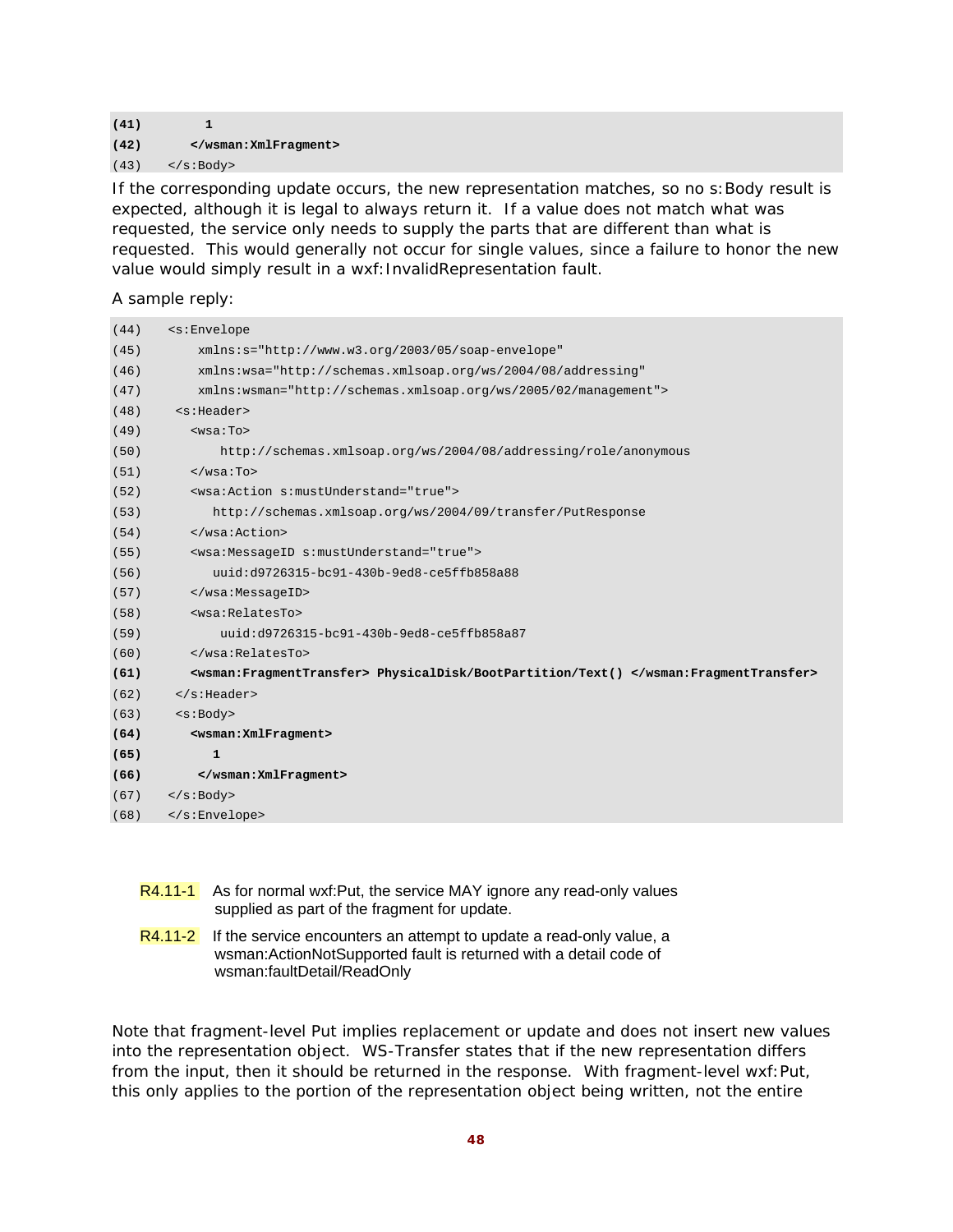object. If a single value is written and it accepted, but has side-effects on other values in the representation, the entire object is *not* returned.

To set a value to NULL without removing it as an element, use a value of xsi:nil:

```
(69) <s:Body> 
(70) <wsman:XmlFragment xmlns:xsi="www.w3.org/2001/XMLSchema-instance"> 
(71) xsi:nil 
(72) </wsman:XmlFragment> 
(73) </s:Body>
```
## **4.12 Fragment-Level WS-Transfer:Create**

Use of wxf:Create for fragments only applies if the XML schema for the targeted object supports optional elements which are not currently present, or arrays with varying numbers of elements and the client wishes to insert an element in an array (a repeated element). If entire array replacement is needed, then Fragment-level wxf:Put should be used to replace the entire array. For array access, the XPath array access notation (the [ ] operators) can be conveniently used. Note that wxf:Create may only be used to add new content, but cannot update existing content.

To insert a value which may be legally added (according to the rules of the schema for the object), the wsman:FragmentTransfer identifies the path of the item to be added:

```
(1) <wsman:FragmentTransfer mustUnderstand="true">
```

```
(2) LogicalDisk/VolumeLabel
```

```
(3) </wsman:FragmentTransfer>
```
In this case, the <Body> contains both the element and the value:

```
(4) <s:Body> 
(5) <wsman:XmlFragment> 
(6) <VolumeLabel> MyDisk </VolumeLabel> 
(7) </wsman:XmlFragment> 
(8) </s:Body>
```

```
(9) </s:Envelope>
```
This would presumably result in the creation of <VolumeLabel> element where none existed before.

To create the target using value alone, the XPath Text() operator can be applied to the path:

```
(10) <wsman:FragmentTransfer mustUnderstand="true"> 
(11) LogicalDisk/VolumeLabel/Text() 
(12) </wsman:FragmentTransfer>
```
The body of the wxf:Create contains the value to be insert and is the same as for fragmentlevel wxf:Put:

```
(13) <s:Body> 
(14) <wsman:XmlFragment>
```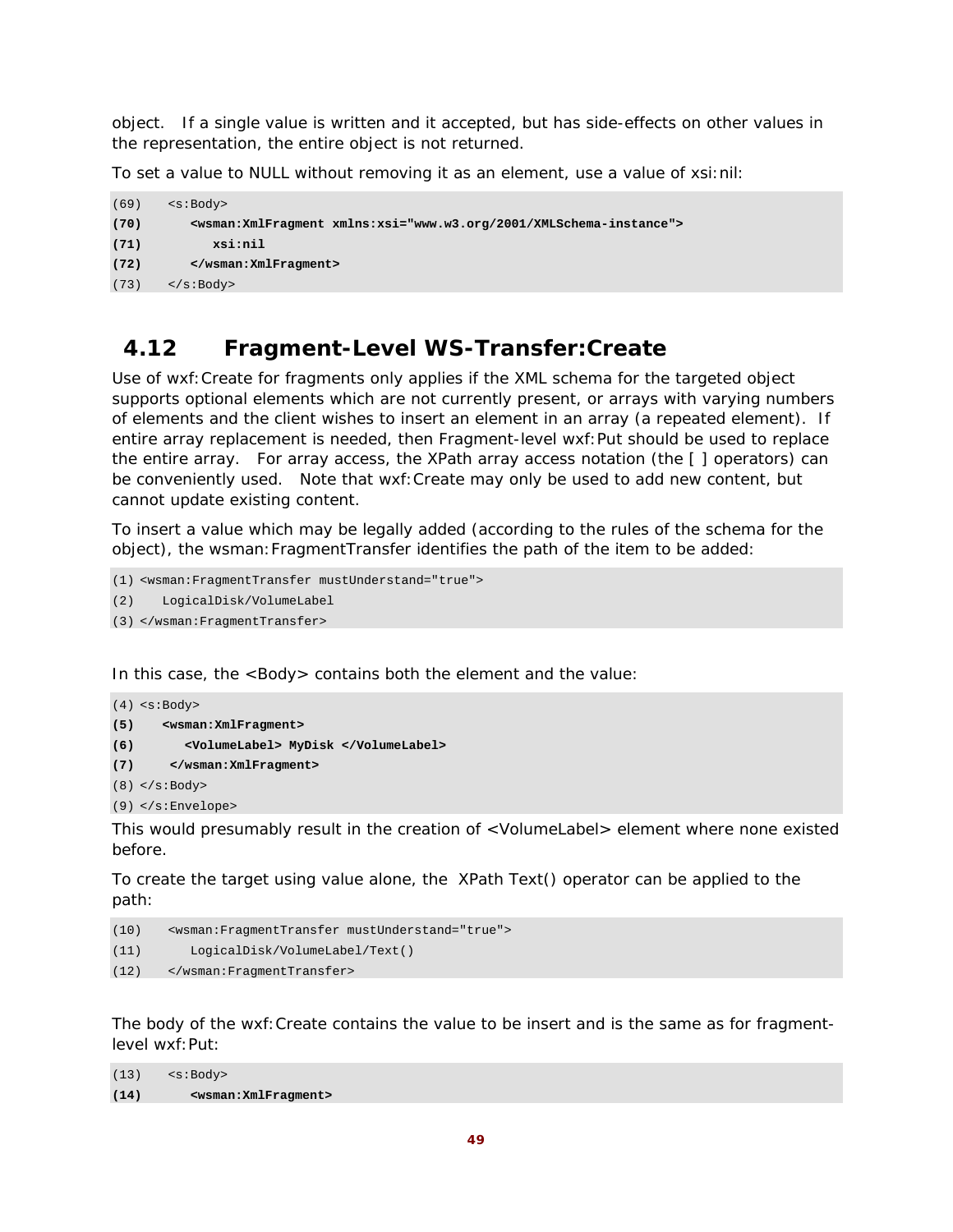**(15) MyDisk (16) </wsman:XmlFragment>**   $(17)$  </s:Body> (18) </s:Envelope>

To create an array element in the target, the XPath "[ ]" operator may be used. To insert an element in an array, the user must know the number of elements in the array so that the new index can be used.

```
(19) <wsman:FragmentTransfer mustUnderstand="true"> 
(20) InternetServer/BlockedIPAddress[3] 
(21) </wsman:FragmentTransfer>
```
The body of the wxf:Create contains the value to be insert and is the same as for fragmentlevel wxf:Put:

| (22) | $<$ s:Body>                                          |
|------|------------------------------------------------------|
| (23) | <wsman: xmlfragment=""></wsman:>                     |
| (24) | <blockedipaddress> 123.12.188.44 </blockedipaddress> |
| (25) |                                                      |
| (26) | $\langle$ s:Body>                                    |
| (27) | $\langle$ s:Envelope>                                |

This will presumably result in a third IP address being added to the <BlockedIPAddress> array (a repeated element), assuming there are only two elements at that level already.

- R4.12-1: A service MUST not use wxf: Create to perform an update on an existing representation. The targeted object must not already exist, or else the service SHOULD return a wsman:AlreadyExists fault.
- R4.12-2: If the wxf:Create fails because the result would not conform to the schema in some way, a wxf:InvalidRepresentation fault is returned.

# **4.13 Fragment-Level WS-Transfer:Delete**

Use of wxf:Delete for fragments only applies if the XML schema for the targeted object supports optional elements which may be removed from the representation object, or arrays (repeated elements) with varying numbers of elements and the client wishes to remove an element in an array. If entire array replacement is needed, then Fragment-level Put should be used to replace the entire array. For array access, the XPath array access notation can be conveniently used.

To Delete a value which may be legally removed (according to the rules of the schema for the object, the wsman:FragmentTransfer identifies the path of the item to be removed:

<sup>(1)</sup> <wsman:FragmentTransfer mustUnderstand="true">

<sup>(2)</sup> LogicalDisk/VolumeLabel

<sup>(3)</sup> </wsman:FragmentTransfer>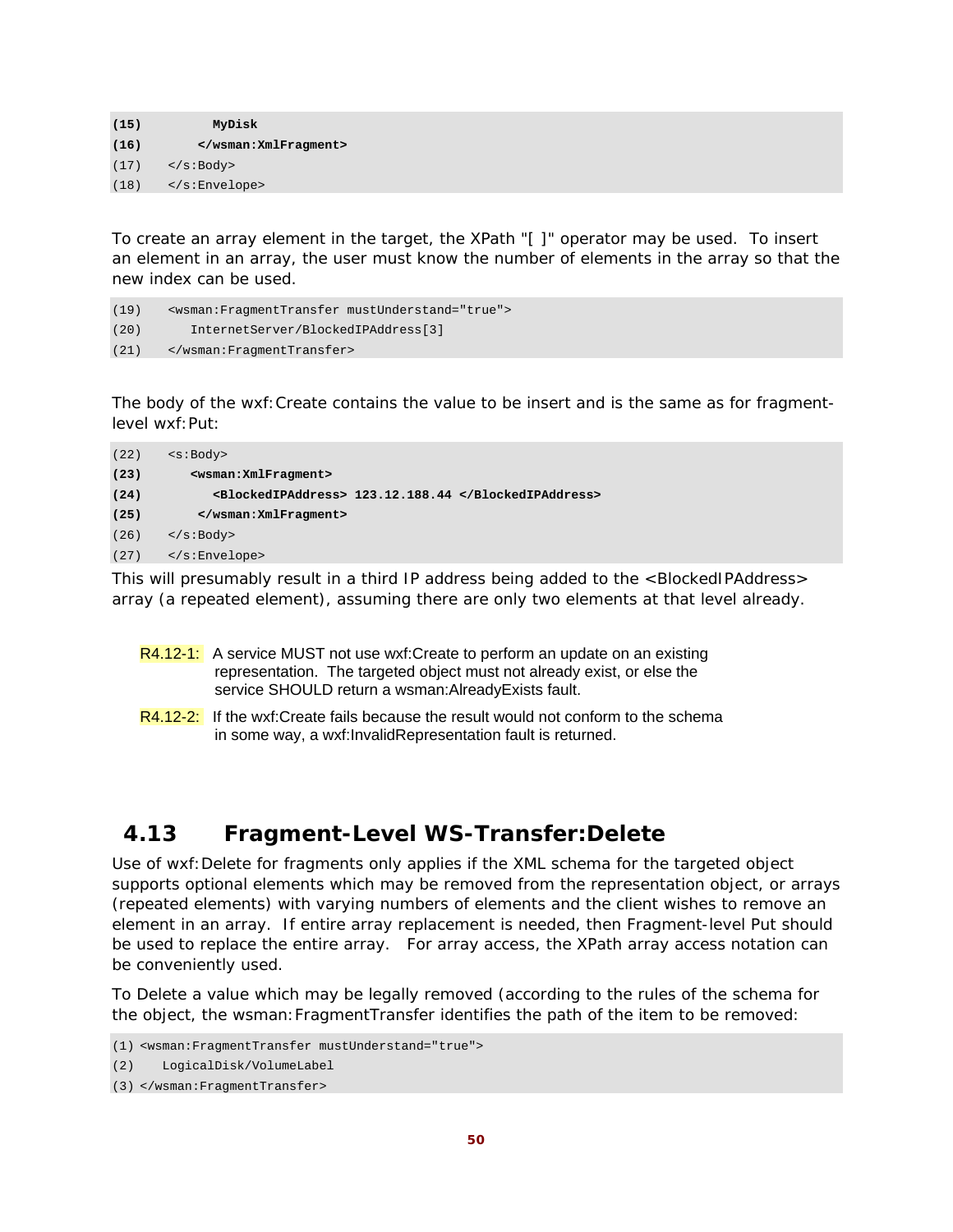To set a value to NULL without removing it as an element, use Fragment-level wxf:Put using a value of xsi:nil.

To delete an array element, the XPath [] operators may be used. The following example deletes the third <User> element in the representation:

(4) <wsman:FragmentTransfer mustUnderstand="true">

(5) LogicalDisk/User[3]

```
(6) </wsman:FragmentTransfer>
```
Note that the <Body> is empty for all wxf:Delete operations, even with fragment-level access, and all normal faults for wxf:Delete apply.

R4.13-1: If a value cannot be deleted, due to locking conditions or similar phenomena, a wsman:AccessDenied fault SHOULD be returned.

# **5.0 WS-Enumeration**

# **5.1 Introduction**

If a multi-instanced resource provides a mechanism for enumerating or querying the set of instances, then WS-Enumeration is used to perform the iteration.

- R5.1-1: A service is NOT REQUIRED to support WS-Enumeration if enumeration of any kind is not supported.
- R5.1-2: If simple unfiltered enumeration of the instances of a resource is exposed via Web services, a conformant service MUST support WS-Enumeration to expose this. The service MAY also support other techniques for enumerating the instances.
- R5.1-3: If filtered enumeration (queries) of the instances of a resource is exposed via Web services, a conformant service SHOULD support WS-Enumeration to expose this. The service MAY also support other techniques for enumerating the instances.

The WS-Enumeration specification indicates that enumeration is a three-part operation: An initial wse:Enumerate is issued to establish the enumeration context and wse:Pull operations are used to iterate over the result set. When the enumeration iterator is no longer required and not yet exhausted, a wse:Release is issued to release the enumerator and associated resources. As with other WS-Management methods, the enumeration may make use of wsman:OptionSet, and may make use of wsman:SelectorSet to scope the operation, although typically the ResourceURI is used alone without Selectors.

R5.1-4: A service is NOT REQUIRED to implement any of the following messages from WS-Enumeration and implementing them is NOT RECOMMENDED: Renew, GetStatus, or EnumerationEnd or any associated responses. Since these messages are OPTIONAL, it is RECOMMENDED that the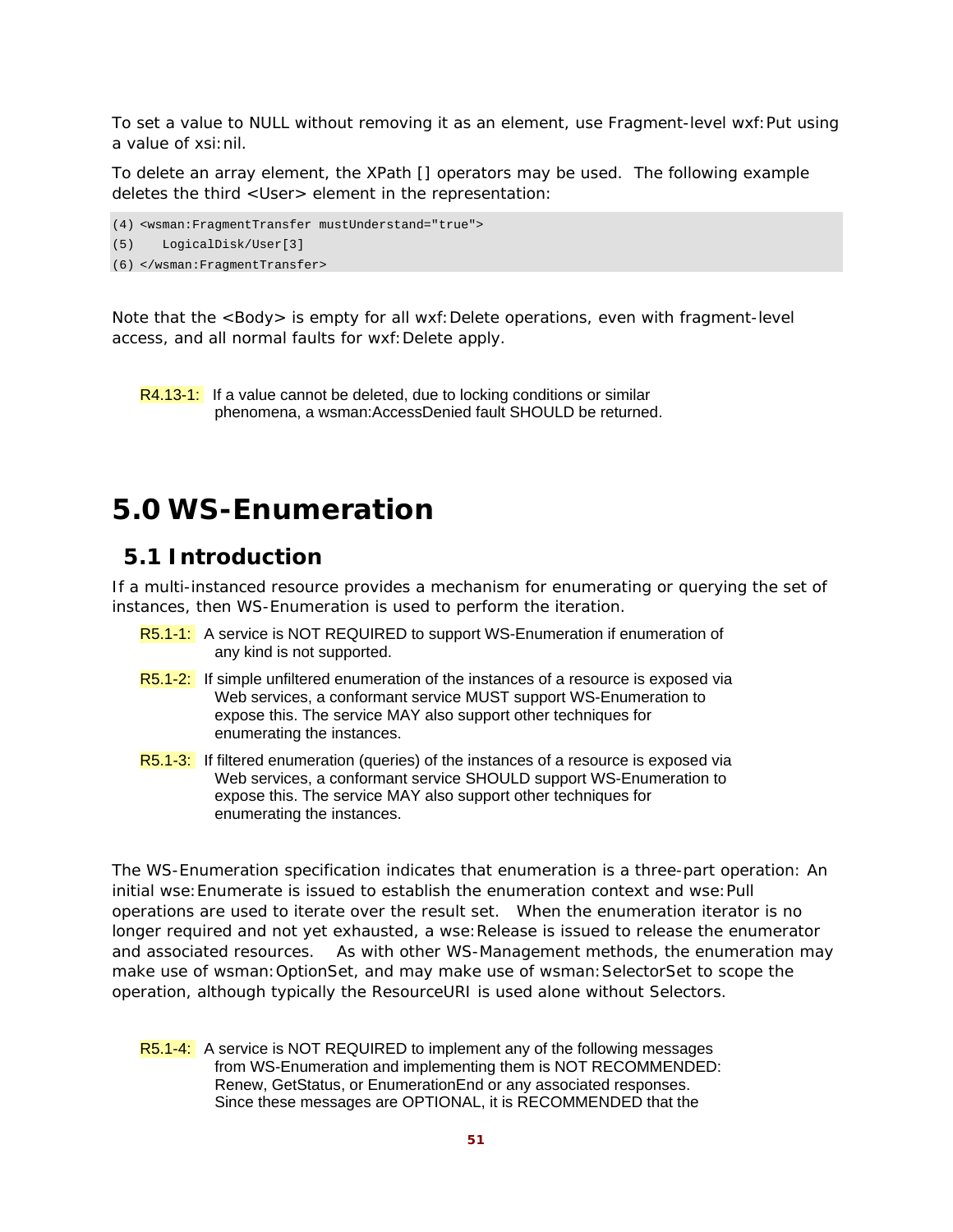service fault both Renew and GetStatus requests with a wsa:ActionNotSupported fault.

R5.1-5: If a service is exposing enumeration, is MUST at least support the following messages: wsen:Enumerate, wsen:Pull, and wsen:Release, and their associated responses.

If the service does not support stateful enumerators, the Release may be a simple no-op in reality so it is trivial to implement (it always succeeds when a valid operation). But it must be supported in any case to allow for the uniform construction of clients.

# **5.2 WS-Enumeration:Enumerate**

- R5.2-1: A conformant service is NOT REQUIRED to accept a wsen: Enumerate message with an EndTo address, as implied by R5.1-4 and may issue a wsman:UnsupportedFeature fault with a detail code of wsman:faultDetail/AddressingMode.
- R5.2-2: A conformant service MUST accept a wsen: Enumerate message with an Expires timeout, but MAY always fault with wsman:UnsupportedFeature and a detail code of wsman:faultDetail/ExpirationTime.
- R5.2-3: The Filter element in the wsen: Enumerate body MUST be either simple text or a single complex XML element. A conformant service MUST NOT accept mixed content of both text and elements, or multiple peer XML elements under the Filter element.

While this use of mixed content is allowed in the general case of WS-Enumeration, it is unnecessarily complex for WS-Management implementations.

A common filter dialect is **http://www.w3.org/TR/1999/REC-xpath-19991116**, which is XPath 1.0. Resource constrained implementations may find it difficult to export full XPath processing and yet still wish to use a subset of XPath syntax. As long as the filter expression is a proper subset of the specified dialect, it is legal and may be described using that Dialect value

There is no rule that mandates the use of XPath or any subset as a filtering dialect. Note that if no Dialect is specified, the default interpretation is that the Filter value is in fact XPath (as specified in WS-Enumeration).

R5.2-4: A conformant service is NOT REQUIRED to support the entire syntax and processing power of the specified Filter Dialect. The only requirement is that the specified Filter is syntactically correct within the definition of the Dialect. Subsets are therefore legal. If the specified filter exceeds the capability of the service, a wsen:CannotProcessFilter fault should be returned with some text indication as to what went wrong.

Some services REQUIRE filters to function, as their search space is so large that simple enumeration is meaningless or impossible.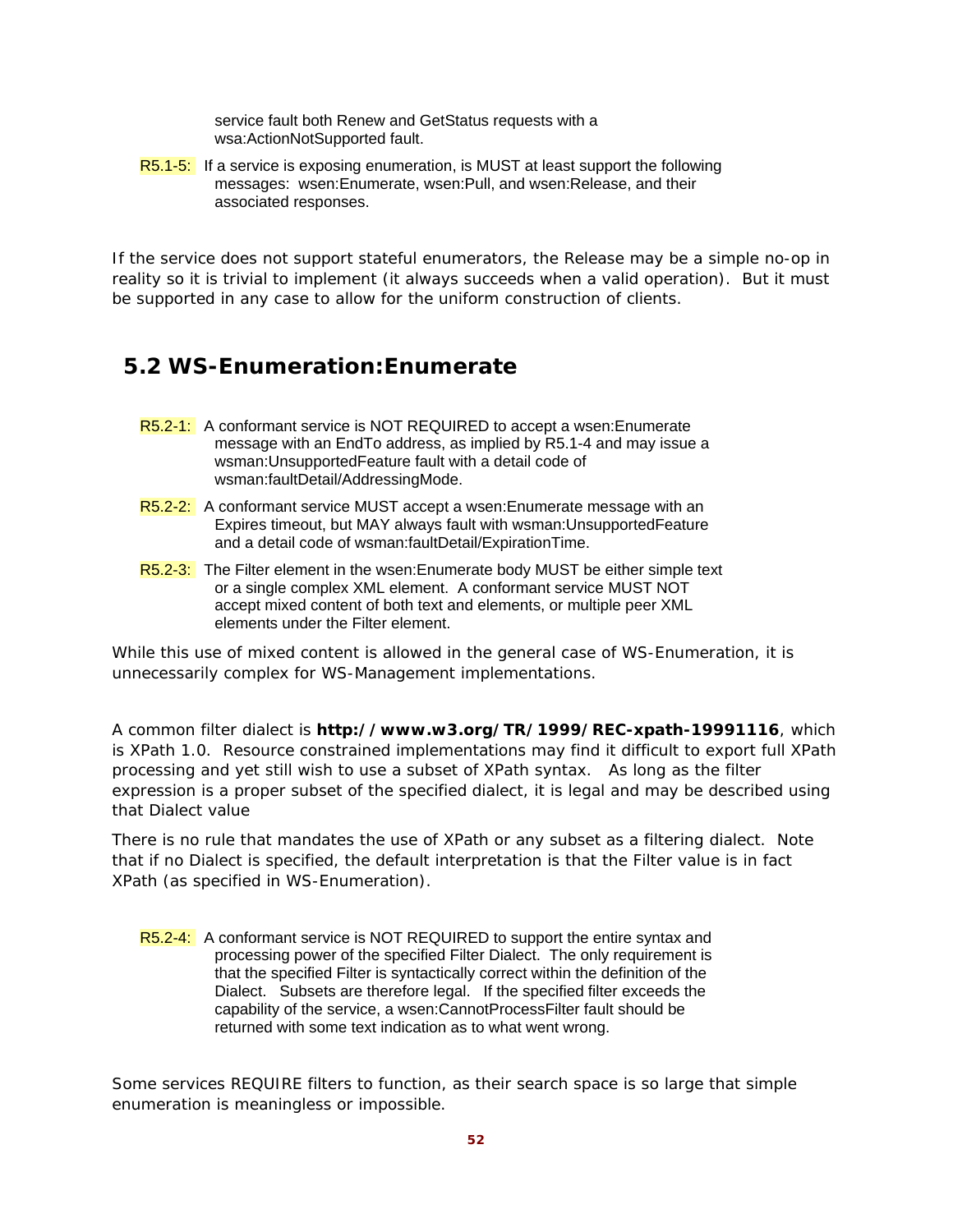R5.2-4: A conformant service MUST fault any request without a wsen: Filter if a wsen:Filter is actually required, using a wsman:UnsupportedFeature fault, with a detail code of wsman:FaultDetail/FilteringRequired.

# **5.3 Filter Intepretation**

Filters are generally intended to select entire XML infosets or "object" representations. However, most query languages have both filtering and compositional capabilities in that they can return subsets of the original representation, or perform complex operations on the original representation and return something entirely new.

This specification places no restriction on the capabilities of the service, but services may elect to only provide simple filtering capability and no compositional capabilities. In general, filtering dialects fall into the following simple hierarchy:

- 1) Simple enumeration with no filtering
- 2) Filtered enumeration with no representation change (within the capabilities of XPath, for example)
- 3) Filtered enumeration in which a subset is selected (within the capabilities of XPath, for example)
- 4) Composition of new output (XQuery)

Most services will fall into (1) or (2). However, if a service wishes to support fragment-level enumeration to complement fragment-level WS-Transfer (4.9), then the service should implement (3) as well. Only rarely will services implement (4).

Note that XPath 1.0 can be used simply for filtering, or may be used to send back subsets of the representation (or even the values without XML wrappers). In cases where the result is not just filtered but being "altered", the technique in 5.6 applies.

# **5.4 WS-Enumeration:Pull**

The wsen:Pull message is used to continue an enumeration, i.e., retrieve batches of results from the initial wsen: Enumerate.

Since wsen: Pull allows the client to specify a wide range of batching and timing parameters, it is often advisable for the client to know ahead of time what the valid ranges are. This should be exported from the service in the form of metadata, which is beyond the scope of this specification. There is no message-based negotiation for discovering the valid ranges of the parameters.

In general, since wsman:MaxEnvelopeSize size can be requested for any response in WS-Management, the wsen:MaxCharacters is generally redundant and it is preferable if it is omitted from the wsen: Pull message and that wsman: MaxEnvelopeSize is used instead. However, if it is present, it has the following characteristics:

R5.4-1: If a service is exposing enumeration and supports WS-Enumeration: Pull with the MaxCharacters element, the SERVICE SHOULD implement this as a general guideline or hint but MAY ignore it if wsman:MaxEnvelopeSize is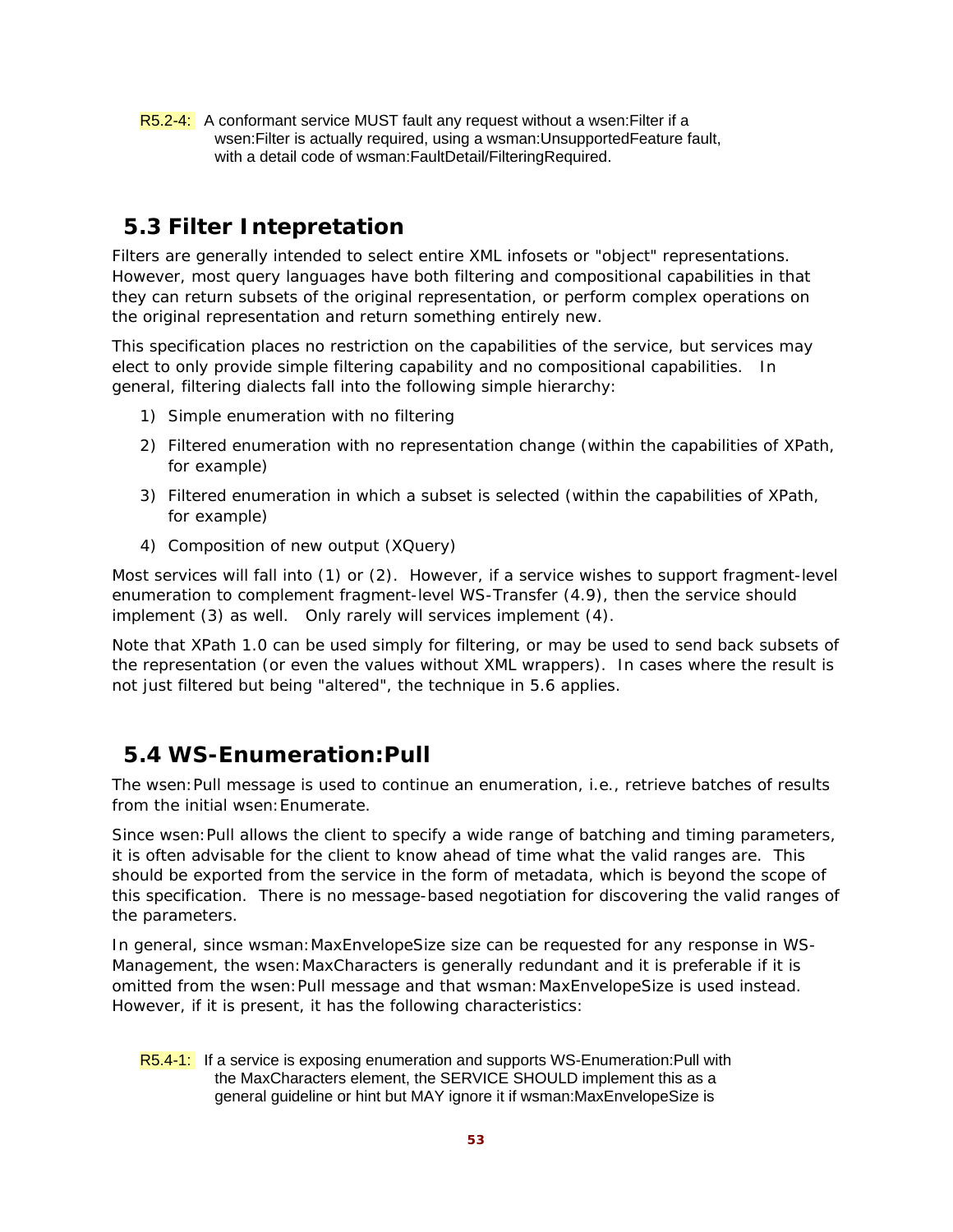present, since that takes precedence. The service SHOULD NOT fault in the case of a conflict but SHOULD observe the wsman:MaxEnvelopeSize value.

- R5.4-2: If a service is exposing enumeration and supports WS-Enumeration: Pull with the MaxCharacters element and a single response element would cause the limit to be exceeded, the service MAY return the single element in violation of the hint. However, the service MUST NOT violate wsman:MaxEnvelopeSize in any case.
- R5.4-3: If a wsen:PullResponse would violate the wsman:MaxEnvelopeSize request, the service MUST return a wsman:EncodingLimit fault with a detail code of
	- a) wsman:faultDetail/MaxEnvelopeSize if the client's requested maximum would have been exceeded
	- b) wsman:faultDetail/ServiceEnvelopeLimit if the service's internal limit was exceeded

In general, wsen:MaxCharacters is a hint, and wsman:MaxEnvelopeSize is a strict rule and may not be exceeded.

R5.4-4: If any fault occurs during a wsen: Pull, a compliant service SHOULD allow the client to retry wsen:Pull with other parameters, such as a larger limit or with no limit and attempt to retrieve the items. The service SHOULD not cancel the enumeration as a whole, but retain enough context to be able to retry if the client so wishes. However, the service MAY cancel the enumeration outright if an error occurs with a wsen:InvalidEnumerationContext fault.

Note that if a fault occurs with a wsen: Pull request, the service should not in general cancel the entire enumeration, but should simply freeze the cursor and allow the client to try again.

However, EnumerationContexts from previous wsen:PullResponse messages must not be reused and are not expected to be considered valid by the service. The EnumerationContext from only the latest response is considered to be valid. While the service may return the same EnumerationContext values with each wsen:Pull, it is not required to do so and may in fact change the EnumerationContext unpredictably.

R5.4-5: A conformant service MAY ignore wsen: MaxTime if wsman:OperationTimeout is also specified, as wsman:OperationTimeout takes precedence. These have precisely the same meaning and may be used interchangeably. If both are used, the service SHOULD only observe the wsman:OperationTimeout.

.

It is recommended that clients omit wsen: MaxTime and use only wsman: OperationTimeout and that wman:MaxEnvelopeSize be used in preference to wsen:MaxCharacters.

Note that any fault issued for the wsen:Pull applies to the wsen:Pull itself, not the underlying enumeration that is in progress. The most recent EnumerationContext is still considered valid and the service should try to allow a retry of the most recent wsen:Pull so that the client can continue. However the service may terminate (as specified in R5.3-3) early upon encountering any kind of problem.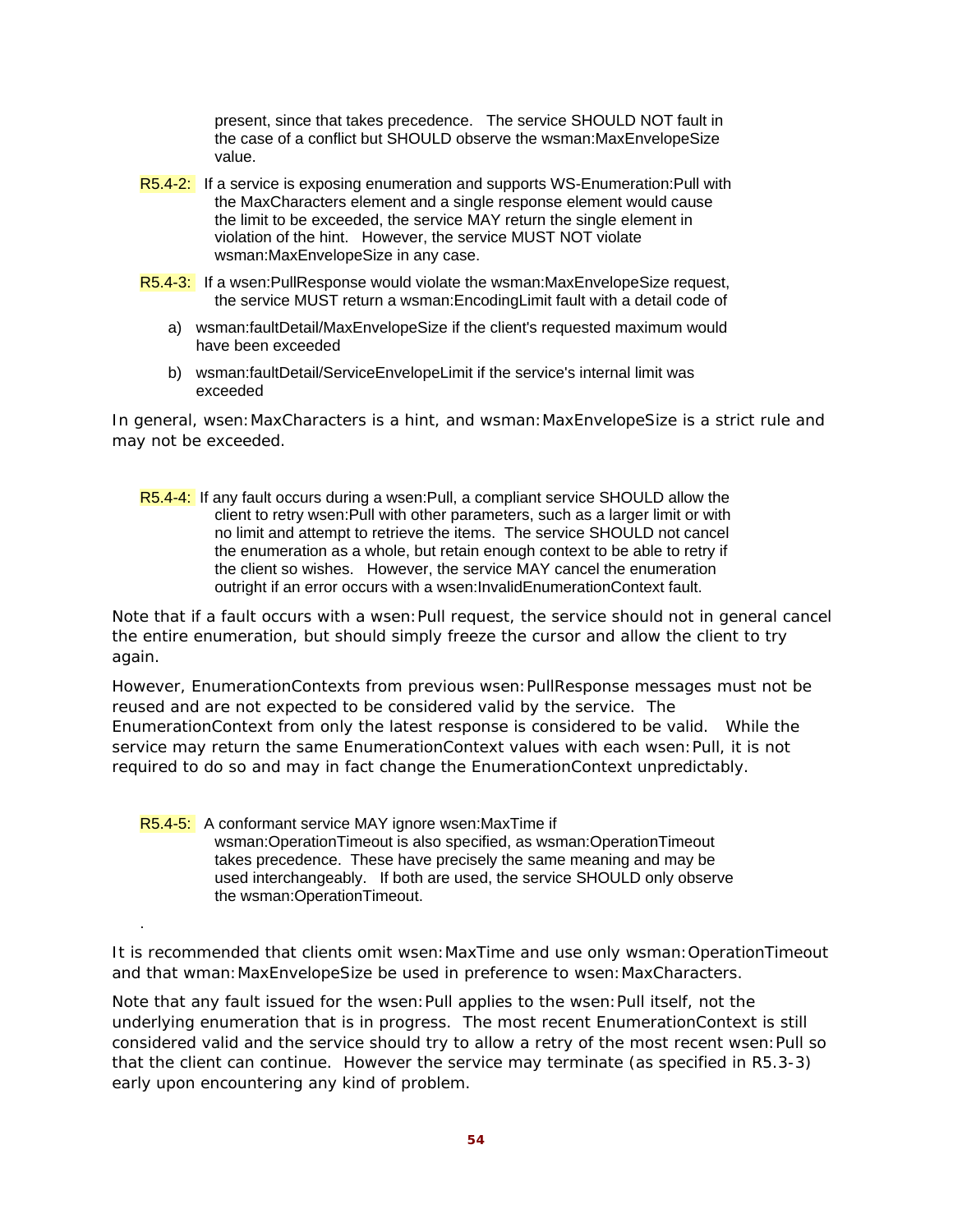R5.4-6: The service MUST accept a wsen:Pull message with an endpoint reference identical to that specified for the original wsen:Enumerate. A wsa:MessageInformationHeaderRequired fault should be returned if the EPR is missing or different.

If there is no content available, the enumerator is still considered active and the Pull may be retried:

```
R5.4-7: If a service cannot populate the wsen: PullResult with any items before the
          timeout, it SHOULD return a wsman:TimedOut fault to indicate that true 
          timeout conditions occur and that the client is not likely to suceed by simply 
          issuing another wsen:Pull. If the service is simply waiting for results at the 
          point of the timeout, it SHOULD return a response with no items and an 
          updated wsen:EnumerationContext, which MAY have changed, even 
          though no items were returned:
```

```
(1) \ldots(2) <s:Body> 
(3) <wsen:PullResponse> 
(4) <wsen:EnumerationContext> ...possibly updated... </wsen:EnumerationContext> 
(5) <wsen:Items/> 
(6) </wsen:PullResponse> 
(7) </s:Body> 
(8)
```
An empty wsen: Items block is essentially a directive from the service to try again. If the service faults with a wsman:TimedOut fault, the implication is that a retry is not likely to succeed. Typically, the service will know which one to return based on its internal state. For example, on the very first wsen: Pull if the service is waiting for another component, then a wman:TimedOut fault may be likely. If the enumeration is continuing with no problem and after 50 requests a particular wsen:Pull times out, the service may simply send back zero items in the expectation that the client should continue with another wsen:Pull.

- R5.4-8: The service MAY terminate the entire enumeration early at any time, in which case a wsen:InvalidEnumerationContext fault is returned. No further operations are possible, including wsen:Release. In specific cases, such as internal errors or responses which are too large, other faults may also be returned. In all such cases, the service SHOULD invalidate the enumeration context as well.
- R5.4-9: If the wsen: End Of Sequence marker occurs in the wsen: Pull Response, then the wsen:EnumerationContext MUST be omitted, as the enumeration has completed. The client is not required to subsequently issue a wsen:Release.

Normally, the end of an enumeration in all cases is reported by the wsen:EndOfSequence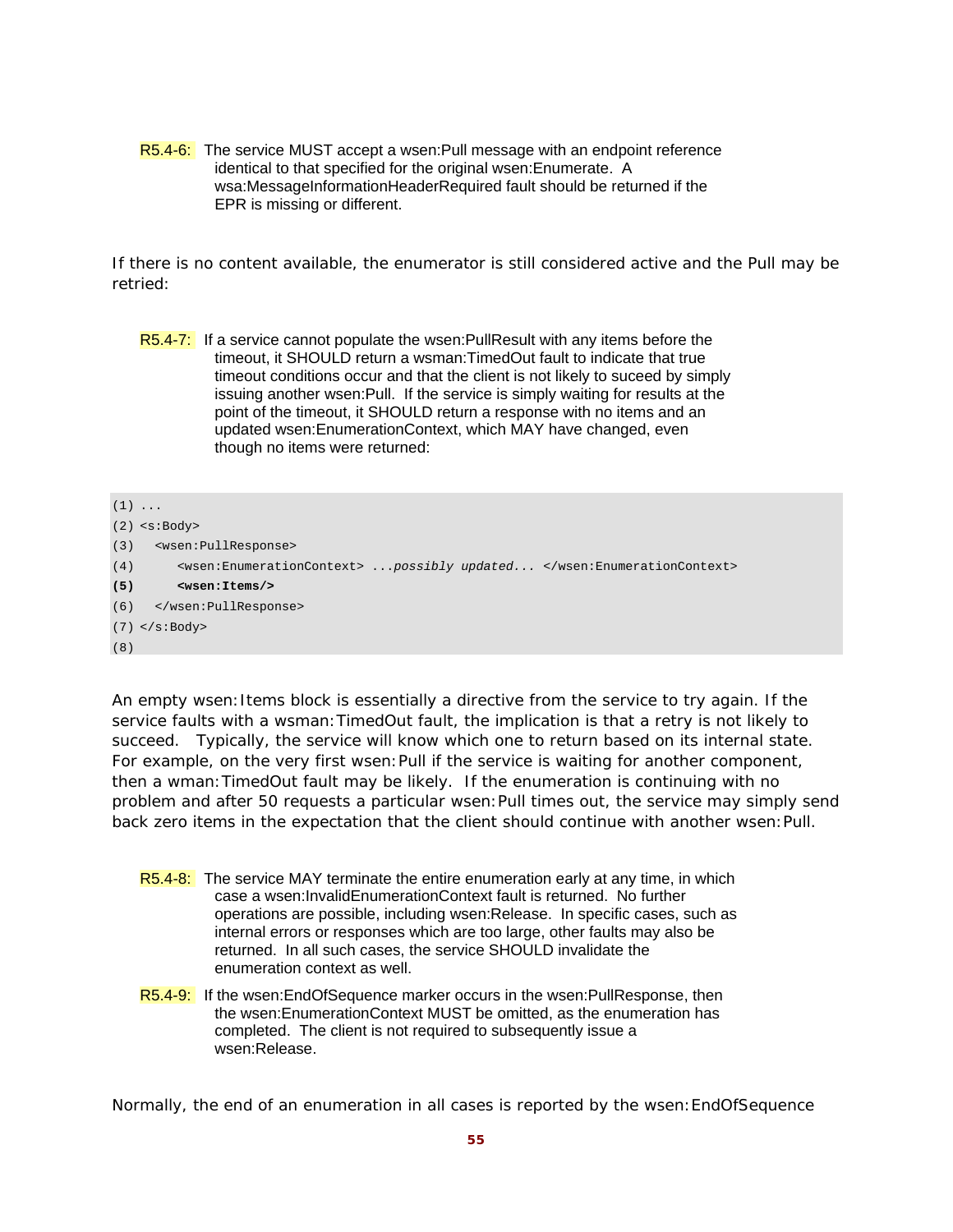element being present in the wsen:PullResponse content, not through faults. If the client attempts to enumerate past the end of an enumeration, a wsen:InvalidEnumerationContext fault is returned. The client should not issue a wsen: Release if the wsen: EndOfSequence actually occurs, as the enumeration is then completed and the enumeration context is then invalid.

- R5.4-10: If no wsen: MaxElements is specified, the batch size is 1, as specified in WS-Enumeration.
- R5.4-11: If wsen:MaxElements is larger than the service supports, the service MAY ignore the value and use any default maximum of its own.

The service should export its maximum wsen:MaxElements value in metadata, but the format and location of such metadata is beyond the scope of this specification.

# **5.5 WS-Enumeration:Release**

As previously stated, wsen: Release MUST be implemented. It is only used to perform an early cancellation of the enumeration.

In cases where it is not actually needed, the implementation can expose a dummy implementation which always succeeds. This promotes completely uniform client-side messaging.

- R5.5-1: The service MUST recognize and process the wsen: Release message if the enumeration is being terminated early. Note that if a wsen:EndOfSequence marker occurs in a wsen:PullResponse, the enumerator is already completed and a wsen:Release cannot be issued, as there is no up-to-date wsen:EnumerationContext to use.
- R5.5-2: The client may fail to deliver the wsen: Release in a timely fashion or may never send it. A conformant service MAY terminate the enumeration after a suitable idle time has expired and any attempt to reuse the enumeration context MUST result in a wsen:InvalidEnumerationContext fault.
- R5.5-3: The service MUST accept a wsen: Release message with an endpoint reference identical to that specified for the original wsen:Enumerate, assuming the enumeration is still active and the wsen:EndOfSequence has not occurred. A wsa:MessageInformationHeaderRequired fault should be returned if the EPR is missing or different.

# **5.6 Ad-Hoc Queries and Fragment-Level Enumerations**

As discussed in 4.9, it is desirable that clients should be able to access subsets of a representation. This is especially important in the area of query processing, where users routinely wish to execute XPath or XQuery operations over the representation to receive adhoc results.

Since SOAP messages must conform to known schemas and since ad-hoc queries return results which are dynamically generated and may conform to no schema, the wsman:XmlFragment wrapper from 4.9 must be used to wrap the responses.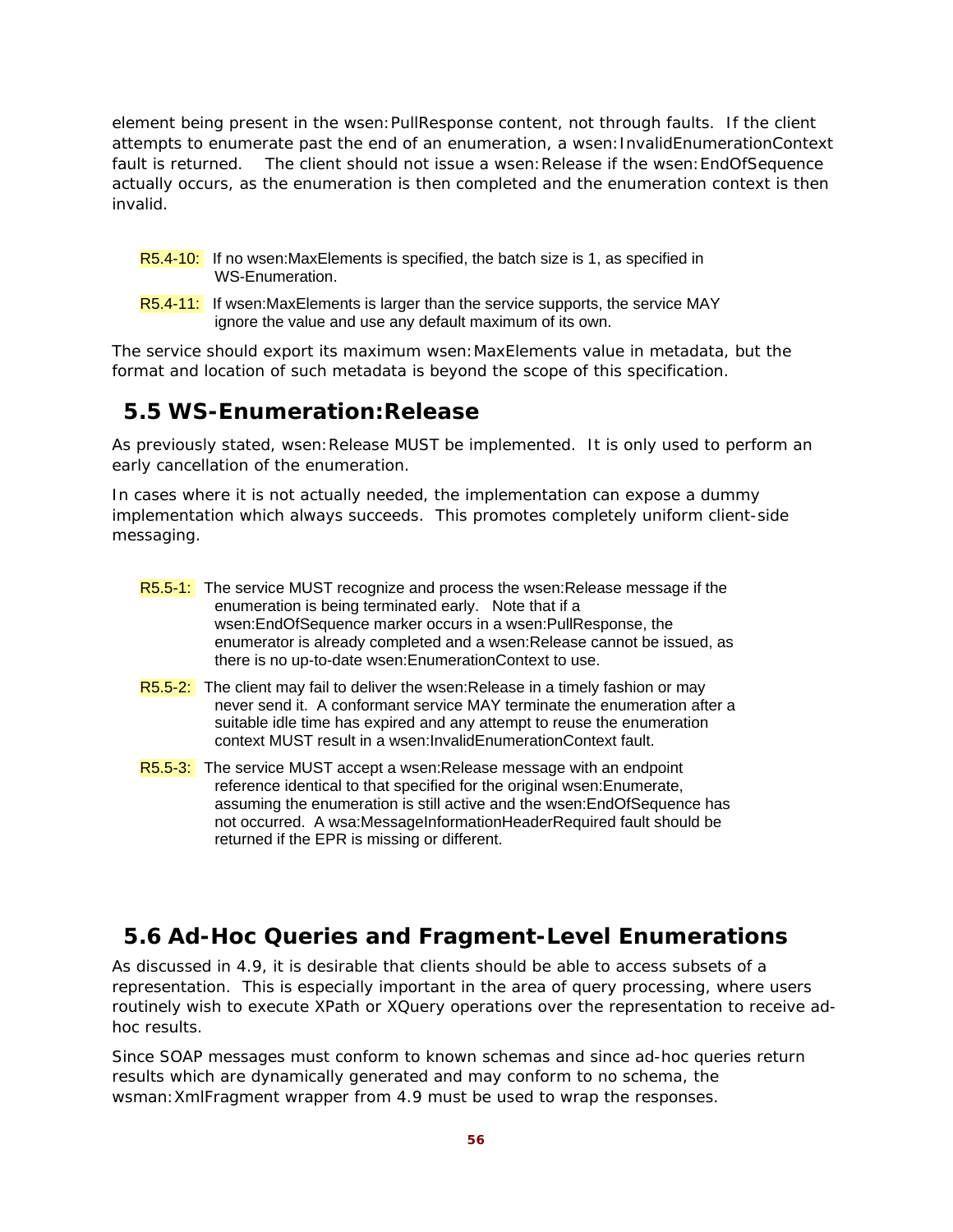| <b>R5.6-1:</b> The service MAY support ad-hoc compositional queries or enumerations of |
|----------------------------------------------------------------------------------------|
| fragments of the representation objects by supplying a suitable dialect in             |
| the wsen: Filter. The resulting set of Items in the wsen: Pull should be               |
| wrapped with wsman: XmlFragment wrappers:                                              |

|      | $(1) \ldots$                                                          |
|------|-----------------------------------------------------------------------|
|      | $(2)$ <s:body></s:body>                                               |
| (3)  | <wsen: pullresponse=""></wsen:>                                       |
| (4)  | <wsen:enumerationcontext> possibly updated </wsen:enumerationcontext> |
| (5)  | <wsen: items=""></wsen:>                                              |
| (6)  | <wsman: xmlfragment=""></wsman:>                                      |
| (7)  | XML content                                                           |
| (8)  |                                                                       |
| (9)  | <wsman: xmlfragment=""></wsman:>                                      |
| (10) | XML content                                                           |
| (11) |                                                                       |
| (12) | $\ldots$ etc.                                                         |
| (13) |                                                                       |
| (14) |                                                                       |
| (15) | $\langle$ s:Body                                                      |

The schema for wsman:XmlFragment contains a directive to suppress schema validation, allowing a validating parser to accept ad-hoc content produced by the query processor acting behind the enumeration.

Note that XPath 1.0 and XQuery 1.0 already support returning subsets or compositions of representations, so they are suitable for use in this regard.

R5.6-2: If the service does not support fragment-level enumeration, it should return a wsen:FilterDialectRequestedUnavailable fault, the same as for any other unsupported dialect.

# **6.0 Custom Actions (Methods)**

# **6.1 General**

Custom actions or 'methods' are nothing more than ordinary SOAP messages with unique Actions. An implementation may support resource-specific methods in any form, subject to the addressing model and restrictions described in section 2.0 of this specification.

- R6.1-1: A conformant service is NOT REQUIRED to expose any custom actions or methods.
- R6.1-2: If custom methods are exported, the System, ResourceURI, Selectors and other header usages defined in this specification MUST be observed in the addressing model as specified in section 2.0, and each custom method MUST have a unique wsa:Action.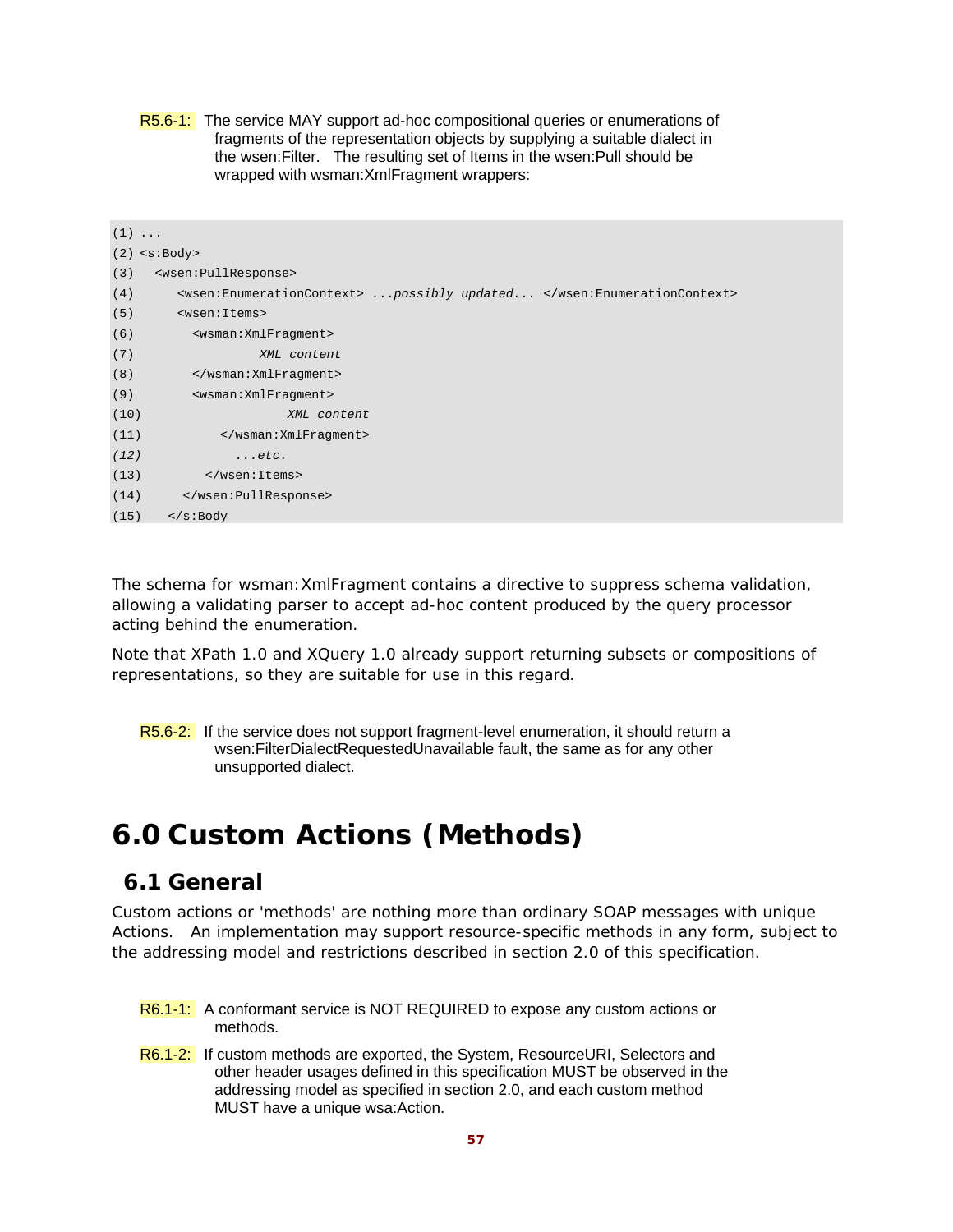Thus, a custom method must be directed to a specific Resource (using the System, ResourceURI and Selectors if required) and may not rely entirely on a wsa:To address, or else the EPR translation mechanism in 2.14 can be used.

In general, Options should not be used for custom methods, since options are a parameterization technique for message types which are not user-extensible, such as WS-Transfer. Custom methods defined in WSDL expose any required parameters and thus expose naming and type checking in a stringent way, so mixing Options with parameters is likely to lead to confusion.

This specification places no restrictions on Options being used with custom WSDL-based operations, however.

Note that custom actions have two distinct identities: The ResourceURI which can identify the WSDL and Port (or Interface), and the wsa:Action which identifies the specific method. If there is only one method in the interface, in a sense the ResourceURI and wsa: Action are identical.

It is not an error to utilize the wsa:Action URI for the ResourceURI of a custom method, but both will still be required in the message for uniform processing on both clients and servers. For example, the following action to reset a network card may have the following EPR usage:

```
(1) <s:Header> 
(2) \leq \sqrt{8a}: To >(3) http://1.2.3.4/wsman?ResourceURI=(http://acme.com/2005/02/networkcards/reset) 
(4) </wsa:To>
(5) <wsa:Action> 
(6) http://acme.com/2005/02/networkcards/reset 
(7) </wsa:Action> 
(8)
```
In many cases, the ResourceURI will be equivalent to a WSDL name and port, and the wsa:Action URI contain an additional token as a suffix:

```
(9) <s:Header> 
(10) <wsa:To> 
(11) http://1.2.3.4/wsman?ResourceURI=(http://acme.com/2005/02/networkcards) 
(12) </wsa:To>
(13) <wsa:Action> 
(14) http://acme.com/2005/02/networkcards/reset
(15) </wsa:Action> 
(16) ...
```
And the ResourceURI may be completely unrelated to the wsa:Action:

```
(17) <s:Header> 
(18) <wsa:To>
(19) http://1.2.3.4/wsman?ResourceURI=(http://acme.com/products/management/networkcards) 
(20) \langle/wsa:To>
(21) <wsa:Action> 
(22) http://acme.com/2005/02/netcards/reset
(23) </wsa:Action>
```
All of these are legal usage.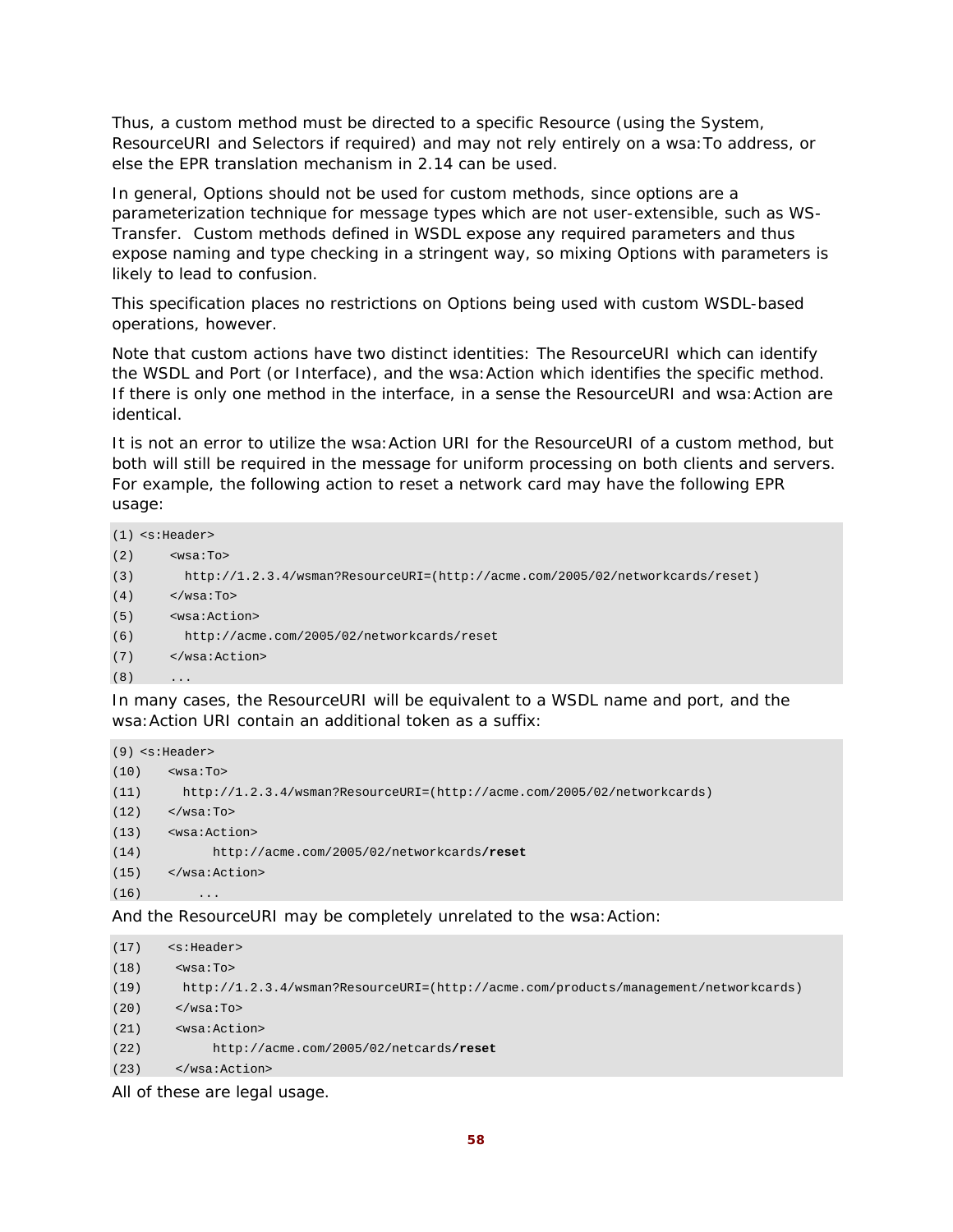# **7.0 Eventing**

# **7.1 General**

If the service can emit events, then it should publish those events using WS-Eventing messaging and paradigms. WS-Management further places additional restrictions and constraints on the general WS-Eventing specification.

- R7.1-1: If a Resource can emit events and allows clients to subscribe to and receive event messages, it MUST do so by implementing WS-Eventing as specified in this specification.
- R7.1-2: If WS-Eventing is supported, the Subscribe, Renew, and Unsubscribe messages MUST be supported. SubscriptionEnd is OPTIONAL, and GetStatus is NOT RECOMMENDED.

# **7.2 Subscribe**

## **7.2.1 General**

WS-Management uses wse:Subscribe substantially as documented in WS-Eventing, except that the common endpoint reference model is incorporated as described in 2.1.

- R7.2.1-1: The identity of the event source MUST be based on the ResourceURI suffix, wsman:System (optional), and wsman:SelectorSet.
- R7.2.1-2: A service is NOT REQUIRED to support distinct addresses and distinct security settings for NotifyTo and EndTo, and MAY require that these be the same network address, although they MAY have separate reference properties and reference parameters in all cases. If the service cannot support the requested addressing, it SHOULD return a wsman:UnsupportedFeature fault with a detail code of wsman:faultDetail/AddressingMode.
- R7.2.1-3: Because many delivery modes require a separate connection to deliver the event, the service SHOULD comply with the security profiles defined in section 9 of this specification if HTTP or HTTPS is used to deliver events. If no security is specified, the service MAY attempt to use default security mechanisms, or return a wse:UnsupportedFeature fault with a detail code of wsman:faultDetail/InsecureAddress.

Since clients may need to have client-side context sent back with each event delivery, the wse: NotifyTo address in the wse: Delivery block should be used for this purpose. This wse:NotifyTo may contain any number of client-defined reference parameters and reference properties.

R7.2.1-4: A service is REQUIRED to deliver any reference properties and reference parameters in the wse:NotifyTo address with each event delivery as specified in 2.2 of this specification. If EndTo is supported, this behavior applies as well.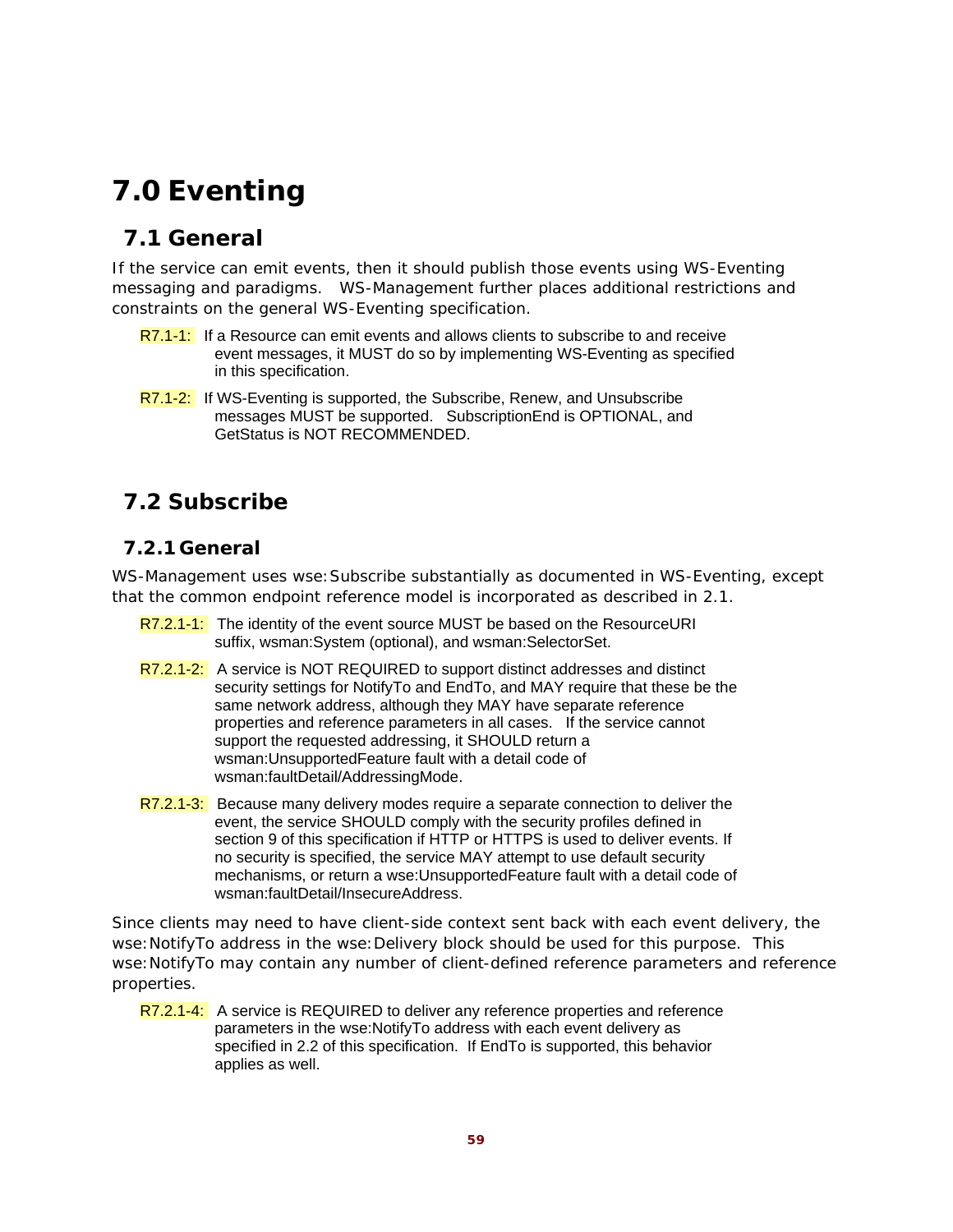As with other WS-Management operations, the endpoint reference described by the ResourceURI, wsman:System, and any applicable Selectors identify the event source to which the subscription is directed. In many cases, the ResourceURI identifies a real or virtual event log and the subscription is intended to provide real-time notifications of any new entries added to the log. In many cases, the wsman:SelectorSet element may not be used as part of the endpoint reference.

If a client needs to have events delivered to more than one destination, more than one subscription is required.

## **7.2.2 Filtering**

The observations on the interpretation of the filter described in 5.3 also apply here.

The standard wse:Filter dialect is **http://www.w3.org/TR/1999/REC-xpath-19991116**, which is XPath 1.0. Resource constrained implementations may find it difficult to export full XPath processing and yet still wish to use a subset of XPath syntax. This does not require the addition of a new dialect, as long as the expression specified in the filter is a true XPath expression. The use of the filter dialect URI does not imply that the service supports the entire specification for that dialect, only that the expression conforms to the rules of that dialect. Most services will use XPath only for filtering, but will not support the composition of new XML or removing portions of XML which would result in the XML fragment violating the schema of the event.

- R7.2.2-1: The wse: Filter element MUST contain either simple text or a single XML element of a single or complex type. A service SHOULD reject any Filter with mixed content or multiple peer XML elements using a wse:EventSourceUnableToProcess fault.
- R7.2.2-2: A conformant service is NOT REQUIRED to support the entire syntax and processing power of the specified Filter Dialect. The only requirement is that the specified Filter is syntactically correct within the definition of the Dialect. Subsets are therefore legal. If the specified filter exceeds the capability of the service, a wse:EventSourceUnableToProcess fault should be returned with text explaining why the filter was problematic.
- R7.2.2-3: If a service requires complex initialization parameters in addition to the filter, these SHOULD be part of the wse:Filter block, as they logically form part of the filter initialization, even if some of the parameters are not strictly used in the filtering process. A unique Dialect URI MUST be devised for the event source in this case and the schema and usage published.
- R7.2.2-4: If the service supports composition of new XML or filtering to the point where the resultant event would not conform to the original schema for that event, the event delivery SHOULD be wrapped in the same way as content for fragment-level transfer (4.9 of this specification).

Note that events, regardless of how they are filtered or reduced, must conform to some kind of XML schema definition when they are actually delivered. It is not legal to simply send out unwrapped XML fragments during delivery.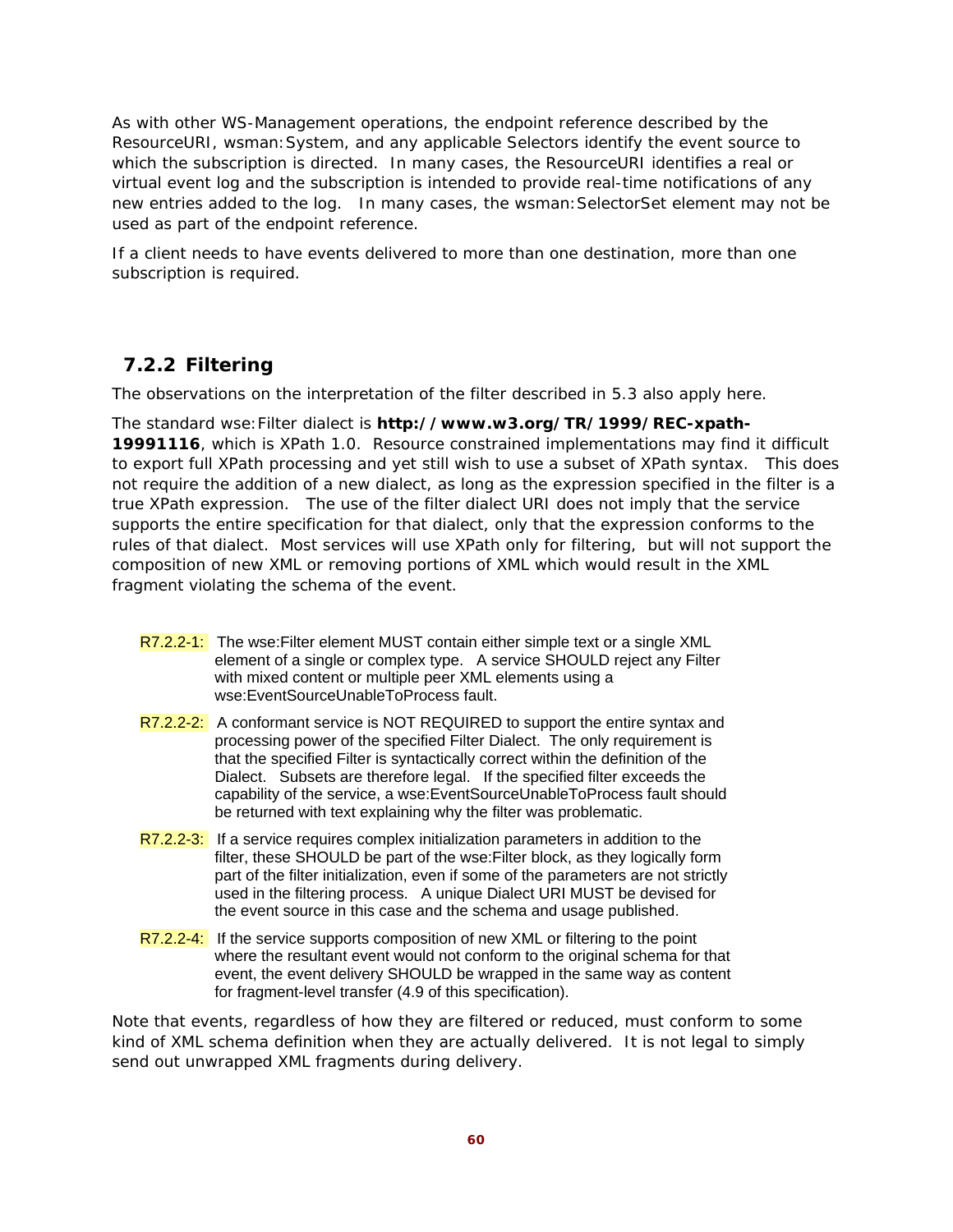R7.2.2-5: If the service requires specific initialization XML in addition to the filter in order to formulate a subscription, this initialization XML MUST form part of the filter body and be documented as part of the filter dialect.

This promotes a consistent location for ininitialization content, which may be logically seen as part of the filter anyway. The filter XML schema should cleanly separate the initialization and filtering parts into separate XML elements.

### **7.2.3 Connection Retries**

Due to the nature of event delivery, at event-time the subscriber may not be reachable. Rather than terminate all subscriptions immediately, typically the service will attempt to connect several times with suitable timeouts before giving up.

R7.2.3-1: A service MAY observe any connection retry policy, or allow the subscriber to define it by including the following wsman:ConnectionRetry instruction in a subscription. The service is NOT REQUIRED to accept wsman:ConnectionRetry and may return a wsman:UnsupportedFeature fault with a detail code of wsman:faultDetail/DeliveryRetries. This only applies to failures to *connect* and does not include replay of actual SOAP deliveries:

```
(1) <wse:Subscribe> 
(2) <wse:Delivery> 
(3) <wse:NotifyTo> ... </wse:NotifyTo> 
(4) <wsman:ConnectionRetry Total="count"> xs:duration </wsman:ConnectionRetry> 
(5) </wse:Delivery>
```
(6) </wse:Subscribe>

The following describes additional, normative constraints on the outline listed above:

#### wsman:ConnectionRetry

An xs:interval on how long to wait between retries while trying to connect.

wsman:ConnectionRetry/@Total

How many retries to attempt, observing the above interval between the attempts.

 $R7.2.3-2$ : If the retry counts are exhausted, the subscription should be considered expired and any normal operations that would occur upon expiration should occur.

Note that the retry mechanism only applies to attempts to connect. Failures to deliver on an established connection should result in the termination of the connection according to the rules of the transport in use, and termination of the subscription. Other Web services mechanisms can be used to synthesize reliable delivery or safe replay of the actual deliveries.

### **7.2.4 wse:SubscribeResponse**

The service may of course return any service-specific reference properties or reference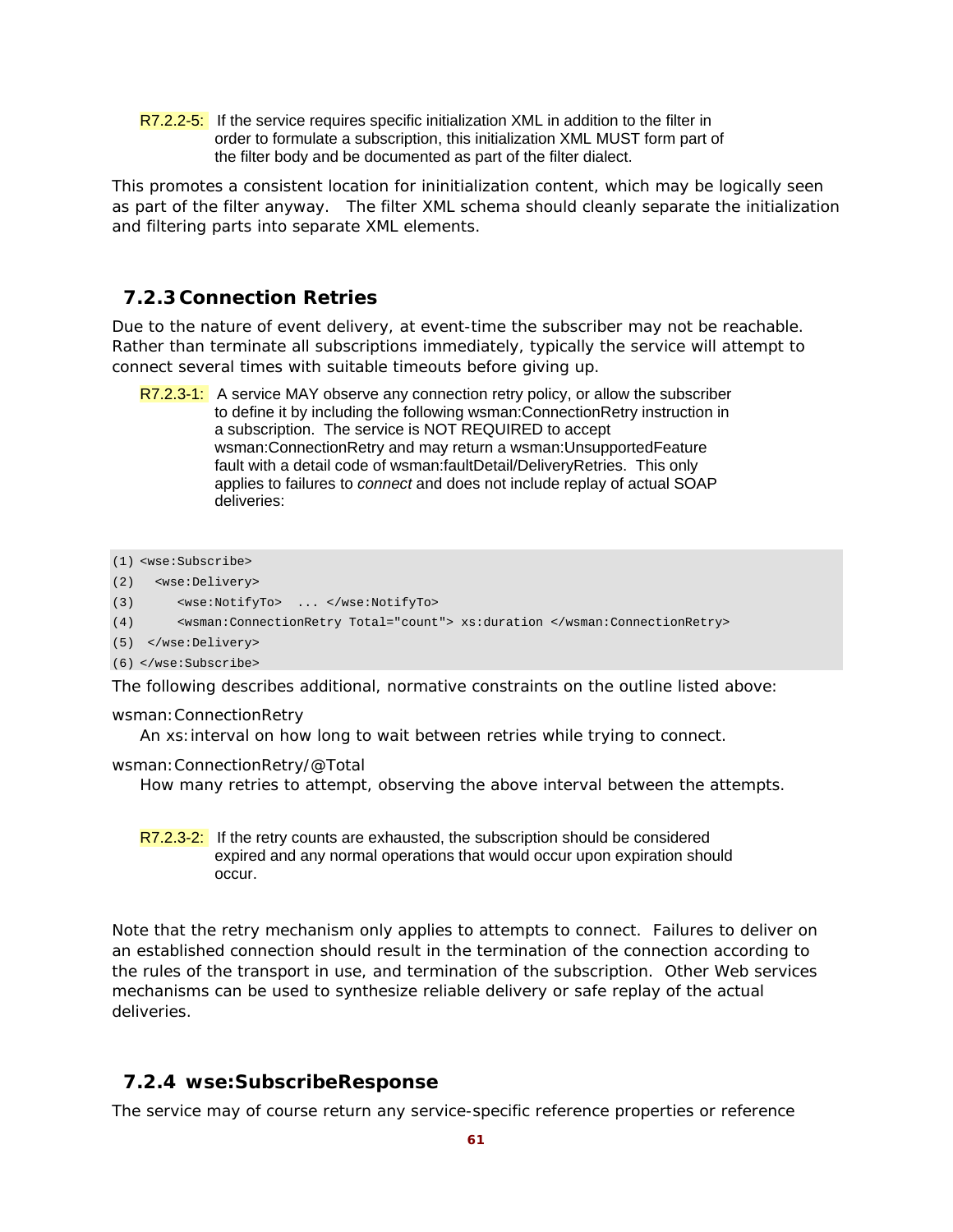parameters in the wse:SubscriptionManager, and these must be used by the subscriber (client) later when issuing an Unsubscribe and Renew messages.

- R7.2.4-1: In the wse:SubscribeResponse, the service MAY specify any EPR for the wse:SubscriptionManager. However, the address is typically expected to be the same as the wsa:To address of the original wse:Subscribe request, or the client may not be able to use the wse:SubscriptionManager content or access the specified address. It is RECOMMENDED that the wsa:Address be the same as the address used in the wsa:Subscribe message.
- R7.2.4-2: A conformant service is NOT REQUIRED to return the wsen: Expires field in the response, but as specified in WS-Eventing, this implies the subscription does not expire until explicitly canceled.

### **7.2.5 Heartbeats**

A typical problem with event subscriptions is a situation in which no event traffic occurs. It is difficult for clients to know whether no events matching the subscription have occurred or whether the subscription has simply failed and the client was not able to receive any notification.

Because of this, WS-Management defines a "heartbeat" pseudo-event which can be periodically sent for any subscription. This event is sent if no regular events occur, and the client then knows that the subscription is still active. Should the heartbeat event not arrive at the client, then the client knows that connectivity is bad or that the subscription has expired and it may take corrective action.

The heartbeat event is sent *in place of* the events that would have occurred and is *never*  intermixed with "real" events. In all modes, including batched, it occurs alone.

To request heartbeat events as part of a subscription, the wse:Subscribe request has an additional field in the wse: Delivery section:

```
(1) <wse:Delivery> 
(2) ...
(3) <wsman:Heartbeats> xs:duration </wsman:Heartbeats> 
(4) ...
(5) </wse:Delivery>
```
The following describes additional, normative constraints on the outline listed above:

wsman: Heartbeats

Specifies that heartbeat events are added to the event stream at the specified interval.

R7.2.5-1: A service is NOT REQUIRED to support heartbeat events, but SHOULD do so. If the service does not support them, a wsman:UnsupportedFeature fault with a detail code of wsman:faultDetail/Heartbeats MUST be returned to the client. Heartbeats apply to all delivery modes.

Hearbeats apply to "pull" mode deliveries as well, in that they are a hint to the publisher about how often to expect a wsen:Pull request. The service may refuse to deliver events if the client does not regularly call back at the heartbeat interval. If no events are available at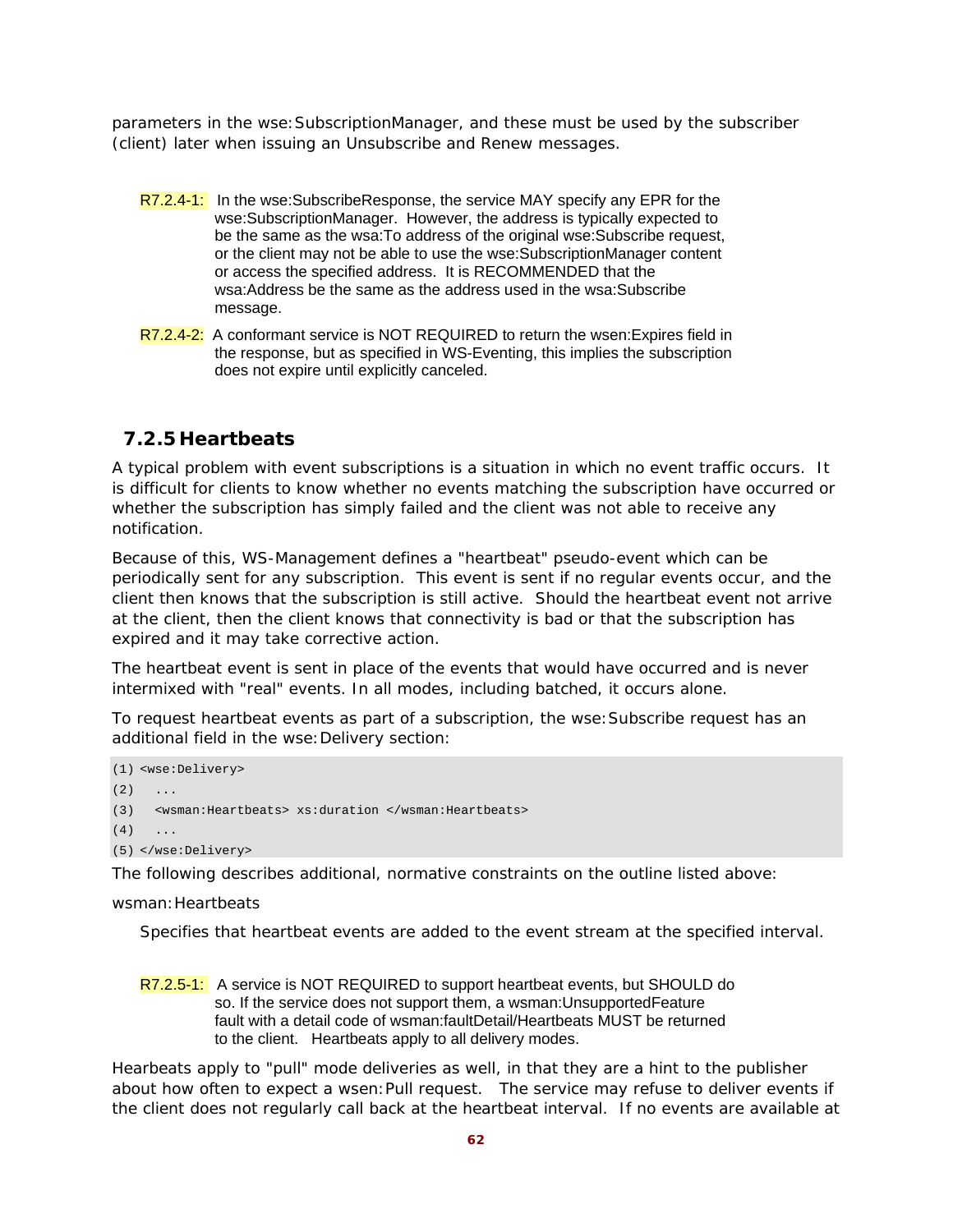the heartbeat interval, the service simply includes a hearbeat event as the result of the wsen:Pull.

- R7.2.5-2: While a subscription with heartbeats is active, the service MUST ensure that either real events or heartbeats are sent out within the specified wsman:Hearbeat interval. The service MAY send out heartbeats at this interval in addition to the events due to colliding time windows and race conditions, as long as the heartbeat events are sent separately (not batched with other events). The goal is to ensure that some kind of event traffic always occurs within the heartbeat interval.
- R7.2.5-3: A conformant service MAY send out hearbeats at earlier intervals than specified in the subscription. However, the events should NOT be intermixed with other events when batching delivery modes are used. Typically, hearbeats are sent out *only when no real events occur.* It is NOT a REQUIREMENT for a service to fail to produce heartbeats at the specified interval if real events have been delivered.
- R7.2.5-4: A conformant service MUST NOT send out heartbeats asynchronously to any event deliveries already in progress. They must be delivered in sequence like any other events, although they are delivered alone as single events or the only event in a batch.

In practice, heartbeat events are based on a countdown timer. If no events occur, the heartbeat is sent out alone. However, every time a real event is delivered, the heartbeat countdown timer is reset. If a steady stream of events occurs, heartbeats may never be delivered.

Heartbeats need to be acknowledged like any other event.

The client will assume that the subscription is no longer active if no heartbeats are received within the specified interval, so the service should proceed to cancel the subscription and send any requested SubscriptionEnd messages, as the client will likely resubscribe shortly. Used in combination with bookmarks, heartbeats can be used to achieve highly reliable delivery with known latency behavior.

The hearbeat event itself is simply an event message with no body and is identified by its wsa:Action URI:

```
(1) s:Envelope ...> 
(2) <s:Header> 
(3) <wsa:To> .... </wsa:To>
(4) <wsa:Action s:mustUnderstand="true"> 
(5) http://schemas.xmlsoap.org/ws/2005/02/management/Heartbeat 
(6) </wsa:Action> 
(7)(8)
```
### **7.2.6Bookmarks**

Reliable delivery of events is difficult to achieve. It is highly desirable that management subscribers have a mechanism where they can be certain that all events from a source have been received. When subscriptions expire or when deliveries fail, windows of time can occur in which the client cannot be certain that critical events have not occurred. Rather than using a highly complex transacted delivery model, WS-Management defines a simple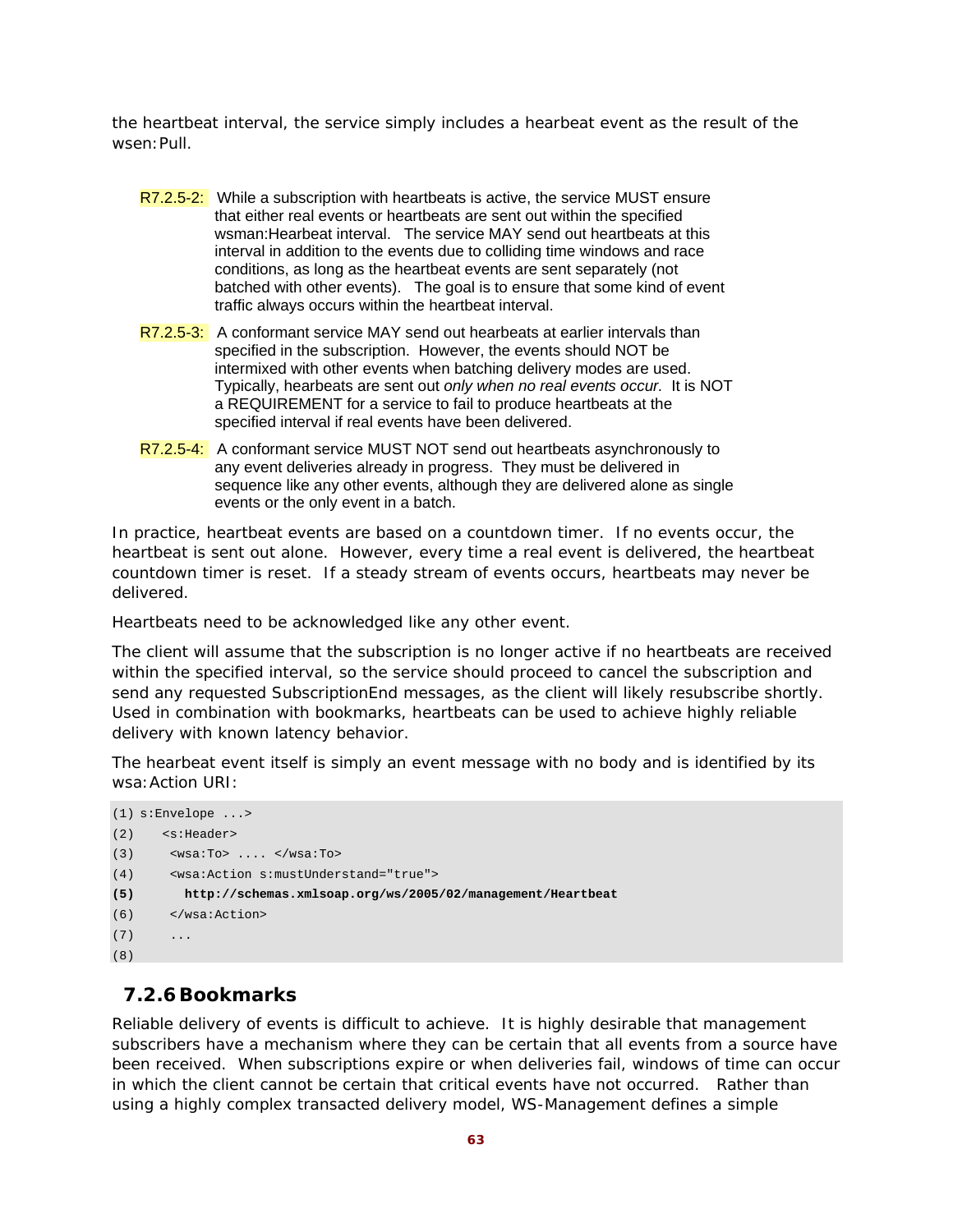mechanism for ensuring that either all events are either delivered or it can be detected that events have been dropped.

For this to succeed, event sources must be backed by logs, whether short-term or longterm. The client subscribes as normal for WS-Eventing, specifying that Bookmarks should be used. The service then sends a new bookmark along with each event delivery, which the client is responsible for persisting. This bookmark is essentially a context or a pointer to the location in the logical event stream that matches the subscription filter. As each new delivery occurs, the client updates the bookmark in its own space. If the subscription expires or is terminated unexpectedly, the client may subscribe again, using the last known bookmark. In essence, the subscription filter identifies the set of events that are desired, and the bookmark tells the service where to start in the log. The client may then pick up where it left off.

Note that this mechanism is immune to transaction problems, because the client can simply start from any of several recent bookmarks. The only requirement is that the service have some type of persistent log to which to apply the bookmark. If the submitted bookmark is too old (temporally or positionally within the log), the service can fault the request, and the client at least reliably knows that events have been dropped.

R7.2.6-1: A conformant service is NOT REQUIRED to support the WS-Management Bookmark mechanism. If the service does not support bookmarks, it should return a wsman:UnsupportedFeature fault with a detail code of wsman:faultDetail/Bookmarks.

To request bookmark services, the client includes the following element in the wse:Subscribe request in the Delivery element:

```
(1) <s:Body> 
(2) <wse:Subscribe> 
(3) <wse:Delivery> 
(4) ...
(5) <wsman:SendBookmarks/> 
(6) </wse:Delivery> 
(7) </wse:Subscribe> 
(8) </s:Body>
```
The following describes additional, normative constraints on the outline listed above:

wsman:SendBookmarks

This is an element with no value that instructs the service to send a bookmark with each event delivery. Bookmarks apply to all delivery modes.

The bookmark is a token which represents an abstract pointer in the event stream, but it is not material whether it points to the last delivered event or the last event plus one (the upcoming event), since the token is supplied to the same implementation during a subsequent wse:Subscribe operation. The service may thus attach any service-specific meaning and structure to it with no change to the client.

If bookmarks are requested, each event delivery contains a new bookmark value as a SOAP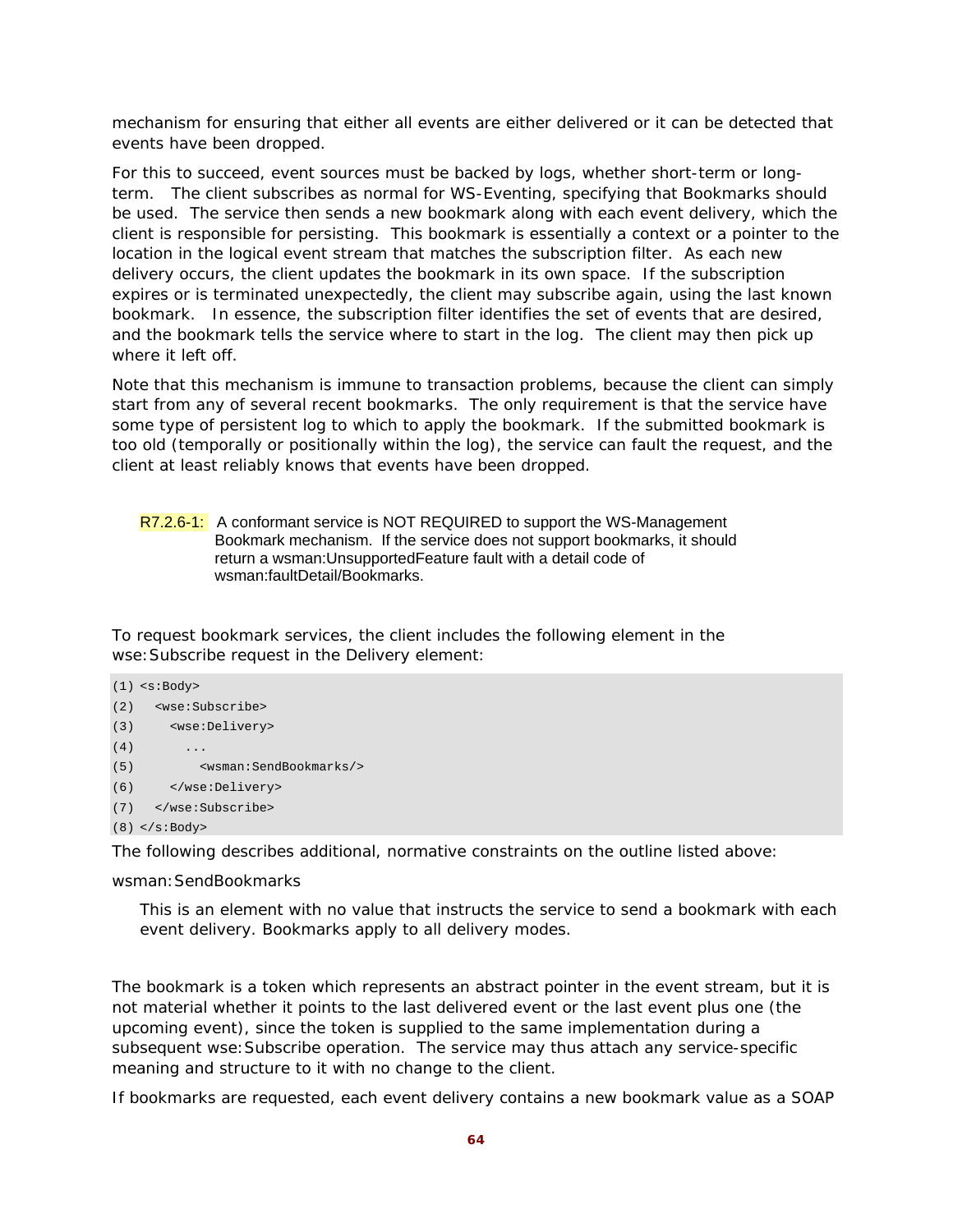header, and the format of the bookmark is entirely determined by the service and should be treated as an opaque value:

| (9)  | <s:envelope< th=""></s:envelope<>                                |
|------|------------------------------------------------------------------|
| (10) | $xmlns:s="http://www.w3.org/2003/05/soap-envelope"$              |
| (11) | xmlns:wsa="http://schemas.xmlsoap.org/ws/2004/08/addressing      |
| (12) | $xmlns:wsman="http://schemas.xmlsoap.org/ws/2005/02/manaqement"$ |
| (13) | $<$ s:Header>                                                    |
| (14) | <wsa:to s:mustunderstand="true">http://2.3.4.5/client</wsa:to>   |
| (15) | .                                                                |
| (16) | <wsman:bookmark> xs:any </wsman:bookmark>                        |
| (17) | $\cdot$                                                          |
| (18) | $\langle$ s:Header>                                              |
| (19) | $<$ s:Body>                                                      |
| (20) | event content                                                    |
| (21) | $\langle s:Body\rangle$                                          |
| (22) | $\langle$ s:Envelope>                                            |

The following describes additional, normative constraints on the outline listed above:

#### wsman:Bookmark

XML content supplied by the service which indicates the logical position of this event or event batch in the event stream implied by the subscription.

- R7.2.6-2: If bookmarks are supported, they MUST consist of XML content defined by the specific service, but may not be simple text. [That is, wsman:Bookmark does not support mixed content].
- R7.2.6-3: If bookmarks are supported, the service MUST send an updated bookmark with each event delivery using a wsman:Bookmark element in the Header. Bookmarks only accompany event deliveries and are not part of any SubscriptionEnd message.

Once the subscription has terminated, for whatever reason, a subsequent wse:Subscribe on the part of the client may include the bookmark in the subscribe request. The service then 'knows' where to start. The last-known bookmark received by the client is added to the wse:Subscribe message as a new block, positioned after the wse:Filter element:

```
(23) \t...(24) \leq \leq \geq \leq \leq \leq \leq \leq \leq \leq \leq \leq \leq \leq \leq \leq \leq \leq \leq \leq \leq \leq \leq \leq \leq \leq \leq \leq \leq \leq \leq \leq \leq \leq \leq \leq(25) <wse:Subscribe> 
(26) <wse:Delivery> ... </wse:Delivery> 
(27) <wse:Expires> ... </wse:Expires> 
(28) <wse:Filter> ... </wse:Filter> 
(29) <wsman:Bookmark> 
(30) ...last known bookmark from a previous delivery... 
(31) </wsman:Bookmark> 
(32) <wsman:SendBookmarks/> 
(33) </wse:Subscribe> 
(34) </s:Body>
```
The following describes additional, normative constraints on the outline listed above:

wsman:Bookmark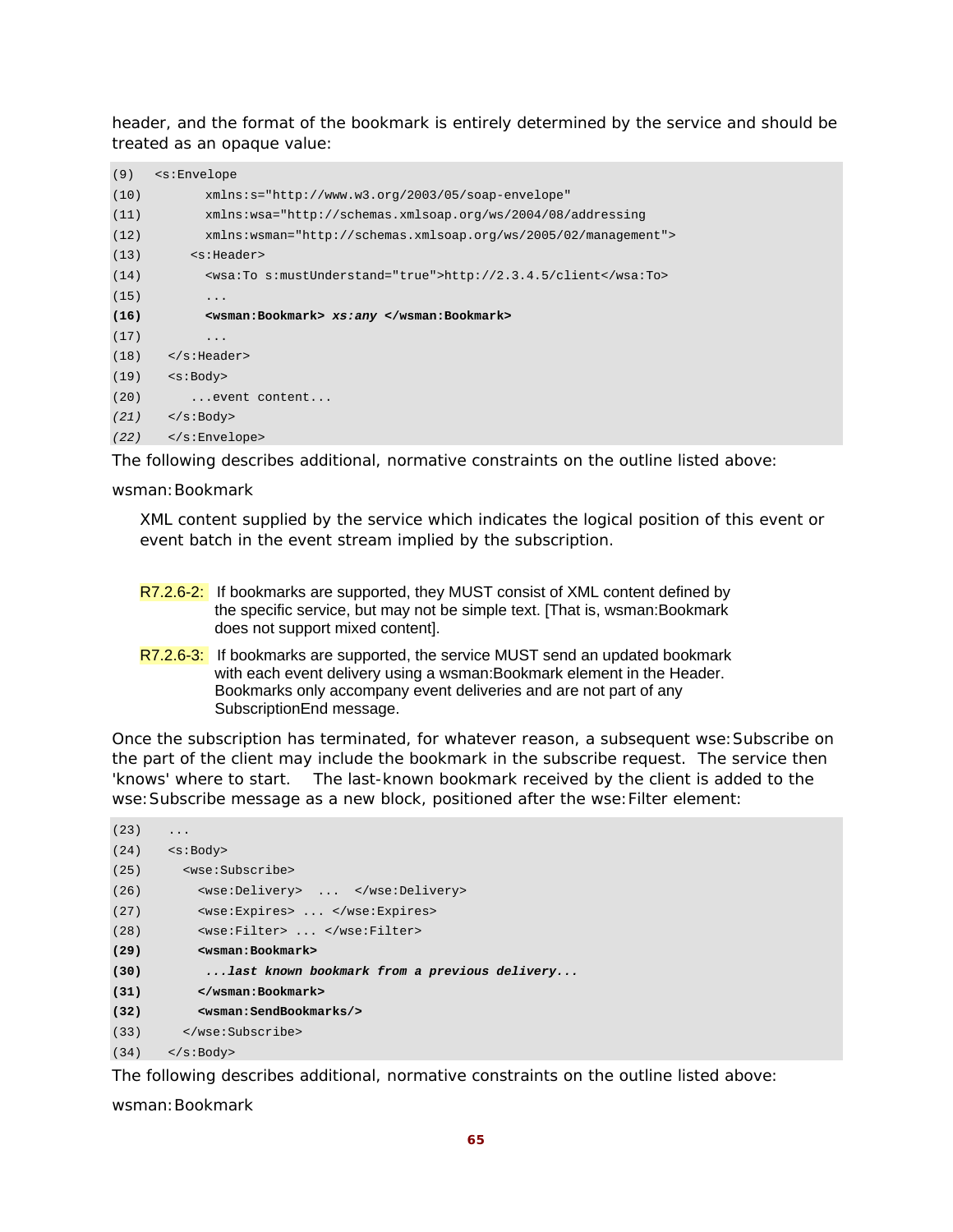Arbitrary XML content previously supplied by the service as a wsman:Bookmark during event deliveries from a previous subscription.

wsman: SendBookmarks

An instruction to continue delivering updated bookmarks with each event delivery.

- $R7.2.6-4$ : The bookmark is a pointer to the last event delivery or batched delivery. The service MUST resume delivery at the first event or events after the event represented by the bookmark. The service MUST NOT replay events associated with the bookmark or skip any events since the bookmark.
- R7.2.6-5: The service MAY support a short queue of previous bookmarks, allowing the subscriber to start using any of several previous bookmarks. If bookmarks are supported, the service is REQUIRED only to support the most recent bookmark for which delivery had apparently succeeded.
- R7.2.6-6: If the bookmark cannot be honored, the service MUST fault with a wsman:InvalidBookmark, with one of the following detail codes:
	- (a) wsman:faultDetail/Expired : The bookmark has expired (the source is not able to back up and replay from that point).
	- (b) wsman:faultDetail/InvalidFormat : The format is unknown

 If multiple new subscriptions are made using a previous bookmark, the service MAY allow multiple reuse or MAY limit bookmarks to a single subscriber and may even restrict how long bookmarks may be used before becoming invalid.

There is a predefined, reserved bookmark value for indicating that the subscription should start at the earliest possible point in the event stream backed by the publisher: **http://schemas.xmlsoap.org/ws/2005/02/management/bookmark/earliest.** If a subscription is received with this bookmark, the event source should replay all possible events which match the filter and of course any events which subsequently occur for that event source. Absence of any bookmark means "begin at the next available event".

R7.2.6-7: A conformant service MAY support the reserved bookmark **http://schemas.xmlsoap.org/ws/2005/02/management/bookmark/earlie st** and not support any other type of bookmark.

## **7.2.7 Delivery Modes**

A WS-Management implementation may support a variety of event delivery modes. In essence, delivery consists of

- a) A delivery mode (how events are packaged)
- b) An address (the transport and network location)
- c) An authentication profile to use when connecting or delivering the events (security)

The standard security profiles are discussed in Section 9 and may be required for subscriptions if the service needs hints or other indications as to which security model to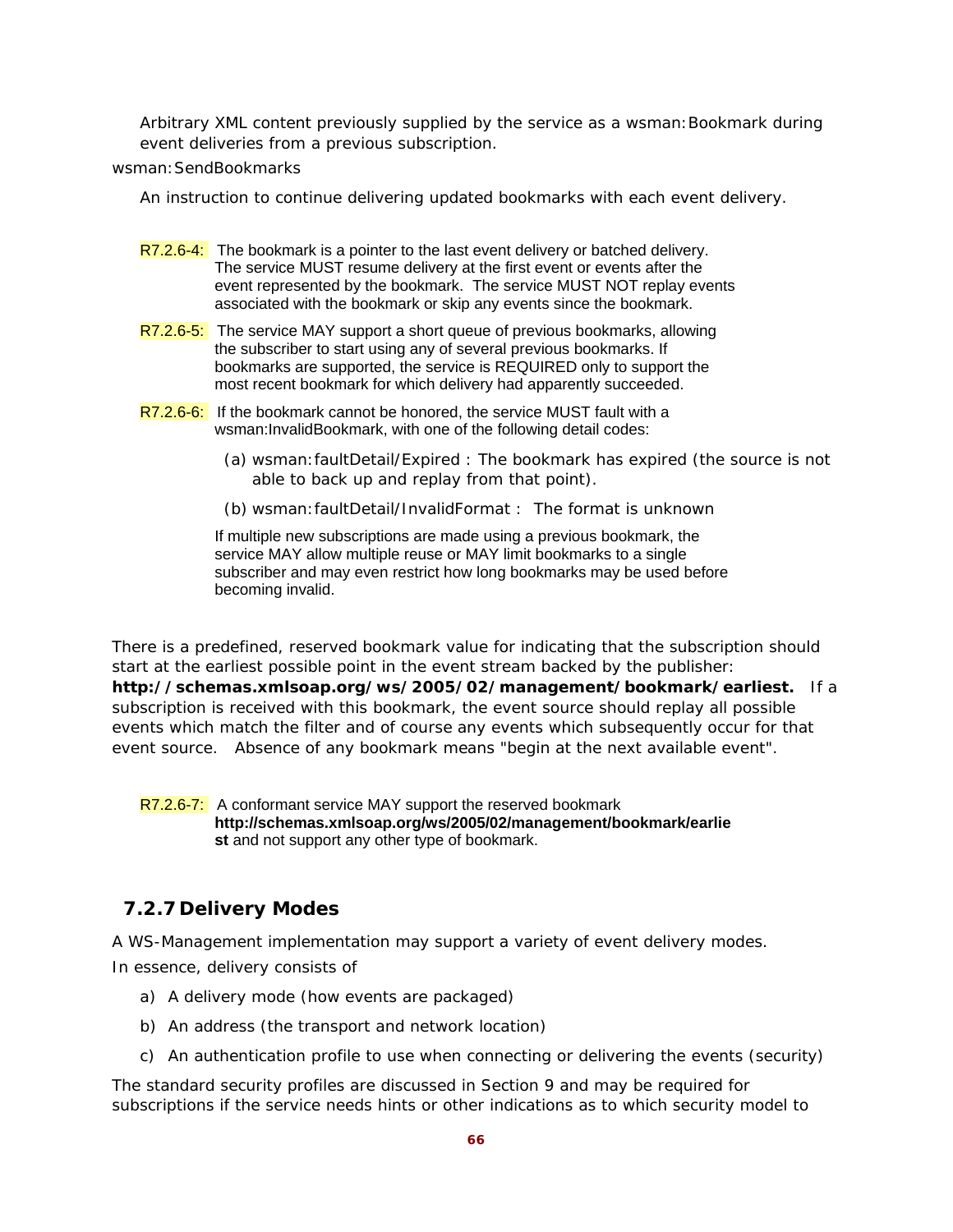use at event-time.

R7.2.7-1: For any given transport, a conformant service SHOULD support at least one of the delivery modes listed below in order to interoperate with standard clients:

- a) http://schemas.xmlsoap.org/ws/2004/08/eventing/DeliveryModes/Push
- b) http://schemas.xmlsoap.org/ws/2005/02/management/PushWithAck
- c) http://schemas.xmlsoap.org/ws/2005/02/management/Events
- d) http://schemas.xmlsoap.org/ws/2005/02/management/Pull

Note that the delivery mode does *not imply* any specific transport.

Modes describe SOAP message behavior and are unrelated to the transport that is in use. Note that a delivery mode implies a specific SOAP message format, so a messages which deviates from that format will require a new delivery mode.

# **7.2.8 Event Action URI**

Each event type typically has its own wsa:Action in order to quickly identify and route the event. If an event type does not define its own action URI, then the following URI should be used as a default:

http://schemas.xmlsoap.org/ws/2005/02/management/Event

This URI may have to be used in cases where event types are inferred in real-time from other sources and were not published as Web service events, and thus do not have a designated Action URI.

## **7.2.9 Delivery Sequencing and Acknowledgement**

For some event types, ordered and acknowledged delivery is important, and with some types of events the order of arrival is not significant. WS-Management defines four standard delivery modes:

- (a) **http://schemas.xmlsoap.org/ws/2004/08/eventing/DeliveryModes/Push**  With this mode, there is only one event per SOAP message, and there is no acknowledgment or SOAP response with this delivery mode. The service MAY deliver events for the subscription asynchronously without regarding to any events already in transit. This is primarily useful when the order of events does not matter, such as with events containing running totals in which each new event can replace the previous one completely and the timestamp is sufficient for identifying the most recent event.
- **(b)http://schemas.xmlsoap.org/ws/2005/02/management/PushWithAck**  With this mode, there is only one event per SOAP message, but each event is acknowledged before another may be sent. The service MUST queue all undelivered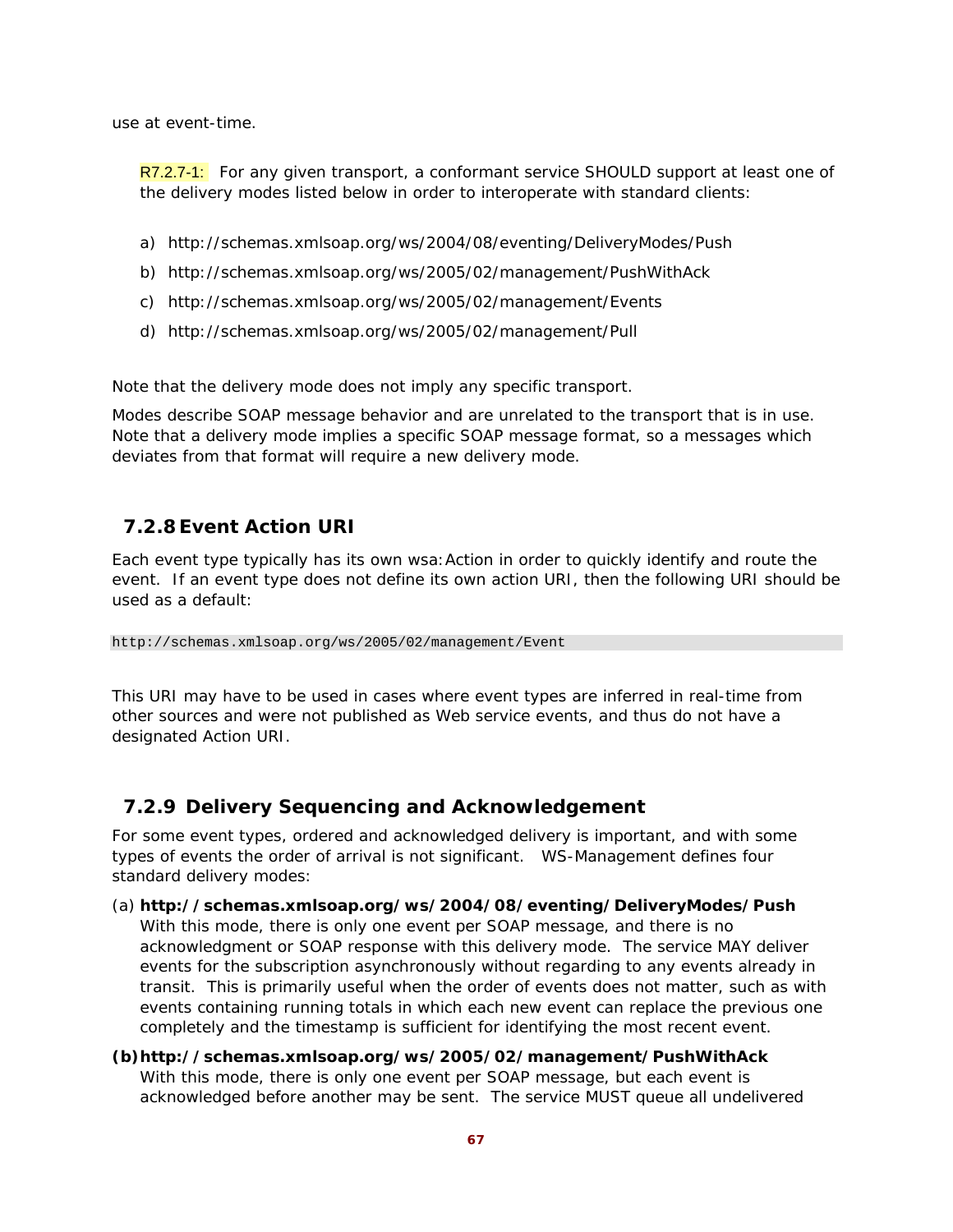events for the subscription only deliver each new event after the previous one has been acknowledged.

### **(c)http://schemas.xmlsoap.org/ws/2005/02/management/Events**

With this mode, there can be many events per SOAP message, but each batch is acknowledged before another may be sent. The service MUST queue all events for the subscription and deliver them in that order, maintaining the order in the batches.

#### (d) **http://schemas.xmlsoap.org/ws/2005/02/management/Pull**

With this mode, there can be many events per SOAP message, but each batch is acknowledged. Since the receiver uses wsen:Pull to synchronously retrieve the events, acknowledgment is implicit. The order of delivery must be maintained.

There is no implication that ordering of events occurs across subscriptions.

The acknowledgement model is discussed in 7.7.

### **7.2.10 Push Mode**

The standard mode from WS-Eventing is

**http://schemas.xmlsoap.org/ws/2004/08/eventing/DeliveryModes/Push** in which each delivery consists of a single event. There is no acknowledgement, so it is not possible to fault the delivery in order to cancel the subscription.

Therefore, subscriptions made with this delivery mode should have short durations to prevent a situation in which deliveries cannot be stopped if the wse: SubscriptionManager content from the wse:SubscribeResponse information is corrupted or lost.

To promote fast routing of events, the required wsa: Action URI in each event message should be distinct for each event type, regardless of how strongly typed the event Body is.

R7.2.10-1: A service MAY support the

http://schemas.xmlsoap.org/ws/2004/08/eventing/DeliveryModes/Push delivery mode.

R7.2.10-2: To precisely control how to deal with events which are too large, the service MAY accept the following additional instruction in a subscription:

```
(1) <wse:Delivery> 
(2) <wsa:Address> ... </wsa:Address> 
(3) \quad \ldots(4) <wsman:MaxEnvelopeSize Policy="enumConstant"> 
(5) xs:positiveInteger 
(6) </wsman:MaxEnvelopeSize> 
(7) \quad \ldots
```
The following describes additional, normative constraints on the outline listed above:

wsman:MaxEnvelopeSize

The maximum number of octets for the entire SOAP envelope in a single event delivery. wsman:MaxEnvelopeSize/@Policy

An OPTIONAL value with one of the following enumeration values:

- (a) **CancelSubscription,** meaning to cancel on the first oversized event.
- (b) **Skip,** meaning to silently skip oversized events.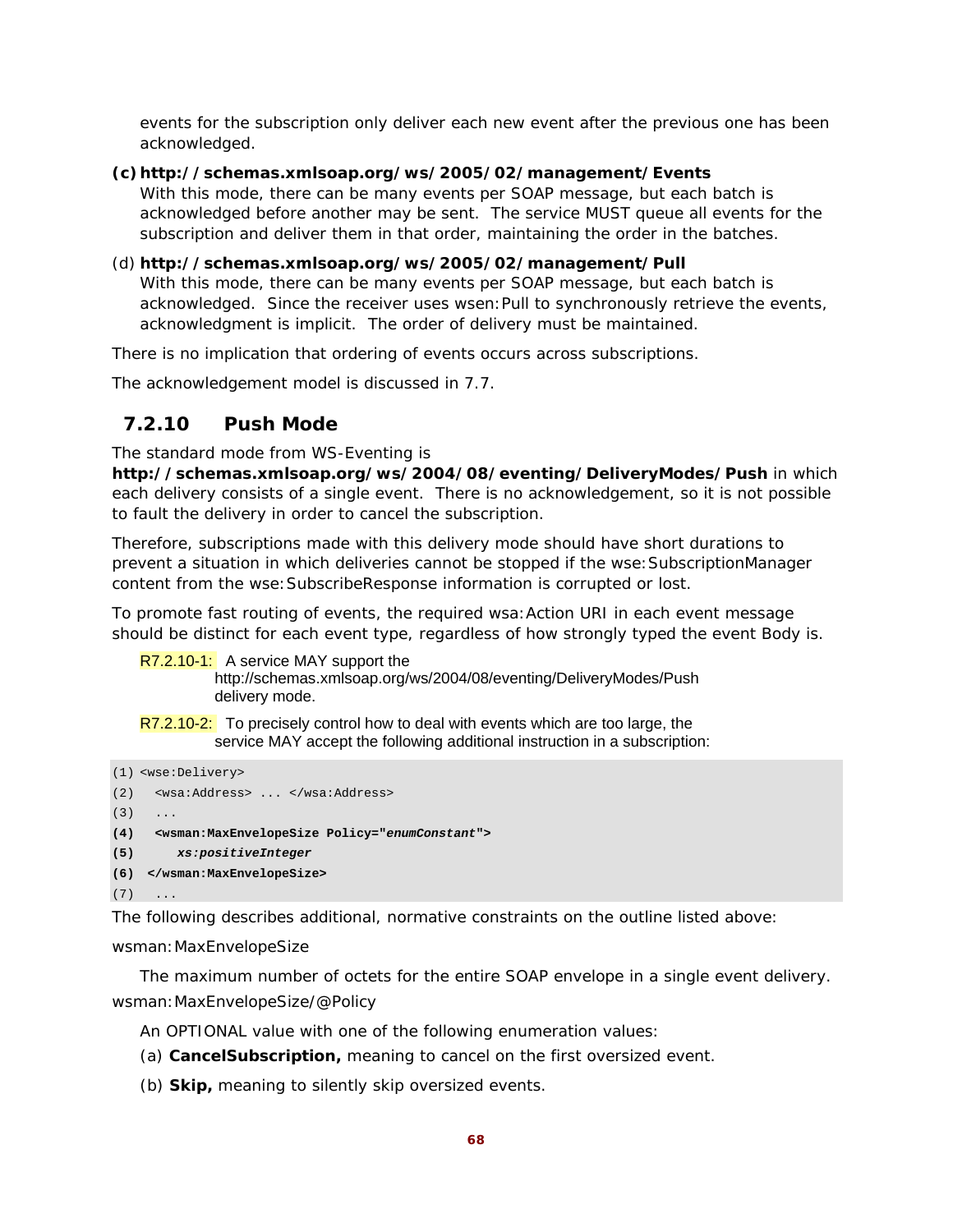(c) **Notify,** meaning to notify the subscriber that events were dropped as specified in 7.9.

R7.2.10-3: If wsman:MaxEnvelopeSize is requested, the service MUST NOT send an event body which is larger than the specified limit. The default behavior is to notify the subscriber as specified in 7.9 unless otherwise instructed in the subscription and attempt to continue delivery. If the event exceeds any internal default maximums, the service SHOULD also attempt to notify as specified in 7.9 rather than terminate the subscription unless otherwise specified in the subscription. If wsman:MaxEnvelopeSize is too large for the service, the service MUST return a wsman:EncodingLimit fault with a detail code of wsman:faultDetail/MaxEnvelopeSize.

Note that in the absence of any other Policy instructions, services should deliver notifications of dropped events to subscribers, as specified in 7.9.

## **7.2.11 PushWithAck Mode**

This is identical to the standard "Push" mode except that each delivery is acknowledged. There is still one event per delivery, and the wsa:Action indicates the event type. However, a SOAP-based acknowledgment as described in 7.7 must occur.

The delivery mode URI is:

### **http://schemas.xmlsoap.org/ws/2005/02/management/PushWithAck**

In every other respect except the delivery mode URI, this mode is identical to Push mode as described in 7.2.10.

R7.2.11-1: A service SHOULD support the

http://schemas.xmlsoap.org/ws/2005/02/management/PushWithAck delivery mode. If the delivery mode is not supported, a fault of wse:DeliveryModeRequestedUnavailable SHOULD be returned.

For management, acknowledged delivery is typically more useful than unacknowledged delivery.

## **7.2.12 Batched Delivery Mode**

Batching of events is an effective way of minimizing event traffic from a high-volume event source without sacrificing event timeliness. WS-Management defines a custom event delivery mode that allows an event source to bundle multiple outgoing event messages into a single SOAP envelope. Delivery is always acknowledged, using the model defined in 7.7.

R7.2.12-1: A service MAY support the

http://schemas.xmlsoap.org/ws/2005/02/management/Events delivery mode. If the delivery mode is not supported, a fault of wse:DeliveryModeRequestedUnavailable SHOULD be returned.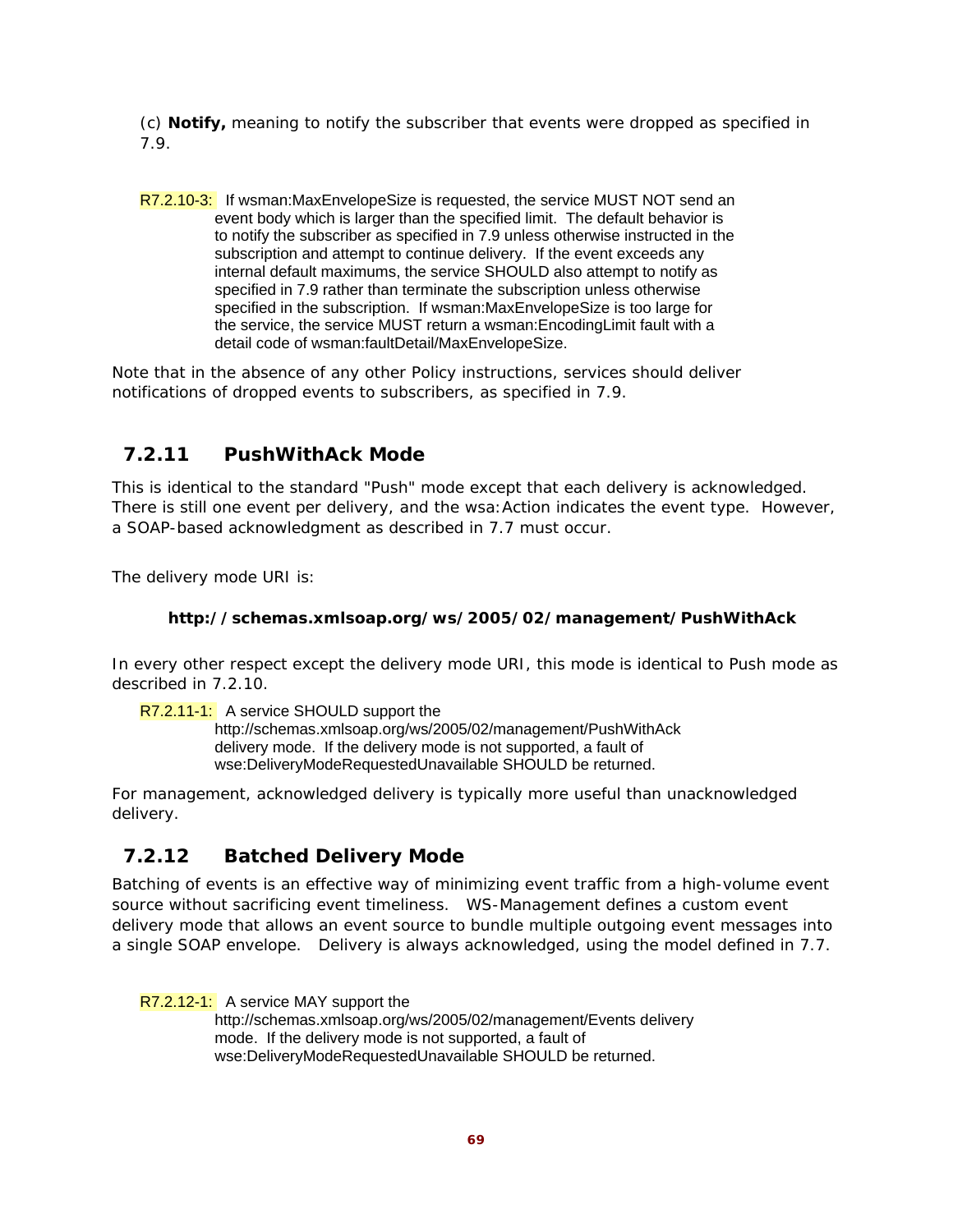For this delivery mode, the wse:Delivery element has the following format:

(1) <wse:Delivery Mode="http://schemas.xmlsoap.org/ws/2005/02/management/Events">

- (2) <wse:NotifyTo>
- (3) wsa:EndpointReferenceType
- (4) </wse:NotifyTo>
- (5) <wsman:MaxElements> *xs:positiveInteger* </wsman:MaxElements> ?
- (6) <wsman:MaxTime> *xs:duration* </wsman:MaxTime> ?
- (7) <wsman:MaxEnvelopeSize Policy="*enumConstant*"> *xs:positiveInteger* </wsman:MaxEnvelopeSize> ?
- (8) </wse:Delivery>

The following describes additional, normative constraints on the outline listed above:

#### wse:Delivery/@Mode

MUST be "http://schemas.xmlsoap.org/ws/2005/02/management/Events".

#### wse:Delivery/wse:NotifyTo

This required element MUST contain the endpoint reference to which event messages should be sent for this subscription.

#### wse:Delivery/wsman:MaxElements

This optional element MAY contain a positiveInteger that indicates the maximum number of event bodies to batch into a single SOAP envelope. The Resource MUST NOT deliver more than this number of items in a single delivery, although it MAY deliver fewer.

#### wse:Delivery/wsman:MaxEnvelopeSize

This optional element MAY contain a positiveInteger that indicates the maximum number of octets in the SOAP envelope used to deliver the events. Note that wsman:MaxEnvelopeSize only applies to the response to the current message (wse:Subscribe) and does not apply to the resulting delivery stream of a subscription.

#### wsman:MaxEnvelopeSize/@Policy

- An OPTIONAL attribute with one of the following enumeration values:
- (a) **CancelSubscription,** meaning to cancel on the first oversized events.
- (b) **Skip,** meaning to silently skip oversized events.

(c) **Notify,** meaning to notify the subscriber that events were dropped as specified in 7.9.

### wse:Delivery/wsman:MaxTime

This optional element MAY contain a duration that indicates the maximum amount of time the SERVICE should allow to elapse while batching EVENT bodies. That is, this time may not be exceeded between the encoding of the first event in the batch and the dispatching of the batch for delivery.Some publisher implementations may choose more complex schemes in which different events included in the subscription are delivered at different latencies or at different priorities. In such cases, a specific filter dialect should designed for the purpose and used to describe the instructions to the publisher. In such cases, wsman:MaxTime can be omitted if it is not applicable, but if present, serves as an override on anything defined within the filter.

Note that in the absence of any other instructions in any part of the subscription, services should deliver notifications of dropped events to subscribers, as specified in 7.9.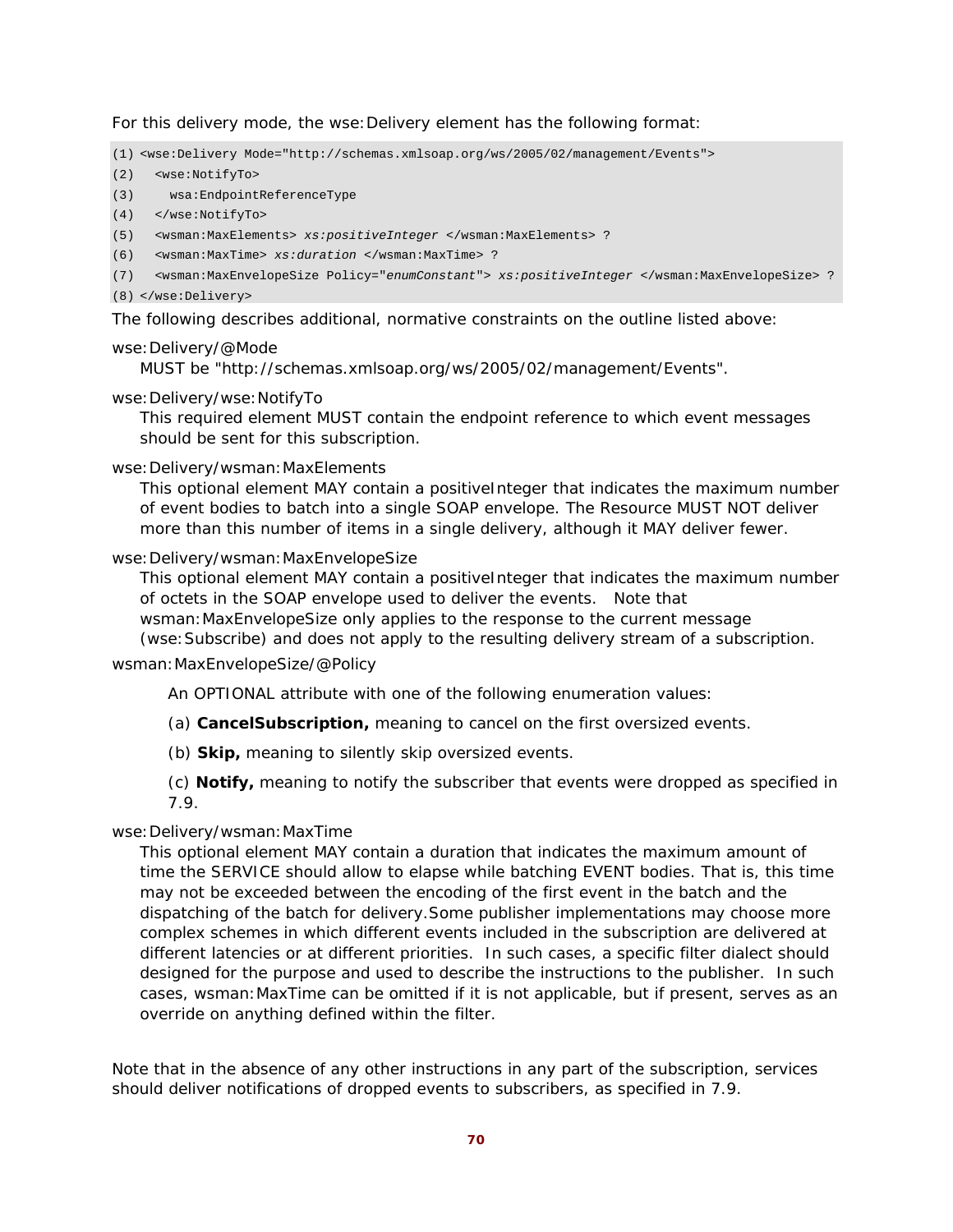If a client is interested in discovering the appropriate values for wsman:MaxElements or wsman:MaxEnvelopeSize, the client should query for service-specific metadata. The format of such metadata is beyond the scope of this particular specification.

- R7.2.12-2: If Batched mode is requested in a Subscribe message, and none of MaxElements, MaxEnvelopeSize, and MaxTime are present, the service may pick any applicable defaults. The following faults apply:
	- a) wman:Unsupported with a fault detail code of wsman:faultDetail/MaxElements if MaxElements is not supported or is excessive.
	- b) wman:Unsupported with a fault detail code of wsman:faultDetail/MaxEnvelopeSIze if it is not supported or is excessive.
	- c) wman:Unsupported with a fault detail code of wsman:faultDetail/MaxTime if MaxTime is not supported or is excessive.
	- d) wman:Unsupported with a fault detail code of wsman:faultDetail/MaxEnvelopePolicy if MaxEnvelopeSize/@Policy is not supported.
- R7.2.12-3: If wsman:MaxEnvelopeSize is requested, the service MUST NOT send an event body which is larger than the specified limit. The default behavior is to notify the subscriber as specified in 7.9 unless otherwise instructed in the subscription and attempt to continue delivery. If the event exceeds any internal default maximums, the service SHOULD also attempt to notify as specified in 7.9 rather than terminate the subscription unless otherwise specified in the subscription.

If a subscription has been created using Batched mode, all event delivery messages MUST have the following format:

|      | $(9)$ <s:envelope></s:envelope>                         |
|------|---------------------------------------------------------|
|      | $(10)$ $\leq$ S: Header>                                |
| (11) | .                                                       |
| (12) | <wsa:action></wsa:action>                               |
| (13) | http://schemas.xmlsoap.org/ws/2005/02/management/Events |
| (14) |                                                         |
| (15) | .                                                       |
| (16) | $\langle$ s:Header>                                     |
| (17) | <s:body></s:body>                                       |
| (18) | <wsman: events=""></wsman:>                             |
| (19) | <wsman: action="event action URI" event=""> +</wsman:>  |
| (20) | event body                                              |
| (21) | $\langle$ /wsman:Event>                                 |
| (22) |                                                         |
|      | $(23)$                                                  |
|      | $(24)$                                                  |
|      |                                                         |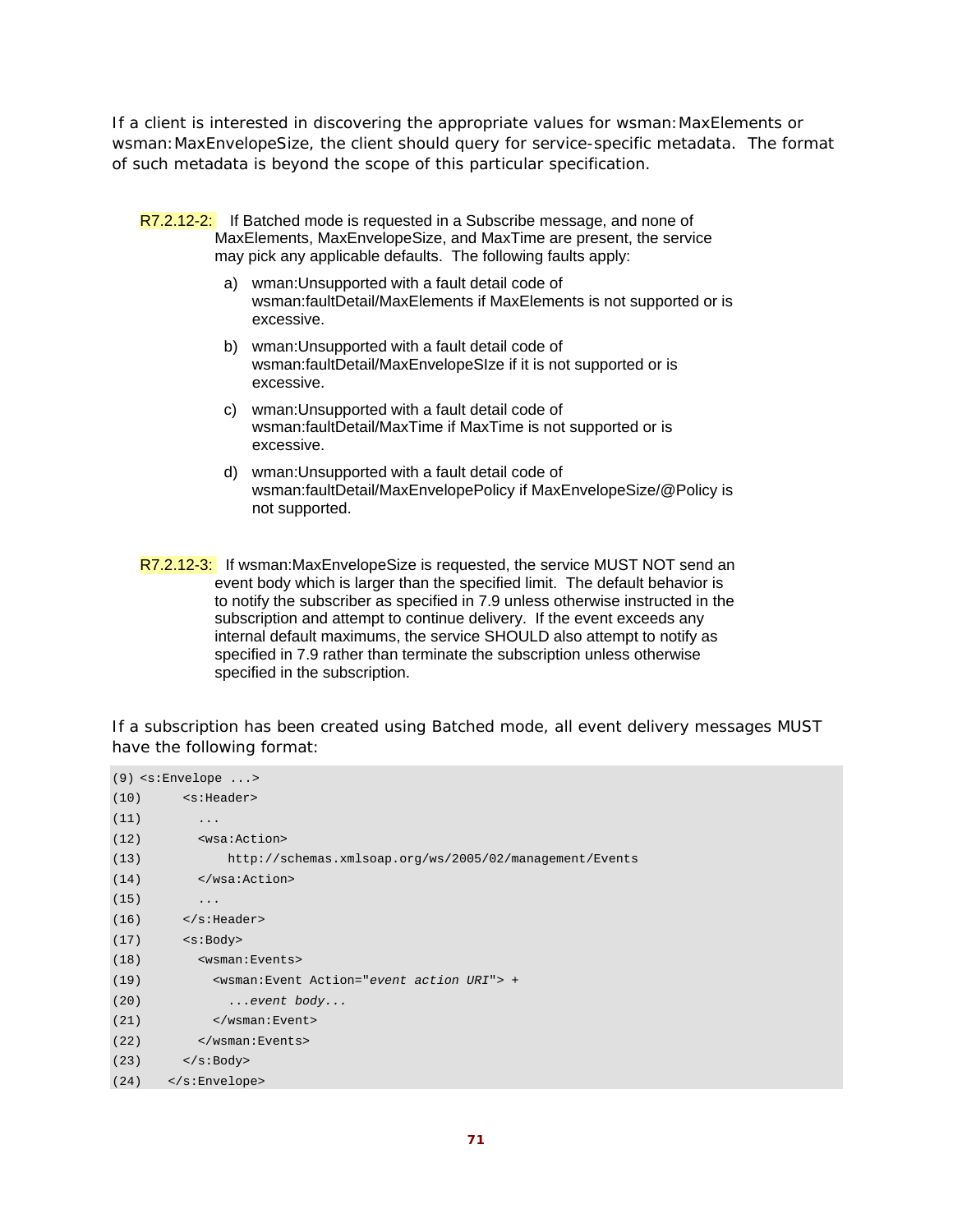s:Envelope/s:Header/wsa:Action MUST be http://schemas.xmlsoap.org/ws/2005/02/management/Events.

- s:Envelope/s:Body/wsman:Events/wsman:Event Each of these required elements MUST contain the body of the corresponding event message, as if wsman:Event were the s:Body element.
- s:Envelope/s:Body/wsman:Events/wsman:Event/@Action This required attribute MUST contain the Action URI that would have been used for the contained event message.

R7.2.12-4: If Batched mode is requested, deliveries MUST be acknowledged as described in 7.7.

Dropped events (as specified in 7.9) are encoded along with any other events.

The following example shows batching parameters supplied to a wse: Subscribe operation. The service is instructed to send no more than 10 items per batch, to wait no more than 20 seconds between the time the first event is encoded until the entire batch is dispatched, and to include no more than 8192 octets in the SOAP message:

```
(25) \t...(26) <wse:Delivery 
(27) Mode="http://schemas.xmlsoap.org/ws/2005/02/management/Events"> 
(28) <wse:NotifyTo> 
(29) <wsa:Address>http://2.3.4.5/client</wsa:Address> 
(30) </wse:NotifyTo> 
(31) <wsman:MaxElements>10</wsman:MaxElements> 
(32) <wsman:MaxTime>PT20S</wsman:MaxTime> 
(33) <wsman:MaxEnvelopeSize>8192</wsman:MaxEnvelopeSize> 
(34) </wse:Delivery> 
(35)
```
### The following example shows an example of batched delivery that conforms to this specification:

| (36) | $\leq$ s: Envelope                                             |
|------|----------------------------------------------------------------|
| (37) | $xmlns:s="http://www.w3.org/2003/05/soap-envelope"$            |
| (38) | xmlns:wsa="http://schemas.xmlsoap.org/ws/2004/08/addressing    |
| (39) | xmlns:wse="http://schemas.xmlsoap.org/ws/2004/09/eventing">    |
| (40) | $<$ s:Header>                                                  |
| (41) | <wsa:to s:mustunderstand="true">http://2.3.4.5/client</wsa:to> |
| (42) | <wsa:action></wsa:action>                                      |
| (43) | http://schemas.xmlsoap.org/ws/2005/02/management/Events        |
| (44) |                                                                |
| (45) | $\ddotsc$                                                      |
| (46) | $\langle$ s:Header>                                            |
| (47) | $<$ s:Body>                                                    |
| (48) | <wsman:events></wsman:events>                                  |
| (49) | <wsman:event< td=""></wsman:event<>                            |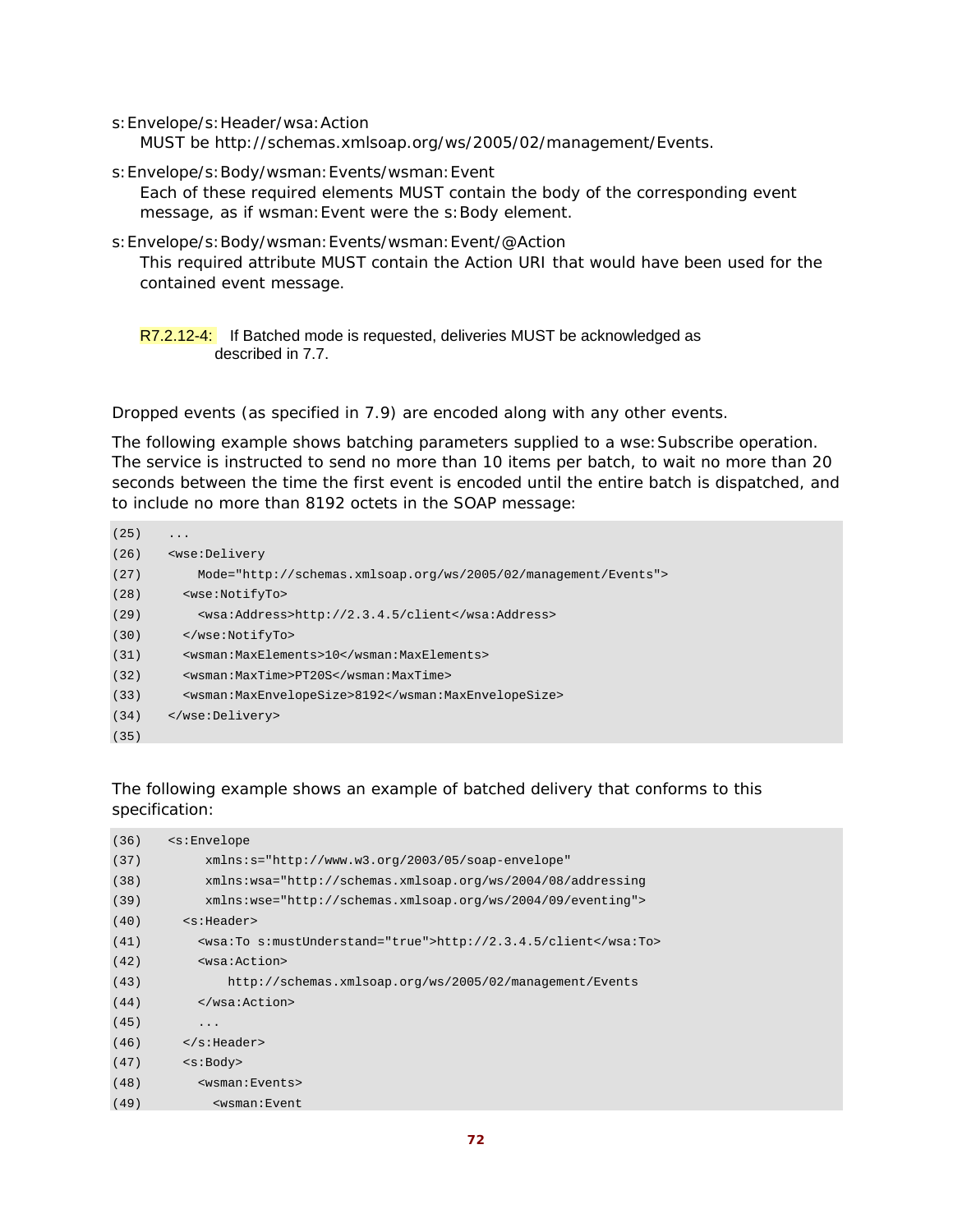```
(50) Action="http://schemas.xmlsoap.org/2005/02/diskspacechange"> 
(51) <DiskChange 
(52) xmlns="http://schemas.xmlsoap.org/2005/02/diskspacechange"> 
(53) <Drive> C: </Drive> 
(54) <FreeSpace> 802012911 </FreeSpace> 
(55) </DiskChange> 
(56) </wsman:Event> 
(57) <wsman:Event 
(58) Action="http://schemas.xmlsoap.org/2005/02/diskspacechange"> 
(59) <DiskChange 
(60) xmlns="http://schemas.xmlsoap.org/2005/02/diskspacechange"> 
(61) <Drive> D: </Drive> 
(62) <FreeSpace> 1402012913 </FreeSpace> 
(63) </DiskChange> 
(64) </wsman:Event> 
(65) </wsman:Events> 
(66) </s:Body> 
(67) </s:Envelope>
```
Note the use of the generic Action in line 40 which specifies that this is a batch containing distinct events. The individual event bodies are at lines 48-52 and lines 56-60. Note that actual Action attribute for the individual events is an attribute of the wsman:Event wrapper.

### **7.2.13 Pull Delivery Mode**

In some circumstances, polling for events is an effective way of controlling data flow and balancing timeliness against processing ability. And in some cases, network restrictions prevent "push" modes from being used; the service cannot initiate a connection to the subscriber.

WS-Management defines a custom event delivery mode, "pull mode", which allows an event source to maintain a logical queue of event messages that are received by enumeration. For this delivery mode, the wse:Delivery element has the following format:

```
(1)
(2) <wse:Delivery Mode="http://schemas.xmlsoap.org/ws/2005/02/management/Pull"> 
(3) \ldots(4) </wse:Delivery> 
(5)
```
The following describes additional, normative constraints on the outline listed above:

wse:Delivery/@Mode

MUST be "http://schemas.xmlsoap.org/ws/2005/02/management/Pull".

R7.2.13-1: A service is NOT REQUIRED to support the http://schemas.xmlsoap.org/ws/2005/02/management/Pull delivery mode. If requested and not supported, the service MUST return a fault of wse:DeliveryModeRequestedUnavailable.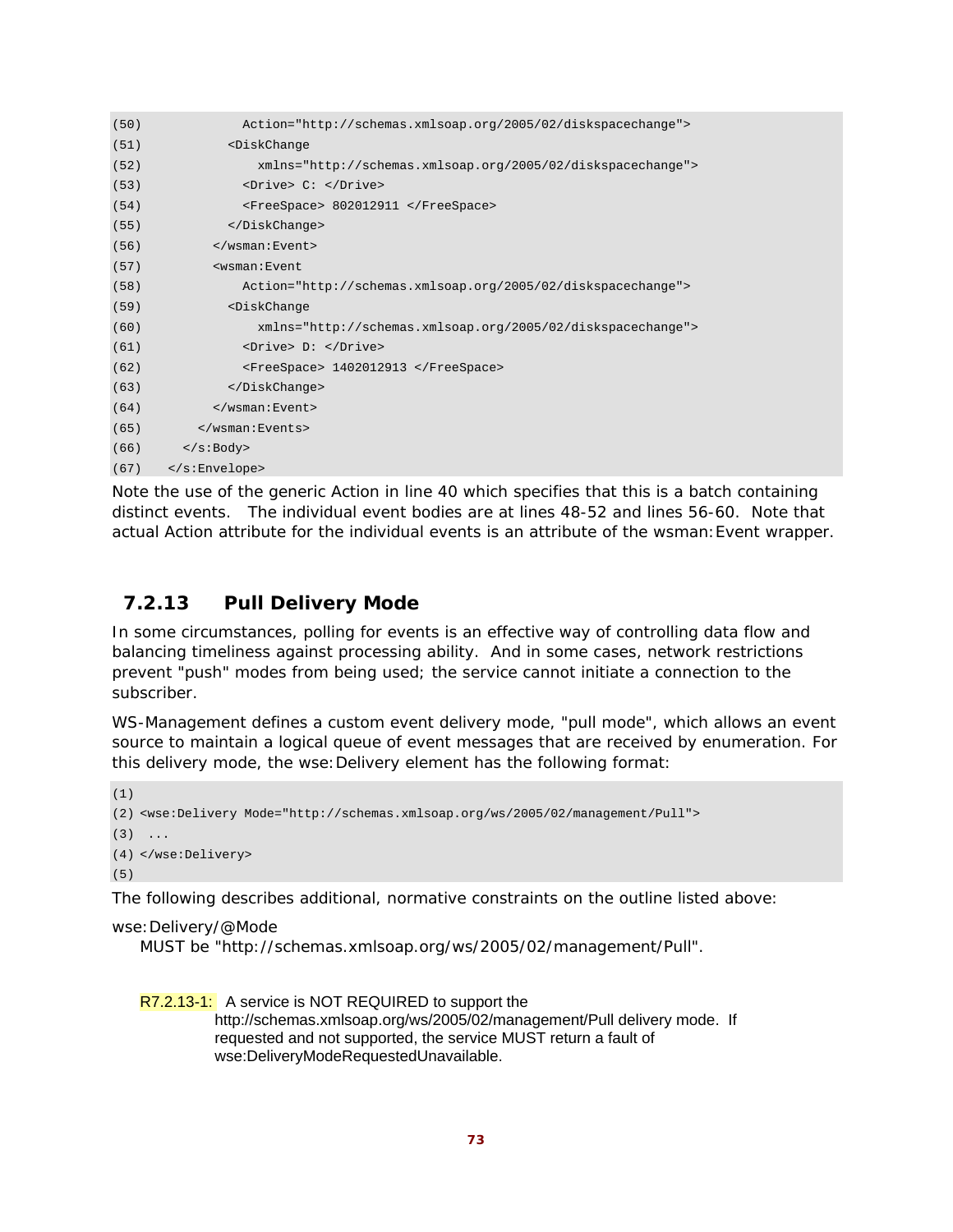Note that wsman:MaxElements, wsman:MaxEnvelopeSize, and wsman:MaxTime do not apply in the wse: Subscribe message when using this delivery mode, as the wsen: Pull message contains all of the necessary functionality for controlling the batching and timing of the responses.

- R7.2.13-2: If a subscription incorrectly specifies parameters that are not compatible with "Pull Mode", then the service SHOULD issue a wsman:UnsupportedFeature fault with a detail code of wsman:faultDetail/FormatMismatch.
- R7.2.13-3: If Pull mode is requested in a Subscribe message and the event source accepts the subscription request, the SubscribeResponse element in the REPLY message MUST contain a wsen:EnumerationContext element suitable for use in a subsequent wsen:Pull operation:

|      | $(6)$ <s:body></s:body>                                |
|------|--------------------------------------------------------|
| (7)  | <wse:subscriberesponse></wse:subscriberesponse>        |
| (8)  | <wse:subscriptionmanager></wse:subscriptionmanager>    |
| (9)  | wsa:EndpointReferenceType                              |
| (10) |                                                        |
| (11) | <wse:expires>[xs:dateTime   xs:duration]</wse:expires> |
| (12) | <wsen:enumerationcontext></wsen:enumerationcontext>    |
| (13) | $\ddot{\phantom{0}}\bullet\bullet\bullet$              |
| (14) |                                                        |
| (15) | $\langle$ s:Body>                                      |

The subscriber extracts the wsen: EnumerationContext and uses it thereafter in wsen: Pull requests.

- R7.2.13-4: If Pull mode is active, wsen:Pull messages MUST contain the EPR of the subscription manager obtained from the wse:SubscribeResponse message. The EPR reference properties and parameters are of a service-specific format, but may be of the WS-Management common endpoint reference model if it is suitable.
- R7.2.13-5: If Pull mode is active, and wsen: Pull request returns no events (because none have occurred since the last 'pull'), the service SHOULD return a wsman:TimedOut fault. The wsen:EnumerationContext is still considered active and the subscriber may continue to issue wsen:Pull requests with the most recent wsen:EnumerationContext for which event deliveries actually occurred.
- R7.2.13-6: If Pull mode is active, and wsen:Pull request returns events, the service MUST return an updated wsen:EnumerationContext as specified for wsen:Pull, and the subscriber is expected to use the update in the subsequent wsen:Pull, as specified for WS-Enumeration. Bookmarks, if active, may also be returned in the header and must also be updated by the service.

In practice, the service may not in fact change the EnumerationContext, but the client should not count on it remaining constant. It is conceptually updated, whether in reality or not.

Note that in pull mode, the wsen:Pull request controls the batching. If no defaults are specfied, the batch size is 1 and the maximum envelope size and timeouts are servicedefined.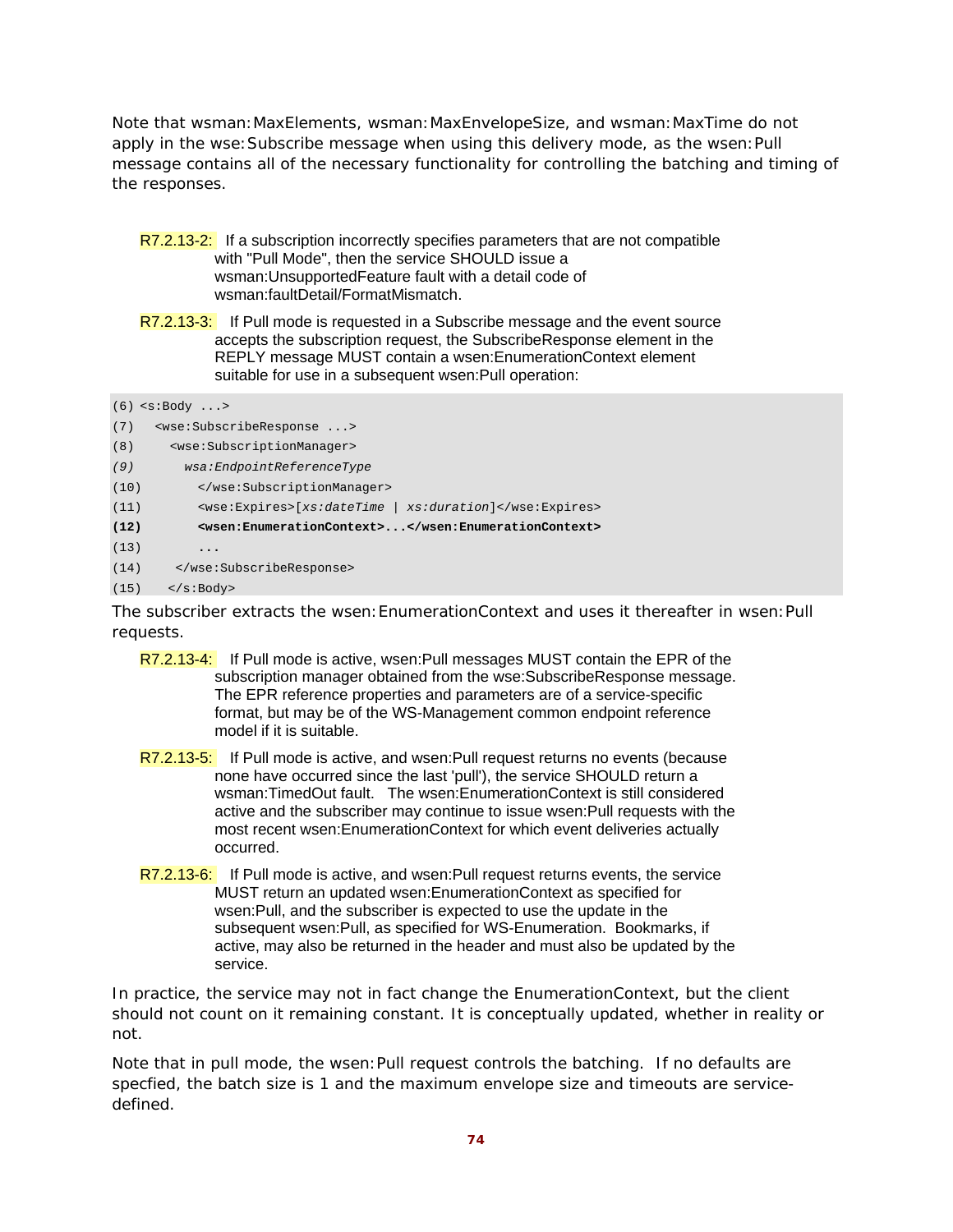- R7.2.13-7: If Pull mode is active, the service MUST NOT return a wsen:EndOfSequence element in the event stream, as there is no concept of a "last event". Rather, the enumeration context should become invalid if the subscription expires or is canceled for any reason.
- R7.2.13-8: If Pull mode is used, the service MUST accept the wsman:MaxEnvelopeSize used in the wsen:Pull as the limitation on the event size that can be delivered.

Note that the batching properties used in 'batched' mode do not apply to ''pull"mode. The client controls the maximum event size using the normal mechanisms in wsen:Pull.

## **7.3 GetStatus**

This message is optional for WS-Management.

R7.3-1: A conformant service is NOT REQUIRED to implement the GetStatus message or its response. It is NOT RECOMMENDED that services implement this for future compatibility.

If implemented, WS-Management adds no new information to the request or response beyond that defined in WS-Eventing. It is recommended that Heartbeat support be implemented rather than GetStatus.

## **7.4 Unsubscribe**

Unsubscribe cancels a subscription.

- R7.4-1: If a service supports wse: Subscribe, it MUST implement the Unsubscribe message and ensure that event delivery will be terminated if the message is accepted as valid. It is NOT REQUIRED that the service stop event flow prior to responding to the Unsubscribe message as an atomic operation, only that the event traffic stops at some point.
- R7.4-2: A service MAY unilaterally cancel a subscription for any reason, including internal timeouts, reconfiguration, or unreliable connectivity.

Note that clients must be prepared to receive any events already in transit even though they have issued a wse:Unsubscribe message. Clients may fault any such deliveries or accept them, at their option.

Note that the EPR to use for this message was received fom the wse:SubscribeResponse in the wse:SubscriptionManager element.

## **7.5 Renew**

According to WS-Eventing, the wse: Renew message is not optional in terms of processing,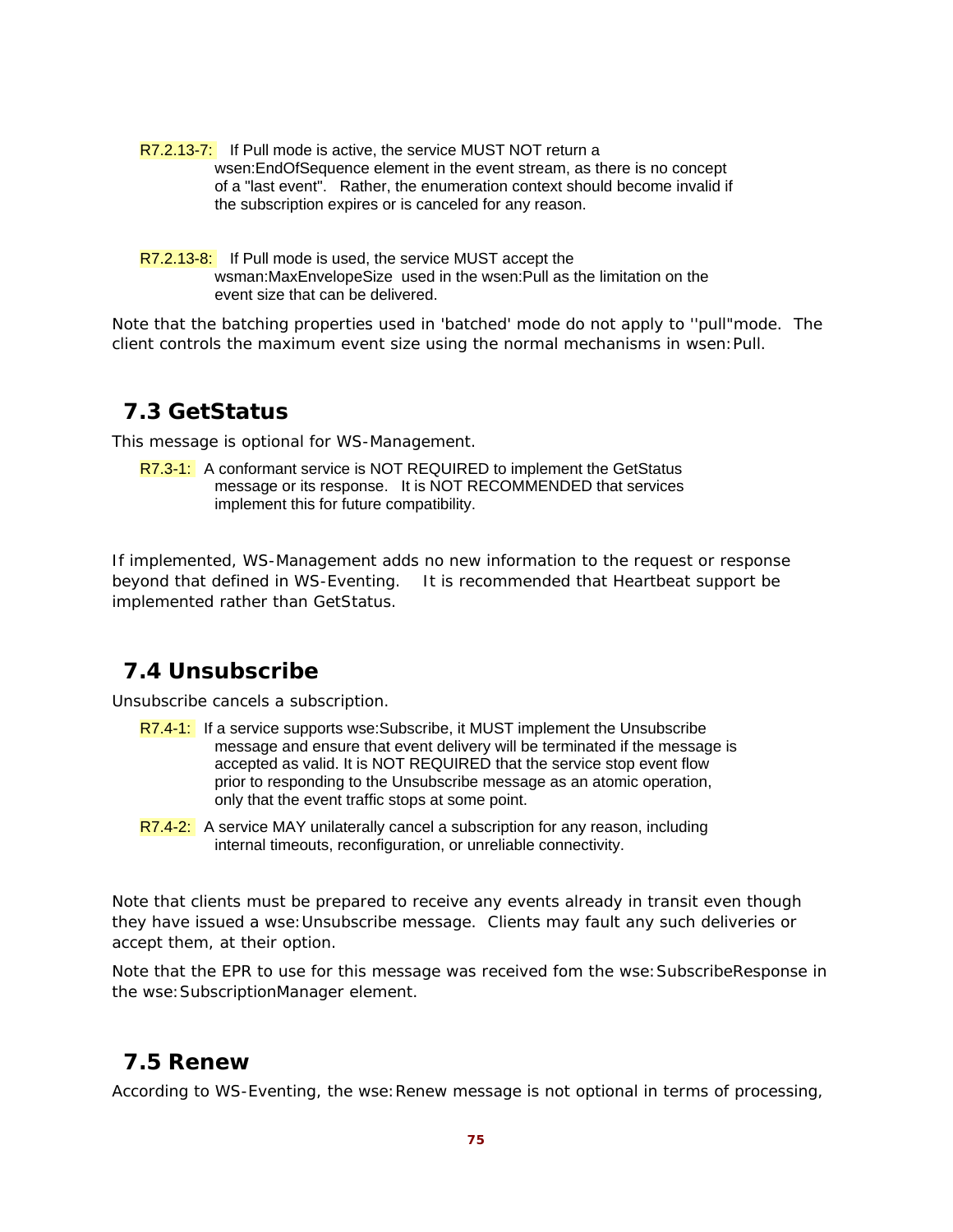but there is no requirement that it actually must succeed.

R7.5-1: While a service MUST support the wse: Renew message in terms of accepting it as a valid action, a conformant service MAY always fault the request with a wse:UnableToRenew fault, forcing the client to simply subscribe from scratch.

Renew has no effect on deliveries in progress, bookmarks, heartbeats or other ongoing activity. It simply extends the lifetime of the subscription.

Note that the EPR to use for this message was received fom the wse: SubscribeResponse in the wse:SubscriptionManager element.

## **7.6 SubscriptionEnd**

This message is optional for WS-Management. In effect, it is the "last event" for a subscription. Since its primary purpose is to warn a subscriber that a subscription has ended, it is not really suitable for use with "Pull" mode delivery.

- R7.6-1: A conformant service is NOT REQUIRED to implement the SubscriptionEnd message. If implemented, the service MAY fail to accept a subscription with any address differing from the NotifyTo address.
- R7.6-2: A conformant service MUST NOT implement the SubscriptionEnd when event delivery is done using Pull mode as defined in 7.2.12.
- R7.6-3: If Subscription End is supported, the message MUST contain any reference properties or parameters specified by the subscriber in the EndTo address in the original subscription.
- R7.6-4: If Subscription End is supported, it is RECOMMENDED that it be sent to the subscriber prior to sending the UnsubscribeResponse.

If the service delivers events over the same connection as the wse: Subscribe operation, the client typically knows that a subscription has been terminated, since the connection itself will close or terminate.

When the delivery connection is distinct from the subscribe connection, a SubscriptionEnd message is highly recommended, or else the client has no immediate way of knowing that a subscription is no longer active.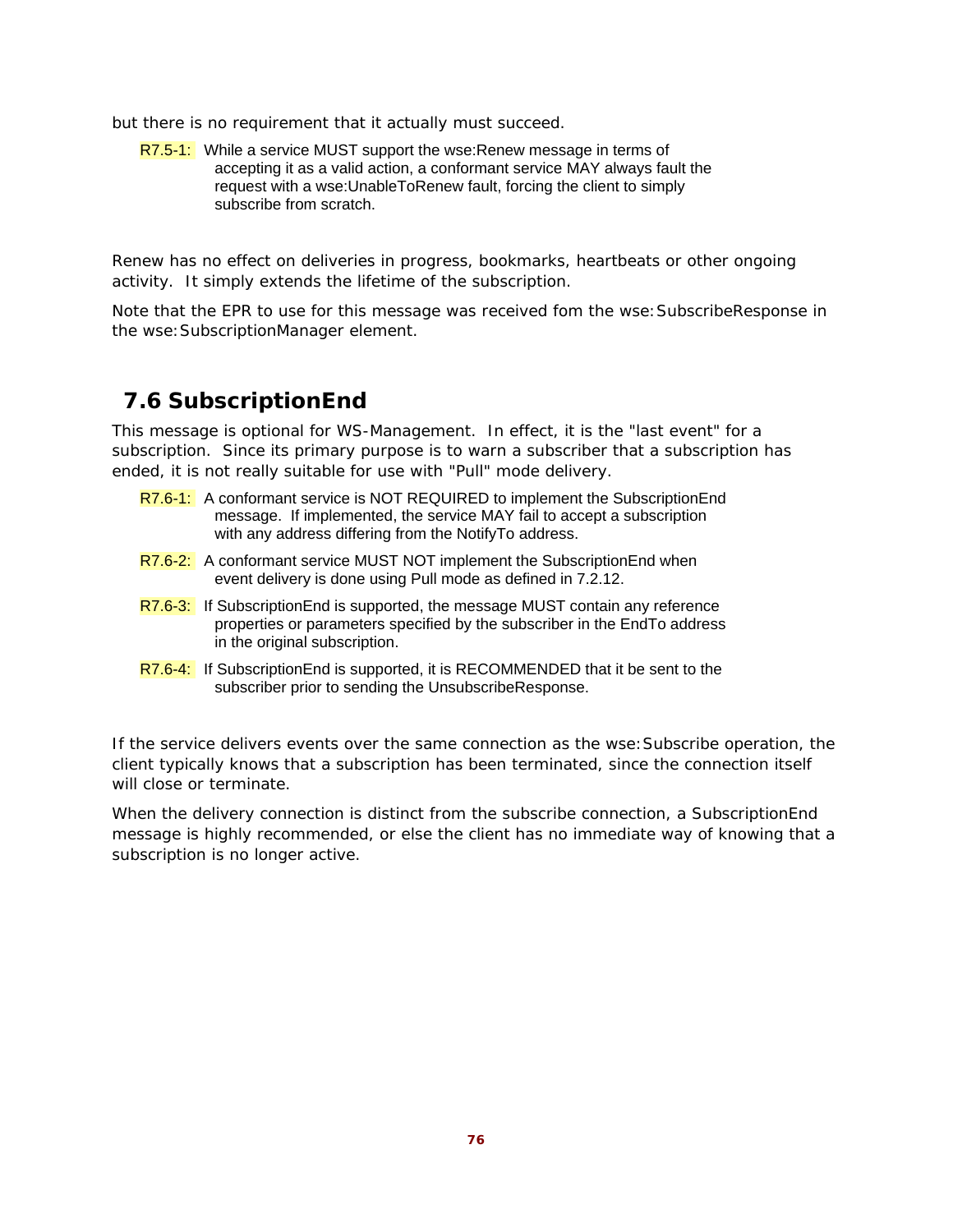# **7.7 Acknowledgement of Delivery**

In order to ensure delivery is acknowledged at the application level, the original subscription may request that the subscriber physically acknowledge event deliveries, rather than relying entirely on transport-level guarantees.

In other words, the transport may have accepted delivery of the events but not forwarded them to the actual subscriber process, and the service would move on to the next set of events. System failures might result in dropped events. Therefore, there needs to be a mechanism in which a message-level acknowledgement can occur. This allows acknowledgement to be pushed up to the application level, increasing the reliability of event deliveries.

The client selects acknowledged delivery by selecting a delivery mode in which each event has a response. In this specification, the two acknowledged delivery modes are:

- http://schemas.xmlsoap.org/ws/2005/02/management/PushWithAck
- http://schemas.xmlsoap.org/ws/2005/02/management/Events

R7.7-1: A conformant service is NOT REQUIRED to support any specific delivery mode. However, if either of the above delivery modes is requested, the service MUST wait for the acknowledgement from the client before delivering the next event or events which match the subscription to maintain an ordered queue of events.

R7.7-2: If an acknowleged delivery mode is selected for the subscription, the service MUST include the following SOAP headers in each event delivery:

#### (1) <s:Header>

(2) <wsa:ReplyTo> *where to send the acknowledgement* </wsa:ReplyTo>

#### (3) <wsman:AckRequested/>

wsa: ReplyTo

This will always be present in the event delivery as a consequence of the wsman:AckRequested. The client must extract this address and send the acknowledgement to the specified EPR.

wsman:AckRequested

No content. This requires that the subscriber acknowledge all deliveries as described below.

The client must then reply to the delivery with an acknowledgment or a fault.

R7.7-3: If a service requests acknowledgement of receipt by using the wsman:AckRequested block, the receiver MUST acknowledge the receipt by replying with an

**http://schemas.xmlsoap.org/ws/2005/02/management/Ack** message. If this message is not received as a reply, the service MAY terminate the subscription immediately. The acknowledgment message format is identical for all delivery modes. It contains a unique wsa:Action, and MUST contain the event the wsa:RelatesTo field set to the MessageID of the event delivery to which it applies: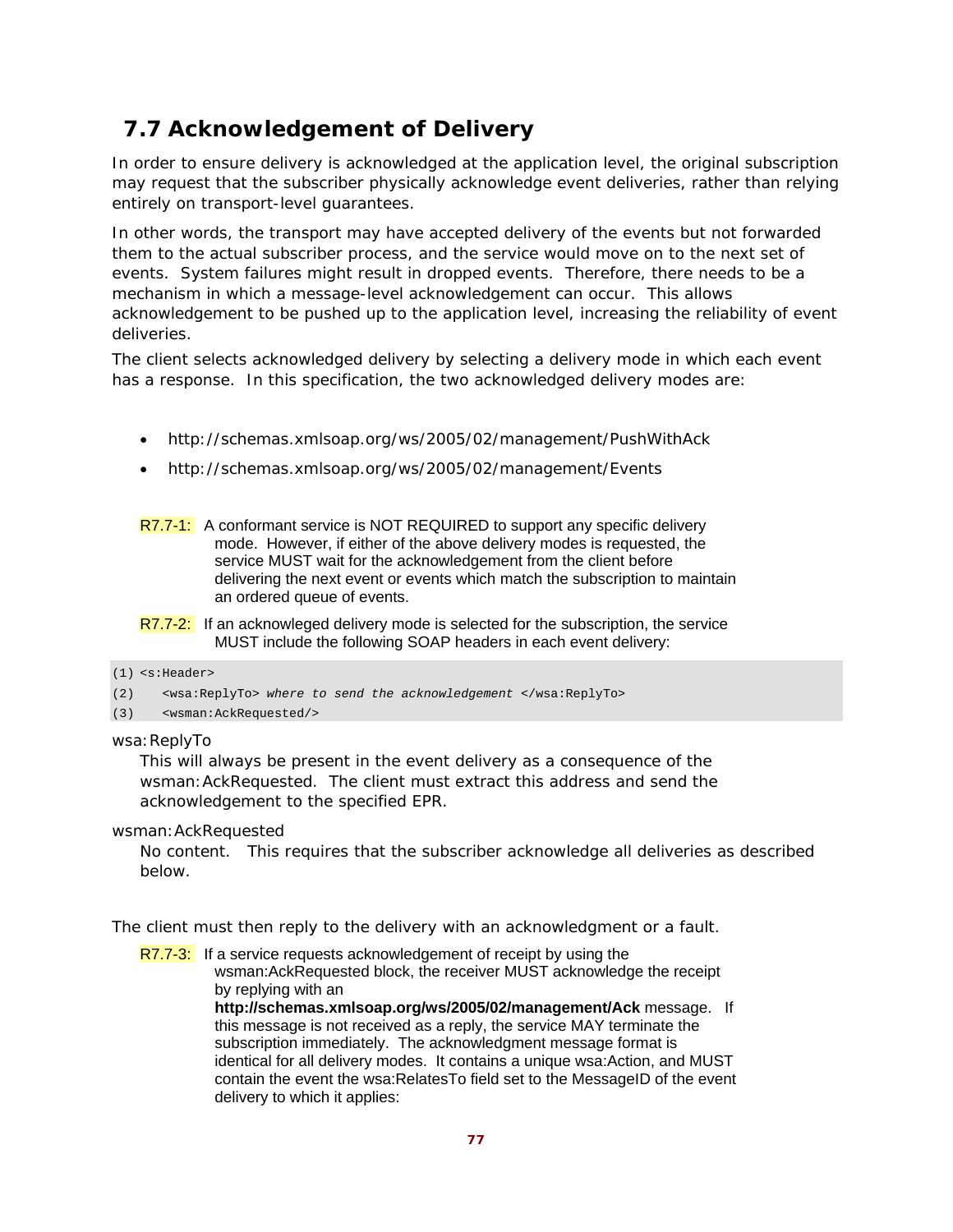| (4)  |                                                                                 |
|------|---------------------------------------------------------------------------------|
| (5)  | $\leq$ :Envelope >                                                              |
| (6)  | <s:headers></s:headers>                                                         |
| (7)  | $\ddots$                                                                        |
| (8)  | <wsa:to> endpoint reference from the event delivery ReplyTo field </wsa:to>     |
| (9)  | <wsa:action> http://schemas.xmlsoap.org/ws/2005/02/management/Ack </wsa:action> |
| (10) | <wsa:relatesto> message ID of original event delivery </wsa:relatesto>          |
| (11) | .                                                                               |
| (12) | $\langle$ s:Headers>                                                            |
| (13) | < s: Body                                                                       |
| (14) | $\langle$ s:Envelope>                                                           |

The following describes additional, normative constraints on the outline listed above:

- s:Envelope/s:Header/wsa:Action MUST be http://schemas.xmlsoap.org/ws/2005/02/management/Ack.
- s:Envelope/s:Header/wsa:RelatesTo

This MUST contain the wsa: MessageID of the event delivery to which it refers.

s:Envelope/s:Header/wsa:To

The endpoint reference address extracted from the ReplyTo field in the event delivery. All reference properties and reference parameters must be extracted and added to the SOAP header as well.

Note that wsa:RelatesTo may not be omitted as it is the critical item which ensures that the correct delivery is being acknowledged.

In spite of the request to acknowledge, the client may refuse delivery with a fault or fail to respond with the acknowledgement. In this case the service should terminate the subscription and send any applicable SubscriptionEnd messages.

If the client does not support acknowledgement, it may respond with a wsman:UnsupportedFeature fault with a detail code wsman:faultDetail/Ack.

However, this is as difficult as acknowledging the delivery, so most clients should scan for the wsman:AckRequested field and be prepared to acknowledge delivery or fault it.

Note that with simple "Push" mode, there is no way for the client to fault a delivery or acknowledge it.

## **7.8 Refusal of Delivery**

With all acknowledged elivery modes as described in 7.7, a subscriber may refuse to take delivery of events, either for security reasons or a policy change. It then responds with a fault rather than an acknowledgement.

In this case, the service must be prepared to end the subscription even though a wse:Unsubscribe message is not issued by the subscriber.

 $R7.8-1$ : During event delivery, if the receiver faults the delivery with a wsman:DeliveryRefused fault, the service MUST immediately cancel the subscription and MAY also issue a wse:SubscriptionEnd message to the wse:EndTo endpoint in the original subscription if supported.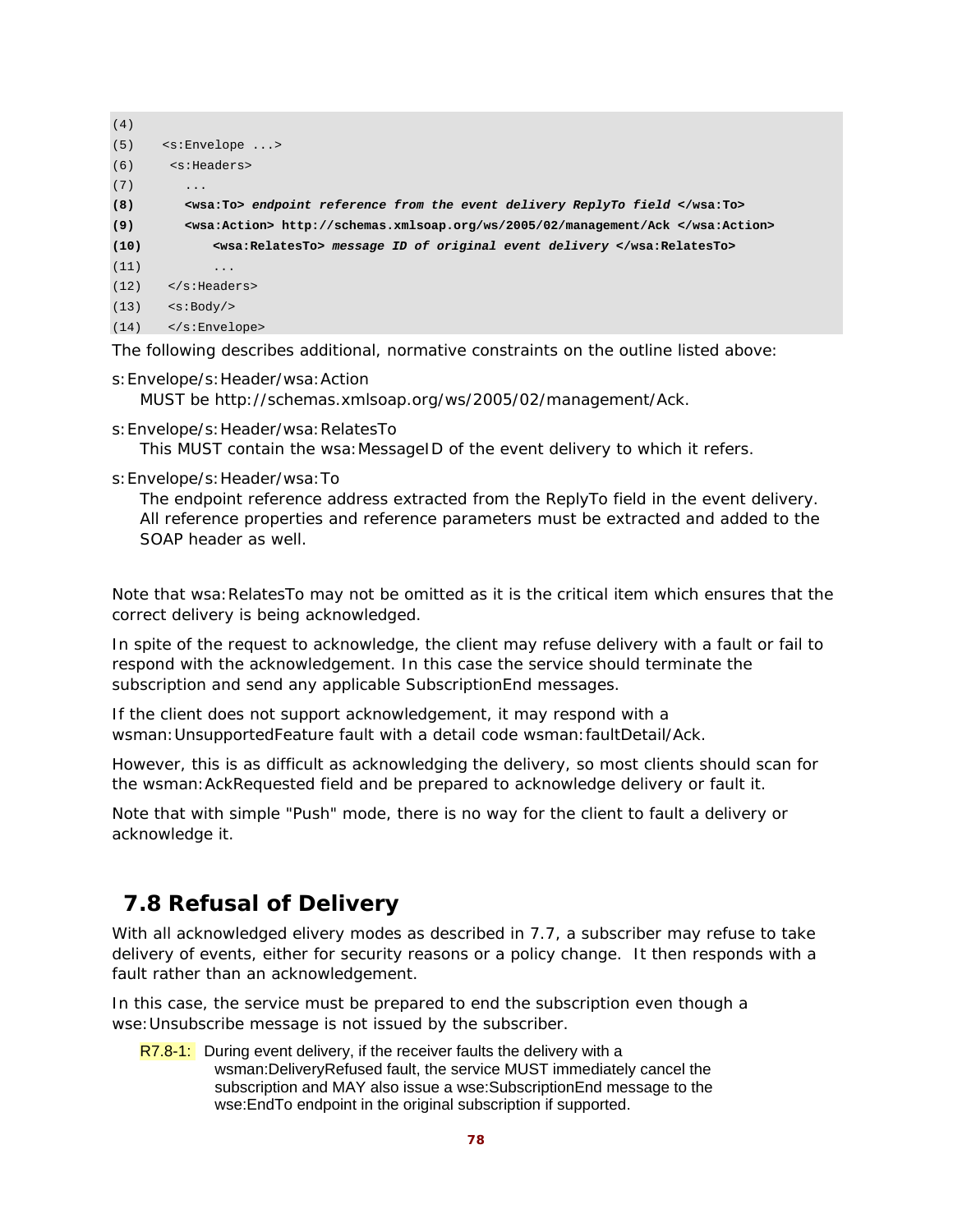Thus, the receiver MAY issue the fault in as a technique for canceling the subscription when it does not have the wse:SubscriptionManager information.

# **7.9 Dropped Events**

Events which cannot be delivered should not be silently dropped from the event stream, or the subscriber gets a false picture of the event history. WS-Management defines three behaviors for events which cannot be delivered via "Push" modes or which are too large to fit within the delivery constraints requested by the subscriber:

- a) Terminate the subscription
- b) Silently skip such events
- c) Send a special event in place of the dropped event(s)

These options are discussed in 7.2.10 and 7.2.11

During delivery, the service may have to drop events for a number of reasons: they exceed the maximum size requested by the subscriber, or the client cannot keep up with the event flow and there is a backlog, or the service may have been reconfigured or restarted and the events permanently lost. In these cases, a service should inform the client that events have been dropped.

### R7.9-1: If a service drops events, it SHOULD issue an

**http://schemas.xmlsoap.org/ws/2005/02/management/DroppedEvents** event which indicates this to the client. Any reference properties or reference parameters which were specified in the wsa:NotifyTo address in the subscripton MUST also be copied into this message. This is a normal event and implicitly considered part of any subscription.

### R7.9-2: If an

**http://schemas.xmlsoap.org/ws/2005/02/management/DroppedEvents**  event is issued, it MUST take the ordinal position of the original dropped event in the delivery stream. If "batched" delivery mode is in use, the event takes the place in the batch of the event it represents.

Note that this event is considered the same as any other event with regard to its location and other behavior (bookmarks, acknowledged delivery, location in batch, etc.). It simply takes the place of the dropped event.

```
(1) <s:Envelope ...> 
(2) <s:Header> 
(3) ...subscriber endpoint-reference... 
(4)
(5) <wsa:Action> 
(6) http://schemas.xmlsoap.org/ws/2005/02/management/DroppedEvents 
(7) </wsa:Action> 
(8) </s:Header> 
(9) <s:Body>
```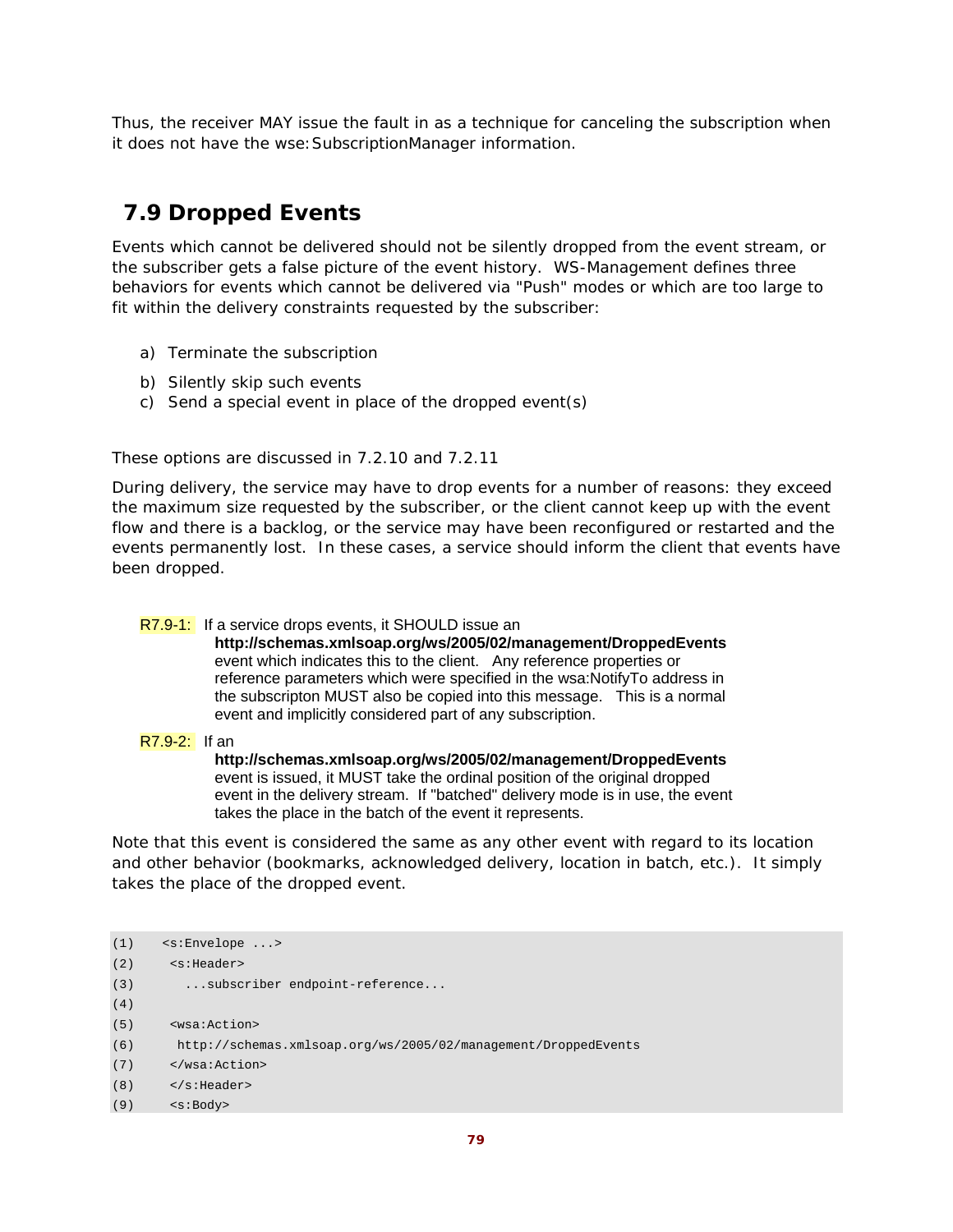| (10) | <wsman:droppedevents action="wsa:Action URI of dropped event"></wsman:droppedevents> |
|------|--------------------------------------------------------------------------------------|
| (11) | xs:positiveInteger                                                                   |
| (12) |                                                                                      |
| (13) | .                                                                                    |
| (14) |                                                                                      |
| (15) | $\langle s : \text{Body} \rangle$                                                    |
| (16) | $\langle$ s:Envelope>                                                                |

The following describes additional, normative constraints on the outline listed above:

#### s:Envelope/s:Header/wsa:Action

MUST be http://schemas.xmlsoap.org/ws/2005/02/management/DroppedEvents.

s:Body/wsman:DroppedEvents/@Action

The Action URI of the event which was dropped.

s:Body/wsman:DroppedEvents

 A positive integer which represents the total number of dropped events since the subscription was created.

Note that wse:Renew has no effect on the running total of dropped events. Dropped events are like any other events and may require acknowledgement, affect the bookmark location, and so on.

Here is an example of how a dropped event would appear in the middle of a batched event delivery:

| (17) |                                                                                                     |
|------|-----------------------------------------------------------------------------------------------------|
| (18) | <wsman:events></wsman:events>                                                                       |
| (19) | <wsman: action="https://foo.com/someEvent" event=""></wsman:>                                       |
| (20) | event body                                                                                          |
| (21) | $\langle$ /wsman:Event>                                                                             |
| (22) | <wsman:event action="http://schemas.xmlsoap.org/ws/2005/02/management/DroppedEvents"></wsman:event> |
| (23) | <wsman:droppedevents action="https://foo.com/someEvent"> 1 </wsman:droppedevents>                   |
| (24) | $\langle$ /wsman: Event>                                                                            |
| (25) | <wsman: action="https://foo.com/someEvent" event=""></wsman:>                                       |
| (26) | event body                                                                                          |
| (27) | $\langle$ /wsman:Event>                                                                             |

Note that the dropped event is an event in itself.

### R7.9-3: If a service cannot deliver an event and does not support the **http://schemas.xmlsoap.org/ws/2005/02/management/DroppedEvents** event, it SHOULD terminate the subscription rather than silently skipping events.

Since this cannot be enforced and some dropped events are irrelevant when replaced by a subsequent event (running totals, for example), it is not a firm requirement that dropped events are signaled or that they result in a termination of the subscription.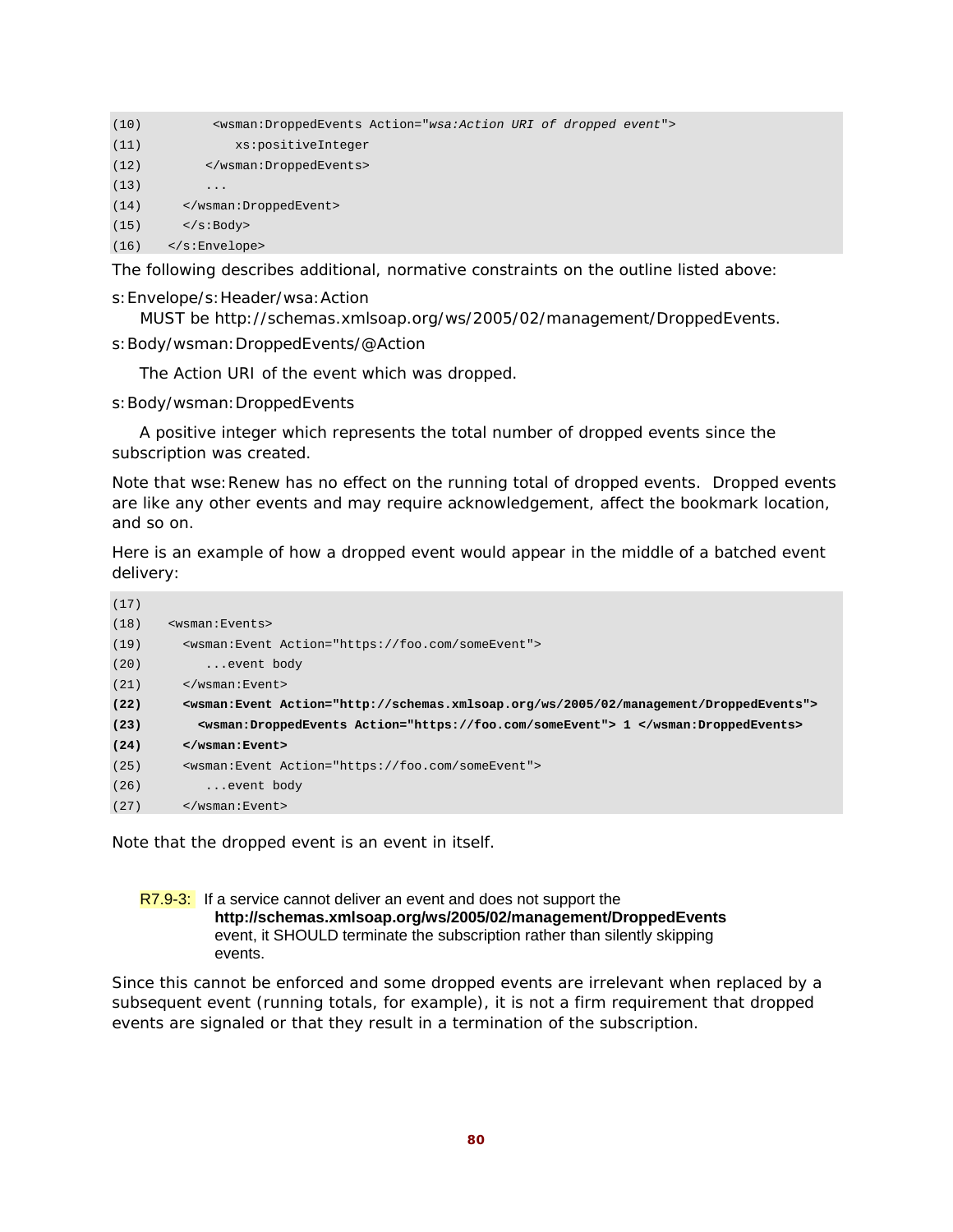# **8.0 Standard System Resources**

A WS-Management service must support a standard system endpoint for the purposes of identification and versioning of the implementation.

## **8.1 wsman:system/2005/02/this**

This resource identifies the protocol implementation.

R8.1.1-1 A conformant service MUST support a wxf:Get against a ResourceURI of **wsman:system/2005/02/this.** No Selectors are required. If the service does not have the metadata, but knows where it can be found, it SHOULD return a wsman:MetadataRedirect fault, which indicates the correct network HTTP address or SOAP EPR. If the service does not have the metadata, then a normal wsa:DestinationUnreachable fault SHOULD BE returned.

As an example, the wxf:Get would appear as follows:

```
(1) <s:Envelope 
(2) xmlns:s="http://www.w3.org/2003/05/soap-envelope" 
(3) xmlns:wsa="http://schemas.xmlsoap.org/ws/2004/08/addressing" 
(4) xmlns:wsman="http://schemas.xmlsoap.org/ws/2005/02/management"> 
(5) <s:Header> 
(6) <wsa:Action> 
(7) http://schemas.xmlsoap.org/ws/2004/09/transfer/Get 
(8) </wsa:Action> 
(9) <wsman:To> http://1.2.3.4/wsman?ResourceURI=(wsman:system/2005/02/this) 
(10)
```
The value returned via the wxf:GetResponse documents the current WS-Management implementation. This is the format:

```
(11) \leq \leq \geq \geq \geq(12) <This xmlns="http://schemas.xmlsoap.org/ws/2005/02/management"> 
(13) <Vendor> Vendor identification </Vendor> 
(14) <Version> Vendor implementation version </Version> 
(15) </This>
(16) </s:Body>
```
The following describes additional, normative constraints on the outline listed above:

s:Body/This

The resource describing the WS-Management implementation

s:Body/This/Vendor

A string identifying the vendor. This may be a URL or a text representation.

s:Body/This/Version

A string which indicates the implementation version. Whenever the implementation for that vendor is updated in any way via a patch or major upgrade, this string should be altered to reflect it. It does *not* refer to the protocol version, which is already implied by the resource URI.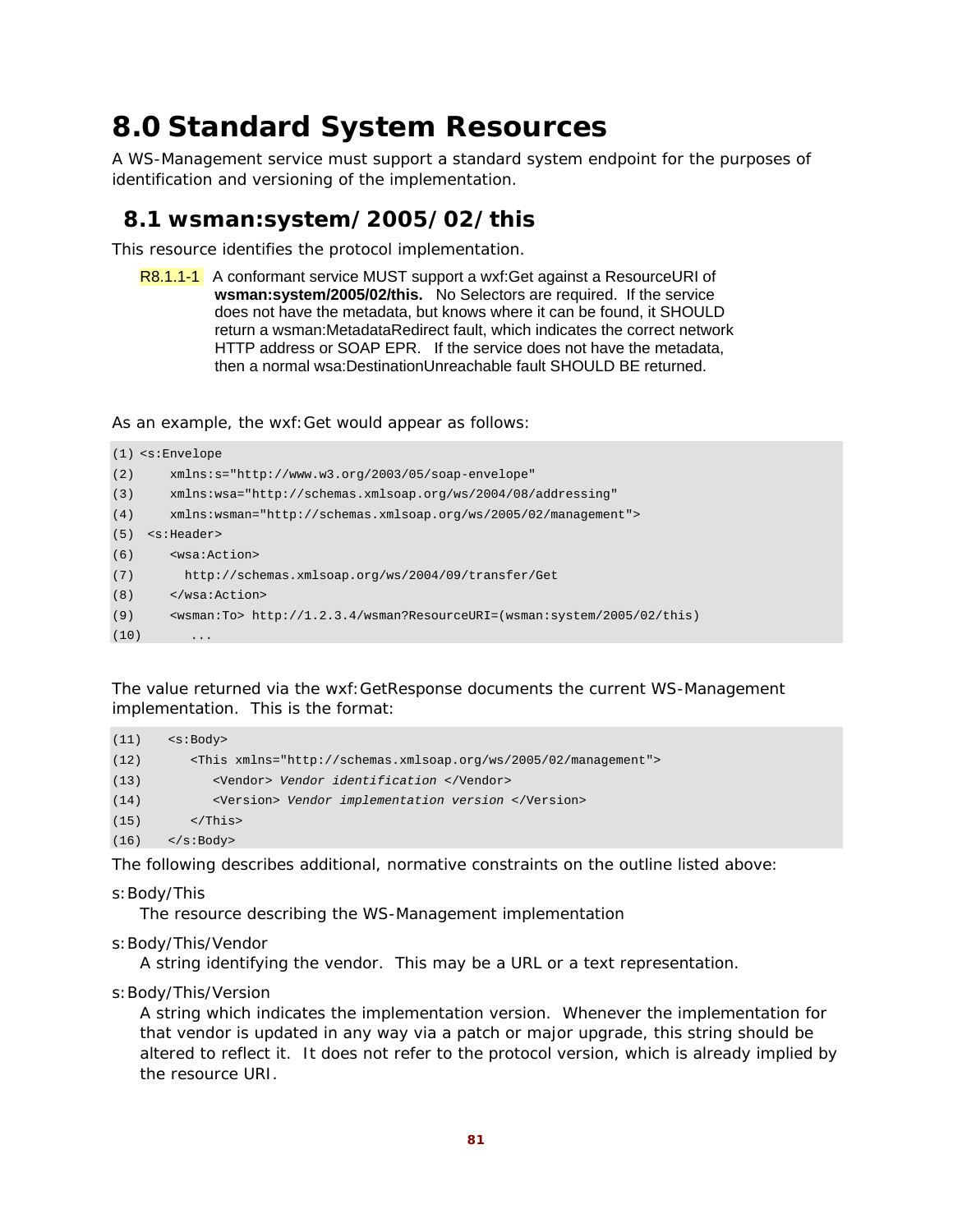Note that there is a strong binding between the **wsman:system/2005/02/this** URI and the above schema namespace. If future metadata documents are required, they are simply assigned a different URI.

A full example of the document follows:

| (17) | $\leq$ s:Body>                                                         |
|------|------------------------------------------------------------------------|
| (18) | <this xmlns="http://schemas.xmlsoap.org/ws/2005/02/management"></this> |
| (19) | <vendor> Acme Inc. http://www9.acme.com/default </vendor>              |
| (20) | <version> 2.02.4a </version>                                           |
| (21) | $\langle$ /This>                                                       |
| (22) | $\langle$ s:Body>                                                      |

The above example indicates the vendor and implementation version.

## **8.2 Other Discovery**

WS-Management allows implementations to support a wide variety of options and parameterization. The discovery of the service capabilities and any negotiation between the client and the service about what is legal are not a matter of protocol operations.

Rather, the service should export metadata which describes the valid operations and ranges of values. The format of this metadata is beyond the scope of this particular specification.

# **9.0 Security**

## **9.1 Introduction**

In general, management operations and responses should be protected against attacks such as snooping, interception, replay, and modification during transmission. Generally, it is also necessary to authenticate the user who has sent a request in order to apply access control rules to determine whether or not to process a request.

This specification establishes the minimum interoperation standards and predefined profiles using transport-level security.

This approach provides the best balance of simplicity of implementation (HTTP and HTTPS stacks are readily available, even for hardware) and the security mechanisms sit in front of any SOAP message processing, limiting the attack surface.

It is expected that more sophisticated transport and SOAP-level profiles will be defined and used, published separately from this specification.

Implementations which expect to interoperate should adopt one or more of the transport and security models defined in this chapter and are free to define any additional profiles under different URI-based designators.

# **9.2 Security Profiles**

For this specification a profile is any arbitrary mix of transport or SOAP behavior which describes a common security need. In some cases, the profile is defined for documentatin and metadata purposes, but may not be part of the actual message exchange. Rather, it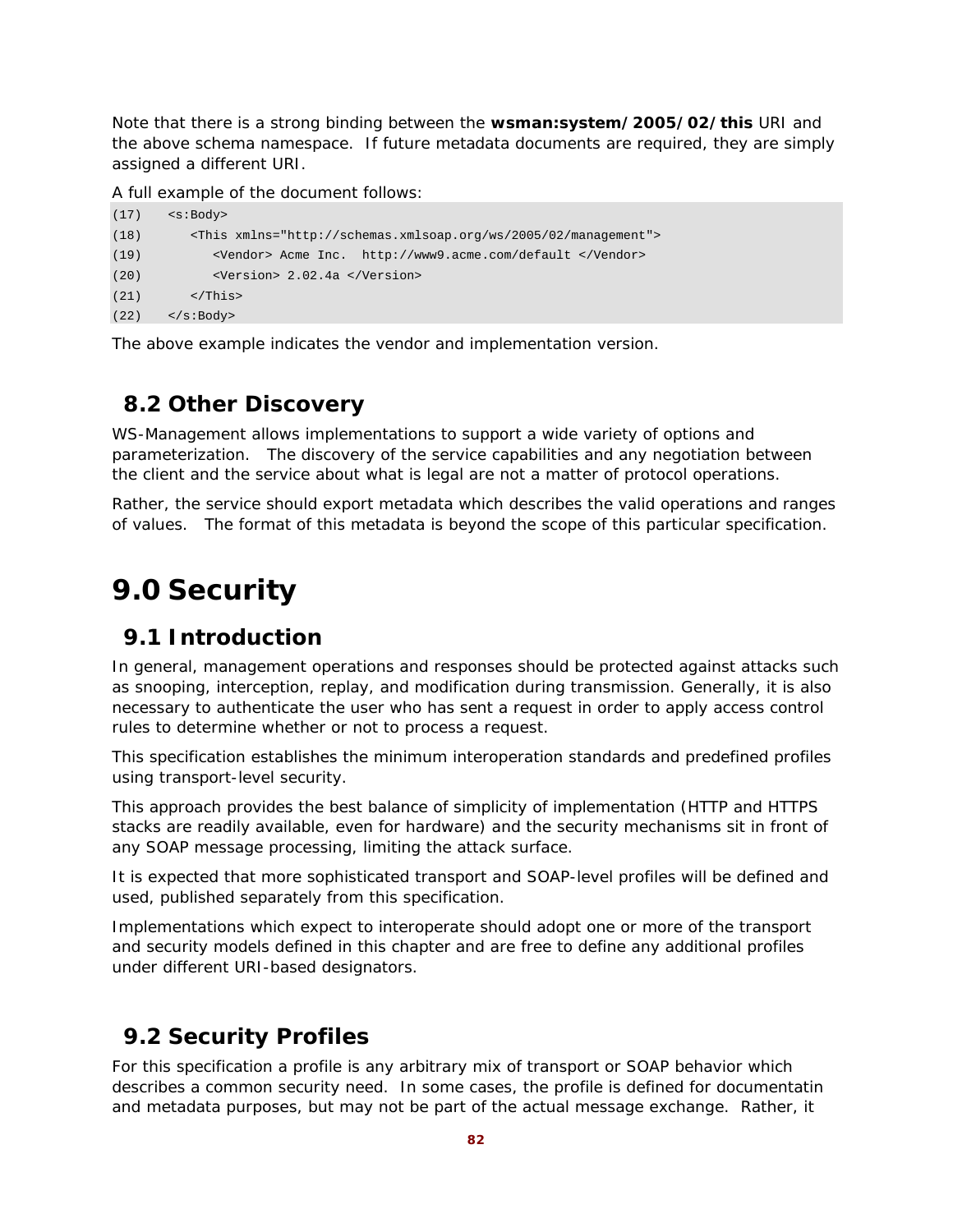*describes* the message exchange involved.

Discovery of which profiles are supported by the service should be done through metadata retrieval and is beyond the scope of this particular specification.

For all of the predefined profiles, the transport is responsible for all message integrity, protection, authentication and security.

The authentication profiles are used for descriptive and metadata purposes and do not actually show up in the SOAP traffic with the exception of the wse: Subscribe message when using any delivery mode which causes a new connection to be created from the publisher to the subscriber (push and batched modes, for example). When a subscription is created, the authentication technique to be used at event-delivery needs to be specified by the subscriber, since the subscriber will have to authenticate the service (acting as publisher) at event-time.

## **9.3 Interoperation Conformance**

This specification does not mandate that conformant services must provide HTTP or HTTPS based access. However, it does mandate that if HTTP or HTTPS is used, at least one of the predefined profiles for that transport must be supported so that clients can reliably access the service.

| R9.3-1: A conformant service which supports HTTP MUST support one of the |
|--------------------------------------------------------------------------|
| predefined HTTP-based profiles.                                          |

- R9.3-2: A conformant service which supports HTTPS MUST support one of the predefined HTTPS-based profiles.
- R9.3-3: A conformant service MUST NOT expose WS-Management over a completely unauthenticated HTTP channel.

There is no requirement that the service only export a single HTTP or HTTPS address. The service may export multiple addresses, each of which supports a specific security profile or multiple profiles.

If clients support all of the predefined profiles, they are assured of access to a WS-Management implementation which supports HTTP and/or HTTPS.

# **9.4 wsman:secprofile/http/standard**

Typically, HTTP-based implementations will support the normal HTTP model of access in which the original request fails and an HTTP 401 error is returned with a list of supported authentication modes. While Basic Authentication is not recommended, it may be suitable for less secure environments, especially when the service is only exporting read-only information which is not intrinsically a security risk.

In practice, this profile means nothing more than ensuring that the HTTP Authorization header is in the POST request.

The typical sequence is:

.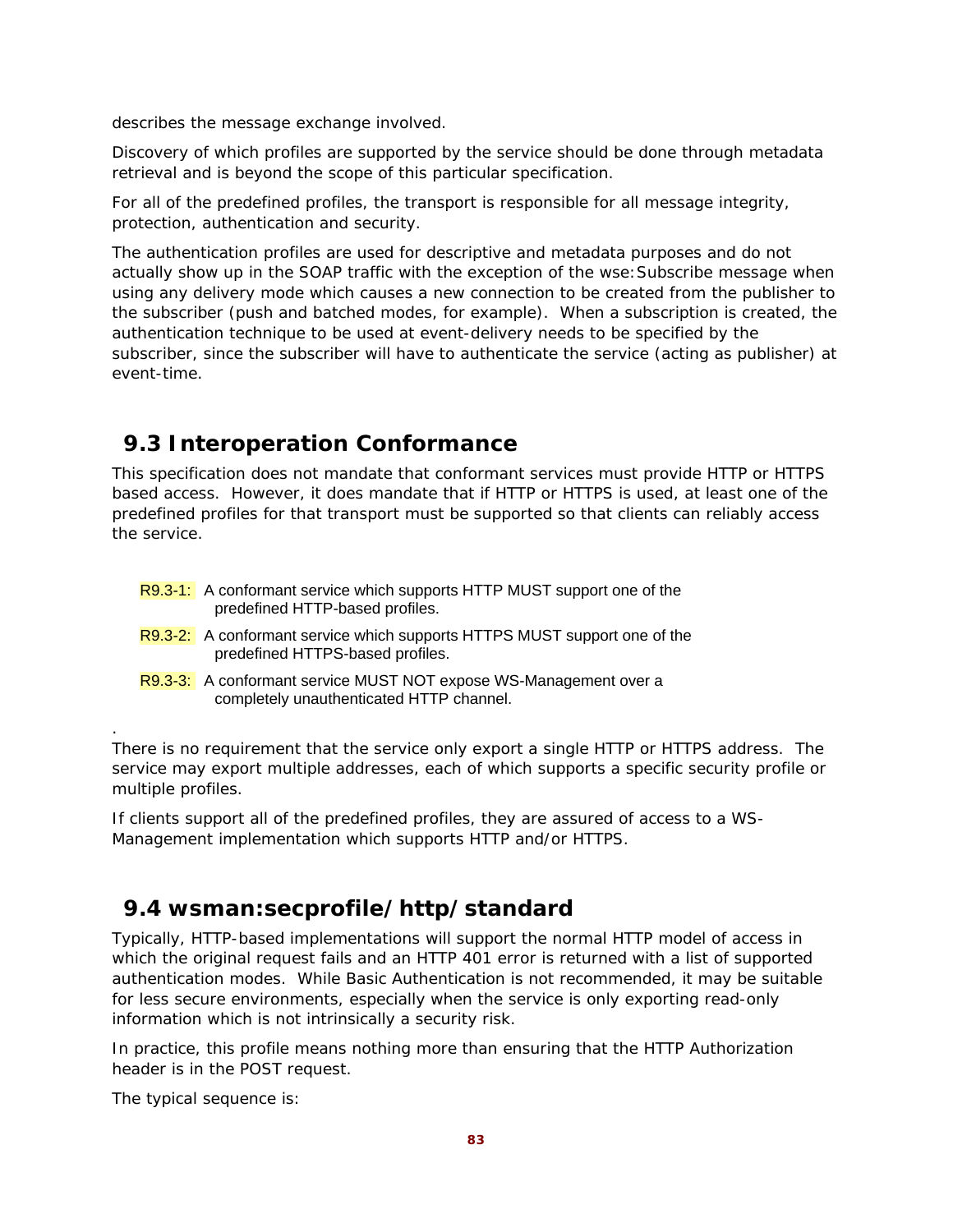|   | <b>Client</b>                                                          |               | <b>Service</b>                                                           |
|---|------------------------------------------------------------------------|---------------|--------------------------------------------------------------------------|
|   | Client connects with no auth<br>header                                 | $\rightarrow$ | Service sees no header                                                   |
|   |                                                                        | ←             | Service sends 401, listing available<br>auth modes (Digest, Basic, etc.) |
| 3 | Client selects appropriate<br>auth mode & HTTP<br>authorization header | →             | Service authenticates the client                                         |

This is the normal behavior for HTTP. If the client connects with an authorization header initially and it is valid, then of course the request immediately succeeds.

This does not preclude Basic Authentication or other types of authentication and does not mandate Basic or Digest.

## **9.5 wsman:secprofile/https/standard**

This mode is the same as wsman: secprofile/http/standard, except that it occurs over HTTPS. The server-side cert is used to protect the network connection (via TLS 1.0), but the client does not supply a certificate and is expecting to use an authorization header or be challenged for one:

|   | <b>Client</b>                                                          |   | <b>Service</b>                                                                       |
|---|------------------------------------------------------------------------|---|--------------------------------------------------------------------------------------|
|   | Client connects with no auth<br>header                                 | → | Server-side cert is used to encrypt<br>connection and service sees no auth<br>header |
|   |                                                                        | ← | Service sends 401, listing available<br>auth modes (Digest, Basic, etc.)             |
| 3 | Client selects appropriate<br>auth mode & HTTP<br>authorization header | → | Service authenticates the client                                                     |

This is the normal behavior for HTTP, but using HTTPS to protect the network traffic. If the client connects with an authorization header initially and it is valid, then of course the request immediately succeeds.

Note that supporting Digest authentication in this profile does not present any greater protection than support Basic authentication from the point of view of securing network traffic, since all traffic is encrypted anyway.

To maximize the probability of interoperation, Basic authentication is recommended for this profile.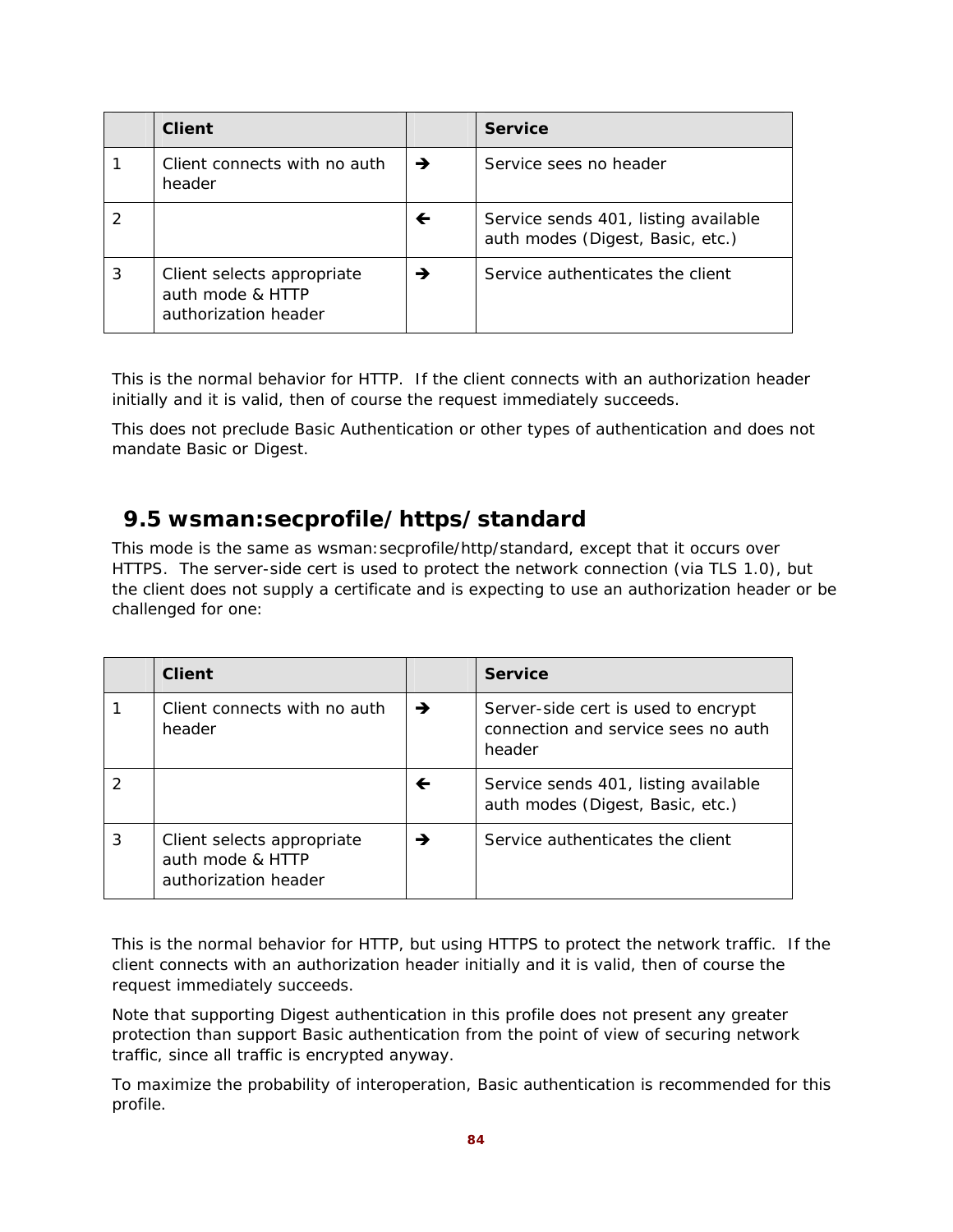# **9.6 wsman:secprofile/https/mutual**

In this security mode, the client supplies an X.509 certificate and it is used to authenticate the client. No HTTP(S) authorization header is required in the HTTP POST request.

However, as a hint to the service, the following HTTP(S) authorization header may be present:

Authorization: wsman:auth/https/tls/1.0

However, since the service can be configured to always look for the certificate, this is not required.

The sequence is simple:

| Client                                                               |   | <b>Service</b>                                                                                                  |
|----------------------------------------------------------------------|---|-----------------------------------------------------------------------------------------------------------------|
| Client connects with no auth<br>header but supplies an X.509<br>cert | → | Service ignores the authorization<br>header and retrieves the client-side<br>cert used in the TLS 1.0 handshake |
|                                                                      | ← | Service accept access, or denies<br>access with 403.7 or 403.16, etc.                                           |

# **9.7 wsman:secprofile/https/dual**

In this profile, when the client connects the service looks for an HTTP(S) authorization header initially. If one is found, it is used:

| <b>Client</b>                                    |   | <b>Service</b>                                                                          |
|--------------------------------------------------|---|-----------------------------------------------------------------------------------------|
| Client connects with auth<br>header, but no cert | → | Service looks for authorization header<br>and finds it, and uses that<br>mechanism      |
|                                                  | ← | If the supplied authorization header is<br>not of the correct type, 401 is<br>returned. |

Alternately, the client may connect with an X.509 certificate, but no HTTP(S) authorization header:

| <b>Client</b>                                             |   | <b>Service</b>                                                                                            |
|-----------------------------------------------------------|---|-----------------------------------------------------------------------------------------------------------|
| Client connects with cert, but<br>no authorization header | → | Service looks for authorization header<br>and does not find it, so it assumes a<br>certificate is in use. |
|                                                           | ← | If certificate is missing, 403.7 is<br>returned. If it is not valid, a specific                           |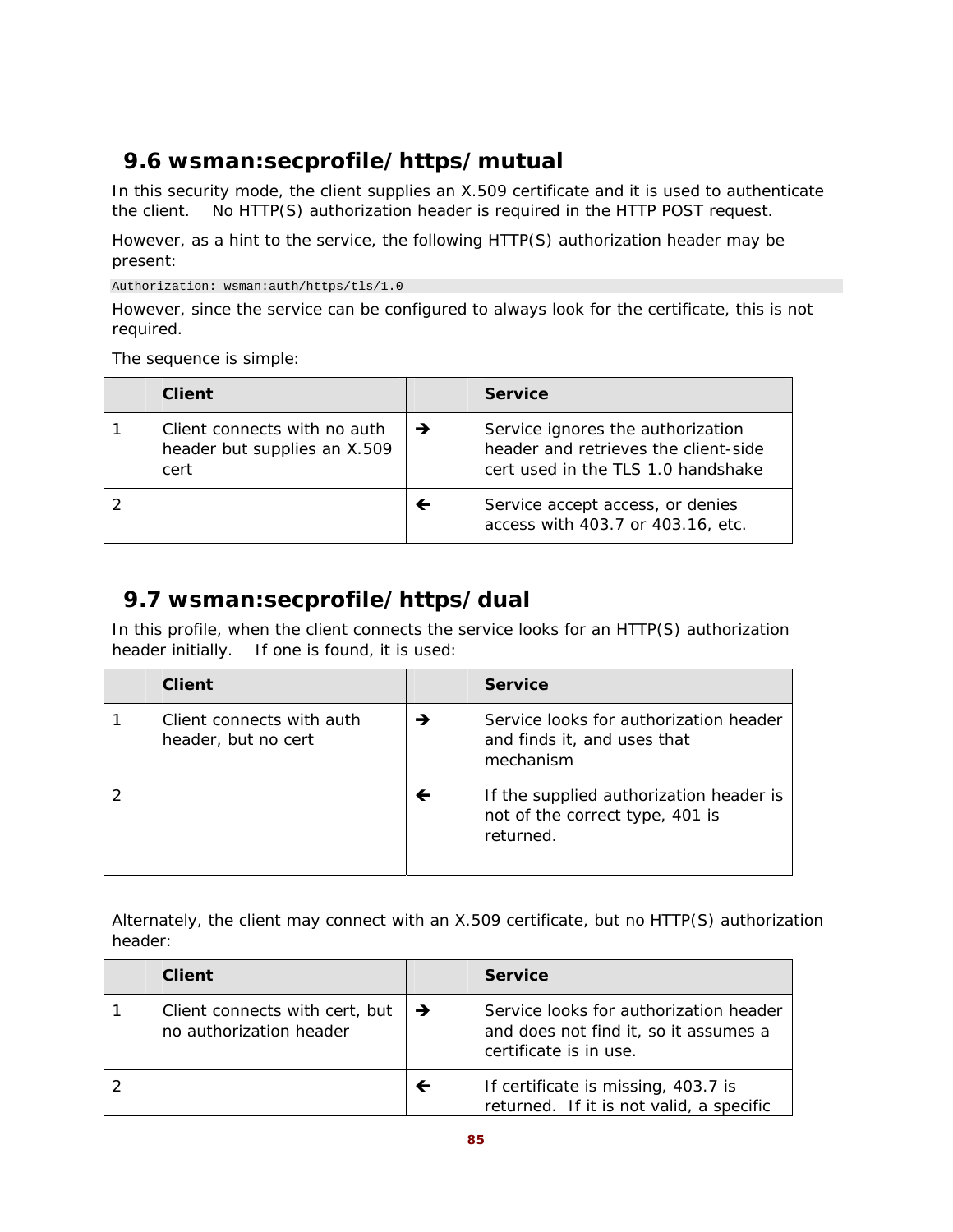|  | error such as 403.16 is returned. |  |
|--|-----------------------------------|--|
|--|-----------------------------------|--|

In this way, the same HTTPS address can be used to support both certificates or HTTP(S) authorization headers.

The main requirement here is that if the client wishes to use an authorization header and not supply a client-side certificate, it MUST initially supply an HTTP(S) authorization header at the outset, because if no header is present, the service will assume a certificate is in use and never issue the 401 response, allowing the client to select a different authentication mechanism. Instead, it will return a 403.7 or 403.16. The client will have to reconnect with the authorization header in the initial request.

Also, note that if the client supplies a certificate and uses an authorization header, the certificate is ignored (unless it is the wsman:auth/https/tls/1.0). To force recognition of the certificate using an authorization header, see 9.6.

## **9.8 wsman:secprofile/https/selected**

In this profile, the client connects with HTTPS and the service is capable of accepting more than one authentication model over the same connection. The client MUST supply an HTTP(S) authorization header at some point, whether or not client certificates are used. This has the advantage that the client does not need to supply an authorization header initially and can select from among the available mechanisms after the first request.

The additional requirement is that the client must be aware of a new HTTP(S) authorization header and be able to use it.

|               | <b>Client</b>                                                                                                                |   | <b>Service</b>                                                                                                                                            |
|---------------|------------------------------------------------------------------------------------------------------------------------------|---|-----------------------------------------------------------------------------------------------------------------------------------------------------------|
| 1             | Client connects with or<br>without cert, but no auth<br>header                                                               | → | Service cannot safely check for cert,<br>because if it is not there, it cannot<br>return a 401 allowing other<br>authorization options to the client      |
| $\mathcal{P}$ |                                                                                                                              | ← | Service sends 401, listing available<br>auth modes, including the special<br>authorization header for client certs<br>header (wsman: auth/https/tls/1.0). |
| 3             | If client wants to use the cert<br>it originally sent, it uses the<br>HTTP authorization header<br>wsman: auth/https/tls/1.0 | → | Service sees the authorization header<br>and now knows to check for the<br>certificate, returning a 403.7 or<br>403.16 as appropriate.                    |
| OR.           |                                                                                                                              |   |                                                                                                                                                           |
| 3             | If the client wants to use a<br>different authentication<br>model, it selects among the                                      | → | Service uses whatever authorization<br>header is selected by the client                                                                                   |

There is a strict sequence of events: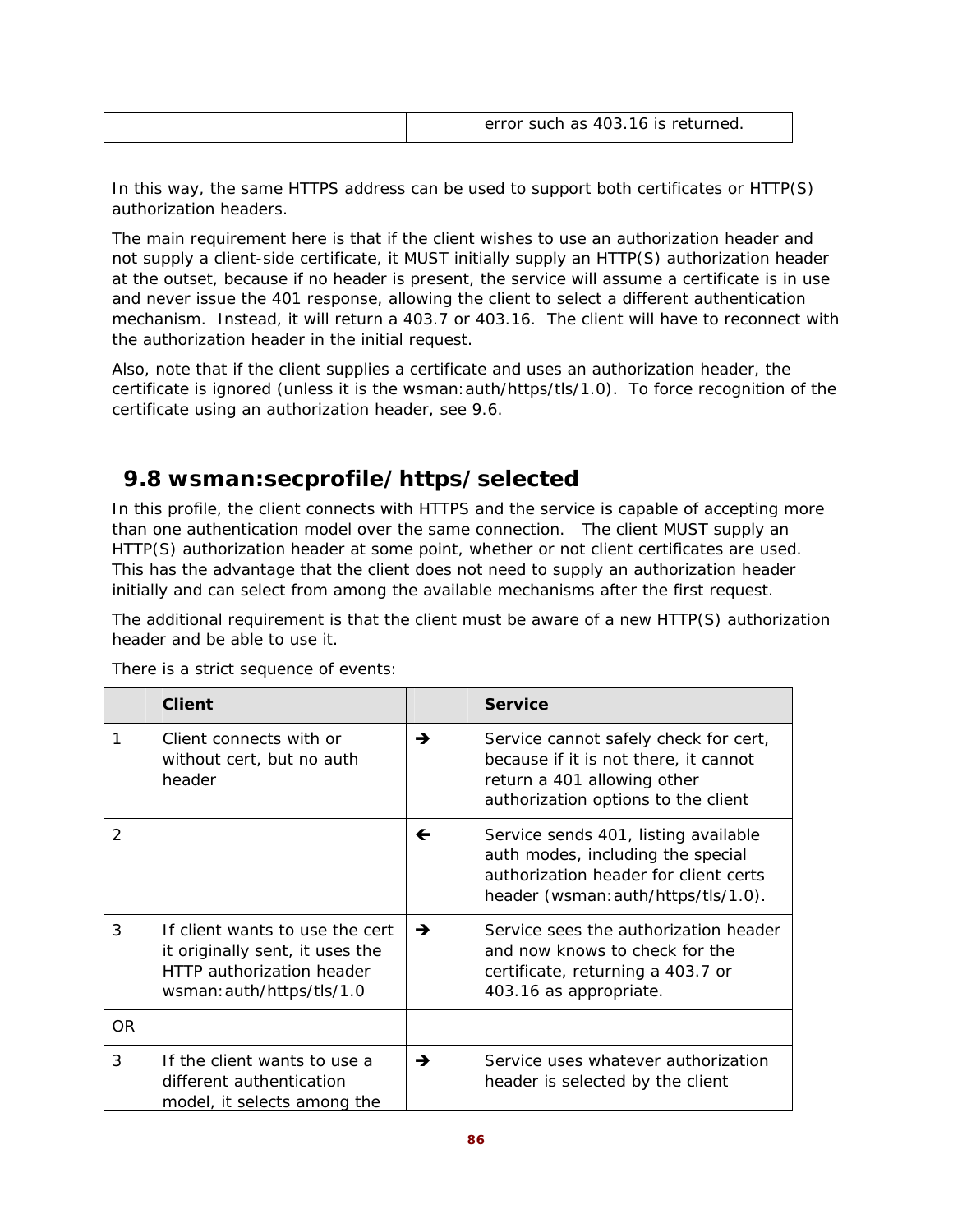| possibilities in the 401 |  |
|--------------------------|--|
| response (step 2)        |  |

The important aspect of this sequence is step 1. The goal is to allow the connection to allow the client to use one of several authentication models without knowing which one the client will choose right from the start.

The client may not have supplied the certificate in the initial connection, counting on being challenged with a 401 so that it can select Basic Authentication or some other authentication. In this case, the server-side cert is the only one used, and it simply protects the connection by encrypting the network traffic.

But the client may have used a certificate when connecting and wanted to use the certificate. The service cannot simply query for it, because if it does and the certificate is in fact not present, then there is no possibility of returning an HTTP 401 error and letting the client select Basic Authentication or some other model.

Therefore, if no authentication header is present initially, the service will always return a 401, and make the client choose an HTTP(S) authorization header. This happens whether or not the client initially supplied a certificate. In addition to the standard authorization headers (Basic, Digest), WS-Management defines the following additional authorization header:

Authorization: wsman:auth/https/tls/1.0

This merely means that the certificate attached to the HTTPS TLS 1.0 connection is to be used in authentication.

If the HTTP(S) header is already present in the initial request, then the negotiation sequence beginning with a 401 challenge is avoided.

If the client specifies an authorization header right from the start, the service uses the one that is specified.

# **9.9 wsman:secprofile/https/mutual/rechallenge**

This mode is the same as wsman:secprofile/https/mutual except that an authorization header is used *in addition* to mutual authentication using the TLS 1.0 handshake.

This is used in cases where the mutual authentication is used at one level to ensure the two endpoints have authorization to communicate (such as machine-level certificates), but the resources may be secured at different levels, so an additional level of authorization has to occur using the HTTP authorization header:

| <b>Client</b>                                        |   | <b>Service</b>                                                                                                                                        |
|------------------------------------------------------|---|-------------------------------------------------------------------------------------------------------------------------------------------------------|
| Client connects with cert and<br>special auth header | → | Service queries for client cert and<br>authenticates. If cert is missing or<br>invalid, the sequence stops here with<br>403.7 or 403.16 return codes. |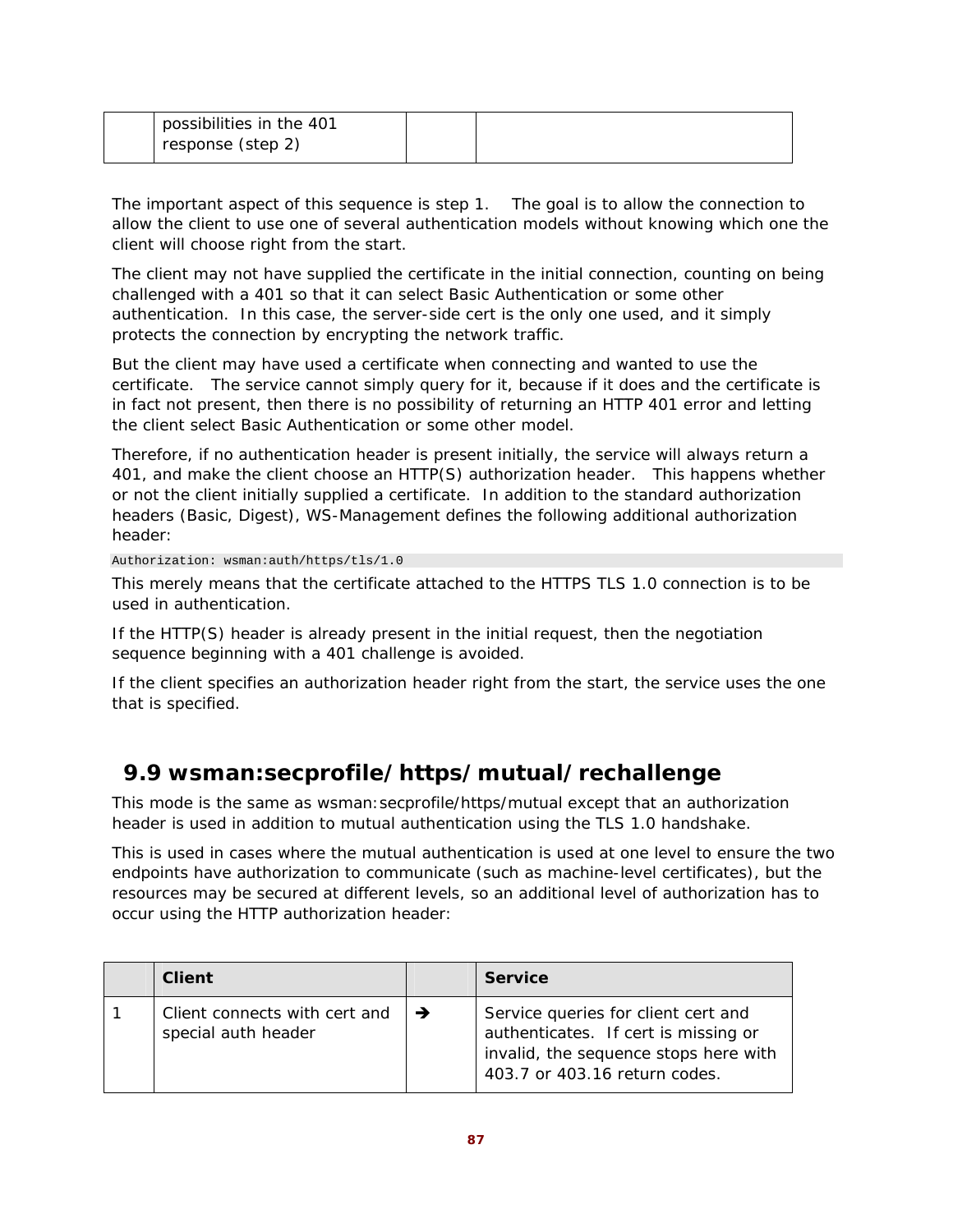|                                        | ← | After authenticating the certificate,<br>the service sends 401, listing<br>available auth modes (Digest, Basic,<br>etc.) |
|----------------------------------------|---|--------------------------------------------------------------------------------------------------------------------------|
| Client selects new auth mode<br>to use | → | Service authenticates the client again                                                                                   |

In the initial request, the HTTP authorization header MUST be

Authorization: wsman:auth/https/tls/1.0/rechallenge

This indicates to the service that this special mode is in use and it can query for the client certificate. The service then returns a 401, listing the authorization headers to use in subsequent requests.

If the initial certificate is not valid or missing, then 403.7 or 403.16 is returned as appropriate.

## **9.10 Subscriptions**

When specifying the wse: NotifyTo address in subscriptions, it is often important to give hints to the service as to which authentication model to use when delivering the event.

If no hints are present, then it is assumed that the service can simply infer from the wsa:To address what needs to be done. However, if the service can support multiple modes and has a certificate or password store, it may not know which authentication model to choose or which credentials to use without being told in the subscription.

Because of the wide variety of capabilites of services, there is no mechanism defined at the message level for negotiating which security profiles may be supported by the service. Instead, the service should export metadata which describes the available options. The format of such metadata is beyond the scope of this particular specification.

WS-Management defines an additional field in the wse: Delivery block which can communicate authentication information:

```
(1) <s:Body> 
(2) <wse:Subscribe> 
(3) <wse:Delivery> 
(4) <wse:NotifyTo> address </wse:NotifyTo> 
(5) <wsman:Auth Profile=""> 
(6) ... 
(7) </wsman:Auth> 
(8)
```
The following describes additional, normative constraints on the outline listed above:

wsman:Auth

This block contains authentication information to be used by the service (acting as publisher) when authenticating to the subscriber (the client) at event delivery time. This block contains a simple string which encodes a token to be used. The format of the token is indicated by the Profile attribute.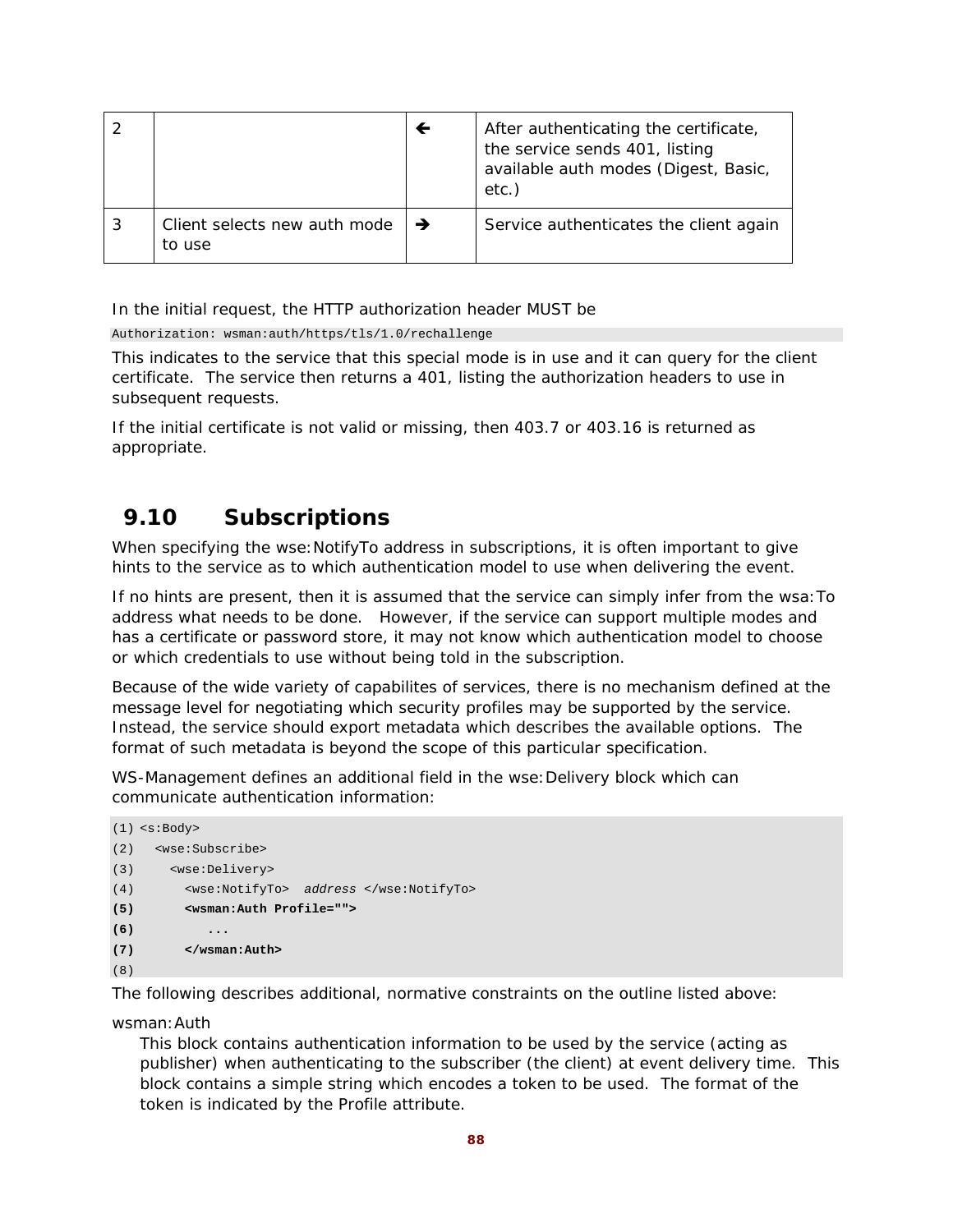wsman:Auth/@Profile

A URI which indicates which security profile to use when authenticating and how to interpret the content of the wsman:Auth block.

If the wsman: Auth block is not present, then the service must infer what to do by using the wse: NotifyTo address using any preconfigured policy or settings it has available.

The available predefined profiles for event delivery are discussed in the following sections.

## **9.11 Standard profiles**

The wsman:Auth block may have no content and the Profile may contain any of the predefined profiles already defined. In this case, the service must know what credentials to use by its own internal configuration.

For example, if the service knows which certificate to use when delivering events, the subscriber can request standard mutual authentication:

```
(1) <s:Body> 
(2) <wse:Subscribe> 
(3) <wse:Delivery> 
(4) <wse:NotifyTo> HTTPS address </wse:NotifyTo> 
(5) <wsman:Auth Profile="wsman:secprofile/https/mutual"/>
```
Similarly, if the service knows how to retrieve a proper username and password for event delivery, simple HTTP standard authorization can be used:

```
(6) <s:Body>
(7) <wse:Subscribe> 
(8) <wse:Delivery> 
(9) <wse:NotifyTo> HTTP address </wse:NotifyTo> 
(10) <wsman:Auth Profile="wsman:secprofile/http/standard"/>
```
There is no requirement that the service support any specific profile. The rest of this section defines special-case profiles for event delivery in which the service needs additional information in order to select the proper credentials to use when delivering events.

## **9.12 wsman:secprofile/https/standard/userRef**

In this profile, the service connects using HTTPS to deliver the event. The receiver's cerficate is used to encrypt the connection, but not to authenticate the sender (the service in this case). Then, the service (acting as the event publisher) uses a standard HTTP Authorizaton header to authenticate. In order to know which user name, password, etc. to use, the subscription contains a reference to it, in which the wsman:Auth block contains a username with no password:

```
(1)
(2) <s:Body>
```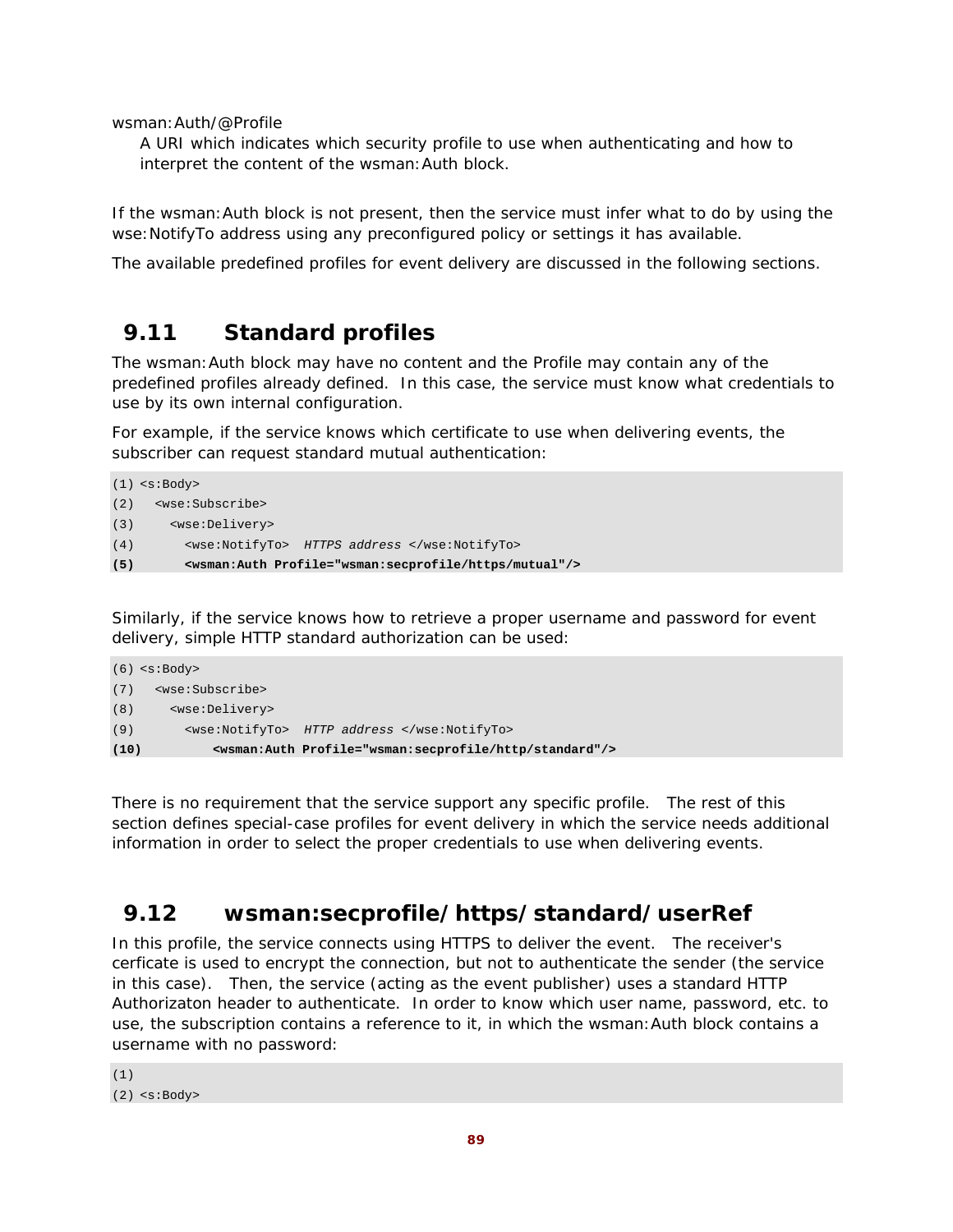```
(3) <wse:Subscribe> 
(4) <wse:Delivery> 
(5) <wse:NotifyTo> address </wse:NotifyTo> 
(6) <wsman:Auth Profile="wsman:secprofile/https/standard/userRef"> 
(7) username="username_literal" realm="realm" 
(8) </wsman:Auth> 
(9) ...
```
The implication is that at event-time, the service will connect with HTTPS and use wsman:secprofile/https/standard to connect. The Authorization header may already be present, in which case the event delivery will succeed, or it may be absent and the receiving end will challenge with a 401, as described under wsman:secprofile/https/standard.

The service must have access to a password store and look up the password that goes with the username that was specified and carry out the authentication sequence after properly hashing the password (Basic) or processing the nonce (Digest), etc.

The wsman:Auth content block may contain additional information, depending on the authentication model in use:

```
(10) <wsman:Auth Profile="wsman:secprofile/https/standard/userRef">
(11) username="user" realm="realm" ...and any optional components... 
(12) </wsman:Auth>
```
While it is possible to also supply the password in the subscription so that no store is required on the service side, this is a weak security practice, even though the subscription was delivered over an encrypted connection, since the subscriber is distributing a password to an unknown entity which might not treat them in a secure fashion.

## **9.13 wsman:secprofile/https/mutual/certhash**

In this profile, the service (acting as publisher) connects via HTTPS to the receiver when delivering events, but the certificate to use for authenticating the sender to the receiver is preselected by the subscriber by referencing its hash value or "thumbprint":

```
(1) <s:Body> 
(2) <wse:Subscribe> 
(3) <wse:Delivery> 
(4) <wse:NotifyTo> address </wse:NotifyTo> 
(5) <wsman:Auth Profile="wsman:secprofile/https/mutual/certhash"> 
(6) ef 8f 11 63 97 b8 de 09 a5 d4 73 ed f2 92 35 8e 91 b4 6f 91 
(7) </wsman:Auth> 
(8) ...
```
The format of the block must be a series of hexadecimal digits (upper or lower case), with each octet (two characters) optionally separated by spaces.

The service must be able to locate and use the specified certificate when connecting for event delivery.

The service uses wsman:secprofile/https/mutual when actually delivering the events.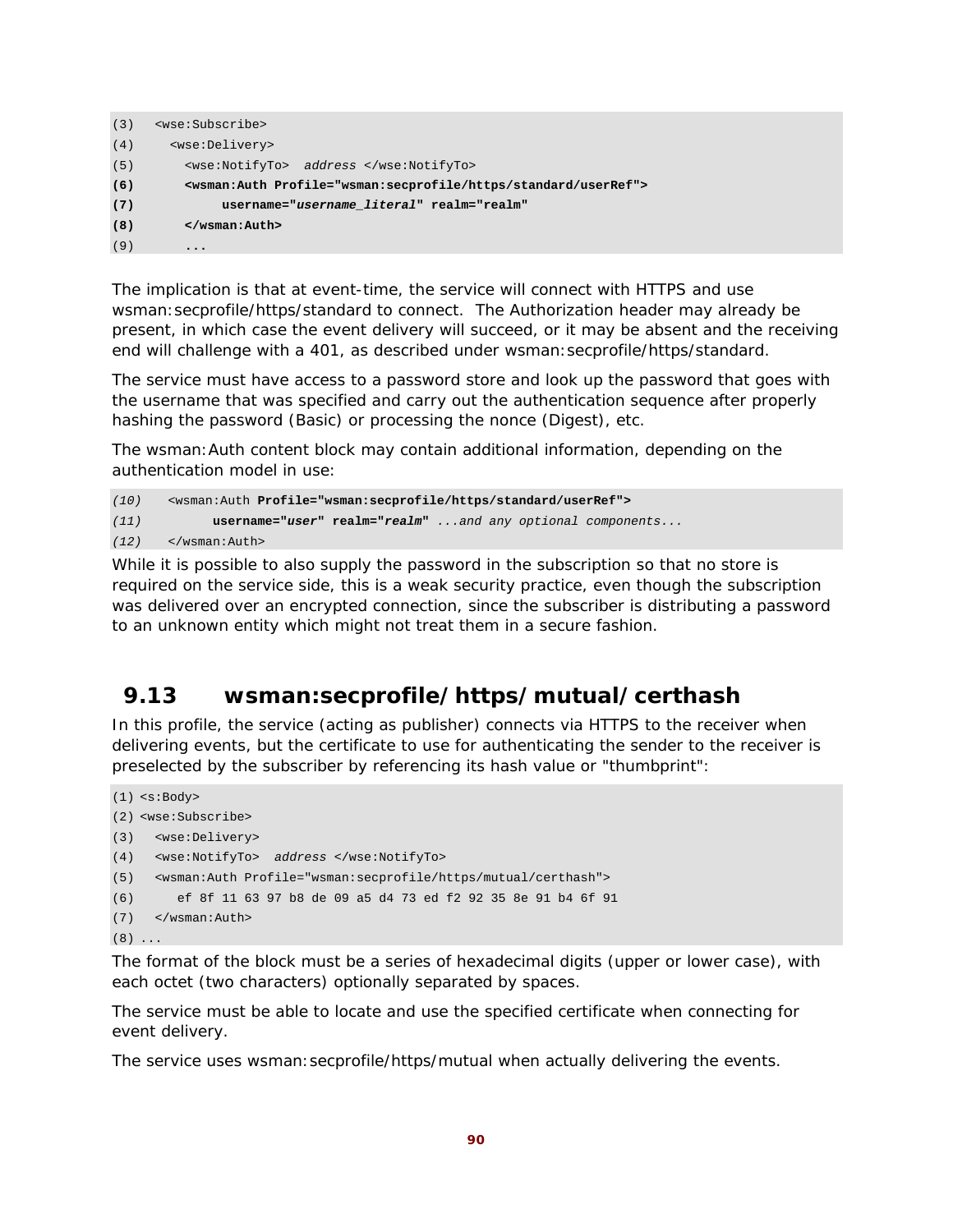# **9.14 Correlation of Events with Subscription**

In many cases, the subscriber will want to ensure that the event delivery corresponds to a valid subscription that was issued by an authorized party. In this case, it is recommended that reference parameters be introduced into the wse:NotifyTo definition.

For example, at subscription-time, a uuid could be supplied as a correlation token:

```
(1) <s:Body> 
(2) <wse:Subscribe> 
(3) <wse:Delivery> 
(4) <wse:NotifyTo> 
(5) <wsa:Address> address <wsa:Address> 
(6) <wsa:ReferenceParameters> 
(7) <MyNamespace:uuid> uuid:b0f685ec-e5c9-41b5-b91c-7f580419093e </MyNamespace:uuid> 
(8) </wsa:ReferenceParameters> 
(9) </wse:NotifyTo> 
(10)
```
This definition requires that the service include the MyNamespace:uuid value as a SOAP header with each delivery (see 2.1). The service can use this to correlate the event with any subscription that it issued and to validate its origin.

This is not a transport-level or SOAP-level authentication mechanism per se, but it does help to maintain and synchronize valid lists of subscriptions and determine if the event delivery is authorized or not, even though the connection itself may have been authenticated.

This mechanism still may require the presence of the wsman:Auth block to specify which security mechanism to use to actually authenticate the connection at event-time.

It is important that each new subscription receive at least one unique reference parameter which is never reused, such as the illustrate uuid, in order for this mechanism to be of value.

Other reference parameters may of course be present to help route and correlate the event delivery as required by the subscriber.

## **9.15 Transport-Level Authentication Failure**

Since transports typically go through their own authentication mechanisms prior to any SOAP traffic occurring, the first attempt to connection may result in a transport-level authentication failure. In such cases, SOAP faults will not occur, and the means of communicating the denial to the client is implementation- and transport-specific.

# **10.0 Transports and Message Encoding**

## **10.1 Introduction**

While WS-Management is a SOAP protocol and not tied to a specific network transport,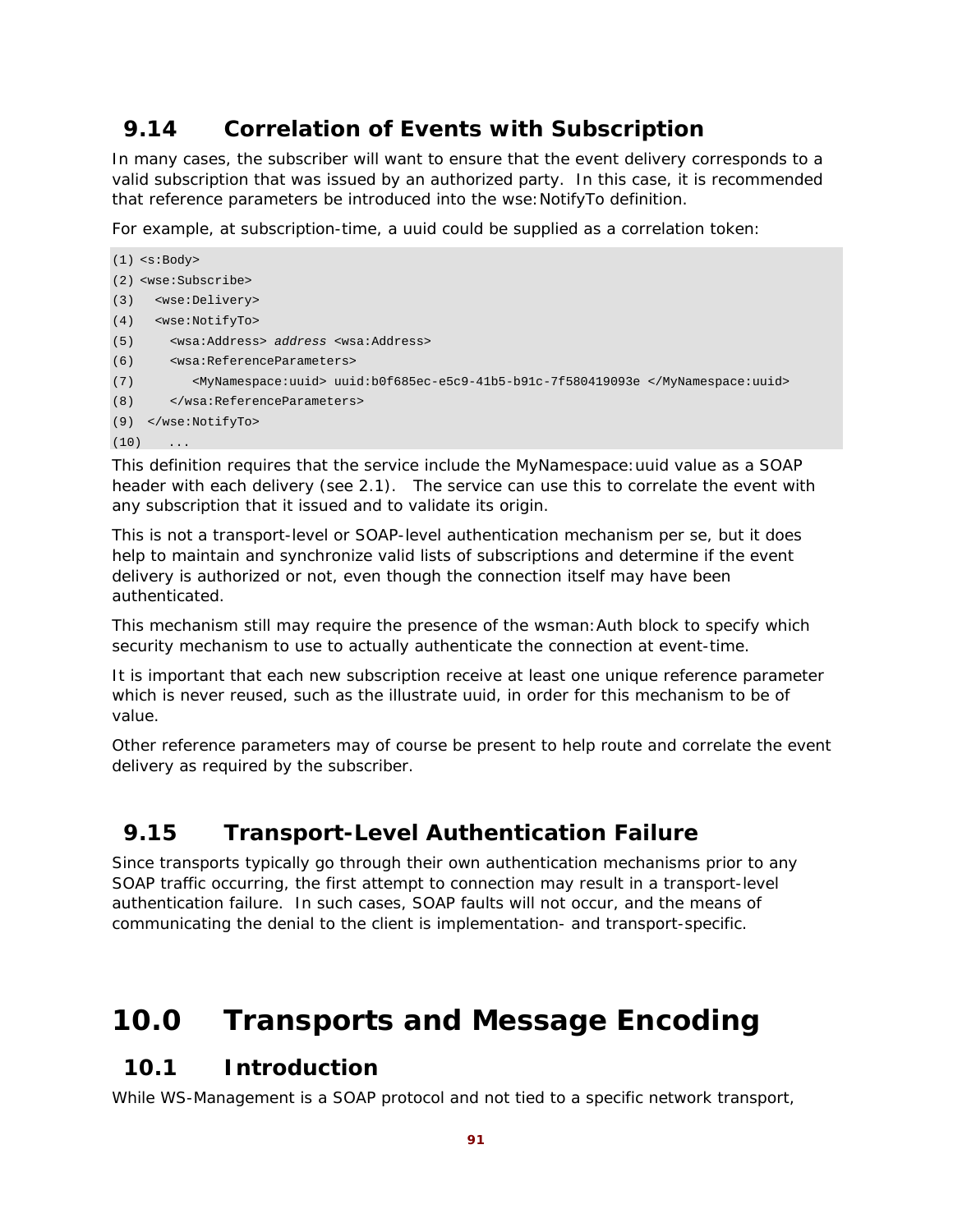interoperation requires the some common standards be established. This specification centers on establishing common usage over HTTP 1.1 and HTTPS.

For identification and referencing, each transport is identified by a URI, and each authentication mechanism defined in this specification is also identified by a URI.

As new transports are standardized, they should also acquire a URI for referencing purposes, and any new authentication mechanisms that they expose should also be assigned URIs for publication and identification purposes in XML documents.

An example of the usage of such URIs is shown in 8.1.1 in the standard system resource **wsman:system/2005/02/this.** However, they occur in other contexts as well.

For this specification, the standard transports are HTTP 1.1 and HTTPS (using TLS 1.), designated as follows:

- http://www.ietf.org/rfc/rfc2616.txt (HTTP 1.1)
- http://www.ietf.org/rfc/rfc2818.txt (for HTTPS)

The SOAP and HTTP encoding models specified in the following base specifications are used for WS-Management encoding over HTTP and HTTPS:

1. **SOAP Version 1.2 Part 2: Adjuncts**, SOAP HTTP binding described in section 7 of

http://www.w3.org/TR/2003/REC-soap12-part2-20030624/#soapinhttp

2. **WS-I Basic Profile Version 1.1** 

http://www.ws-i.org/Profiles/BasicProfile-1.1-2004-08-24.html

## **10.2 HTTP(S) Encoding**

R10.2-1: A service MUST support **Transfer-Encoding : chunked.**

This requires the service to be able to receive incoming SOAP messages in several parts or to be able to deliver them in several parts when they are very large or the size is unknown. The limits are service-specific.

- R10.2-2 A service MUST at least support the SOAP HTTP Binding.
- R10.2-3: A service MUST at least implement the Responding SOAP Node of the SOAP **Request-Response** Message Exchange Pattern (http://www.w3.org/2003/05/soap/mep/**request-response**/).
- R10.2-4 A service MAY choose not to implement the Responding SOAP Node of the SOAP **Response** Message Exchange Pattern (http://www.w3.org/2003/05/soap/mep/**soap-response**/).
- R10.2-5: A service MAY choose not to support the SOAP Web Method Feature.
- R10.2-6: A service MUST at least implement the Responding SOAP Node of an HTTP one-way Message Exchange Pattern where the SOAP ENVELOPE is carried in the HTTP Request and the HTTP Response has a Status Code of 202 Accepted and an empty Entity Body (no SOAP ENVELOPE).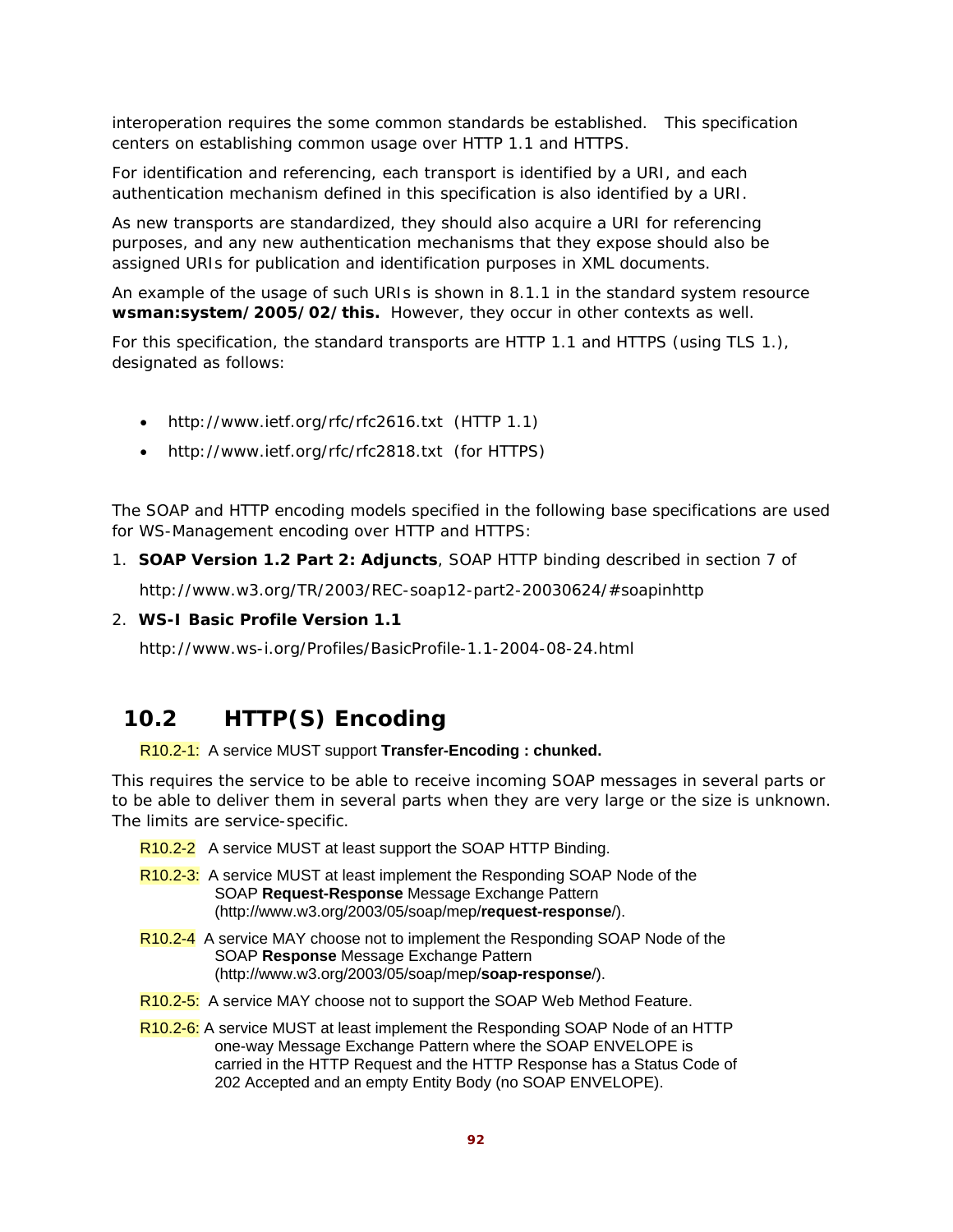This is used to carry SOAP messages which require no response.

- R10.2-7: A service MUST at least support Request Message SOAP ENVELOPEs and one-way SOAP ENVELOPEs that are delivered using HTTP POST.
- R10.2-8: The HTTP(S) URL itself MUST contain the WS-Management ResourceURI suffixed to the HTTP address in the same manner as used in the wsa:To header as described in section 2.4.

Note this **important** requirement for HTTP(S) based access to WS-Management. While the ResourceURI is also contained in the SOAP, it simplifies the implementation if the ResourceURI can be copied to and from wsa: Address fields without modification or analysis.

R10.2-9: In cases where the service cannot respond with a SOAP message, the HTTP error code 500 (Internal Server Error) SHOULD be returned and the client side should close the connection.

## **10.3 SOAP**

- R10.3-1: A SERVICE MUST at least receive and send SOAP 1.2 [SOAP 1.2] SOAP ENVELOPEs.
- R10.3-2: A SERVICE MAY reject a TEXT SOAP ENVELOPE with more than 32,767 octets.
- R10.3-3: A SERVICE SHOULD NOT send a TEXT SOAP ENVELOPE with more than 32,767 octets in length unless the client has specified a wsman:MaxEnvelopeSize header overriding this limit.
- Large SOAP ENVELOPEs are expected to be serialized using attachments.
	- R10.3-4: Any REQUEST MESSAGE MAY be encoded using either UNICODE 3.0 (UTF-16) or UTF-8 encoding. An Service MUST accept either encoding for all operations and emit RESPONSES using the same encoding as the original request.

Some SOAP-enabled systems only have UNICODE available, and some only have UTF-8. To maximize interoperation, it is trivial for a server to support both encodings, since R10.3-5 places limits on the required character set.

- R10.3-5: A service IS REQUIRED to support characters from U+0000 to U+007F inclusive with both UTF-8 and UTF-16 encodings, and MAY support characters outside this range. If the message contains unsupported characters above U+007F, the service MUST return a wsman:EncodingLimit fault.
- R10.3-6: For UTF-8 encodings, the service MAY fail to to process any message beginning with the UTF-8 BOM (0xEF 0xBB 0xBF) at the beginning of the message and MUST send UTF-8 responses without the BOM. The presence of BOM in 8-bit characters encodings reduces interoperation. Where extended characters are a requirement UTF-16 should be used.

Since the only required subrange is  $U+0000$  to  $U+007F$ , it is trivial to support both UTF-16 and UTF-8 encoding for characters, since every other octet in the UNICODE UTF-16 character is a zero.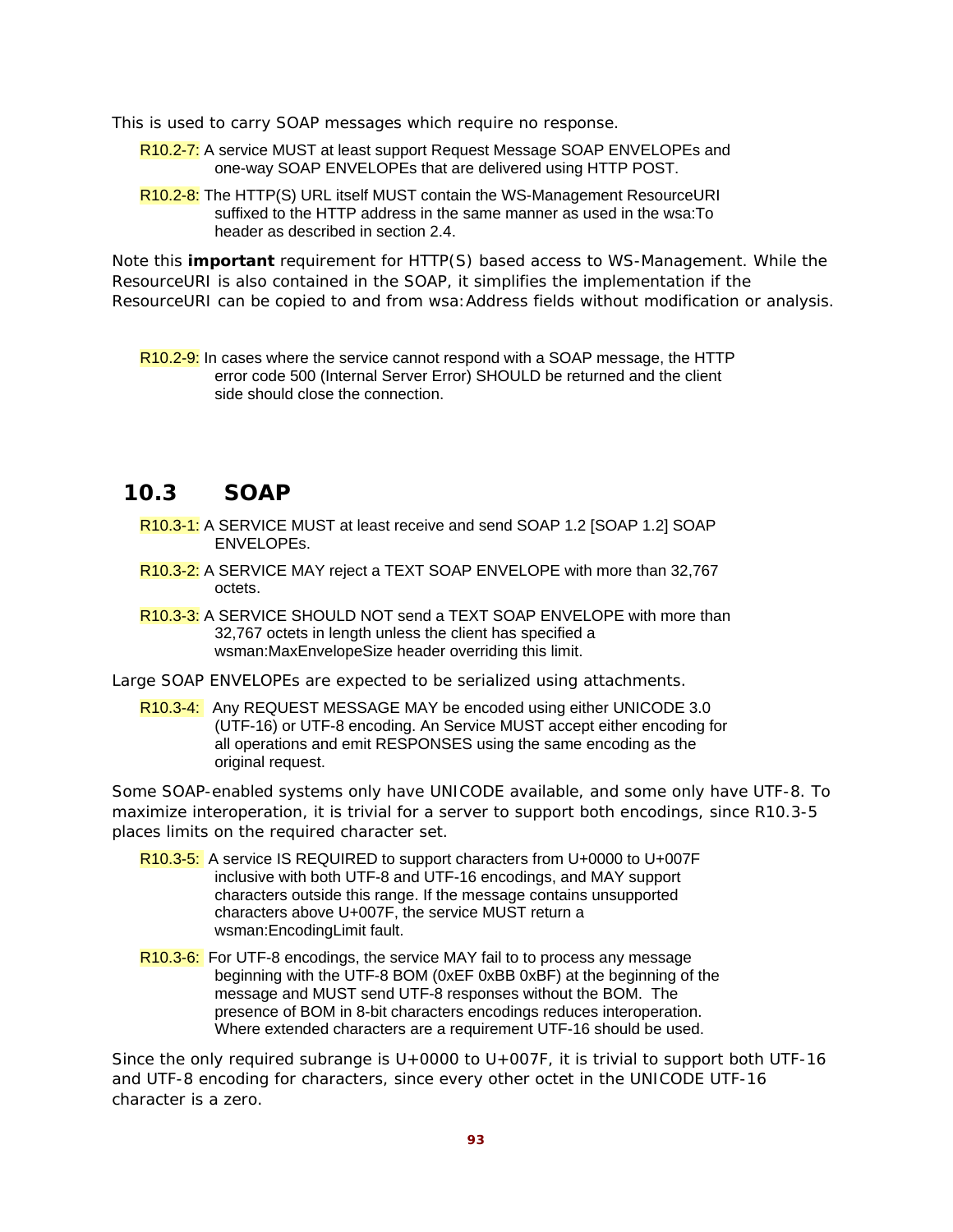- R10.3-7: If UTF-16 is the encoding, the SERVICE MUST support either byte order mark (BOM) U+FFFE or U+FFEF as defined in the UNICODE 3.0 specification as the first character in the message.
- R10.3-8: Duplicate headers SHOULD NOT be processed. The service should issue a wsa:InvalidMessageInformationHeaders fault if they are detected. However, a conformant service MAY ignore any duplicate headers if it assumes the first occurrence is the valid one.

Duplicate headers are considered a defect originating in the client side of the conversation. Returning a fault helps identify faulty clients. However, an implementation may be resource-constrained and unable to detect duplicate headers, so they may be ignored.

R10.3-9: Services MAY fault requests with leading and trailing whitespace in XML values unless they are part of the literal value. If a service detects bad whitespace usage in a request, then a wsman:EncodingLimit fault with a detail code of wsman:faultDetail/Whitespace should be returned.

Clients should not send messages with leading or trailing whitespace in the values, since the service is allowed to fault such requests. Services may be coded to be more forgiving, but the standard is to eliminate unneeded whitespace on both sides.

# **10.4 Lack of Response**

If an operation succeeds but a response cannot be computed or actually delivered due to runtime difficulties or transport problems, no response should be sent and the connection should be terminated.

Specific transports may have specific techniques for terminating the connection, for example see R10.2-9.

This behavior is preferable to attempting a complex model for sending responses in a delayed fashion. Implementations should generally keep a log of all requests and their results, and allow the client to reconnect later to enumerate the operation log (using wsen:Enumerate) if they fail to get a response. The format and behavior of such a log is beyond the scope of this specification. Since the client must be coded to take into account a lack of response in any case, all abnormal message conditions can safely revert to this scenario.

R10.4-1: If correct responses or faults cannot be computed or generated due to internal failure of the service, a response to any operation SHOULD NOT be sent.

The client has to deal with cases of no response in any case, so the service should simply force the client into that mode rather than send a response or fault which is not defined in this specification.

# **10.5 Replay Of Messages**

A service should not resend messages which have not been acknowledged at the transport level.

R10.5-1: A service MUST NOT resend an unacknowledged messages unless they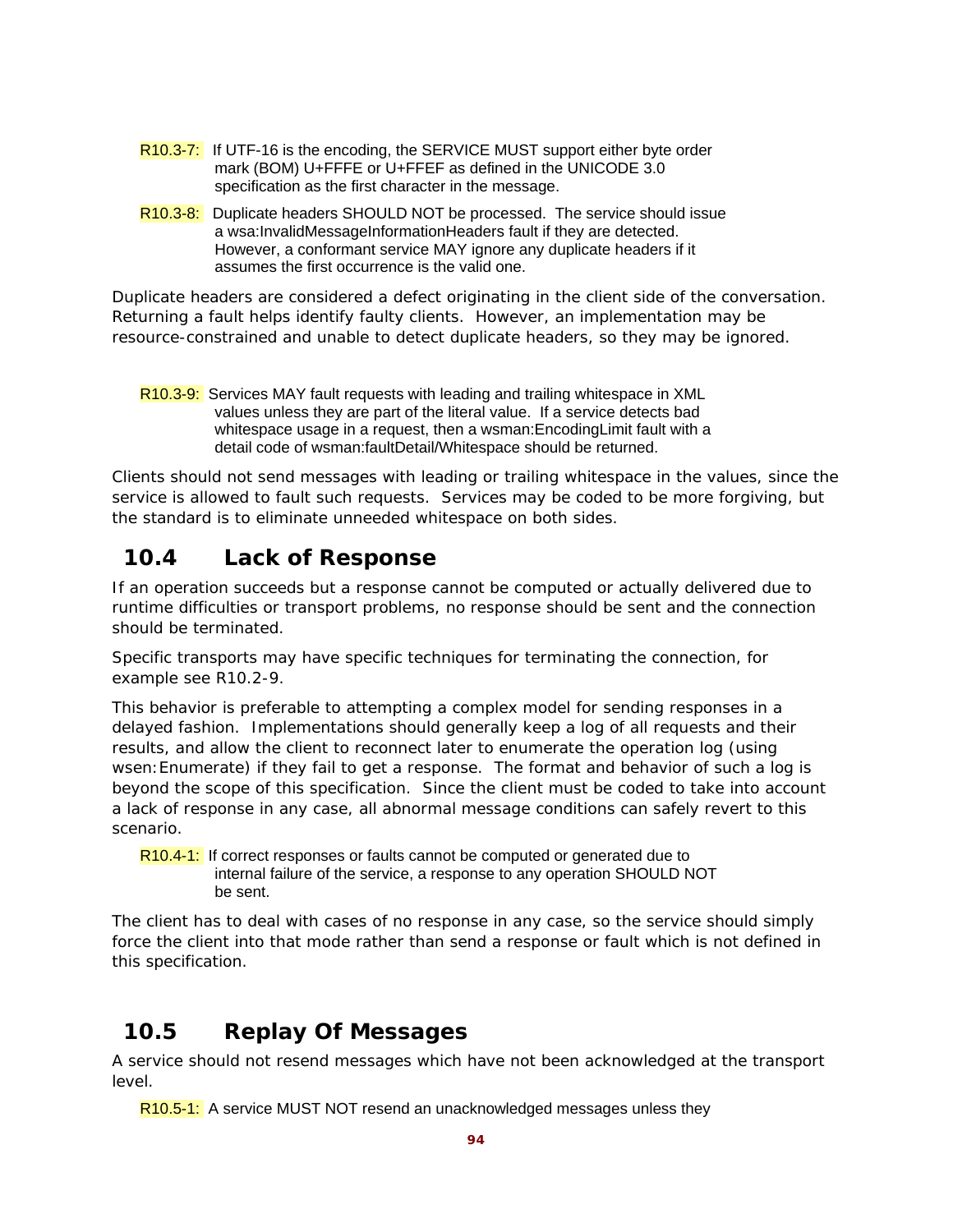are part of a higher general-purpose reliable messaging or transactional protocol layer, in which case the retransmission follows the rules for that protocol.

## **10.6 Encoding Limits**

Most of the following limits are in characters. However, the maximum overall SOAP envelope size is defined in octets. Implementations are free to exceed these limits. However, a service is considered conformant if it observes these limits. Any limit violation results in a wsman:EncodingLimit fault. In addition to any requirements or limits established by the WS-I Basic Profile, the service should observe the following:

- R<sub>10.6-1</sub> A service MAY fail to process any URI with more than 2048 characters.
- R10.6-2: A service SHOULD NOT generate a URI with more than 2048 characters.
- R<sub>10.6-3:</sub> A service MAY fail to process a Selector or Option Name of more than 2048 characters.
- R10.6.4: A service MAY fail to process a Selector value or Option value of more than 4096 characters, including any embedded Selectors, and MAY fail to process a message which contains more than 8096 characters of content in the root <Selectors> element.
- R10.6-6: A service MAY reject a SOAP Envelope with more than 32,767 octets. Similarly, it MAY fault any operation that would require a single reply exceeding 32,767 octets.
- R10.6-7: A service MAY always emit *faults* that are 4096 octets or less in length, regardless of any requests by the client to limit the response size. Clients should always be prepared for this minimum in case of an error.

# **10.7 Binary Attachments**

MTOM is used to support binary attachments to WS-Management. If a service supports attachments, the following rules apply:

- R10.7-1: A conformant service MAY OPTIONALLY support binary attachments to any operation using the SOAP Message Transmission Optimization Mechanism (MTOM) proposal (http://www.w3.org/TR/2004/PR-soap12-mtom-20041116).
- R10.7-2: If a service supports attachments, the service MUST support the Abstract Transmission Optimization Feature.
- R10.7-3: If a service supports attachments, the service MUST support the Optimized MIME Multipart Serialization Feature.
- R10.7-4: If a service supports attachments, the service MUST support the HTTP Transmission Optimization Feature.
- R10.7-5: If a service cannot process a message with an attachment or unsupported encoding type, it MUST return a wsman:EncodingLimit fault with a detail code of wsman:EncodingType.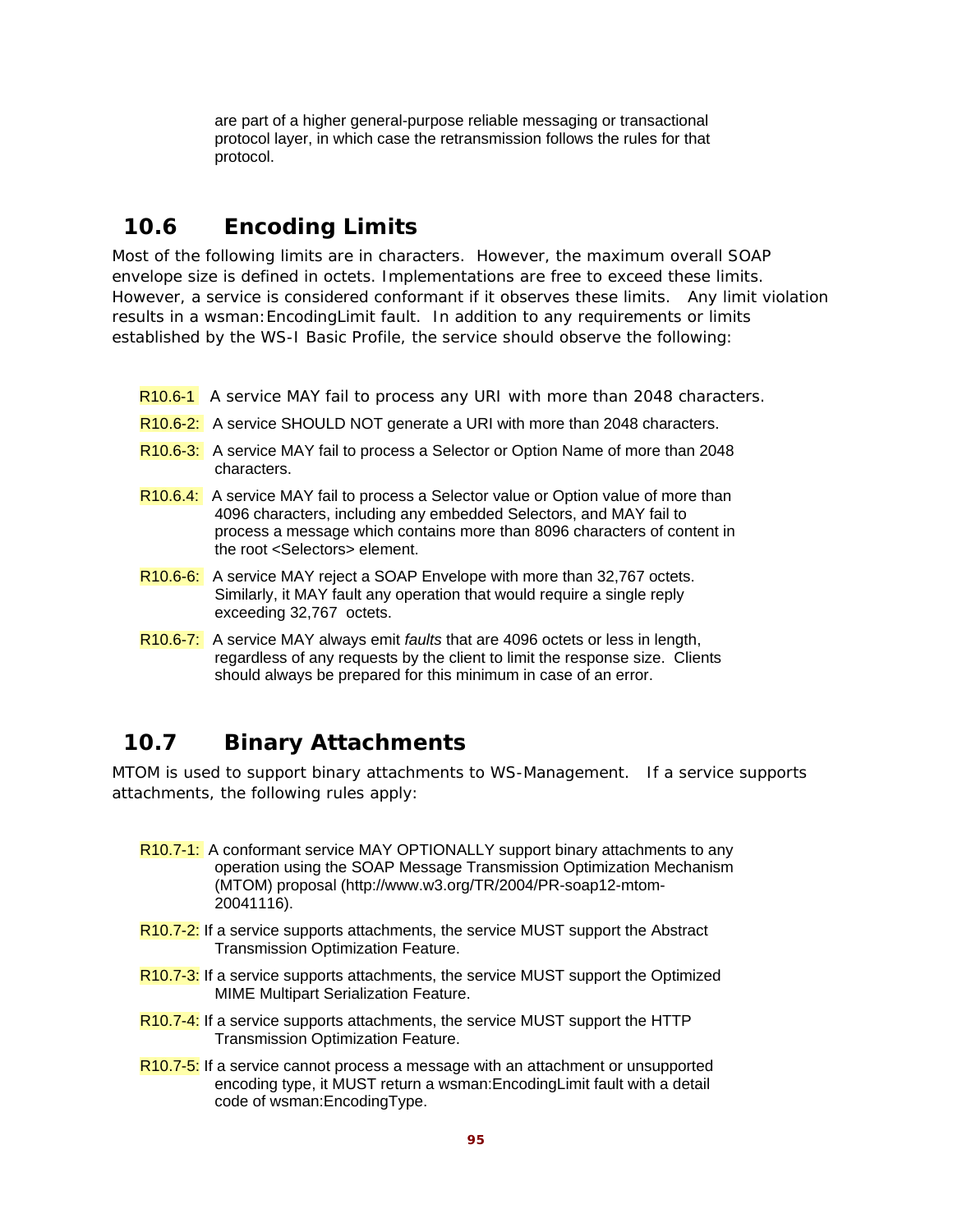Other attachment types are not prohibited.

# **11.0 Faults**

## **11.1 Introduction**

Faults are returned when the SOAP message is successfully delivered by the transport and processed by the service, but the message cannot be processed properly. If the transport cannot successfully deliver the message to the SOAP processor, a transport error will occur instead.

Only SOAP 1.2 faults [or later] should be supported.

Generally, faults should not be issued unless they are expected as part of a call-response pattern. It would not be valid for a client to issue a wxf:Get, and receive the wxf:GetResponse and then *fault* that response.

## **11.2 Fault Encoding**

This section discusses the encoding of faults in XML.

R11.2-1: A conformant service MUST use the fault encoding format defined below for faults in the WS-Management space and any of its dependent specifications:

```
(1) <s:Envelope 
(2) xmlns:s="http://www.w3.org/2003/05/soap-envelope" 
(3) xmlns:wsa="http://schemas.xmlsoap.org/ws/2004/08/addressing"> 
(4) <s:Header> 
(5) <wsa:Action> 
(6) http://schemas.xmlsoap.org/ws/2004/08/addressing/fault 
(7) <wsa:Action> 
(8) <wsa:MessageID> 
(9) uuid:d9726315-bc91-430b-9ed8-ce5ffb858a87 
(10) </wsa:MessageID> 
(11) <wsa:RelatesTo> 
(12) uuid:d9726315-bc91-430b-9ed8-ce5ffb858a85 
(13) </wsa:RelatesTo> 
(14) </s: Header>
(15)
(16) <s:Body> 
(17) <s:Fault> 
(18) \leq \leq \leq \leq \leq \leq \leq \leq \leq \leq \leq \leq \leq \leq \leq \leq \leq \leq \leq \leq \leq \leq \leq \leq \leq \leq \leq \leq \leq \leq \leq \leq \leq \leq \leq \leq(19) <s:Value> [Code] </s:Value> 
(20) <s:Subcode> 
(21) <s:Value> [Subcode] </s:Value> 
(22) \langle s:Subcode>
(23) \langle s:Code>
```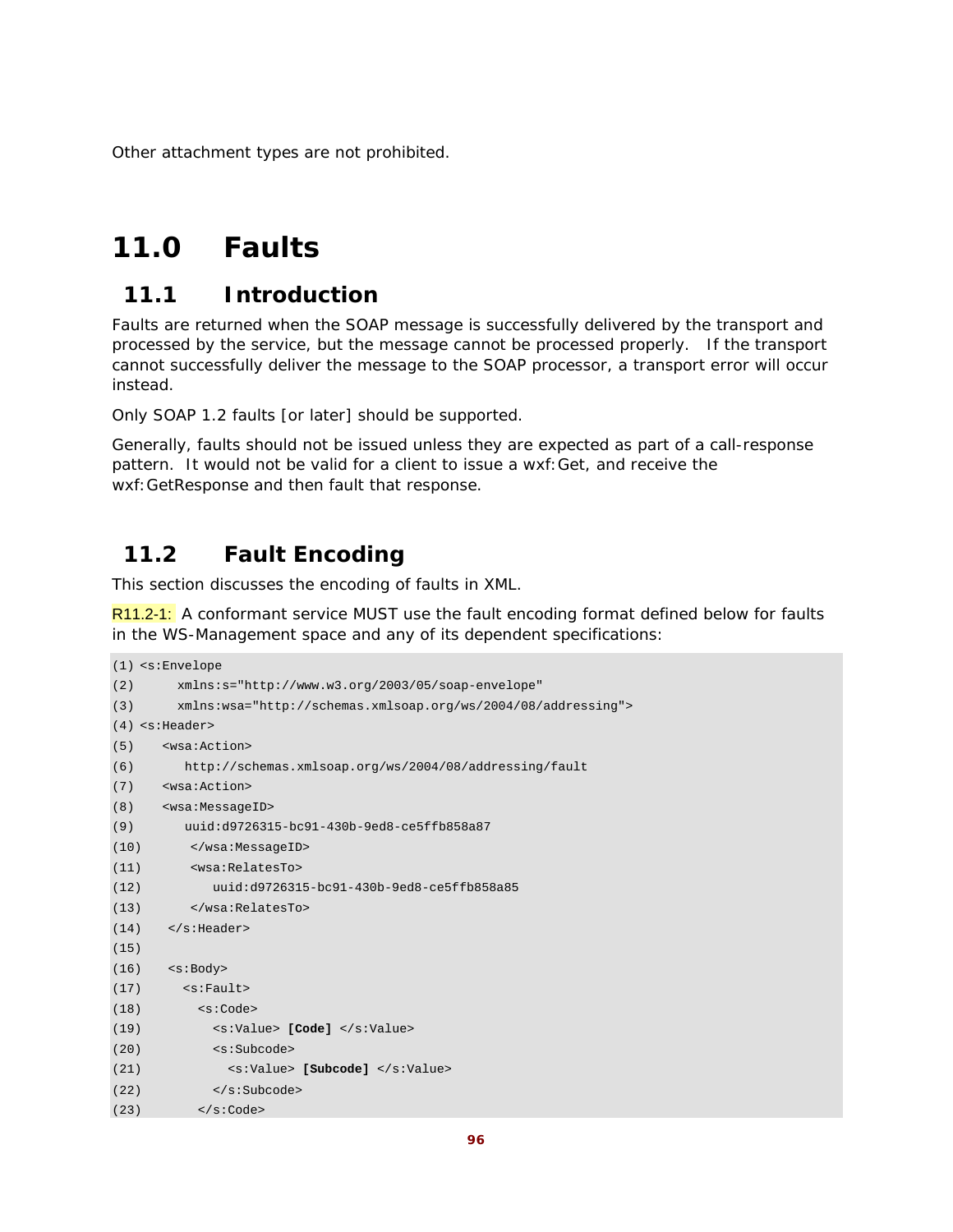```
(24) <s:Reason> 
(25) <s:Text xml:lang="en"> [Reason] </s:Text> 
(26) </s:Reason>
(27) <s:Detail> 
(28) [Detail] 
(29) </s:Detail> 
(30) \leq/s:Fault>
(31) </s:Body>
```
The following describes additional, normative constraints on the outline listed above:

s:Envelope/s:Header/wsa:Action

MUST be http://schemas.xmlsoap.org/ws/2004/08/addressing/fault for all faults.

- s:Envelope/s:Header/wsa:MessageId MUST be present for the fault, like any non-fault message.
- s:Envelope/s:Header/wsa:RelatesTo

Like any other reply, this MUST contain the MessageID of the original request which caused the fault.

s:Body/s:Fault/s:Value

MUST be one of s:Sender or s:Receiver, as specified in the Master Fault Table under the "Code" entry.

s:Body/s:Fault/s:Subcode/s:Value

For WS-Management-related messages, MUST be one of the subcode QNames defined in the Master Fault Table. If the service exposes custom methods or other messaging, this of course may be another QName not in the Master Fault Table.

s:Body/s:Fault/s:Reason

This OPTIONAL element SHOULD contain localized text explaining the fault in more detail. This is typically extracted from the "Reason" field of the Master Fault Table. However, the text may be adjusted to reflect a specific circumstance. This element may be repeated for each language. Note that the xml:lang attribute MUST be present.

s:Body/s:Fault/s:Detail

This OPTIONAL element SHOULD reflect the RECOMMENDED content from the Master Fault Table.

The above fault template is populated by examining entries from the Master Fault Table in 11.3, which includes all relevant faults from WS-Management and its underlying specifications. Note that s: Reason and s: Detail are always optional, but recommended.

## **11.3 NotUnderstood Faults**

There is a special case for faults relating to mustUnderstand attributes on SOAP headers. SOAP specifications define the fault differently than the encoding in 11.2. In practice, the fault only varies in indicating the SOAP header that was not understood, the QName and namespace (line 3):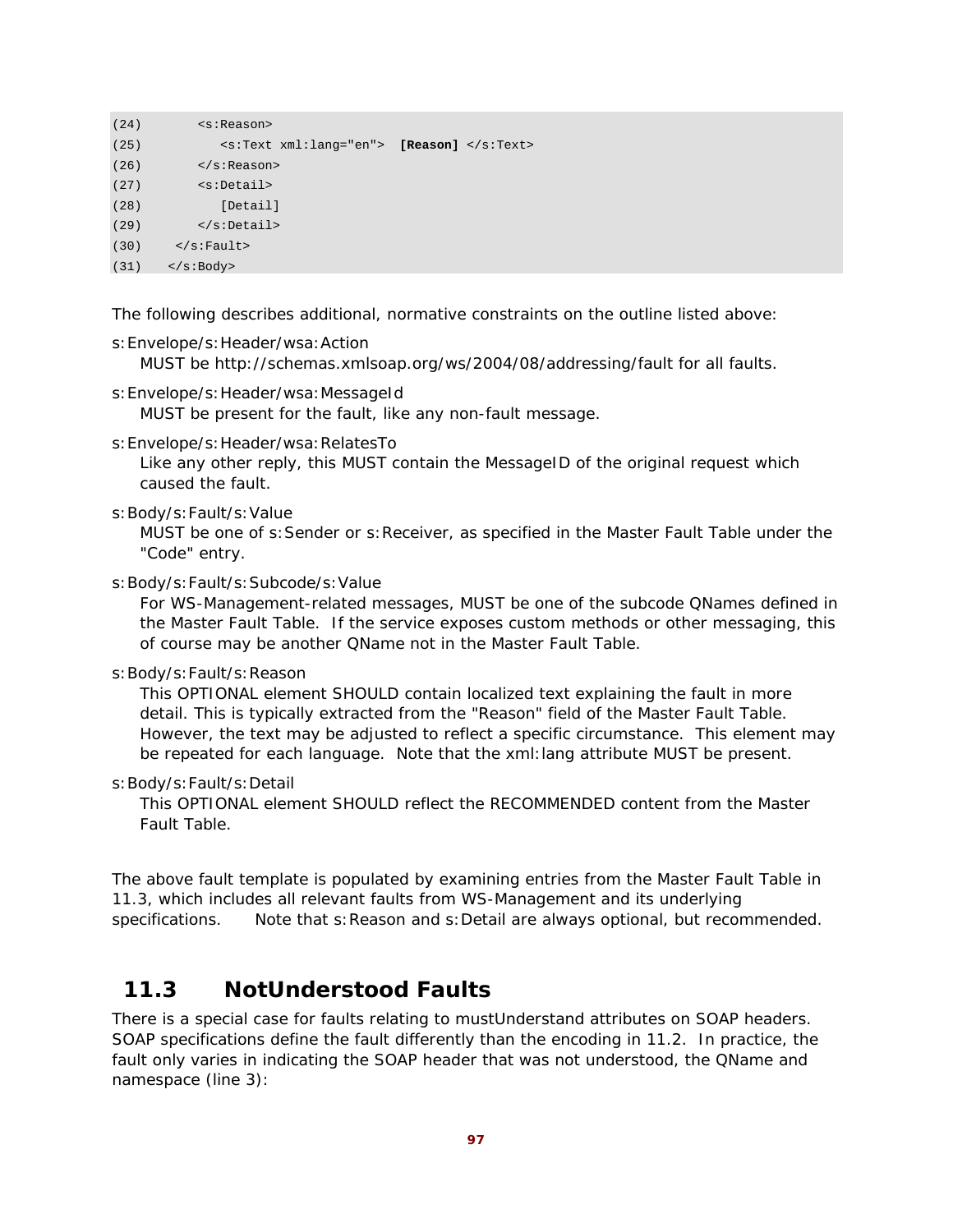|      | $(1)$ <s:envelope 08="" 2004="" addressing"="" http:="" schemas.xmlsoap.org="" ws="" xmlns:env="http://www.w3.org/2003/05/soap-envelope&lt;/th&gt;&lt;/tr&gt;&lt;tr&gt;&lt;th&gt;(2)&lt;/th&gt;&lt;th&gt;xmlns:wsa="></s:envelope> |
|------|------------------------------------------------------------------------------------------------------------------------------------------------------------------------------------------------------------------------------------|
| (3)  |                                                                                                                                                                                                                                    |
| (4)  | <s:header></s:header>                                                                                                                                                                                                              |
| (5)  | <s:notunderstood gname="QName of header" xmlns:ns="XML namespace of header"></s:notunderstood>                                                                                                                                     |
| (6)  | $\langle$ s:Header>                                                                                                                                                                                                                |
| (7)  |                                                                                                                                                                                                                                    |
| (8)  | <wsa:messageid></wsa:messageid>                                                                                                                                                                                                    |
| (9)  | uuid:d9726315-bc91-430b-9ed8-ce5ffb858a87                                                                                                                                                                                          |
| (10) |                                                                                                                                                                                                                                    |
| (11) | <wsa:relatesto></wsa:relatesto>                                                                                                                                                                                                    |
| (12) | uuid:d9726315-bc91-430b-9ed8-ce5ffb858a85                                                                                                                                                                                          |
| (13) |                                                                                                                                                                                                                                    |
| (14) |                                                                                                                                                                                                                                    |
| (15) | $<$ s:Body>                                                                                                                                                                                                                        |
| (16) | $\leq$ s: Fault>                                                                                                                                                                                                                   |
| (17) | < s : Code>                                                                                                                                                                                                                        |
| (18) | <s:value>s:MustUnderstand</s:value>                                                                                                                                                                                                |
| (19) | $\langle$ s:Code>                                                                                                                                                                                                                  |
| (20) | <s:reason></s:reason>                                                                                                                                                                                                              |
| (21) | <s:text xml:lang="en-US">Header not understood</s:text>                                                                                                                                                                            |
| (22) | $\langle$ s:Reason>                                                                                                                                                                                                                |
| (23) | $\langle$ s:Fault>                                                                                                                                                                                                                 |
| (24) | $\langle$ s:Body>                                                                                                                                                                                                                  |
| (25) |                                                                                                                                                                                                                                    |

The fault template shown above may be used in all cases of failure to process mustUnderstand attributes.

It is important that the wsa: RelatesTo be included so that the client can correlate the fault with the original request. Over transports other than HTTP in which may requests may be interlaced, this may be the only way to respond to the correct sender.

If the original wsa:MessageID itself is faulty and the connection is request-response oriented, the service MAY attempt to send back a fault without the wsa:MessageID and wsa: RelatesTo fields, or may simply fail to respond, as discussed in 11.4.

## **11.4 Degenerate Faults**

In rare cases, the SOAP message may not contain enough information for a fault to be generated properly. For example, if the wsa:MessageID is garbled, it will be difficult for the service to return a fault which references the original message. With some transports, it may be impossible to reference the sender in order to return the fault.

If the transport guarantees a simple request-response pattern, then the service MAY send back a fault with no wsa: RelatesTo field. However, in some cases, there is no guarantee that the sender can be reached (the wsa:FaultTo contains an invalid address, so there is no way to deliver the fault).

In all of the cases, the service SHOULD revert to the rules of 10.4, in which no response is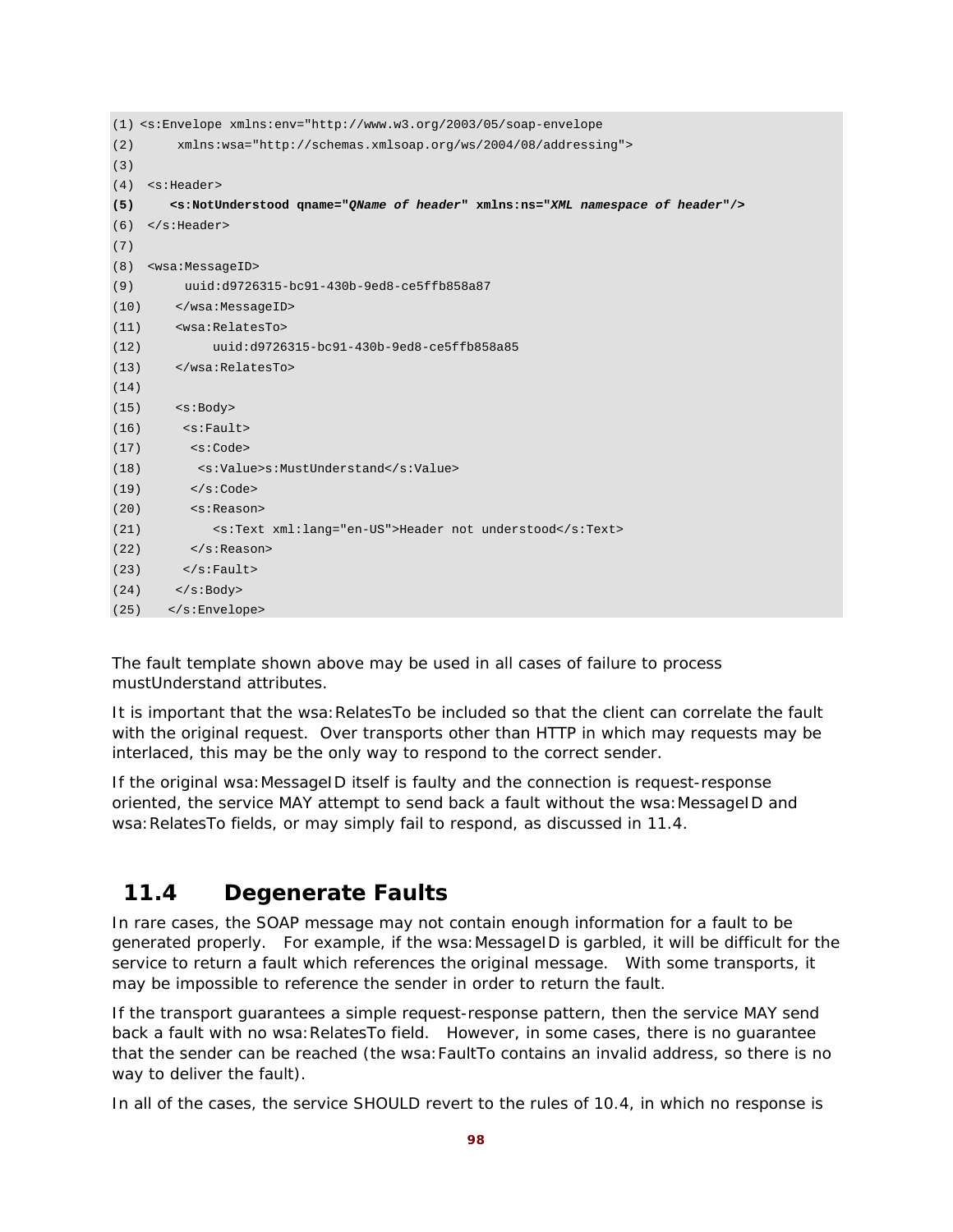sent. The service SHOULD attempt to log the requests in some way so as to help identify the defective client.

## **11.5 Master Fault Table**

The following table includes all faults from this specification and all underlying specifications and should be taken as the normative fault list for WS-Management.

R11.5-1: A service MUST return faults from the following list when the operation that caused them was a message in this specification for which faults are specified. A conformant service MAY return other faults for messages which are not part of WS-Management.

It is critical to client interoperation that the same fault be used in identical error cases. If each service returns a distinct fault for "Not Found", it will be impossible to construct interoperable clients. In the tables that follow, the source specification of a fault is based on its QName.

**NOTE:** The list is alphabetized on the primary subcode name, regardless of the namespace prefix.

| Fault Subcode | wsman: AccessDenied                                                                                                                                                                                                                               |
|---------------|---------------------------------------------------------------------------------------------------------------------------------------------------------------------------------------------------------------------------------------------------|
| Code          | s: Sender                                                                                                                                                                                                                                         |
| Reason        | The sender was not authorized to access the resource                                                                                                                                                                                              |
| Detail        | <b>None</b>                                                                                                                                                                                                                                       |
| Comments      | This is returned generically for all access denials relating to authentication<br>or authorization failures. This should not be used to indicate locking or<br>concurrency conflicts or other types of denials not related to security per<br>se. |
| Applicability | Any message                                                                                                                                                                                                                                       |
| Remedy        | Client must acquire the correct credentials and retry the operation.                                                                                                                                                                              |

### **11.5.1 wsman:AccessDenied**

### **11.5.2 wsman:NoAck**

| <b>Fault Subcode</b> | wsman: NoAck                                         |
|----------------------|------------------------------------------------------|
| Code                 | s:Sender                                             |
| Reason               | The receiver did not acknowledge the event delivery. |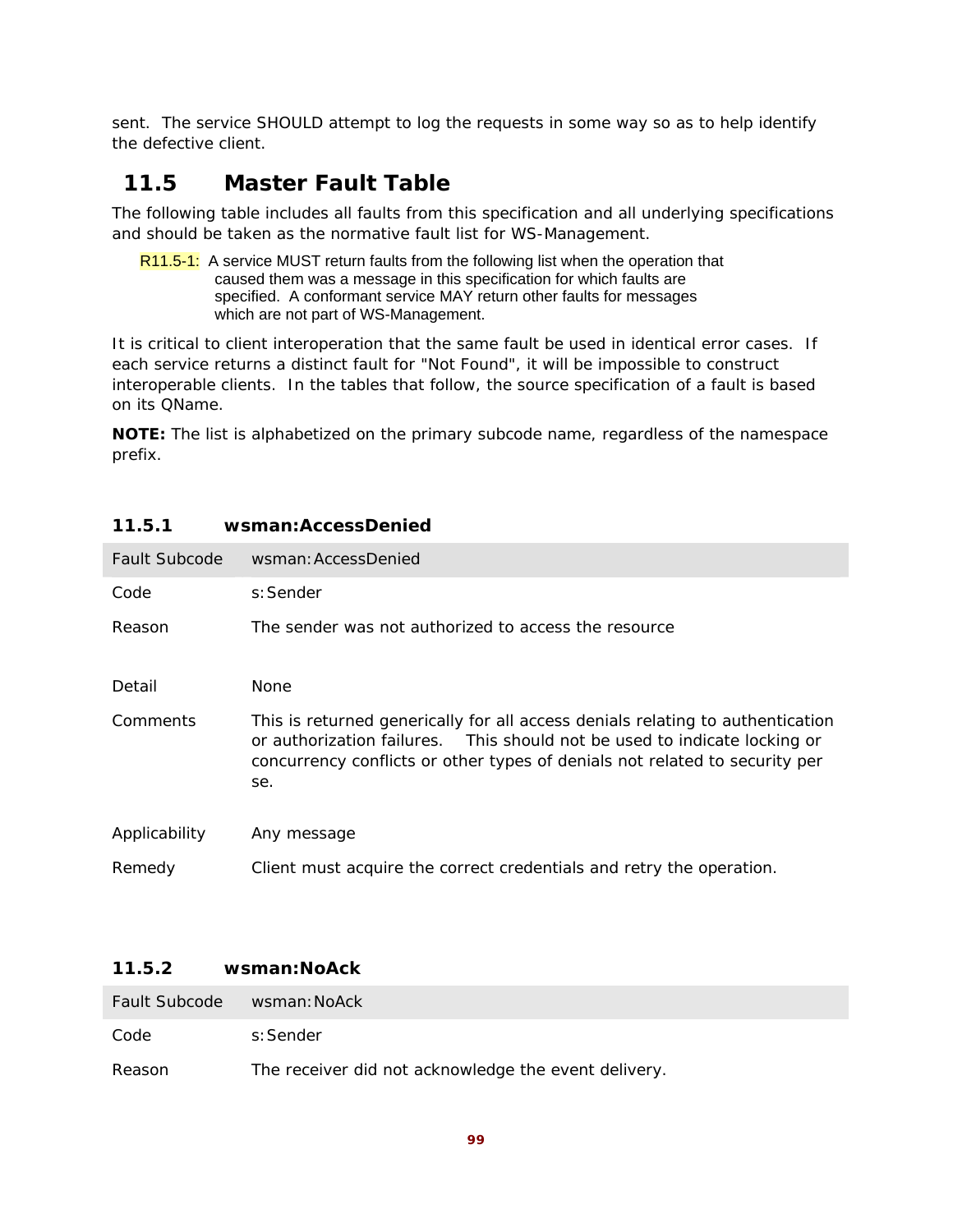| Detail        | None                                                                                                                                                                                                                  |
|---------------|-----------------------------------------------------------------------------------------------------------------------------------------------------------------------------------------------------------------------|
| Comments      | This is returned when the client (subscriber) receives an event with a<br>wsman: AckRequested header and does not (or cannot) acknowledge.<br>The service should cease sending events and terminate the subscription. |
| Applicability | Any event delivery action (including heartbeats, dropped events, etc.) in<br>any delivery mode                                                                                                                        |
| Remedy        | For subscribers, the subscription must be resubmitted without the<br>acknowledgement option.                                                                                                                          |
|               | For services delivering events, the service should cancel the subscription<br>immediately.                                                                                                                            |

## **11.5.3 wsa:ActionNotSupported**

| Fault Subcode | wsa: ActionNotSupported                                                                                                            |
|---------------|------------------------------------------------------------------------------------------------------------------------------------|
| Code          | s: Sender                                                                                                                          |
| Reason        | The action is not supported by the service                                                                                         |
| Detail        | <s:detail></s:detail>                                                                                                              |
|               | <wsa: action=""> Incorrect Action URI </wsa:><br>                                                                                  |
|               | The unsupported Action URI is returned, if possible                                                                                |
| Comments      | This means that the requested action is not supported at all by the<br>implementation.                                             |
|               | As an example, read-only implementations (supporting only wxf: Get,<br>wsen: Enumerate) will return this for any other operations. |
| Applicability | All messages                                                                                                                       |
| Remedy        | Client must consult the standard 'this' system object to see what actions<br>are legal.                                            |

## **11.5.4 wsman:Concurrency**

Fault Subcode wsman:Concurrency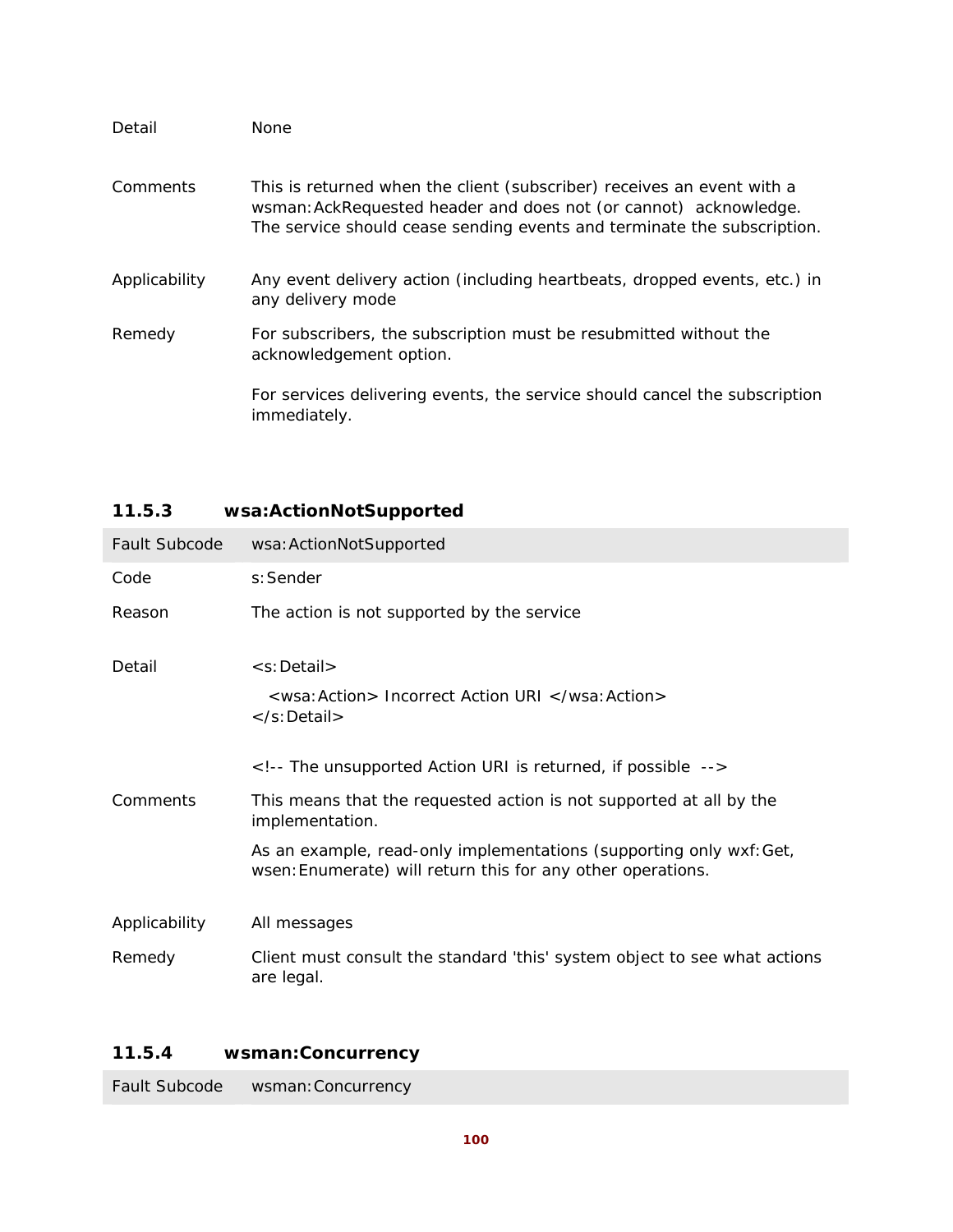| Code          | s: Sender                                                                                                                                                                     |
|---------------|-------------------------------------------------------------------------------------------------------------------------------------------------------------------------------|
| Reason        | The action could not be completed due to concurrency or locking problems                                                                                                      |
| Detail        |                                                                                                                                                                               |
| Comments      | This means that the requested action could not be carried out due to<br>either internal concurrency or locking problems or because another user is<br>accessing the resource. |
| Applicability | All messages                                                                                                                                                                  |
| Remedy        | Client must wait and retry                                                                                                                                                    |

## **11.5.5 wsman:AlreadyExists**

| <b>Fault Subcode</b> | wsman: AlreadyExists                                                                           |
|----------------------|------------------------------------------------------------------------------------------------|
| Code                 | s: Sender                                                                                      |
| Reason               | The sender attempted to create a resource which already exists                                 |
| Detail               | none                                                                                           |
| Comments             | This is returned in cases where the user attempted to create resource<br>which already exists. |
| Applicability        | wxf: Create                                                                                    |
| Remedy               | Client use wxf: Put or else create a resource with a different identity.                       |

## **11.5.6 wsen:CannotProcessFilter**

| Fault Subcode | wsen: Cannot Process Filter                                                                                                          |
|---------------|--------------------------------------------------------------------------------------------------------------------------------------|
| Code          | s: Sender                                                                                                                            |
| Reason        | The requested filter could not be processed.                                                                                         |
| Detail        | $\leq$ s: Detail $>$                                                                                                                 |
|               | <s:text lang="en" xml:=""> Explanation of why filter cannot be processed<br/><math>\langle</math>s:Text<math>\rangle</math></s:text> |
|               | $\langle$ s:Detail $\rangle$                                                                                                         |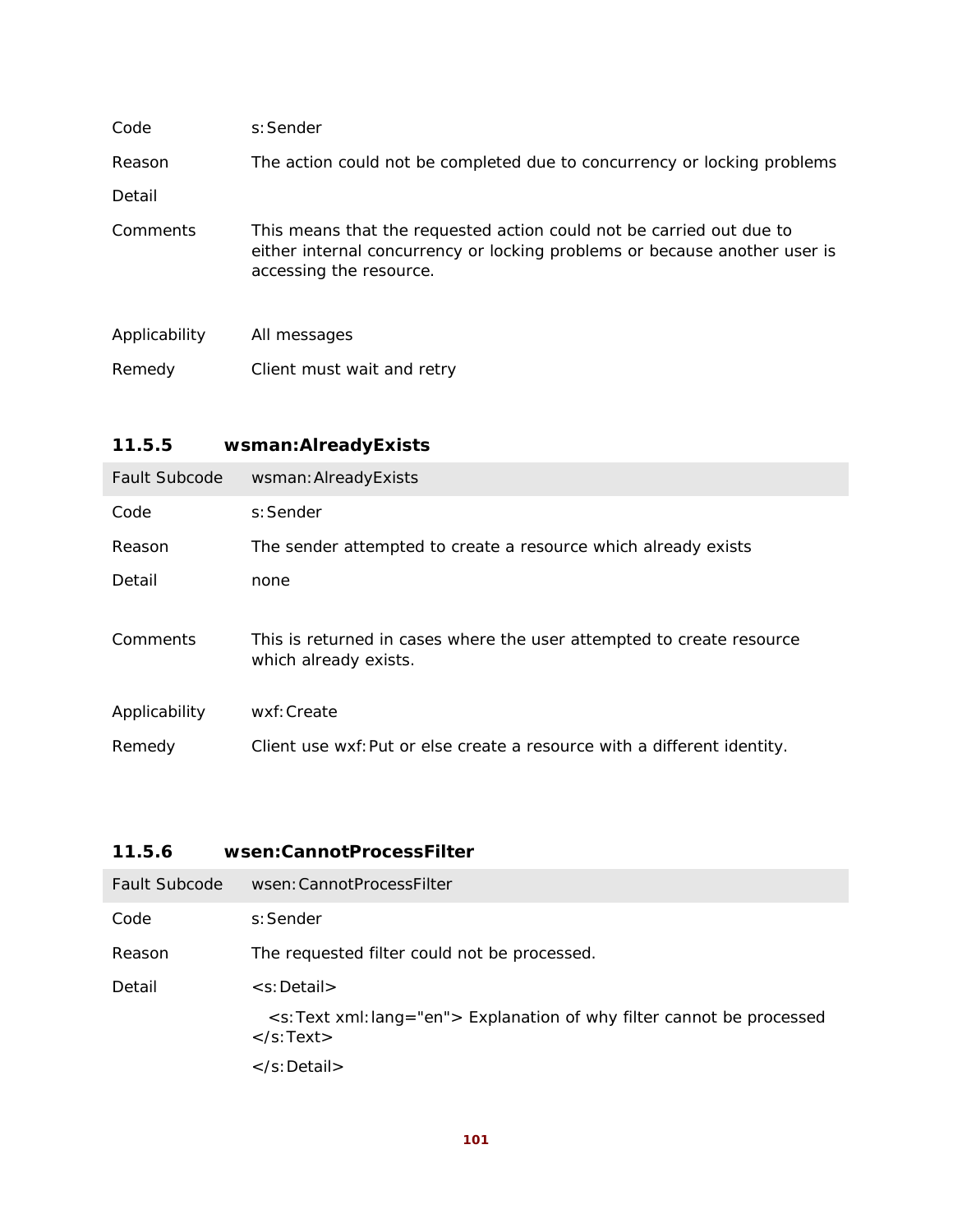| <b>Comments</b> | This is typically returned for syntax errors or other semantic problems<br>with the filter.                                                                                                                                                           |
|-----------------|-------------------------------------------------------------------------------------------------------------------------------------------------------------------------------------------------------------------------------------------------------|
|                 | If the filter was valid, but the service cannot execute the filter due to<br>misconfiguration, lack of resources or other service-related problems,<br>more specific faults should be returned, such as wsman: QuotaLimit or<br>wsman: InternalError. |

| Applicability | wsen: Enumerate                                  |
|---------------|--------------------------------------------------|
| Remedy        | Client fixes the filter problem and tries again. |

## **11.5.7 wse:DeliveryModeRequestedUnavailable**

| Fault Subcode | wse: DeliveryModeRequestedUnavailable                                                                                                     |
|---------------|-------------------------------------------------------------------------------------------------------------------------------------------|
| Code          | s: Sender                                                                                                                                 |
| Reason        | The requested delivery mode is not supported.                                                                                             |
| Detail        | <s:detail></s:detail>                                                                                                                     |
|               | <wse: supporteddeliverymode=""> </wse:>                                                                                                   |
|               | <wse:supporteddeliverymode></wse:supporteddeliverymode>                                                                                   |
|               | $\cdots$<br>$\langle$ s:Detail $\rangle$                                                                                                  |
|               | This is a simple list of one or more supported delivery mode URIs.<br>This may be left empty. It is optional.                             |
| Comments      | This is returned for unsupported delivery modes for the specified resource.                                                               |
|               | If the stack supports the delivery mode in general, but not for the specific<br>resource, this fault is still returned.                   |
|               | Other resources may support the delivery mode. The fault does not imply<br>that the delivery mode is not supported by the implementation. |
| Applicability | wse: Subscribe                                                                                                                            |
| Remedy        | Client should select one of the supported delivery modes.                                                                                 |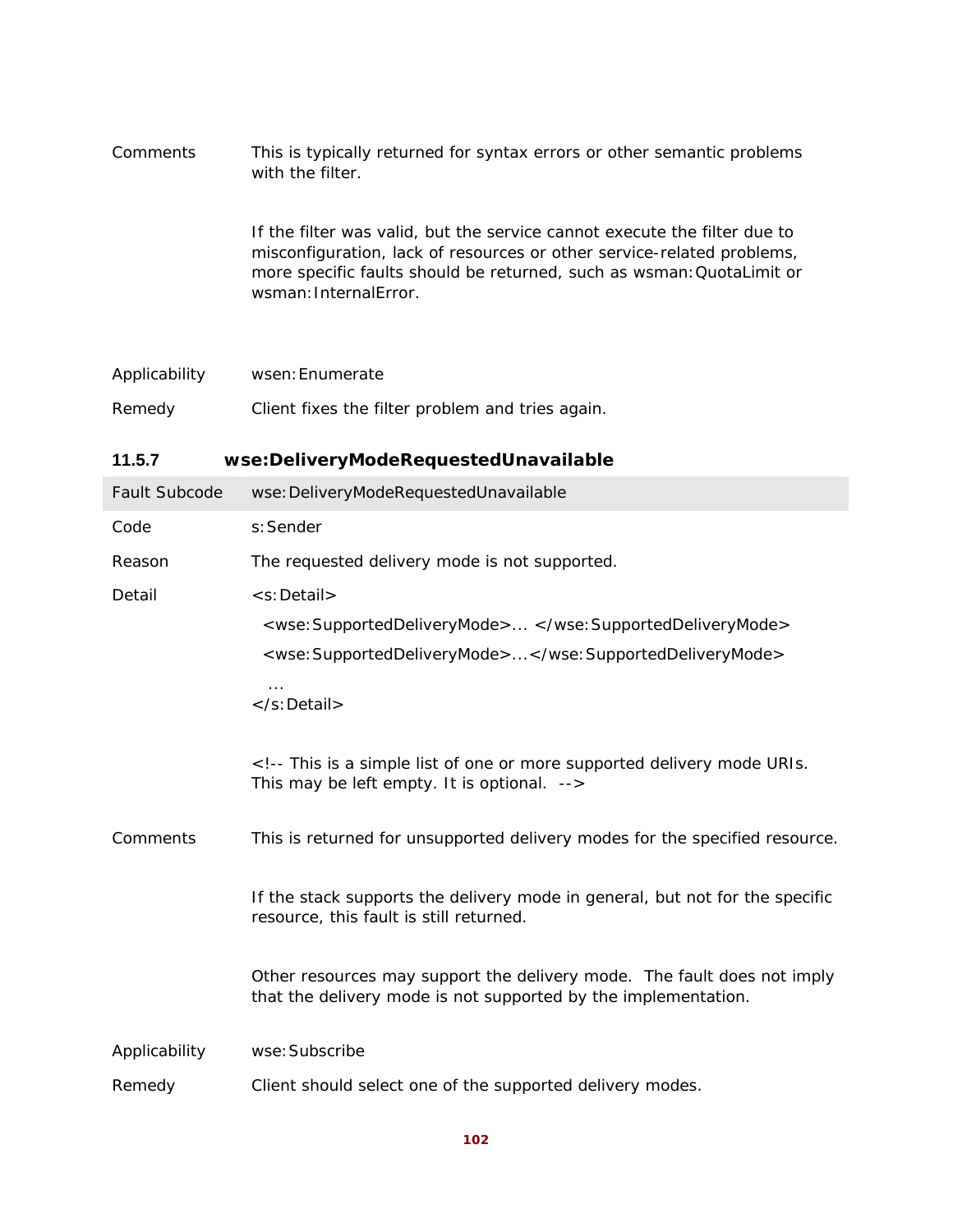## **11.5.8 wsman:DeliveryRefused**

| Fault Subcode | wsman: DeliveryRefused                                                                                                                                                                                                                                                                                                                                                    |
|---------------|---------------------------------------------------------------------------------------------------------------------------------------------------------------------------------------------------------------------------------------------------------------------------------------------------------------------------------------------------------------------------|
| Code          | s: Receiver                                                                                                                                                                                                                                                                                                                                                               |
| Reason        | The receiver refuses to accept delivery of events and requests that the<br>subscription be canceled.                                                                                                                                                                                                                                                                      |
| Detail        | none                                                                                                                                                                                                                                                                                                                                                                      |
| Comments      | This is returned by event receivers to force a cancellation of a<br>subscription.                                                                                                                                                                                                                                                                                         |
|               | This can happen when the client tried to Unsubscribe, but failed, or when<br>the client has lost knowledge of active subscriptions and doesn't want to<br>keep receiving events it no longer owns. This can help with cleanup of<br>spurious or leftover subscriptions when clients are reconfigured or<br>reinstalled and their previous subscriptions are still active. |
| Applicability | Any event delivery message in any mode                                                                                                                                                                                                                                                                                                                                    |
| Remedy        | The service should cease delivering events for the subscription and cancel<br>the subscription, sending any applicable wse: SubscriptionEnd messages.                                                                                                                                                                                                                     |

## **11.5.9 wsa:DestinationUnreachable**

| Fault Subcode | wsa: DestinationUnreachable                                                                  |
|---------------|----------------------------------------------------------------------------------------------|
| Code          | s: Sender                                                                                    |
| Reason        | No route can be determined to reach the destination role defined by the<br>WS-Addressing To. |
| Detail        | $\leq$ s: Detail $>$                                                                         |
|               | $\leq$ s:Text xml:lang="en">                                                                 |
|               | Explanation of why endpoint cannot be reached                                                |
|               | $\langle$ s:Text $\rangle$                                                                   |
|               | The following elements are optional                                                          |
|               | <wsman: faultdetail=""> one of the URI values below</wsman:>                                 |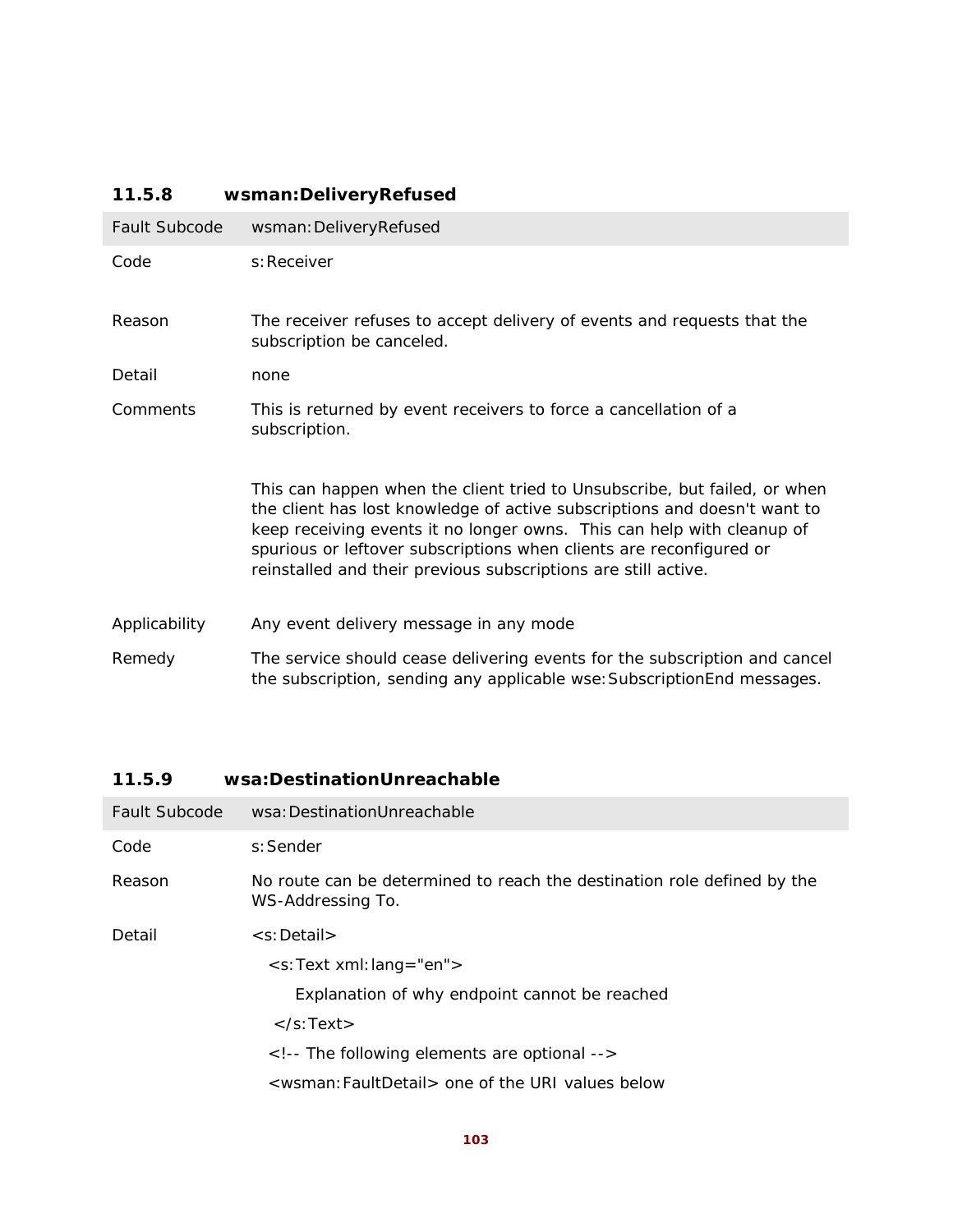</wsman:FaultDetail>

...any service-specific additional XML content...

</s:Detail>

Optionally, the wsman:FaultDetail field may contain one of the following wsman:faultDetail/InvalidResourceURI wsman:faultDetail/InvalidSystem

Comments This is returned as the general "Not Found" case for a Resource (or Resource/System combination), in which the ResourceURI and any applicable Selectors were valid, but the actual targeted object could not be found.

> This fault is NOT used to merely indicate the resource is temporarily offline, which is indicated by wsa:EndpointUnavailable.

Applicability All request messages

Remedy Client should attempt diagnose the version of the service, query any metadata, and perform other diagnostic operations to determine why the request cannot be routed.

### **11.5.10 wsman:EncodingLimit**

| Fault Subcode | wsman: EncodingLimit                                                                                        |
|---------------|-------------------------------------------------------------------------------------------------------------|
| Code          | s: Sender                                                                                                   |
| Reason        | An internal encoding limit was exceeded in a request or would be violated if the message were<br>processed. |
| Detail        | <s:detail></s:detail>                                                                                       |
|               | <wsman:faultdetail></wsman:faultdetail>                                                                     |
|               | Optional; one of the enumeration values from below                                                          |
|               |                                                                                                             |
|               | $<$ s:Text $>$                                                                                              |
|               | Optional textual description of the limit violation                                                         |
|               | $\langle$ s:Text $\rangle$                                                                                  |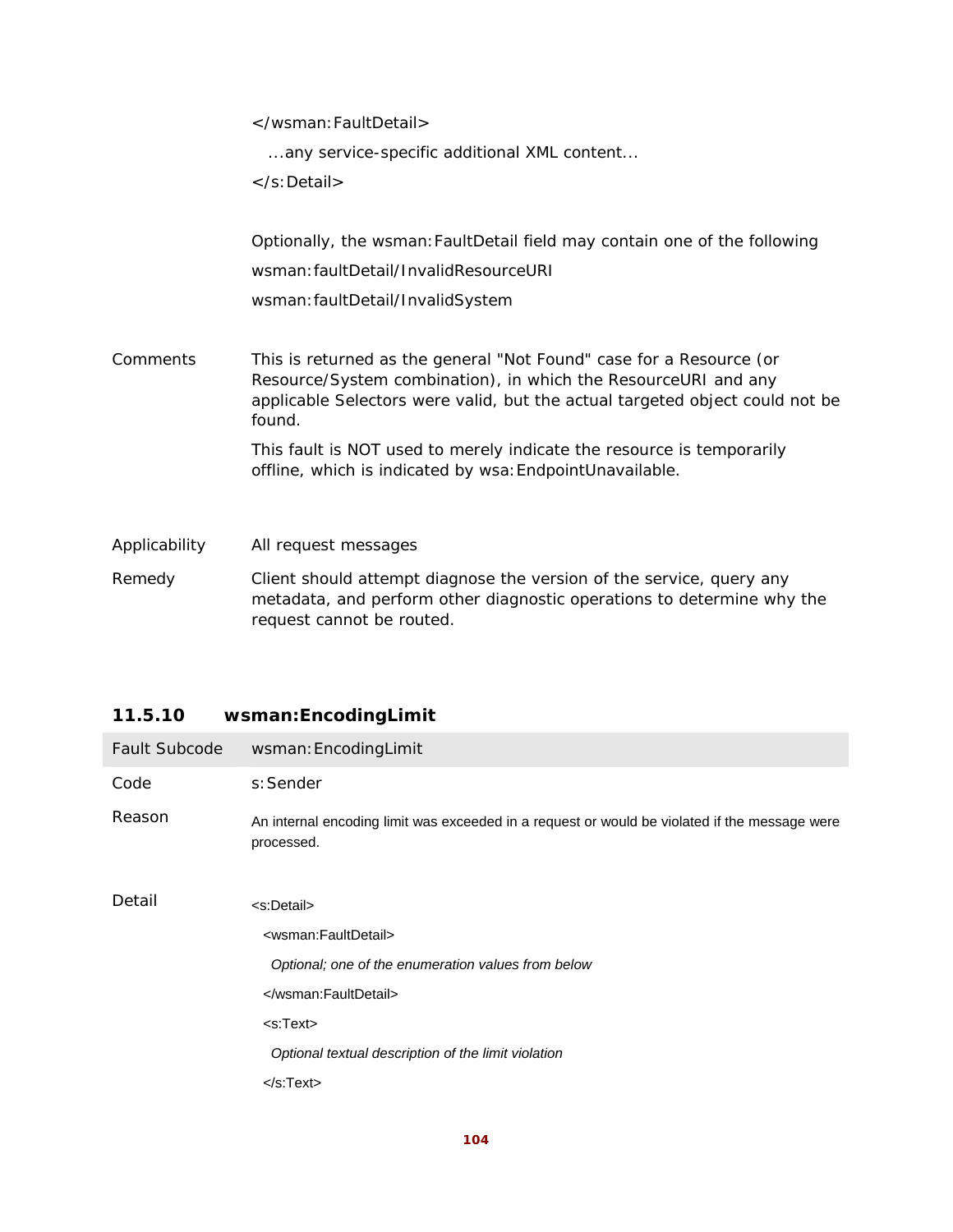*...any service-specific additional XML content...* 

</s:Detail>

In the <wsman:FaultDetail> element, one of the following enumeration values:

#### **wsman:faultDetail/URILimitExceeded**

*(URI was too long)* 

### **wsman:faultDetail/MaxEnvelopeSize**

*(The requested maximum was too large)* 

### **wsman:faultDetail/MaxEnvelopeSizeExceeded**

*(The computed response is too large based on the client limit, but operation was read-only or never executed to start with)* 

### **wsman:faultDetail/ServiceEnvelopeLimit**

*(Service reached its own internal limit when computing response)* 

### **wsman:faultDetail/SelectorLimit**

*(Too many Selectors)* 

### **wsman:faultDetail/OptionLimit**

*(Too many Options)* 

### **wsman:faultDetail/CharacterSet**

*(Unsupported character set)* 

### **wsman:faultDetail/UnreportableSuccess**  *(Operation succeeded and cannot be reversed, but result is too large to send)*

 **wsman:faultDetail/Whitespace**  *(Client-side whitespace usage is not supported)* 

 **wsman:faultDetail/EncodingType**  *(Used for unsupported MTOM or other encoding types)* 

### Comments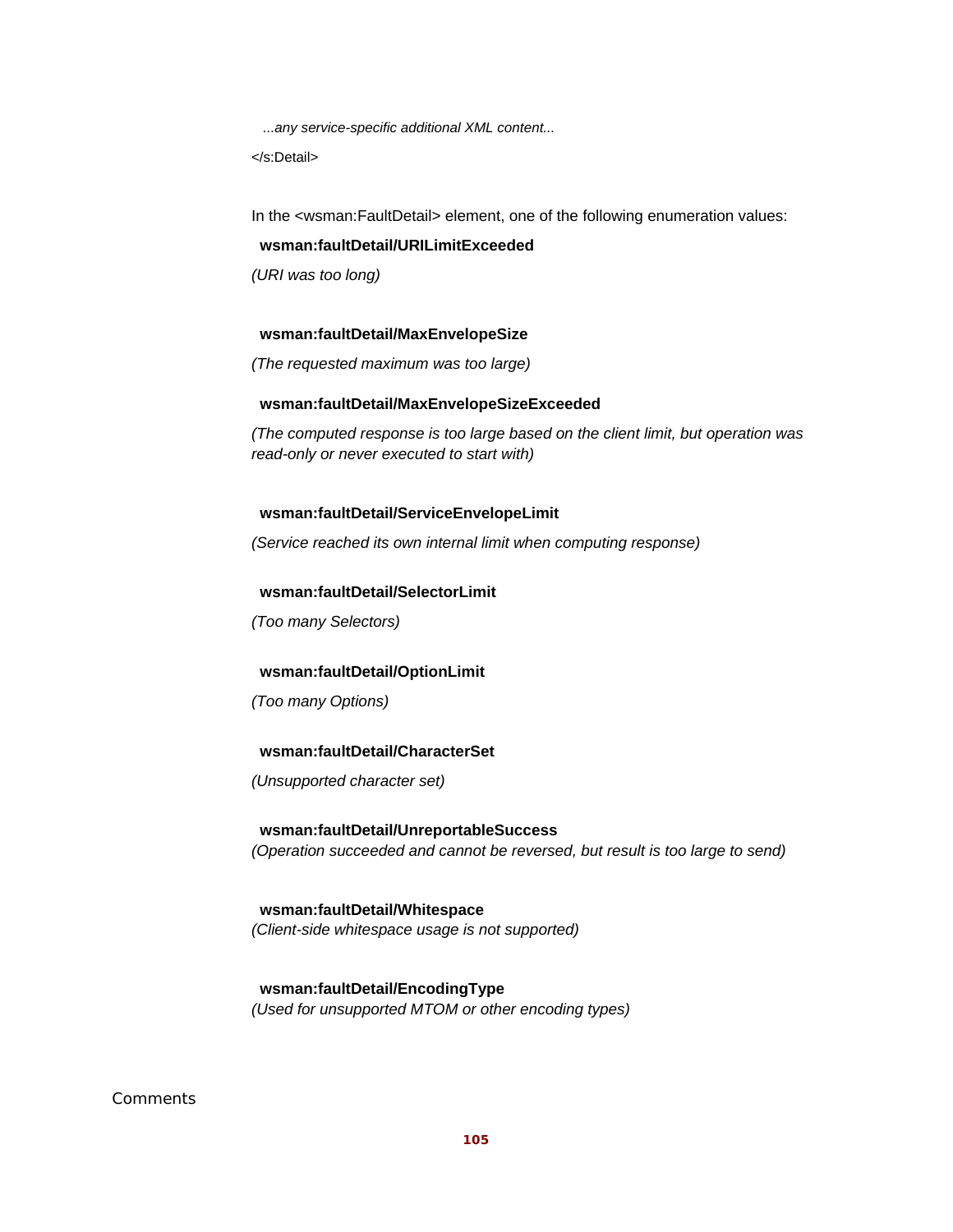This is returned when a system limit was exceeded, whether a published limit or a service-specific limit.

Applicability All request messages

Remedy Client should be reconfigured to send messages which fit the encoding limits of the service.

### **11.5.11 wsa:EndpointUnavailable**

| <b>Fault Subcode</b> | wsa: EndpointUnavailable                                                                                                                                                |
|----------------------|-------------------------------------------------------------------------------------------------------------------------------------------------------------------------|
| Code                 | s: Receiver                                                                                                                                                             |
| Reason               | The specified endpoint is currently unavailable                                                                                                                         |
| Detail               | <s:detail></s:detail>                                                                                                                                                   |
|                      | <wsa:retryafter> xs:duration </wsa:retryafter><br>$\langle$ !-- optional -->                                                                                            |
|                      | optional service-specific XML content                                                                                                                                   |
|                      | <wsman: faultdetail=""> one of the URI values below<br/></wsman:>                                                                                                       |
|                      |                                                                                                                                                                         |
| Comments             | This is returned if the message was correct and the EPR was valid (valid<br>ResourceURI and valid Selectors), but the specified resource is offline.                    |
|                      | In practice, it is difficult for a service to distinguish between "Not Found"<br>cases and "Offline" cases.  In general, wse: Destination Unreachable is<br>preferable. |
| Applicability        | All request messages                                                                                                                                                    |
| Remedy               | Client can retry later, after the resource is again online.                                                                                                             |

### **11.5.12 wse:EventSourceUnableToProcess**

Fault Subcode wse:EventSourceUnableToProcess

Code s:Sender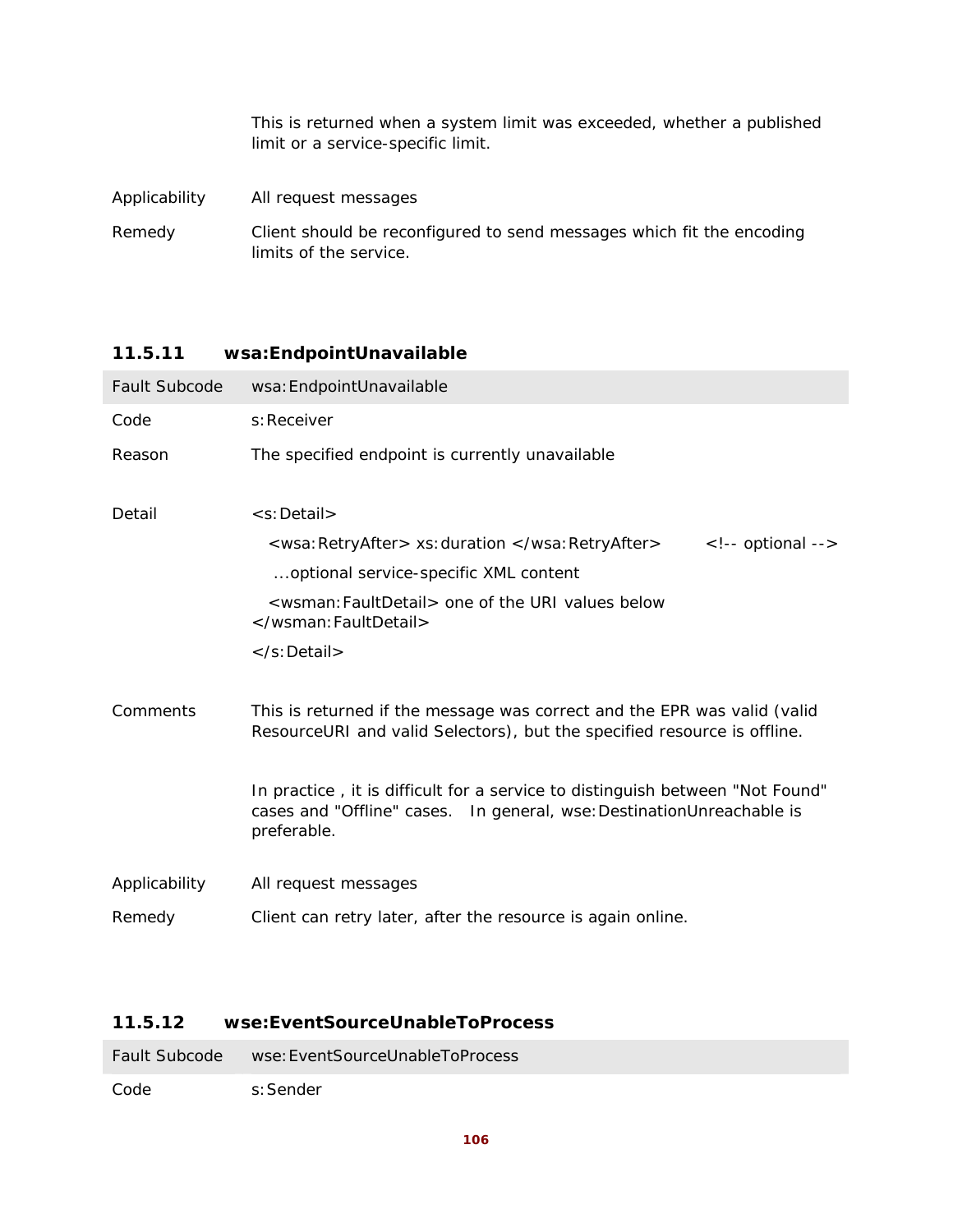| Reason        | The event source cannot process the subscription.                                                                                                                                                                                |
|---------------|----------------------------------------------------------------------------------------------------------------------------------------------------------------------------------------------------------------------------------|
| Detail        | <s:detail></s:detail>                                                                                                                                                                                                            |
|               | $<$ s:Text $>$                                                                                                                                                                                                                   |
|               | Text description of why subscription cannot be processed                                                                                                                                                                         |
|               | $<$ /s:Text $>$                                                                                                                                                                                                                  |
|               | any service-specific additional XML content                                                                                                                                                                                      |
|               | $<$ /s:Detail>                                                                                                                                                                                                                   |
| Comments      | This should be limited to cases where the event filter contains syntax or<br>semantic errors.                                                                                                                                    |
|               | It should not be used to report other internal failues, such as resource<br>limits, internal service errors, "Server Busy", "Access Denied", and any<br>other more specific faults which provide more information to the client. |
| Applicability | wse: Subscribe                                                                                                                                                                                                                   |

Remedy Client should repair the filter syntax.

## **11.5.13 wsen:FilterDialectRequestedUnavailable**

| <b>Fault Subcode</b> |                                                                                                                    |
|----------------------|--------------------------------------------------------------------------------------------------------------------|
|                      | wsen: FilterDialectRequestedUnavailable                                                                            |
| Code                 | s: Sender                                                                                                          |
| Reason               | The requested filtering dialect is not supported.                                                                  |
| Detail               | <s:detail></s:detail>                                                                                              |
|                      | <wsen: supporteddialect=""> </wsen:> +                                                                             |
|                      | $\langle$ s:Detail $\rangle$                                                                                       |
|                      | .                                                                                                                  |
| Comments             | This is returned when the client requests a filter type or query language<br>that is not supported by the service. |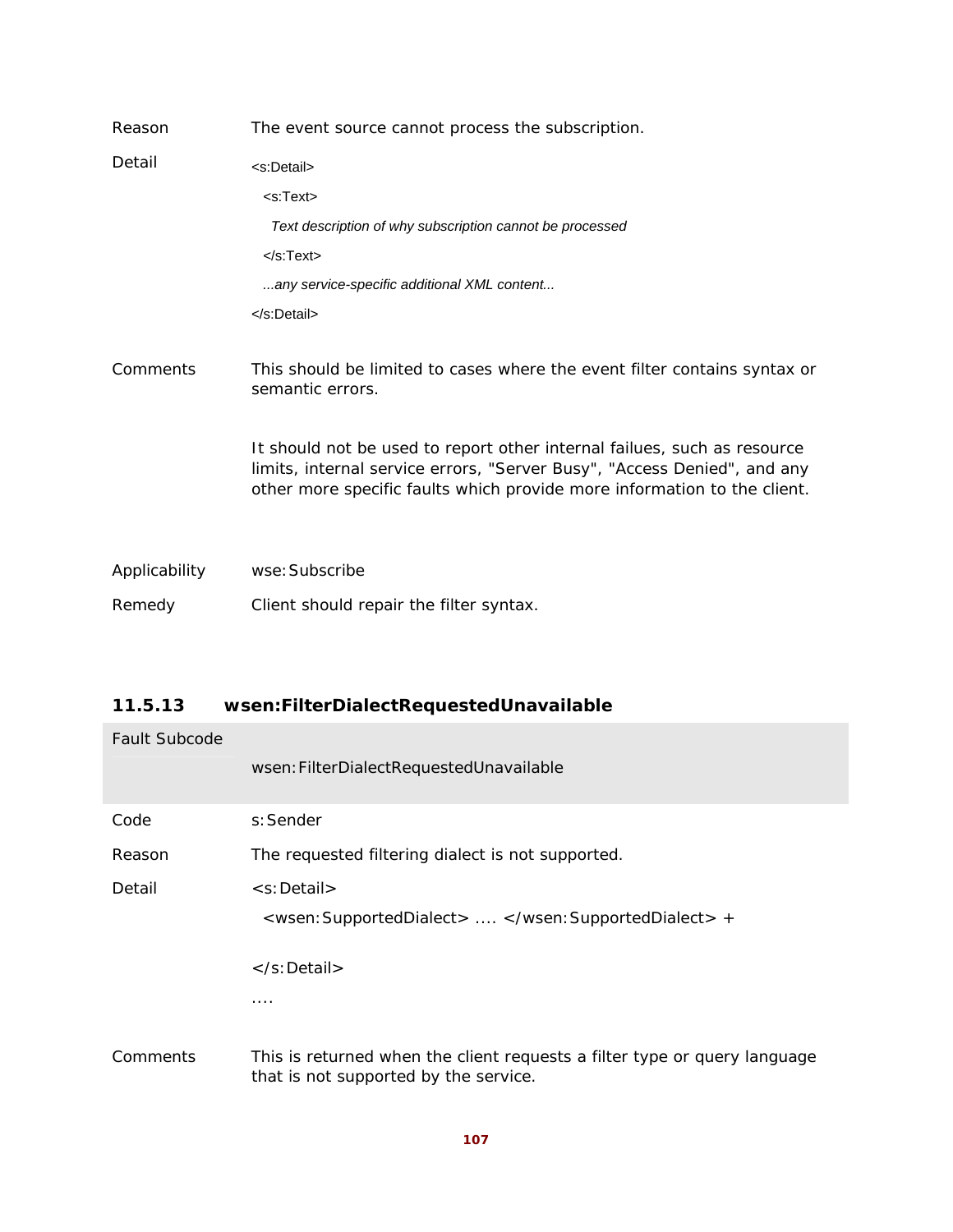The filter dialect may vary from resource to resource, or may apply to the entire service.

| Applicability | wsen: Enumerate                                                                         |
|---------------|-----------------------------------------------------------------------------------------|
| Remedy        | Client must switch to a supported dialect or do a simple enumeration with<br>no filter. |

## **11.5.14 wse:FilteringNotSupported**

| <b>Fault Subcode</b> | wse: FilteringNotSupported                                                                                                                                                |
|----------------------|---------------------------------------------------------------------------------------------------------------------------------------------------------------------------|
| Code                 | s: Sender                                                                                                                                                                 |
| Reason               | Filtering over the event source is not supported.                                                                                                                         |
| Detail               | none                                                                                                                                                                      |
| Comments             | Returned when the service does not support filtered subscriptions for the<br>specified event source, but only supports simple delivery of all events for<br>the resource. |
|                      | Note that the service may support filtering over a different event resource,<br>or may not support filtering for any resource. The same fault applies.                    |
| Applicability        | wse: Subscribe                                                                                                                                                            |
| Remedy               | Client must subscribe using unfiltered delivery.                                                                                                                          |

## **11.5.15 wsen:FilteringNotSupported**

| <b>Fault Subcode</b> | wsen: FilteringNotSupported                                                                                                                                                                                            |
|----------------------|------------------------------------------------------------------------------------------------------------------------------------------------------------------------------------------------------------------------|
| Code                 | s: Sender                                                                                                                                                                                                              |
| Reason               | Filtered enumeration is not supported.                                                                                                                                                                                 |
| Detail               |                                                                                                                                                                                                                        |
| Comments             | Returned when the service does not support filtering of enumerations at<br>all, but only supports simple enumeration. If enumeration as a whole is<br>not supported, then the correct fault is wsa: ActionNotSupported |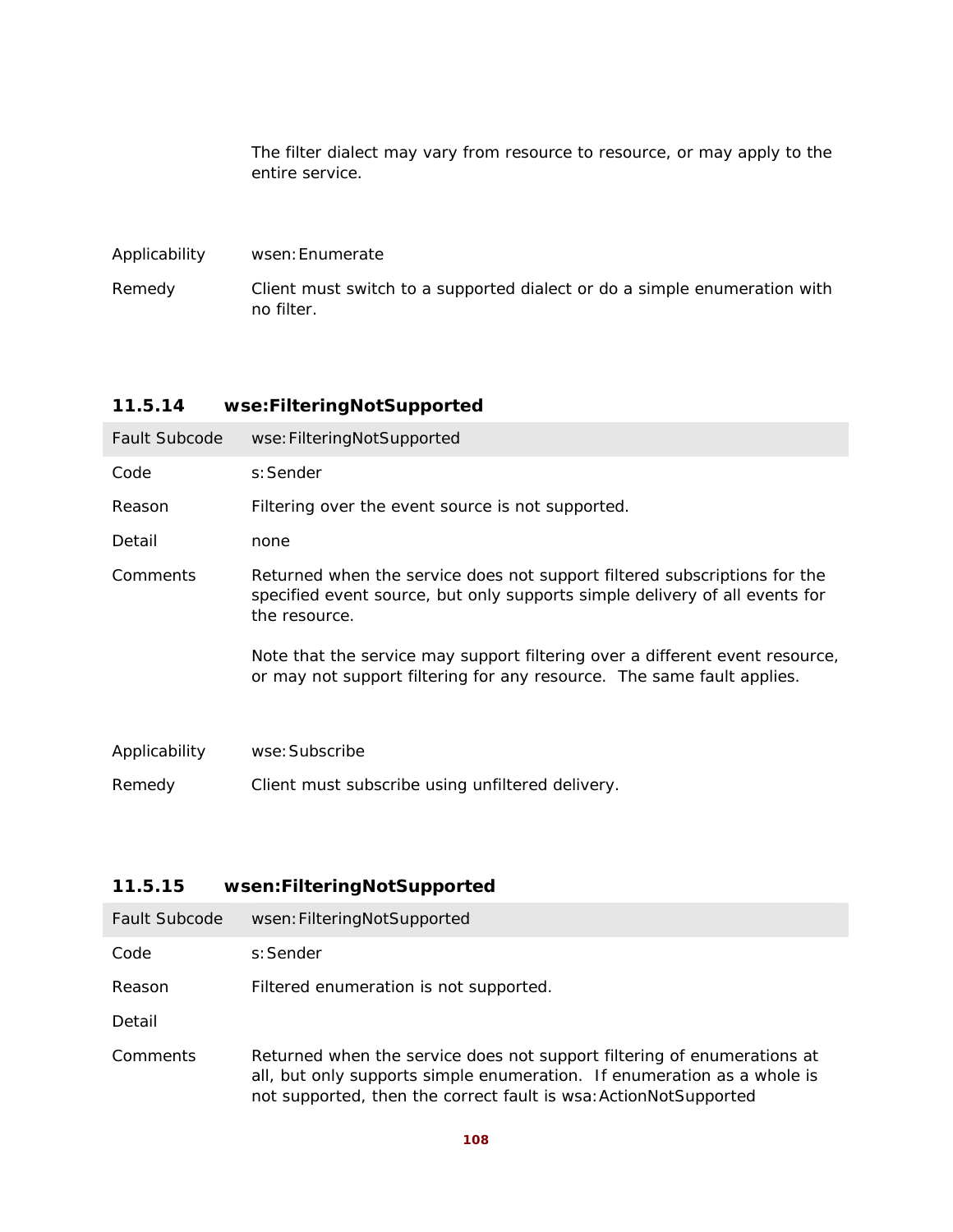|               | Note that the service may support filtering over a different enumerable<br>resource, or may not support filtering for <i>any</i> resource. The same fault<br>applies. |  |
|---------------|-----------------------------------------------------------------------------------------------------------------------------------------------------------------------|--|
| Applicability | wse: Enumerate                                                                                                                                                        |  |
| Remedy        | Client must switch to a simple enumeration.                                                                                                                           |  |

# **11.5.16 wse:FilteringRequestedUnavailable**

| <b>Fault Subcode</b> | wse: Filtering Requested Unavailable                                                                                                                                                                                                               |
|----------------------|----------------------------------------------------------------------------------------------------------------------------------------------------------------------------------------------------------------------------------------------------|
| Code                 | s: Sender                                                                                                                                                                                                                                          |
| Reason               | The requested filter dialect is not supported                                                                                                                                                                                                      |
| Detail               | <s:detail></s:detail>                                                                                                                                                                                                                              |
|                      | <wse: supporteddialect=""> </wse:> +                                                                                                                                                                                                               |
|                      | <wsman: faultdetail=""> the URI below, if applicable<br/></wsman:>                                                                                                                                                                                 |
|                      | $\langle$ s:Detail $\rangle$                                                                                                                                                                                                                       |
|                      | wsman: faultDetail/FilteringRequired                                                                                                                                                                                                               |
| Comments             | This is returned when the client requests a filter dialect that is not<br>supported by the service.                                                                                                                                                |
|                      | In some cases, a subscriptionr requires a filter, as the result of an<br>unfiltered subscription may be infinite or extremely large. In these cases,<br>the wsman: faultDetail/FilteringRequired needs to be included in the<br>s: Detail element. |
|                      |                                                                                                                                                                                                                                                    |
| Applicability        | wse: Subscribe                                                                                                                                                                                                                                     |
| Remedy               | Client must switch to a supported filter dialect or use no filtering.                                                                                                                                                                              |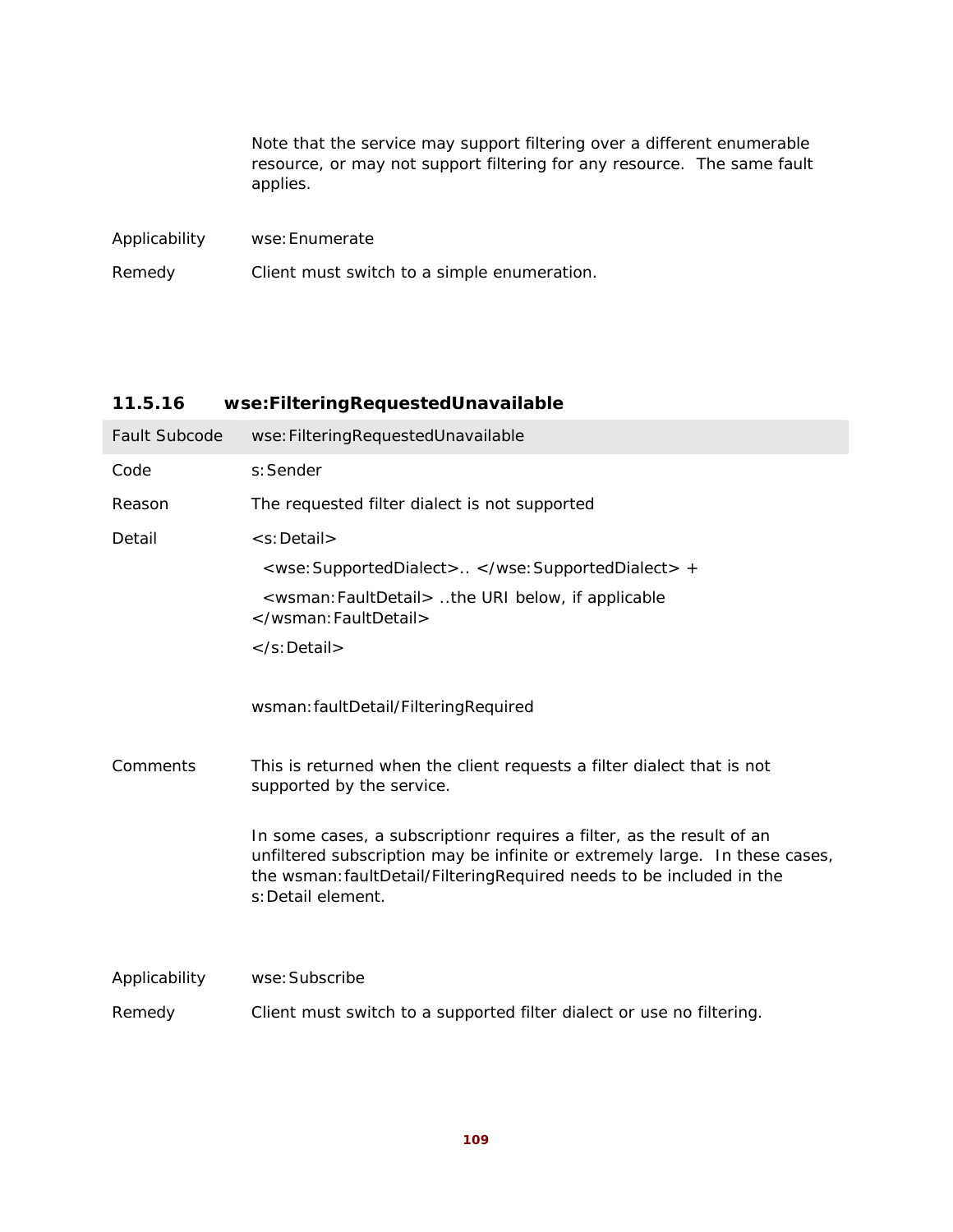| <b>Fault Subcode</b> | wsman: IncompatibleEPR                                                                                                                                                                         |
|----------------------|------------------------------------------------------------------------------------------------------------------------------------------------------------------------------------------------|
| Code                 | s: Sender                                                                                                                                                                                      |
| Reason               | The EPR format used is not supported.                                                                                                                                                          |
| Detail               | <s:detail></s:detail>                                                                                                                                                                          |
|                      | <wsa: endpointreference=""></wsa:>                                                                                                                                                             |
|                      | the correct EPR, if possible                                                                                                                                                                   |
|                      |                                                                                                                                                                                                |
|                      | $\langle$ s:Detail $\rangle$                                                                                                                                                                   |
|                      |                                                                                                                                                                                                |
| Comments             | This is returned when the EPR is of the wrong format. If the service can<br>translate the format to the required one automatically, the correct EPR<br>should be returned in the Detail field. |
|                      | This is used when the service does not support the WS-Management<br>common EPR model for lookup purposes, as opposed to direct resource<br>access.                                             |
| Applicability        | All messages                                                                                                                                                                                   |
| Remedy               | Client extracts the new EPR from the Detail and retries the operation, or<br>the client uses the wsman: system/2005/02/LookupEPR resource to<br>translate to the correct EPR.                  |

# **11.5.17 wsman:IncompatibleEPR**

# **11.5.18 wsman:InternalError**

| <b>Fault Subcode</b> | wsman: InternalError                                                                                                                                                                       |
|----------------------|--------------------------------------------------------------------------------------------------------------------------------------------------------------------------------------------|
| Code                 | s: Receiver                                                                                                                                                                                |
| Reason               | The service cannot comply with the request due to internal processing<br>errors.                                                                                                           |
| Detail               | <s:detail><br/><math>\leq</math>s:Text<math>&gt;</math><br/>&lt;!-- Text description of the internal failure or system-specific error codes&lt;br&gt;&amp; text <math>--</math></s:detail> |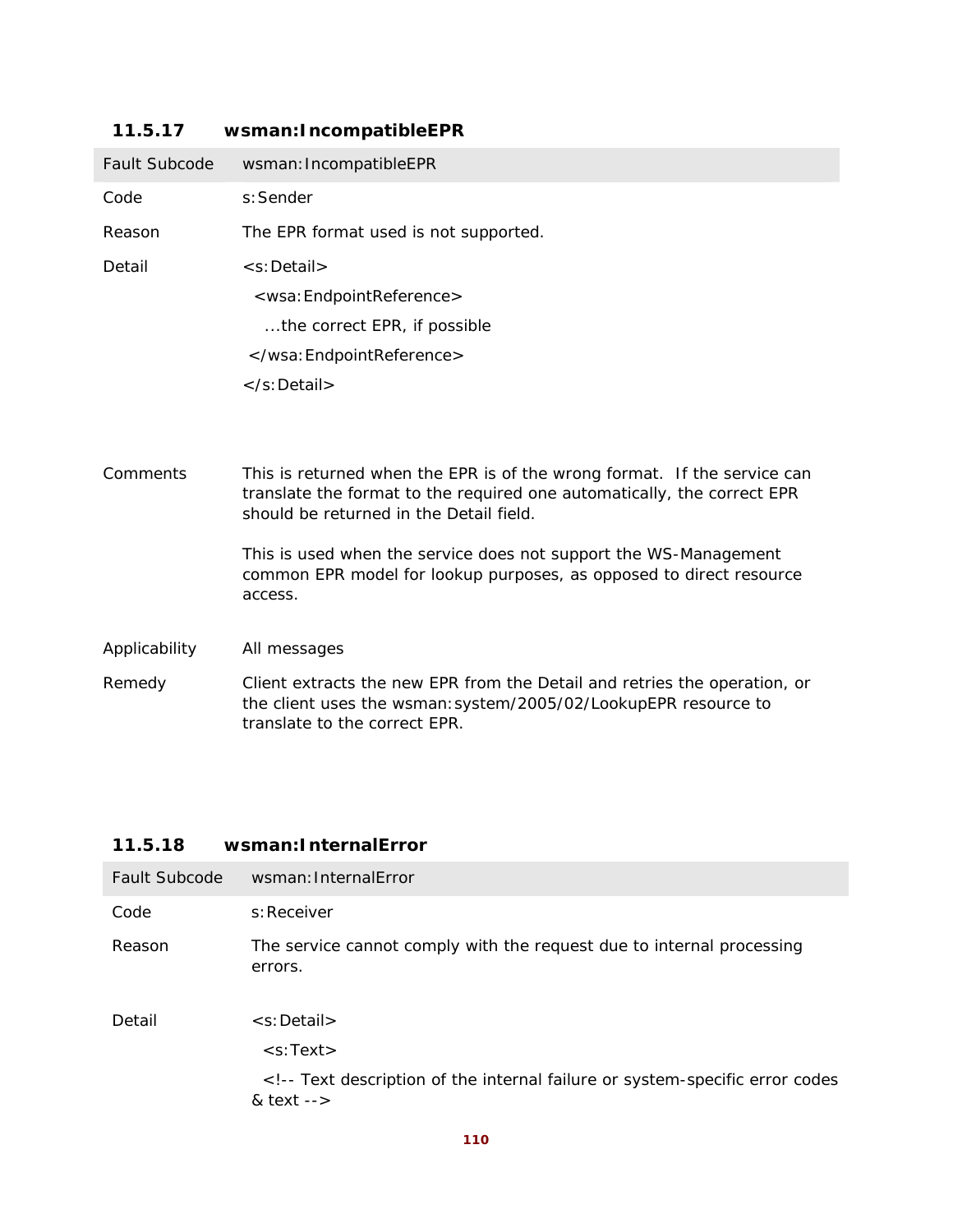|               | $\langle$ s:Text $\rangle$                                                                                                                                                                                                                                                                                                       |
|---------------|----------------------------------------------------------------------------------------------------------------------------------------------------------------------------------------------------------------------------------------------------------------------------------------------------------------------------------|
|               | service-specific extension XML elements                                                                                                                                                                                                                                                                                          |
|               | <s:detail></s:detail>                                                                                                                                                                                                                                                                                                            |
|               |                                                                                                                                                                                                                                                                                                                                  |
| Comments      |                                                                                                                                                                                                                                                                                                                                  |
|               | This is a generic error for capturing internal processing errors within the<br>service. For example, if the service cannot load the necessary executable<br>images, or its configuration is corrupted, or hardware is not operating<br>properly, or any 'unknown' or "unexpected" internal errors, this is the<br>correct fault. |
|               | It is expected that the service must be reconfigured, restarted or<br>reinstalled, so merely asking the client to retry will not succeed.                                                                                                                                                                                        |
| Applicability | All messages                                                                                                                                                                                                                                                                                                                     |
| Remedy        | Client must repair the service out of band to WS-Management.                                                                                                                                                                                                                                                                     |
|               |                                                                                                                                                                                                                                                                                                                                  |

# **11.5.19 wsman:InvalidBookmark**

| <b>Fault Subcode</b> | wsman: InvalidBookmark                                                                 |
|----------------------|----------------------------------------------------------------------------------------|
| Code                 | s: Sender                                                                              |
| Reason               | The bookmark supplied with the subscription is not valid.                              |
| Detail               | <s:detail></s:detail>                                                                  |
|                      | <wsman:faultdetail></wsman:faultdetail>                                                |
|                      | If possible, one of the following URI values                                           |
|                      |                                                                                        |
|                      | $\langle$ s:Detail $\rangle$                                                           |
|                      |                                                                                        |
|                      | wsman: faultDetail/Expired                                                             |
|                      | wsman: faultDetail/Invalid                                                             |
|                      |                                                                                        |
| Comments             | This is returned if a bookmark has expired or is corrupt, or otherwise<br>unknown.     |
|                      | If the service cannot detect "Expired" bookmarks, "Invalid" may always be<br>returned. |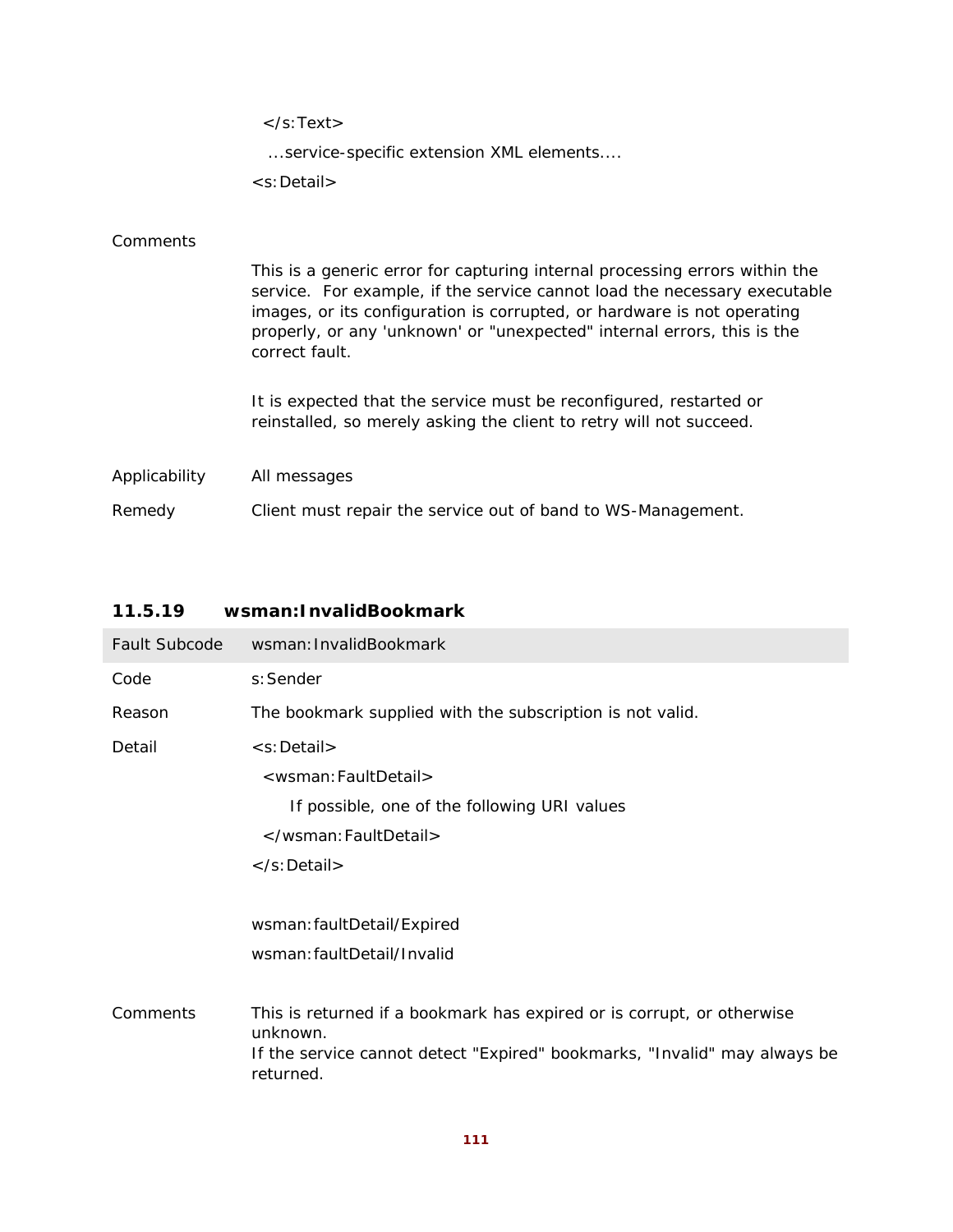### Applicability wsen:Subscribe

Remedy Client must issue a new subscription without bookmarks at all or locate the correct bookmark.

### **11.5.20 wsen:InvalidEnumerationContext**

| <b>Fault Subcode</b> | wsen: InvalidEnumerationContext                                                                                                                                                                                                                                                                                                                           |
|----------------------|-----------------------------------------------------------------------------------------------------------------------------------------------------------------------------------------------------------------------------------------------------------------------------------------------------------------------------------------------------------|
| Code                 | s: Receiver                                                                                                                                                                                                                                                                                                                                               |
| Reason               | The supplied enumeration context is invalid.                                                                                                                                                                                                                                                                                                              |
| Detail               | None                                                                                                                                                                                                                                                                                                                                                      |
| Comments             | An invalid enumeration context was supplied with the message. Typically,<br>this will happen with a wsen: Pull.                                                                                                                                                                                                                                           |
|                      | The enumeration context may be invalid due to expiration, an invalid<br>format, or reuse of an old context which is no longer being tracked by the<br>service.                                                                                                                                                                                            |
|                      | The service also can return this for any case where the enumerator has<br>been terminated unilaterally on the service side, although one of the more<br>descriptive faults is preferable, since this usually happens on out-of-<br>memory (wsman: QuotaLimit), authorization failures<br>(wsman: AccessDenied) or internal errors (wsman: InternalError). |
| Applicability        | wsen: Pull, wsen: Release (whether a pull-mode subscription, or a normal<br>enumeration).                                                                                                                                                                                                                                                                 |
| Remedy               | Client must abandon the enumeration and let the service time it out, as<br>wsen: Release will fail as well.                                                                                                                                                                                                                                               |

# **11.5.21 wse:InvalidExpirationTime**

Code s:Sender

Reason Invalid expiration time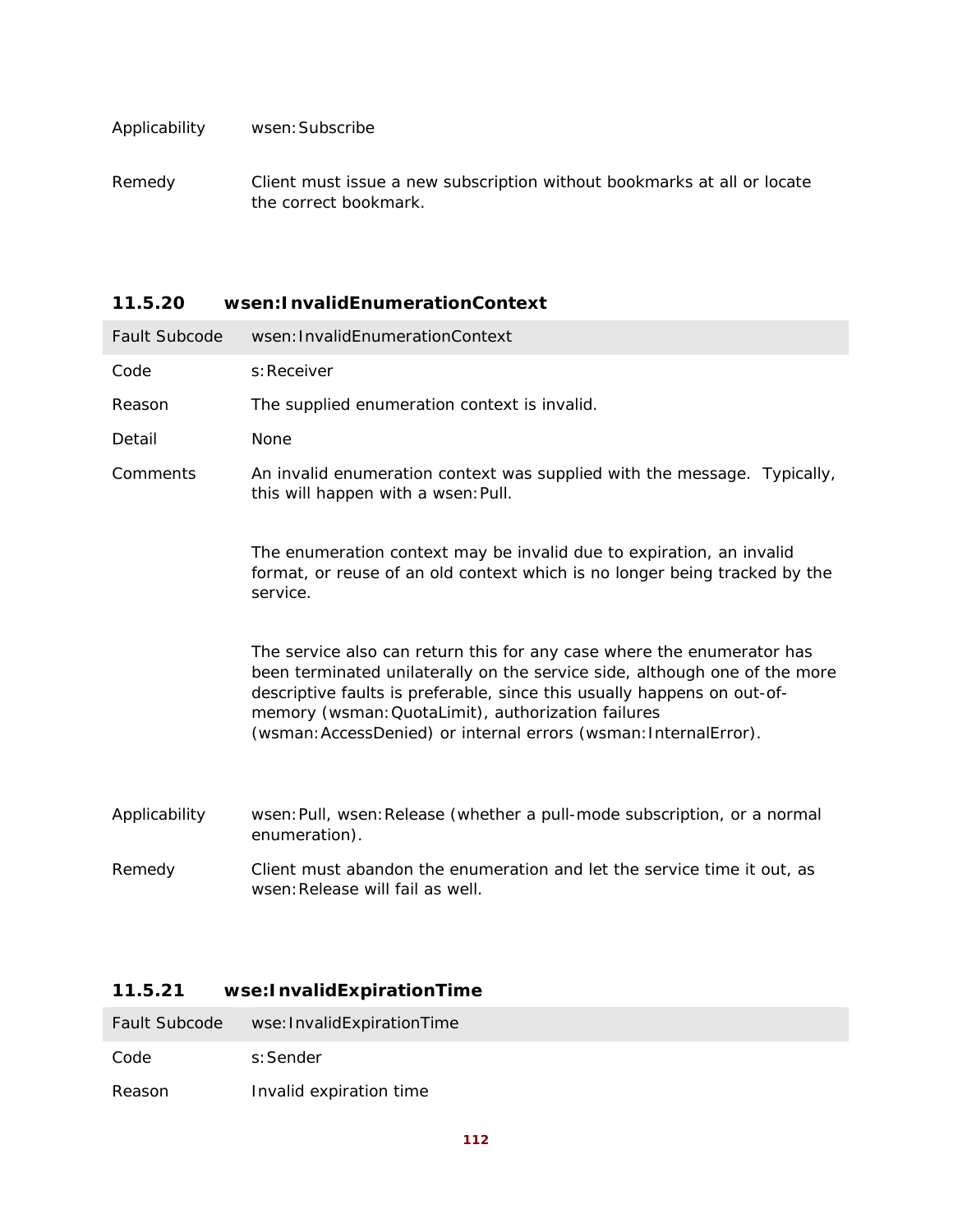| Detail        | none                                                                                                                                         |
|---------------|----------------------------------------------------------------------------------------------------------------------------------------------|
| Comments      | Expiration time was not valid at all or within the limits of the service.                                                                    |
|               | Used for outright errors (expirations in the past, etc.) or expirations too<br>far into the future.                                          |
|               | If the service does not support expiration times at all, then a<br>wsman: Unsupported fault should be returned with the correct detail code. |
| Applicability | wse: Subscribe                                                                                                                               |
| Remedy        | Client issues a new subscription with a supported expiration time.                                                                           |

# **11.5.22 wsen:InvalidExpirationTime**

| <b>Fault Subcode</b> | wsen: InvalidExpirationTime                                                                                                                   |
|----------------------|-----------------------------------------------------------------------------------------------------------------------------------------------|
| Code                 | s: Sender                                                                                                                                     |
| Reason               | The expiration time was not valid.                                                                                                            |
| Detail               | none                                                                                                                                          |
| Comments             | Since WS-Management recommends against impementing the<br>wsen: Expiration feature, this fault should not occur with most<br>implementations. |
|                      | Consult the WS-Enumeration specification for more information.                                                                                |
| Applicability        | wsen: Enumerate                                                                                                                               |
| Remedy               | N/A                                                                                                                                           |

# **11.5.23 wse:InvalidMessage**

| <b>Fault Subcode</b> | wse: InvalidMessage                                                              |
|----------------------|----------------------------------------------------------------------------------|
| Code                 | s:Sender                                                                         |
| Reason               | The request message had unknown or invalid content and could not be<br>processed |
| Detail               | $\leq$ s: Detail $>$                                                             |
|                      | <s:text>  identify the problem either with text or XML fragments</s:text>        |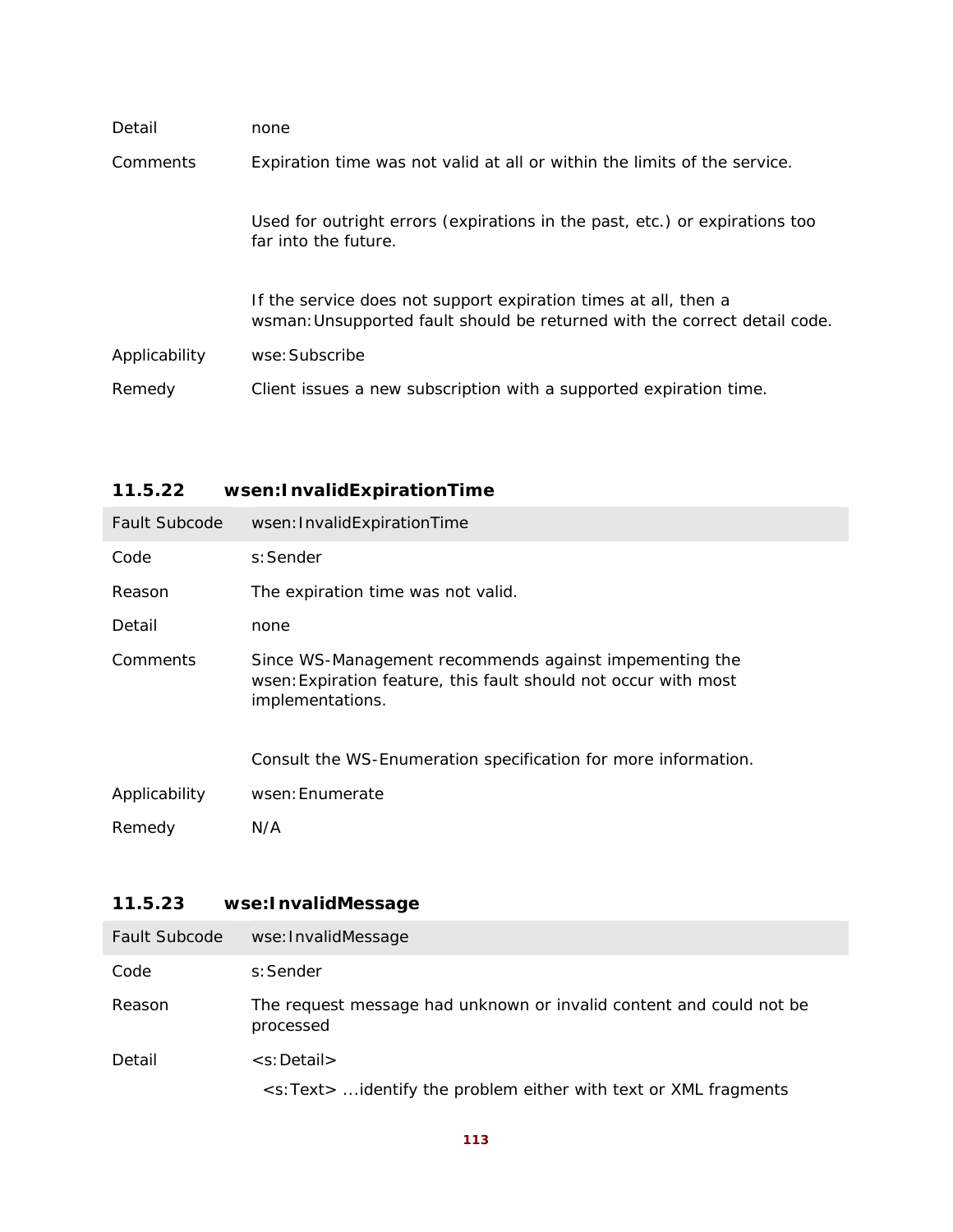|               | $\langle$ s:Text $\rangle$                                                                                                                                                                           |
|---------------|------------------------------------------------------------------------------------------------------------------------------------------------------------------------------------------------------|
|               | $\langle$ s:Detail $\rangle$                                                                                                                                                                         |
| Comments      | Generally not used in WS-Management, although it MAY be used for cases<br>not covered by other faults.                                                                                               |
|               | If the content violates the schema, a wsman: SchemaValidationError fault<br>should be sent. If specific errors occur in the subscription body, one of the<br>more descriptive faults should be used. |
|               | This should not be used to indicate unsupported features, only unexpected<br>or unknown content in violation of this specification.                                                                  |
| Applicability | WS-Eventing request messages                                                                                                                                                                         |
| Remedy        | Client has a defect and should be corrected to issue valid messages which<br>comply with this specification.                                                                                         |

# **11.5.24 wsa:InvalidMessageInformationHeader**

| <b>Fault Subcode</b> | wsa: InvalidMessageInformationHeader                                                                                                                                                                                                                   |
|----------------------|--------------------------------------------------------------------------------------------------------------------------------------------------------------------------------------------------------------------------------------------------------|
| Code                 | s: Sender                                                                                                                                                                                                                                              |
| Reason               | A message information header is not valid and the message cannot be<br>processed.                                                                                                                                                                      |
| Detail               | <s:detail></s:detail>                                                                                                                                                                                                                                  |
|                      | the invalid header                                                                                                                                                                                                                                     |
|                      | $\langle$ s: Detail $>$                                                                                                                                                                                                                                |
|                      |                                                                                                                                                                                                                                                        |
| Comments             | This may occur with any type of SOAP header error. The header may be<br>invalid in terms of schema, value, or may constitute a semantic error.                                                                                                         |
|                      | This should not be used to indicate an invalid resource URI, bad Selector,<br>or other WS-Management-specific concepts, but should be limited to<br>structural problems with the SOAP payload prior to interpretation in the<br>WS-Management context. |
|                      | Examples are repeated MessageIDs, missing RelatesTo on a response,<br>badly formed addresses, or any other missing header content.                                                                                                                     |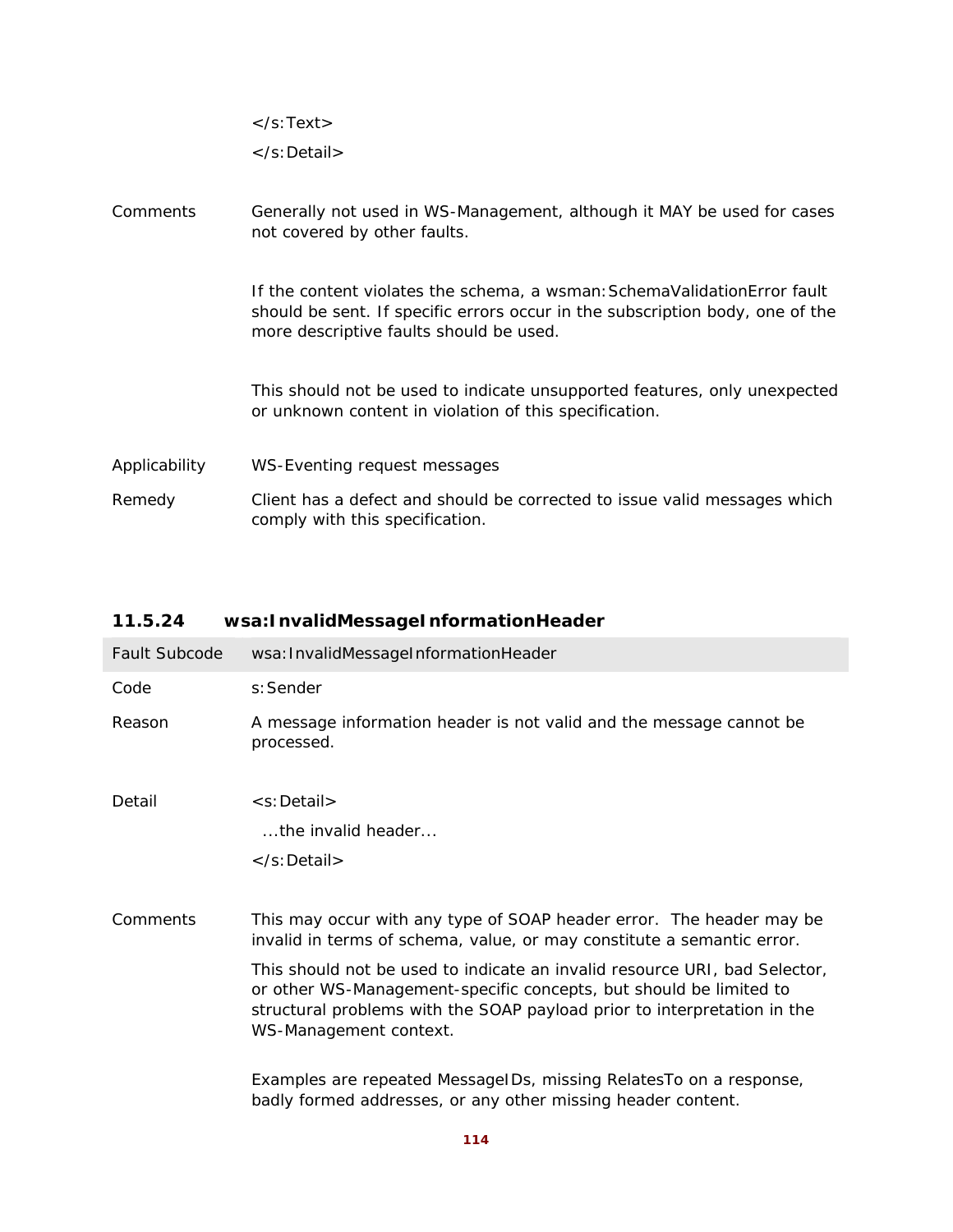| Applicability | All messages |                                                                 |
|---------------|--------------|-----------------------------------------------------------------|
| Remedy        |              | Major client defect. The SOAP packets are not correctly formed. |

# **11.5.25 wsman:InvalidOptions**

| Fault Subcode | wsman: InvalidOptions                                                                                                           |
|---------------|---------------------------------------------------------------------------------------------------------------------------------|
| Code          | s: Sender                                                                                                                       |
| Reason        | One or more options were not valid.                                                                                             |
| Detail        | <s:detail></s:detail>                                                                                                           |
|               | <wsman: faultdetail=""></wsman:>                                                                                                |
|               | If possible, one of the following URI values                                                                                    |
|               |                                                                                                                                 |
|               | $\langle$ s: Detail $\rangle$                                                                                                   |
|               |                                                                                                                                 |
|               | wsman: faultDetail/NotSupported                                                                                                 |
|               | wsman: faultDetail/InvalidName                                                                                                  |
|               | wsman: faultDetail/InvalidValue                                                                                                 |
| Comments      | This generically covers all cases where the option names or values are not<br>valid or they are used in incorrect combinations. |
| Applicability | All request messages                                                                                                            |
| Remedy        | Client should retrieve the catalog entry for the resource and determine<br>how to correct the invalid option values.            |

# **11.5.26 wsman:InvalidParameter**

| <b>Fault Subcode</b> | wsman: InvalidParameter                      |
|----------------------|----------------------------------------------|
| Code                 | s:Sender                                     |
| Reason               | An operation parameter was not valid         |
| Detail               | $\leq$ s: Detail $>$                         |
|                      | <wsman: faultdetail=""></wsman:>             |
|                      | If possible, one of the following URI values |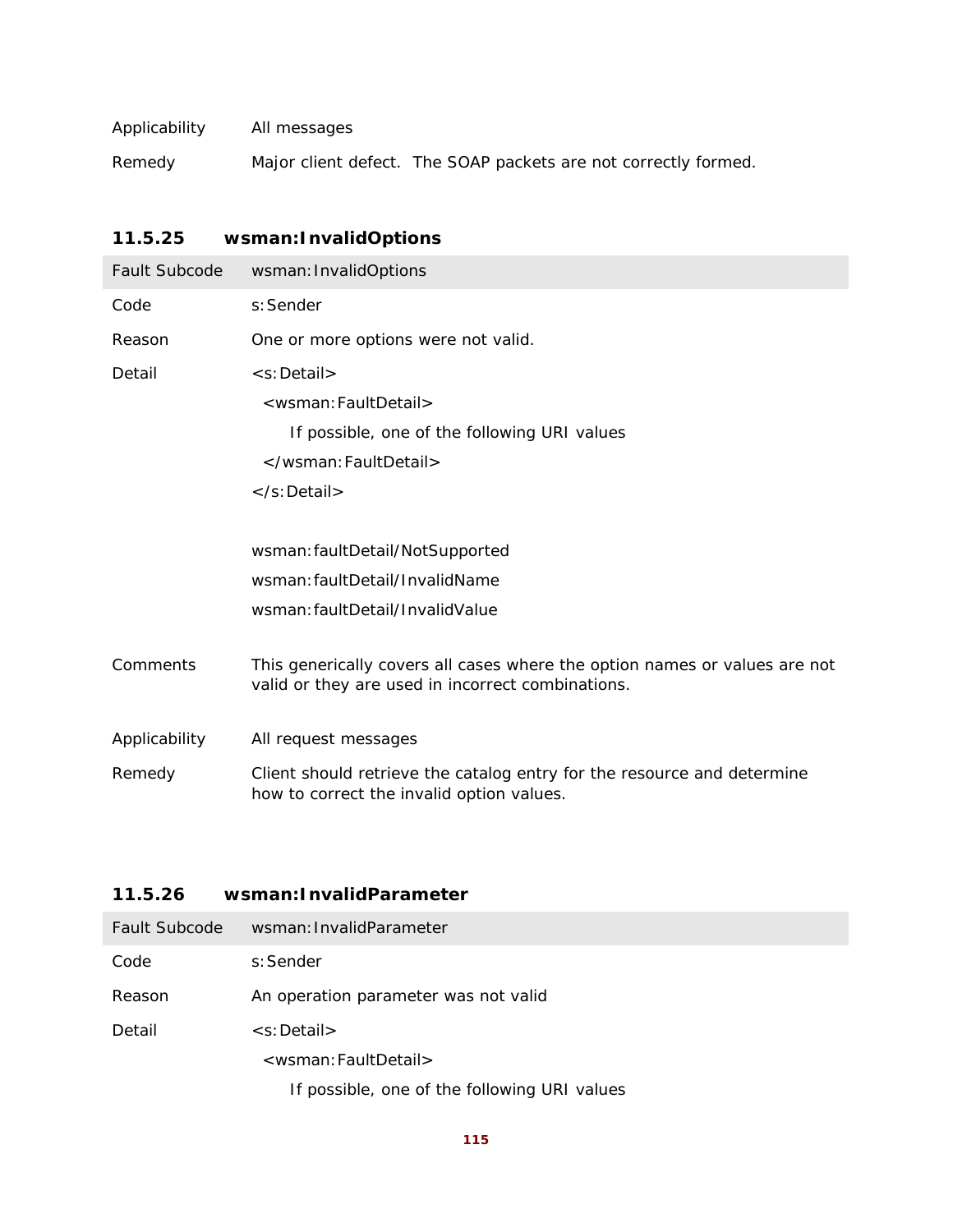</wsman:FaultDetail>

</s:Detail>

|               | wsman: faultDetail/TypeMismatch<br>wsman: faultDetail/InvalidName                                                                                           |
|---------------|-------------------------------------------------------------------------------------------------------------------------------------------------------------|
| Comments      | Returned when a parameter to a custom action was not valid.                                                                                                 |
|               | This is a default for new implementations which need to have a generic<br>fault for this case. The method may also return any specific fault of its<br>own. |
| Applicability | All messages with custom actions                                                                                                                            |
| Remedy        | Client should consult the WSDL for the operation and determine how to<br>supply the correct parameter.                                                      |

# **11.5.27 wxf:InvalidRepresentation**

| Fault Subcode | wxf: InvalidRepresentation                                                |
|---------------|---------------------------------------------------------------------------|
| Code          | s: Sender                                                                 |
| Reason        | The XML content was invalid.                                              |
| Detail        | <s:detail></s:detail>                                                     |
|               | <wsman: faultdetail=""></wsman:>                                          |
|               | If possible, one of the following URI values                              |
|               |                                                                           |
|               |                                                                           |
|               |                                                                           |
|               | wsman: faultDetail/InvalidValues                                          |
|               | wsman: faultDetail/MissingValues                                          |
|               | wsman: faultDetail/InvalidNamespace                                       |
|               | wsman: faultDetail/InvalidFragment                                        |
|               |                                                                           |
| Comments      | This may be returned when the input XML is not valid semantically or uses |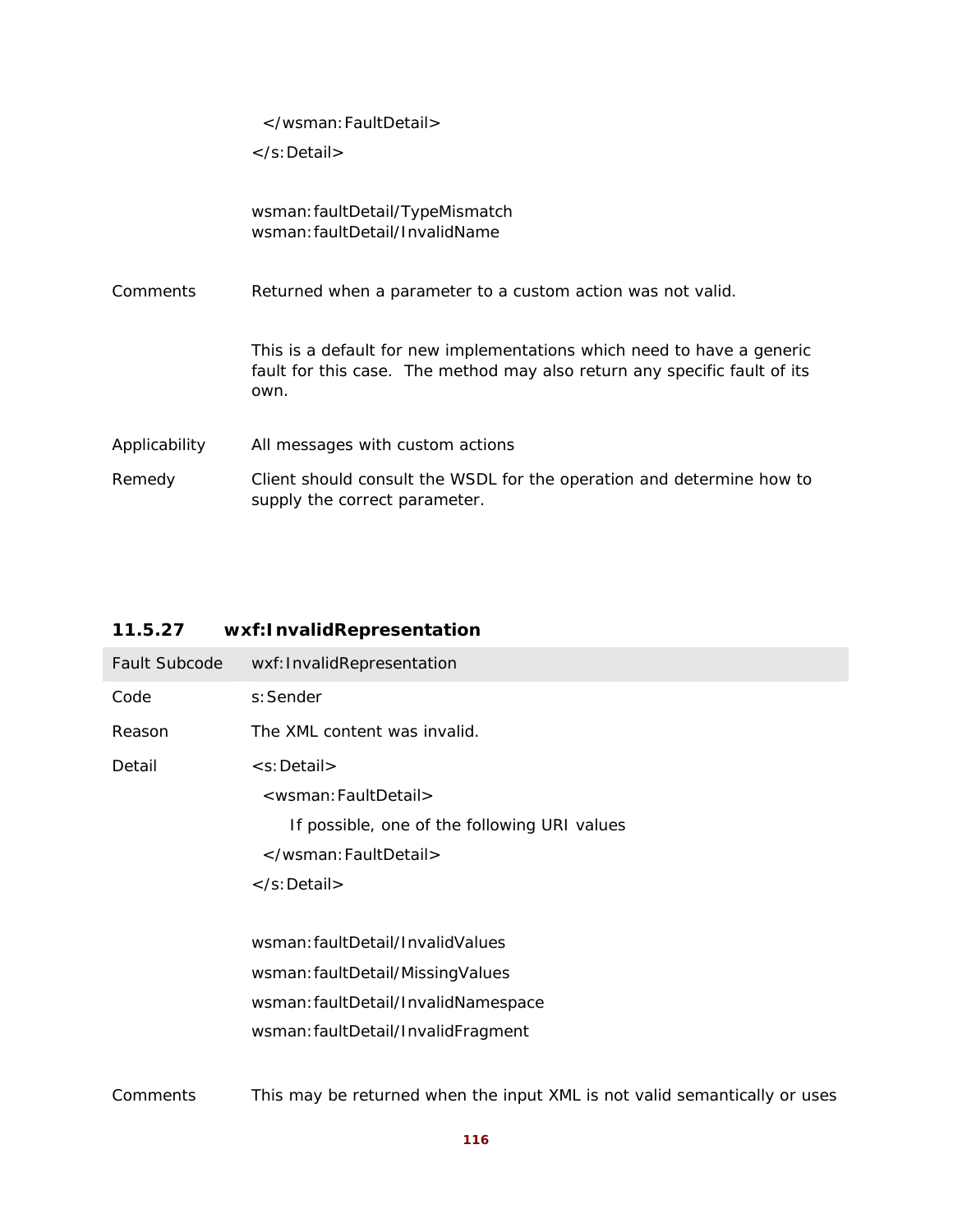|               | the wrong schema for the resource.                                                                                                                                        |
|---------------|---------------------------------------------------------------------------------------------------------------------------------------------------------------------------|
|               | However, a wsman: SchemaValidationError fault should be returned if the<br>error is related to XML Schema violations per se, as opposed to invalid<br>semantic values.    |
|               | Note the anomalous case where a schema violation does not occur, but<br>the namespace is simply the wrong one, in which<br>wsman: faultDetail/WrongNamespace is returned. |
| Applicability | wxf: Put, wxf: Create                                                                                                                                                     |
| Remedy        | Client defect. The client should correct the input XML.                                                                                                                   |

# **11.5.28 wsman:InvalidSelectors**

| <b>Fault Subcode</b> | wsman: InvalidSelectors                                                                                      |
|----------------------|--------------------------------------------------------------------------------------------------------------|
| Code                 | s: Sender                                                                                                    |
| Reason               | The Selectors for the resource were not valid                                                                |
| Detail               | <s:detail></s:detail>                                                                                        |
|                      | <wsman: faultdetail=""></wsman:>                                                                             |
|                      | If possible, one of the following URI values                                                                 |
|                      |                                                                                                              |
|                      |                                                                                                              |
|                      |                                                                                                              |
|                      | wsman: faultDetail/InsufficientSelectors<br>wsman: faultDetail/UnexpectedSelectors                           |
|                      | wsman: faultDetail/TypeMismatch<br>wsman: faultDetail/InvalidValue<br>wsman: faultDetail/AmbiguousSelectors  |
|                      | wsman: faultDetail/DuplicateSelectors                                                                        |
|                      |                                                                                                              |
| Comments             | This covers all cases where the specified Selectors were incorrect or<br>unknown for the specified resource. |
| Applicability        | All request messages                                                                                         |
| Remedy               | Client should retrieve documentation or metadata and correct the<br>Selectors.                               |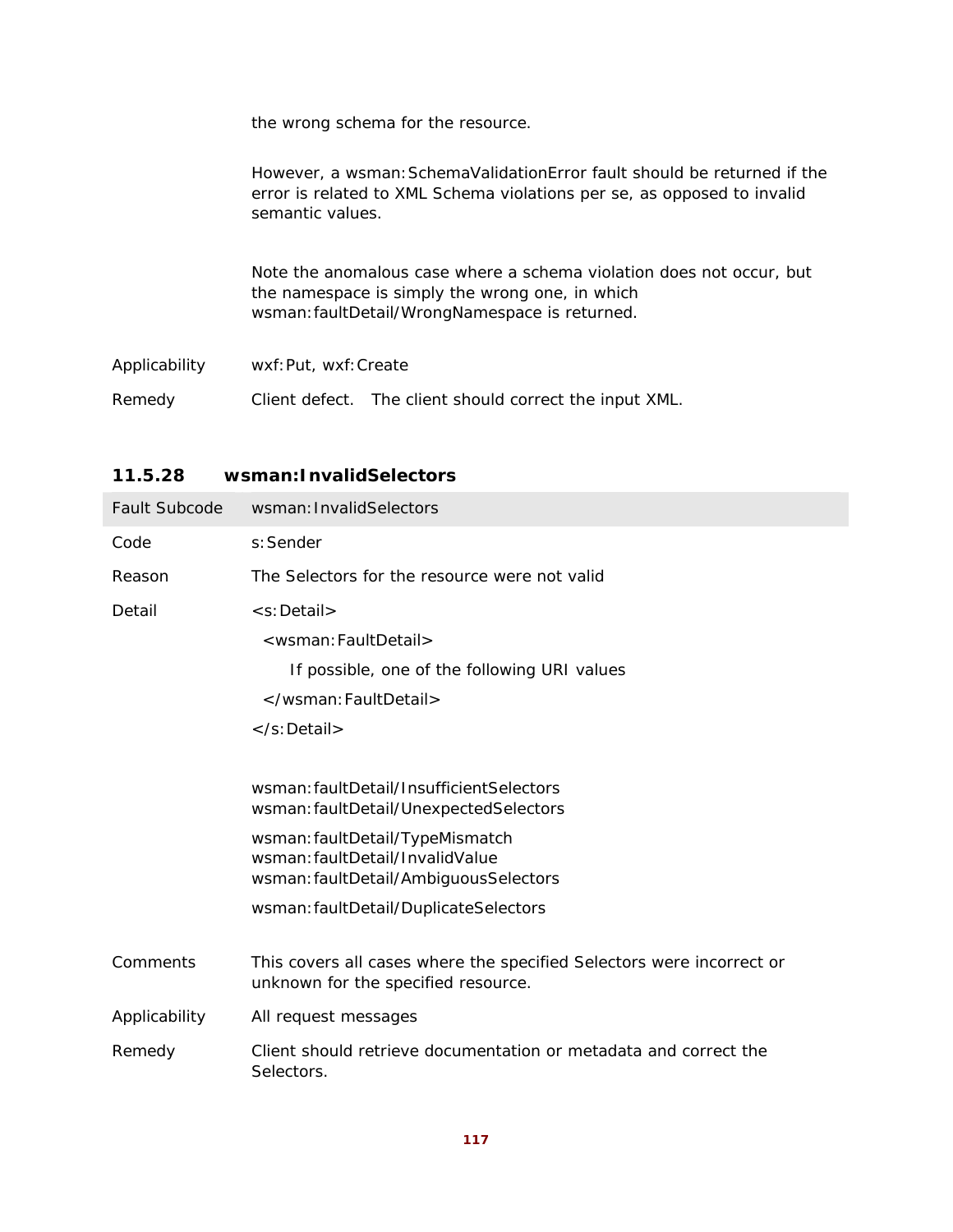# **11.5.29 wsman:InvalidSystem**

| Fault Subcode | wsman: InvalidSystem                                                                                                                                                |
|---------------|---------------------------------------------------------------------------------------------------------------------------------------------------------------------|
| Code          | s: Sender                                                                                                                                                           |
| Reason        | A valid wsman: System URI is required                                                                                                                               |
| Detail        | <s:detail><br/><wsman: faultdetail=""> <i>one of the values below </i></wsman:><br/><math>\langle</math>s:Detail<math>\rangle</math></s:detail>                     |
|               | wsman:faultDetail/MissingSystem<br>wsman:faultDetail/InvalidSystem                                                                                                  |
| Comments      | This is returned when the service does not support a default system and<br>requires an explicit wsman: System value, or when the specified system<br>was not valid. |
| Applicability | All messages                                                                                                                                                        |
|               |                                                                                                                                                                     |

# **11.5.30 wsa:MessageInformationHeaderRequired**

| <b>Fault Subcode</b> | wsa: MessageInformationHeaderRequired                                              |
|----------------------|------------------------------------------------------------------------------------|
| Code                 | s: Sender                                                                          |
| Reason               | A required header was missing.                                                     |
| Detail               | <s:detail></s:detail>                                                              |
|                      | The XML QName of the missing header                                                |
|                      | $\langle$ s:Detail $\rangle$                                                       |
|                      |                                                                                    |
| Comments             | A required message information header, To, MessageID, or Action, is not<br>present |
| Applicability        | All messages                                                                       |
| Remedy               | Major client defect. The SOAP packets are not correctly formed.                    |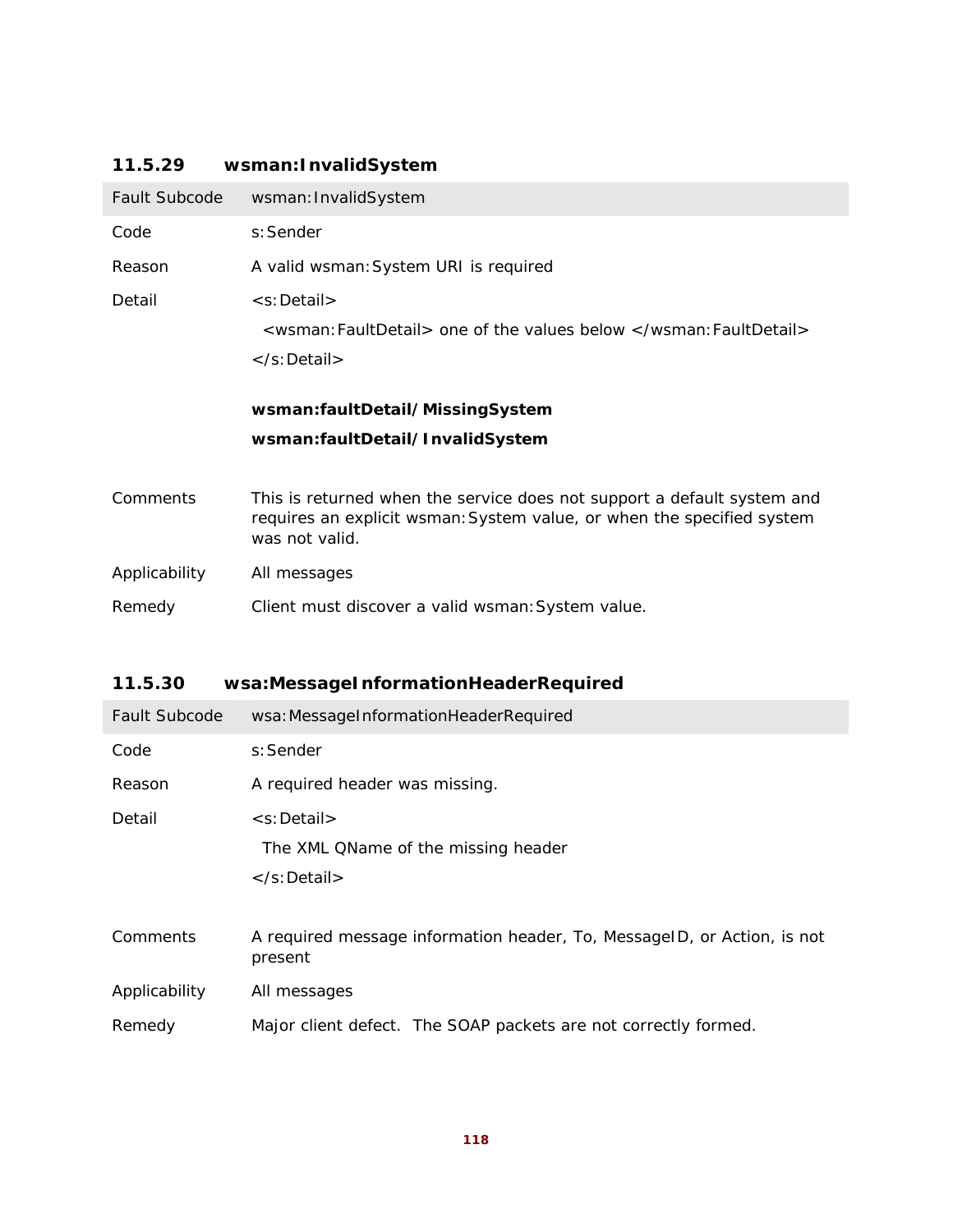| Fault Subcode | wsman: MetadataRedirect                                                                                                                                                                                                                                           |
|---------------|-------------------------------------------------------------------------------------------------------------------------------------------------------------------------------------------------------------------------------------------------------------------|
| Code          | s: Sender                                                                                                                                                                                                                                                         |
| Reason        | The requested metadata is not available at the current address.                                                                                                                                                                                                   |
| Detail        | <s:detail></s:detail>                                                                                                                                                                                                                                             |
|               | <wsa: endpointreference="">  SOAP address <br/></wsa:>                                                                                                                                                                                                            |
|               | <wsa: endpointreference="">  SOAP address <br/></wsa:>                                                                                                                                                                                                            |
|               | <wsman: url=""> http address </wsman:>                                                                                                                                                                                                                            |
|               | <wsman: url=""> https address </wsman:>                                                                                                                                                                                                                           |
|               | <wsman: url=""> ftp address </wsman:>                                                                                                                                                                                                                             |
|               | …etc.                                                                                                                                                                                                                                                             |
|               |                                                                                                                                                                                                                                                                   |
| Comments      | This is returned in cases where metadata is requested and it is not<br>available, such as a WSDL document, an XML schema, or other metadata,<br>and the service knows the actual location.                                                                        |
|               | The address(es) should be encoded in the s: Detail element. If the<br>address is a SOAP endpoint, it is wrapped in wsa: EndpointReference<br>wrappers. If the address is a URL-based address (such as an HTTP web<br>address), then a wsman: URL wrapper is used. |
|               | More than one address may be used.                                                                                                                                                                                                                                |
| Applicability | wxf: Get, wsen: Enumerate                                                                                                                                                                                                                                         |
| Remedy        | Client should extract addresses from the Detail element, if possible, and<br>retry with the new addresses.                                                                                                                                                        |

### **11.5.31 wsman:MetadataRedirect**

# **11.5.32 wsman:QuotaLimit**

| Fault Subcode | wsman: QuotaLimit                             |
|---------------|-----------------------------------------------|
| Code          | s:Sender                                      |
| Reason        | The service is busy servicing other requests. |
| Detail        | $\leq$ s: Detail $>$                          |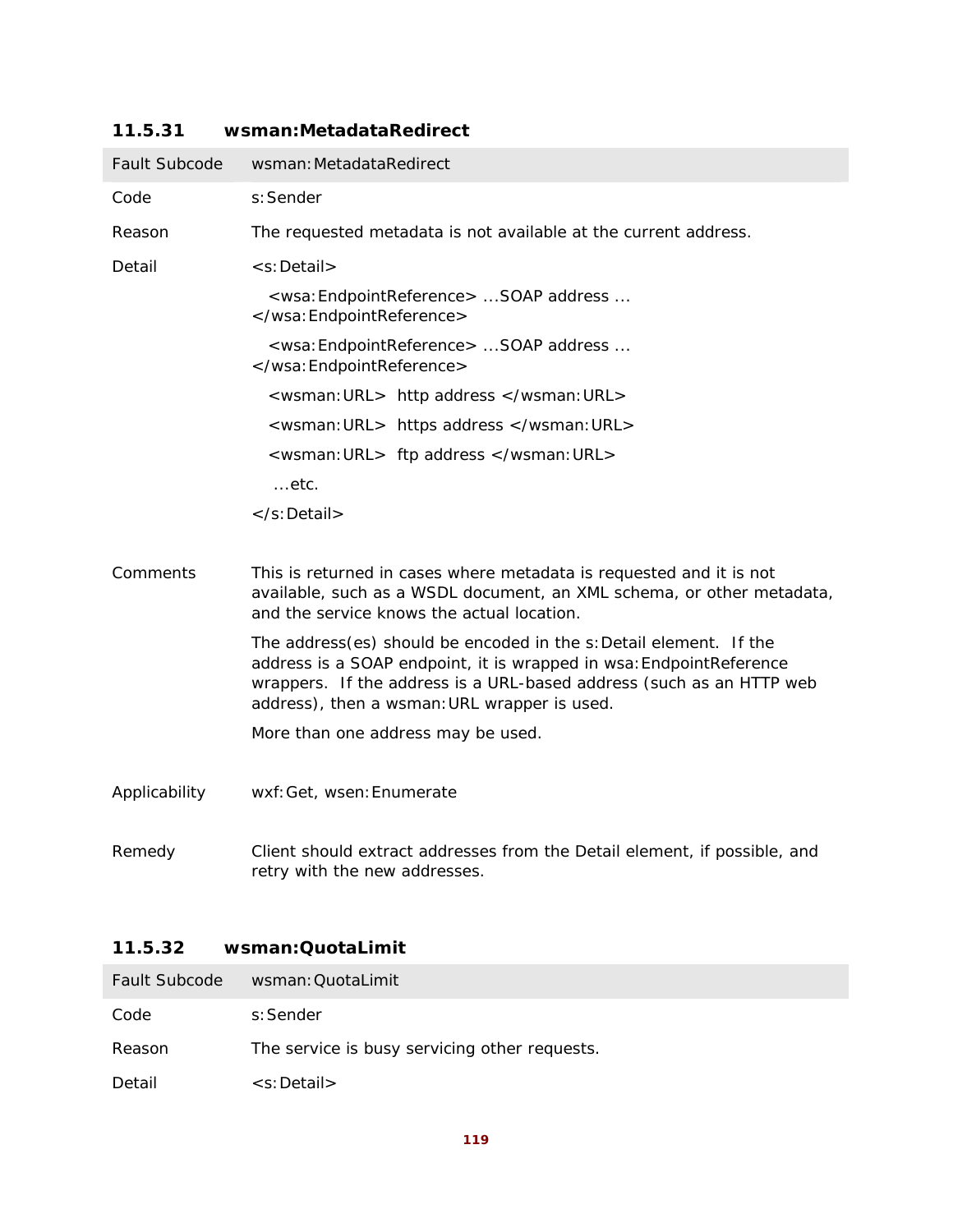<s:Text> reason </s:Text>

</s:Detail>

| Comments      | This is returned when the SOAP message is otherwise correct, but the<br>service has reached a resource or quota limit. |
|---------------|------------------------------------------------------------------------------------------------------------------------|
| Applicability | All messages                                                                                                           |
| Remedy        | Client can retry later                                                                                                 |

### **11.5.33 wsman:RenameFailure**

| Fault Subcode | wsman: RenameFailure                                                                                                                                                                                     |
|---------------|----------------------------------------------------------------------------------------------------------------------------------------------------------------------------------------------------------|
| Code          | s: Sender                                                                                                                                                                                                |
| Reason        | The Selectors for the resource were not valid                                                                                                                                                            |
| Detail        | <s:detail></s:detail>                                                                                                                                                                                    |
|               | <wsman: faultdetail=""></wsman:>                                                                                                                                                                         |
|               | If possible, one of the following URI values                                                                                                                                                             |
|               |                                                                                                                                                                                                          |
|               | $\langle$ s:Detail $\rangle$                                                                                                                                                                             |
|               | wsman: faultDetail/InvalidResourceURI<br>wsman: faultDetail/InvalidSystem<br>wsman: faultDetail/TargetAlreadyExists<br>wsman: faultDetail/InvalidAddress<br>wsman: faultDetail/InvalidSelectorAssignment |
| Comments      | This covers all cases where the specified Selectors were incorrect.                                                                                                                                      |
| Applicability | All request messages                                                                                                                                                                                     |
| Remedy        | Client should retrieve the catalog entry and correct the Selectors.                                                                                                                                      |

# **11.5.34 wsman:SchemaValidationError**

Fault Subcode wsman:SchemaValidationError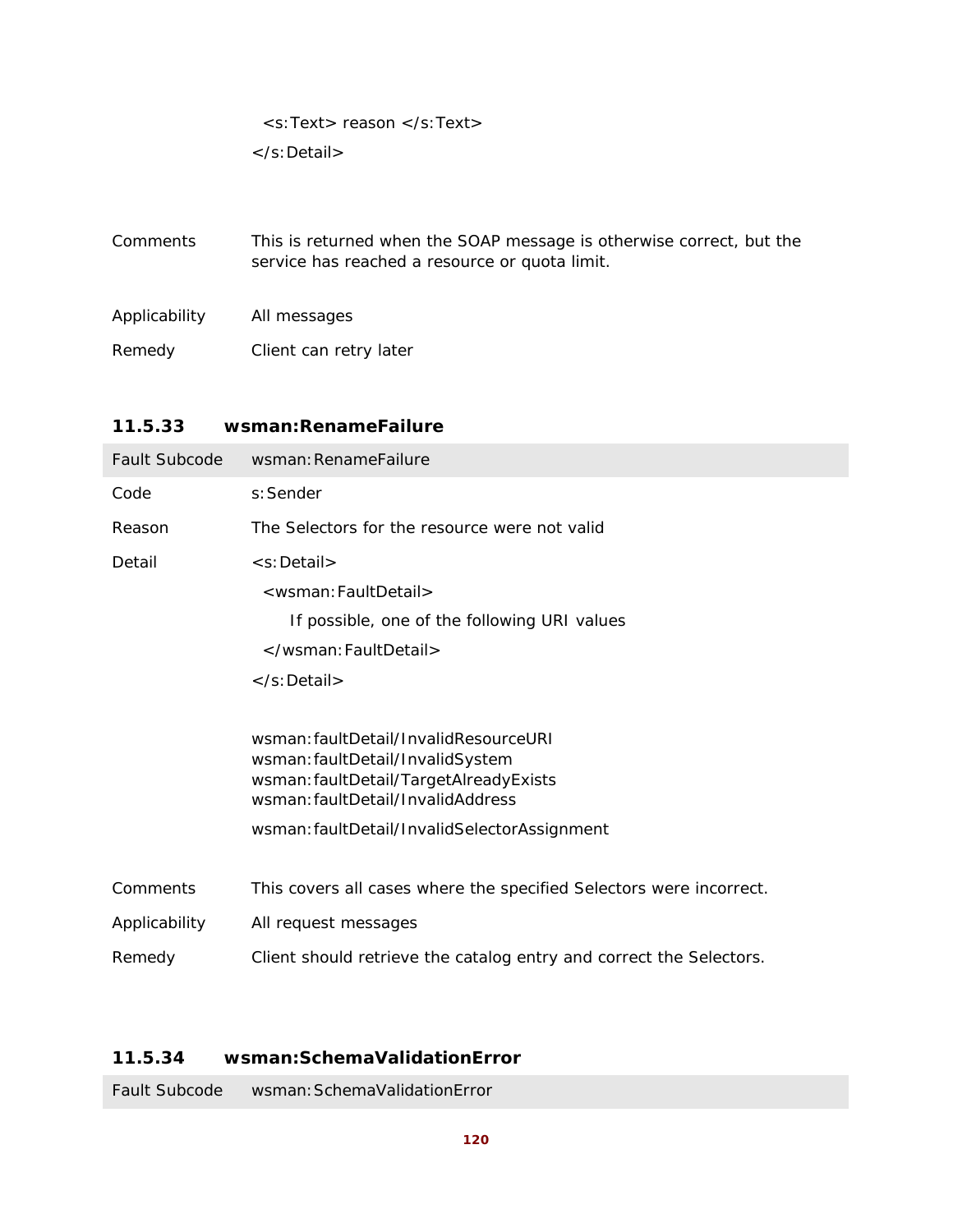| Code          | s: Sender                                                                                                                                                                                                                                                                                                                                                                                                           |
|---------------|---------------------------------------------------------------------------------------------------------------------------------------------------------------------------------------------------------------------------------------------------------------------------------------------------------------------------------------------------------------------------------------------------------------------|
| Reason        | The supplied SOAP violates the corresponding XML Schema definition.                                                                                                                                                                                                                                                                                                                                                 |
| Detail        | <s:detail><br/><math>&lt;</math>s:Text<math>&gt;</math><br/>Service-specific error messages as to the schema violation.<br/><math>\langle</math>s:Text<math>\rangle</math><br/><math>\langle</math>s:Detail<math>\rangle</math></s:detail>                                                                                                                                                                          |
| Comments      | Used for any XML parsing failure or schema violations.<br>Note that full validation of the SOAP against schemas is not expected in<br>real-time, but processors may in fact notice schema violations, such as<br>type mismatches. In all of these cases, this fault applies.<br>In debugging modes where validation is in fact occurring, this should be<br>returned for all errors noted by the validating parser. |
| Applicability | All messages                                                                                                                                                                                                                                                                                                                                                                                                        |
| Remedy        | Client corrects the message                                                                                                                                                                                                                                                                                                                                                                                         |

# **11.5.35 wsen:TimedOut**

| <b>Fault Subcode</b> | wsen: TimedOut                                                                                                           |
|----------------------|--------------------------------------------------------------------------------------------------------------------------|
| Code                 | s: Receiver                                                                                                              |
| Reason               | The enumerator has timed out and is no longer valid.                                                                     |
| Detail               | none                                                                                                                     |
| Comments             | This should not be used in WS-Management due to overlap with the<br>wsman: TimedOut which covers all the other messages. |
| Applicability        | wsen: Pull                                                                                                               |
| Remedy               | The client can retry the wsen: Pull.                                                                                     |

## **11.5.36 wsman:TimedOut**

Fault Subcode wsman:TimedOut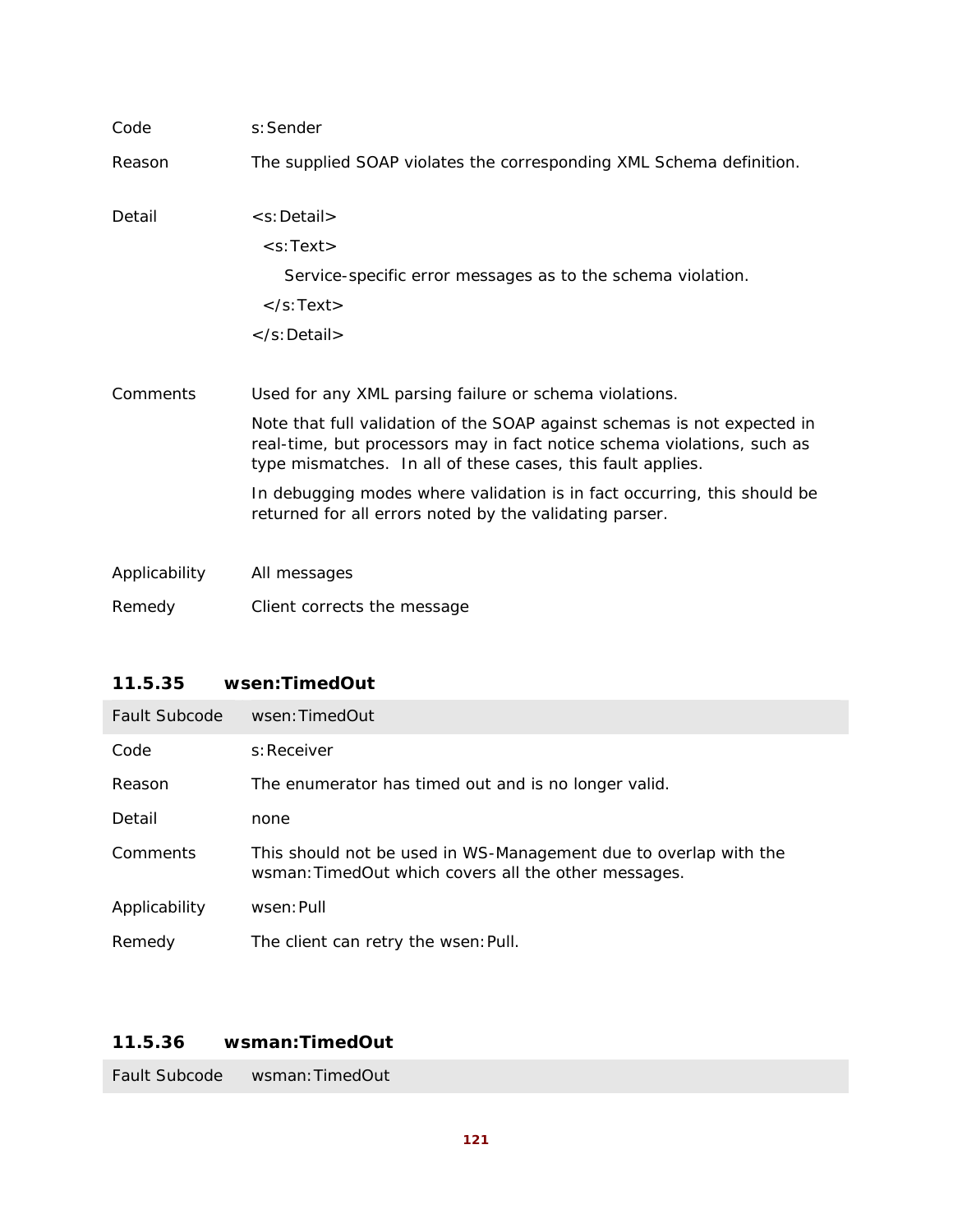| Code          | s: Receiver                                                                                                                                                                                                                                                    |
|---------------|----------------------------------------------------------------------------------------------------------------------------------------------------------------------------------------------------------------------------------------------------------------|
| Reason        | The operation has timed out                                                                                                                                                                                                                                    |
| Detail        | none                                                                                                                                                                                                                                                           |
| Comments      | The operation could not be completed within the wsman: Operation Timeout<br>value or else an internal override timeout was reached by the service<br>while trying to process the request.                                                                      |
|               | This is also returned in all enumerations when there is no content<br>available for the current wsen: Pull request. Clients may simply retry the<br>wsen: Pull again until a different fault is returned.                                                      |
| Applicability | All requests                                                                                                                                                                                                                                                   |
| Remedy        | Client may retry the operation.                                                                                                                                                                                                                                |
|               | If the operation was a write (delete, create, execute), the client should<br>consult the system operation log before blindly attempting a retry, or<br>attempt a wxf: Get or other read operation to try and discover the result of<br>the previous operation. |
|               |                                                                                                                                                                                                                                                                |

### **11.5.37 wse:UnableToRenew**

| <b>Fault Subcode</b> | wse: UnableToRenew                                                                                 |
|----------------------|----------------------------------------------------------------------------------------------------|
| Code                 | s: Sender                                                                                          |
| Reason               | The subscription could not be renewed                                                              |
| Detail               | $\leq$ s: Detail $>$                                                                               |
|                      | $<$ s:Text $>$                                                                                     |
|                      | Optional service-specific error messages as to why the Renew failed                                |
|                      | $\langle$ s:Text $\rangle$                                                                         |
|                      |                                                                                                    |
| Comments             | This is returned in all cases where the subscription cannot be renewed,<br>but is otherwise valid. |
| Applicability        | wse: Renew                                                                                         |
| Remedy               | Client must issue a new subscription.                                                              |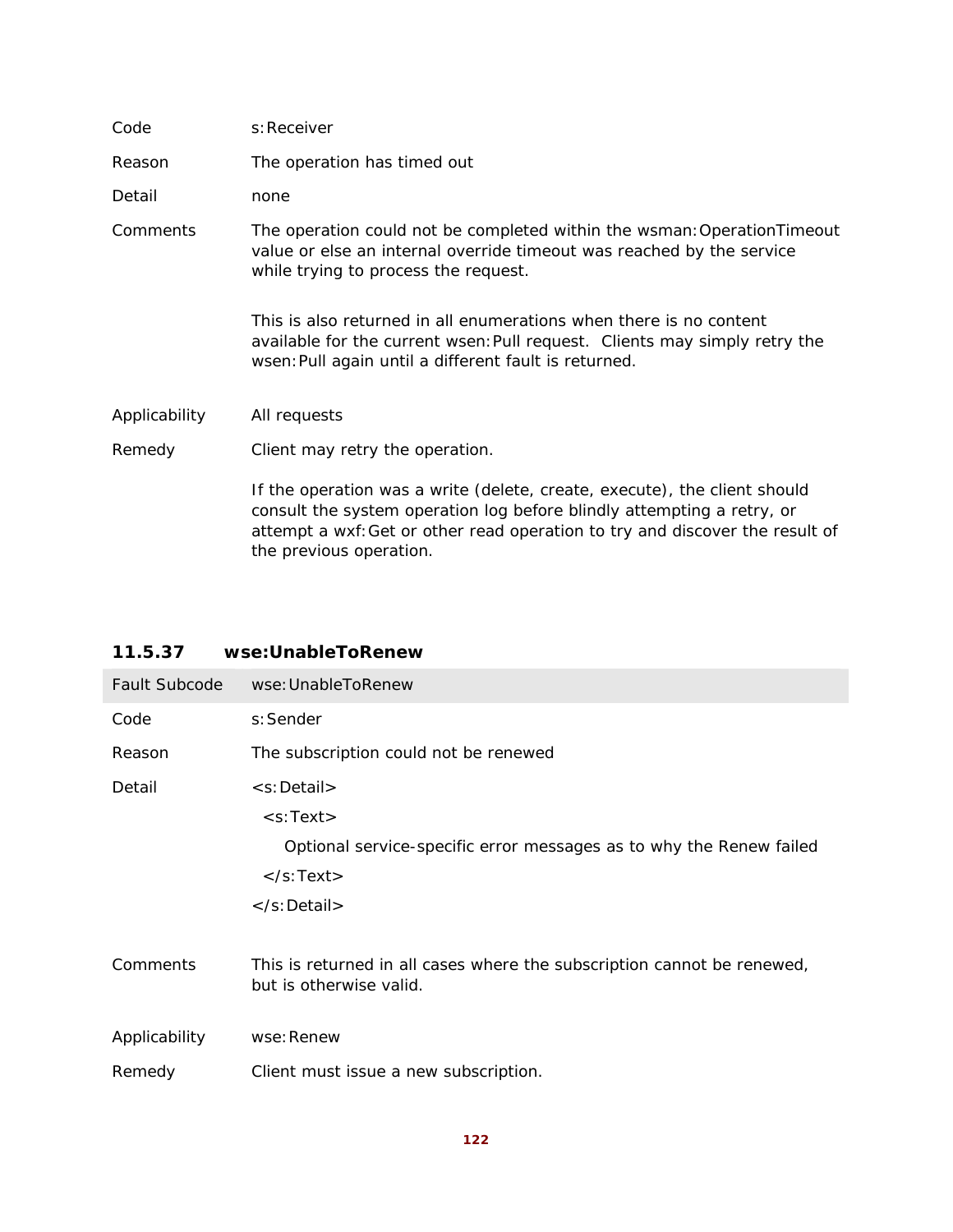| <b>Fault Subcode</b> | wse: UnsupportedExpirationType                                                                                                                                                     |
|----------------------|------------------------------------------------------------------------------------------------------------------------------------------------------------------------------------|
| Code                 | s: Sender                                                                                                                                                                          |
| Reason               | The specified expiration type is not supported                                                                                                                                     |
| Detail               | none                                                                                                                                                                               |
| Comments             | A specific time for expiration is not supported (as opposed to duration).<br>This fault should not be used if the value itself is incorrect, only if the type<br>is not supported. |
| Applicability        | wse: Subscribe                                                                                                                                                                     |
| Remedy               | Client corrects the expiration to use a duration.                                                                                                                                  |

# **11.5.38 wse:UnsupportedExpirationType**

# **11.5.39 wsen:UnsupportedExpirationType**

| <b>Fault Subcode</b> | wsen: UnsupportedExpirationType                                                                                                                                                                                                                                                          |
|----------------------|------------------------------------------------------------------------------------------------------------------------------------------------------------------------------------------------------------------------------------------------------------------------------------------|
| Code                 | s: Sender                                                                                                                                                                                                                                                                                |
| Reason               | The specified expiration type is not supported                                                                                                                                                                                                                                           |
| Detail               | none                                                                                                                                                                                                                                                                                     |
| Comments             | The specified expiration type is not supported. For example, a specific<br>time based expiration type may not be supported (as opposed to a<br>duration based expiration type).<br>This fault should not be used if the value itself is incorrect, only if the type<br>is not supported. |
| Applicability        | wsen: Enumerate                                                                                                                                                                                                                                                                          |
| Remedy               | Client corrects the expiration time or omits it and retries.                                                                                                                                                                                                                             |

# **11.5.40 wsman:UnsupportedFeature**

| Fault Subcode | wsman: UnsupportedFeature |
|---------------|---------------------------|
| Code          | s:Sender                  |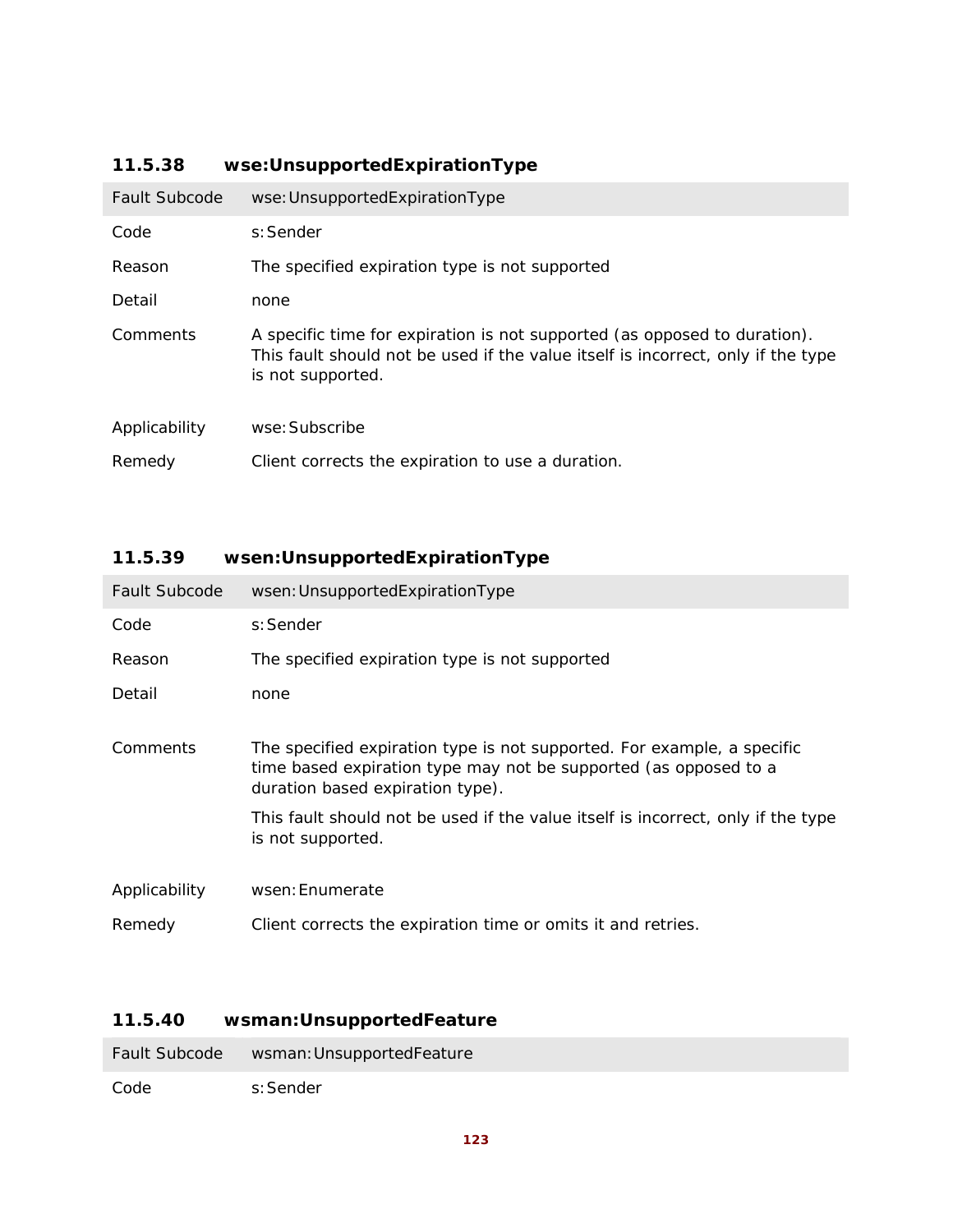Detail <s:Detail>

Reason The specified feature is not supported

 <wsman:FaultDetail> If possible, one of the following URI values </wsman:FaultDetail> </s:Detail>

One of the following:

wsman:faultDetail/AuthorizationMode

wsman:faultDetail/AddressingMode

wsman:faultDetail/Ack

wsman:faultDetail/OperationTimeout

wsman:faultDetail/Locale

wsman:faultDetail/ExpirationTime

wsman:faultDetail/FragmentLevelAccess

wsman:faultDetail/Replay

wsman:faultDetail/DeliveryRetries wsman:faultDetail/Heartbeats

wsman:faultDetail/Bookmarks

wsman:faultDetail/MaxElements

wsman:faultDetail/MaxTime

wsman:faultDetail/MaxEnvelopeSize

wsman:faultDetail/MaxEnvelopePolicy

wsman:faultDetail/FilteringRequired

wsman:faultDetail/InsecureAddress

wsman:faultDetail/FormatMismatch

wsman:faultDetail/FormatSecurityToken

Comments Used to indicate than an unsupported feature was attempted.

Applicability any message

Remedy Client corrects or removes the unsupported feature request and retries.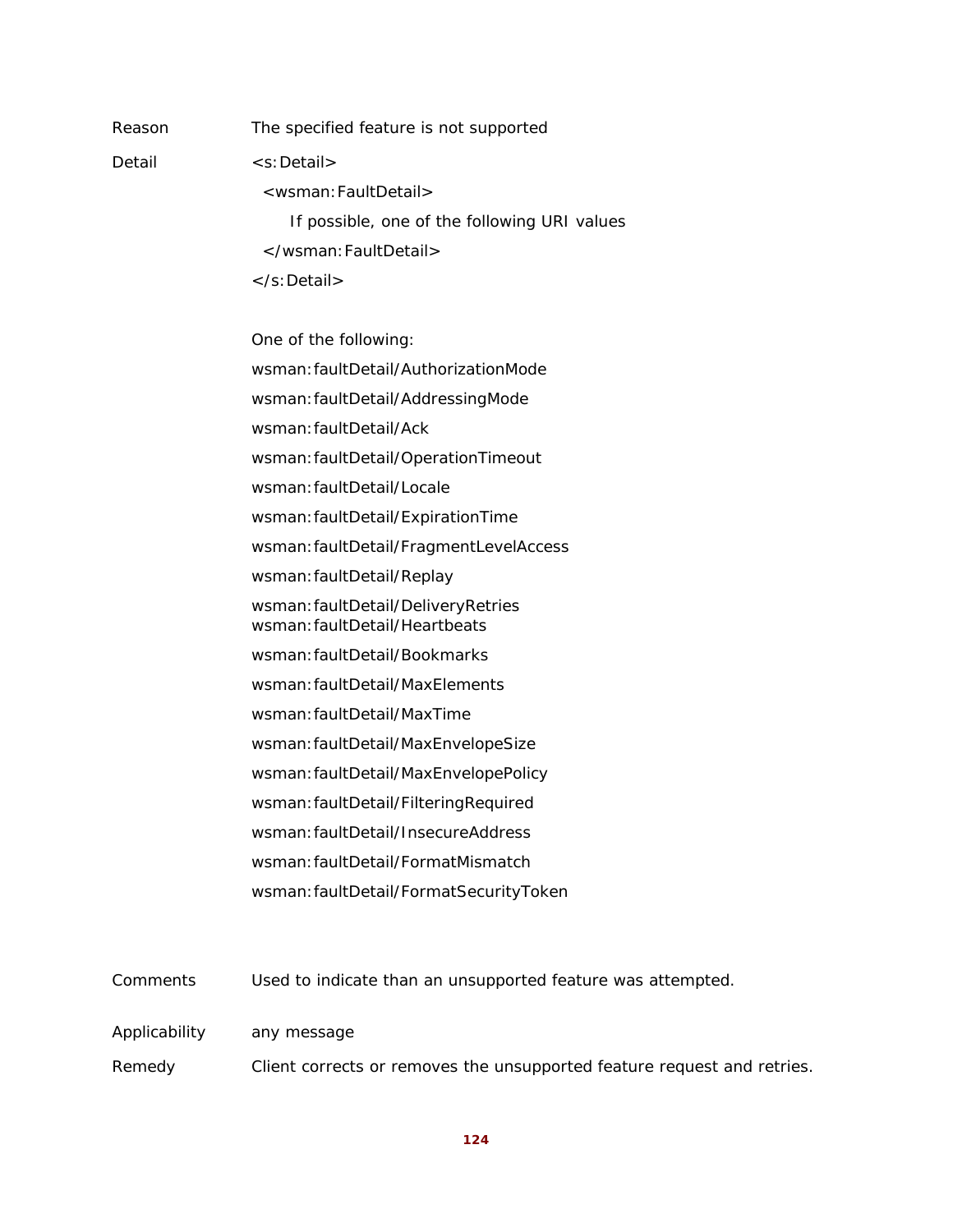# **12.0 WS-Management XSD**

A normative copy of the XML Schema [XML Schema Part 1, Part 2] for this specification may be retrieved by resolving the XML namespace URI for this specification (listed in Section 2.2 XML Namespaces).

A non-normative copy of the XML schema is listed below for convenience.

```
<xs:schema 
   targetNamespace="http://schemas.xmlsoap.org/ws/2005/02/management" 
   xmlns="http://schemas.xmlsoap.org/ws/2005/02/management" 
    xmlns:tns="http://schemas.xmlsoap.org/ws/2005/02/management" 
   xmlns:xs="http://www.w3.org/2001/XMLSchema" 
   xmlns:wsa="http://schemas.xmlsoap.org/ws/2004/08/addressing" 
   xmlns:s="http://www.w3.org/2003/05/soap-envelope" 
   elementFormDefault="qualified" 
   > 
   <xs:complexType name="SystemType"> 
       <xs:sequence> 
           <xs:element name="System" type="tns:SystemType" minOccurs="0" maxOccurs="unbounded"/> 
        </xs:sequence> 
        <xs:attribute name="Name" type="xs:anyURI"/> 
        <xs:anyAttribute namespace="##other" processContents="lax" /> 
   </xs:complexType> 
  <xs:element name="Replay"> 
   <xs:complexType> 
      <xs:simpleContent> 
        <xs:extension base="xs:unsignedInt"> 
          <xs:anyAttribute namespace="##other" processContents="lax" /> 
        </xs:extension> 
      </xs:simpleContent> 
    </xs:complexType> 
  </xs:element> 
  <xs:element name="AckRequested"> 
   <xs:complexType> 
     <xs:simpleContent> 
        <xs:extension base="xs:string"> 
          <xs:anyAttribute namespace="##other" processContents="lax" /> 
        </xs:extension> 
      </xs:simpleContent> 
    </xs:complexType> 
  </xs:element> 
  <xs:element name="FragmentTransfer"> 
   <xs:complexType>
```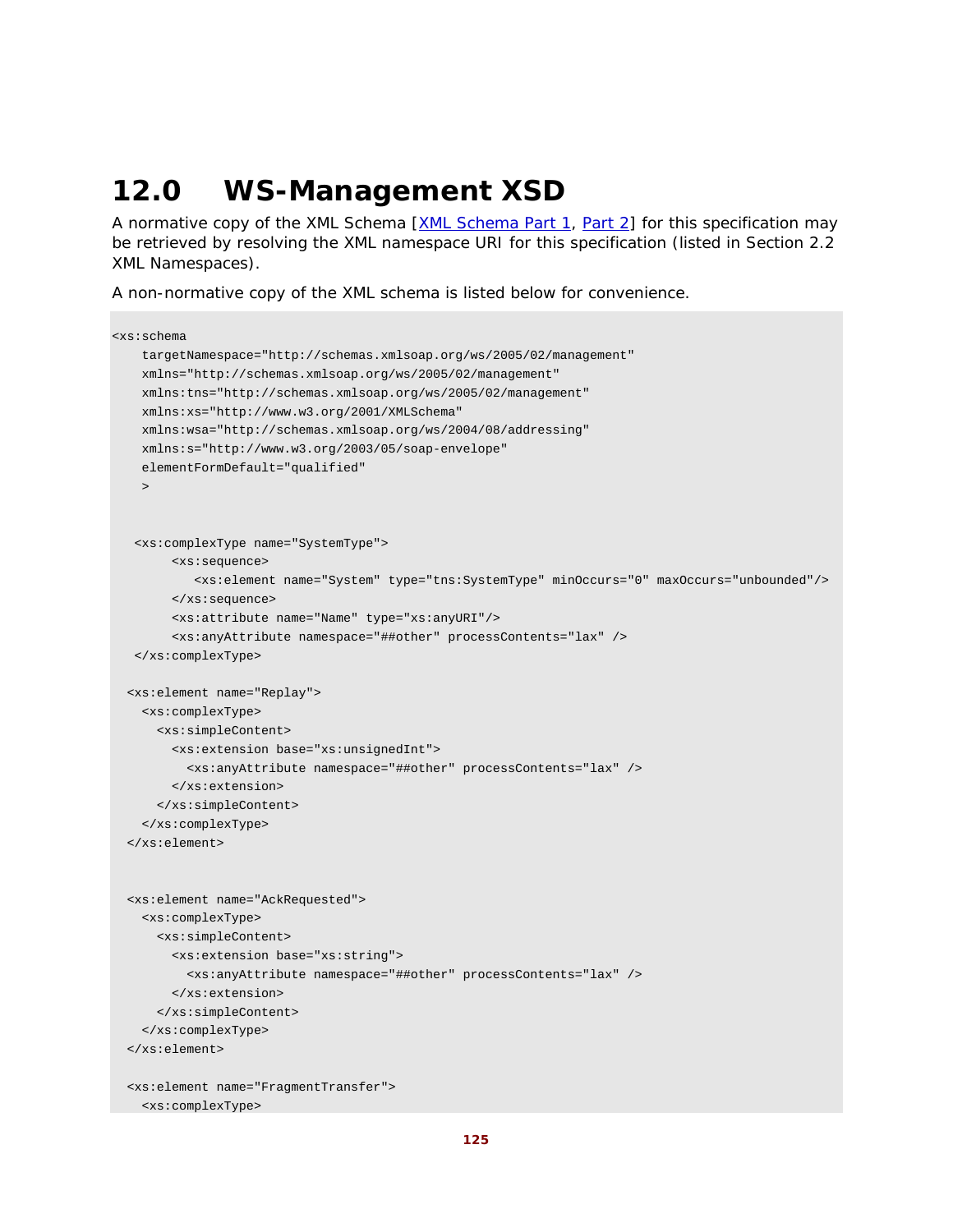```
 <xs:simpleContent> 
      <xs:extension base="xs:string"> 
        <xs:attribute name="Dialect" type="xs:anyURI" use="optional"/> 
        <xs:anyAttribute namespace="##other" processContents="lax" /> 
      </xs:extension> 
    </xs:simpleContent> 
  </xs:complexType> 
</xs:element> 
<xs:element name="MaxEnvelopeSize"> 
  <xs:complexType> 
    <xs:simpleContent> 
      <xs:extension base="xs:unsignedLong"> 
        <xs:attribute name="Policy" type="xs:string" use="optional"/> 
        <xs:anyAttribute namespace="##other" processContents="lax" /> 
      </xs:extension> 
    </xs:simpleContent> 
  </xs:complexType> 
</xs:element> 
<xs:complexType name="RenameType"> 
  <xs:sequence maxOccurs="unbounded"> 
    <xs:any namespace="##other" processContents="lax" minOccurs="0" maxOccurs="unbounded" /> 
  </xs:sequence> 
</xs:complexType> 
<xs:element name="OperationTimeout"> 
  <xs:complexType> 
    <xs:simpleContent> 
      <xs:extension base="xs:duration"> 
        <xs:anyAttribute namespace="##other" processContents="lax" /> 
      </xs:extension> 
    </xs:simpleContent> 
  </xs:complexType> 
</xs:element> 
<xs:element name="Locale"> 
  <xs:complexType> 
    <xs:simpleContent> 
     <xs:extension base="xs:string"> 
        <xs:anyAttribute namespace="##other" processContents="lax" /> 
      </xs:extension> 
    </xs:simpleContent> 
  </xs:complexType> 
</xs:element> 
 <xs:complexType name="SelectorType"> 
   <xs:complexContent mixed="true"> 
     <xs:restriction base="xs:anyType"> 
        <xs:sequence> 
    <xs:any namespace="##other" processContents="lax" minOccurs="0" maxOccurs="unbounded" /> 
        </xs:sequence> 
        <xs:attribute name="Name" type="xs:token" use="required"/>
```

```
126
```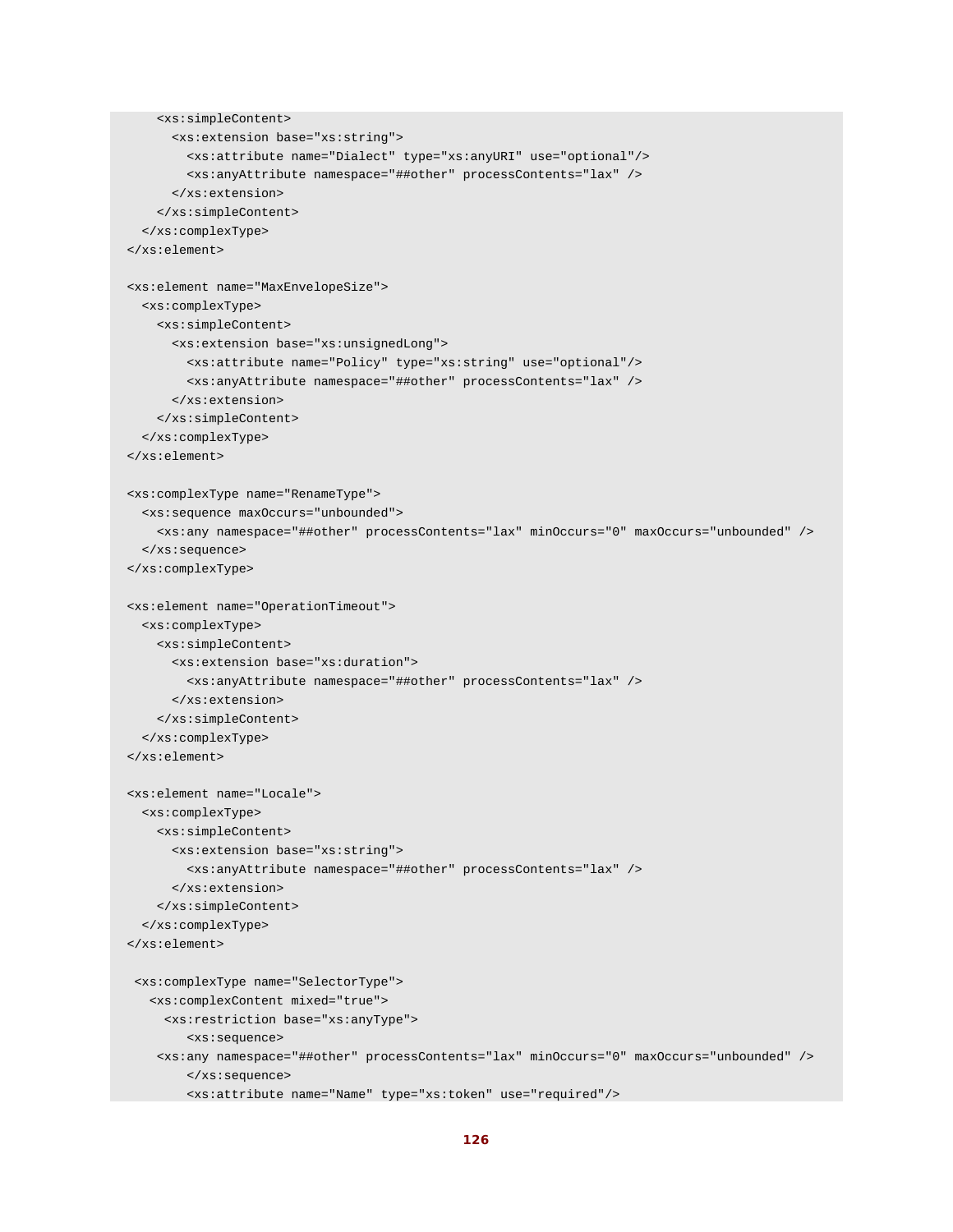```
 <xs:anyAttribute namespace="##other" processContents="lax" /> 
    </xs:restriction> 
  </xs:complexContent> 
</xs:complexType> 
 <xs:complexType name="OptionType"> 
     <xs:simpleContent> 
       <xs:extension base="xs:string"> 
         <xs:attribute name="Name" type="xs:token" use="required"/> 
       </xs:extension> 
     </xs:simpleContent> 
 </xs:complexType> 
<xs:complexType name="SelectorSetType"> 
   <xs:sequence> 
      <xs:element name="Selector" type="tns:SelectorType" 
          minOccurs="0" maxOccurs="unbounded"/> 
   </xs:sequence> 
</xs:complexType> 
<xs:complexType name="OptionSetType"> 
   <xs:sequence> 
      <xs:element name="Option" type="tns:OptionType" minOccurs="0" maxOccurs="unbounded"/> 
   </xs:sequence> 
</xs:complexType> 
<xs:complexType name="BookmarkType"> 
  <xs:complexContent mixed="true"> 
    <xs:restriction base="xs:anyType"> 
       <xs:sequence> 
      <xs:any namespace="##other" processContents="lax" minOccurs="0" maxOccurs="unbounded" /> 
       </xs:sequence> 
       <xs:anyAttribute namespace="##other" processContents="lax" /> 
    </xs:restriction> 
  </xs:complexContent> 
</xs:complexType> 
<xs:complexType name="XmlFragmentType"> 
  <xs:complexContent mixed="true"> 
    <xs:restriction base="xs:anyType"> 
      <xs:sequence> 
     <xs:any namespace="##other" processContents="skip" minOccurs="0" maxOccurs="unbounded" /> 
      </xs:sequence> 
      <xs:anyAttribute namespace="##other" processContents="skip" /> 
    </xs:restriction> 
  </xs:complexContent> 
</xs:complexType> 
<xs:element name="SelectorSet" type="tns:SelectorSetType"/> 
<xs:element name="OptionSet" type="tns:OptionSetType"/> 
<xs:element name="Rename" type="tns:RenameType"/>
```

```
127
```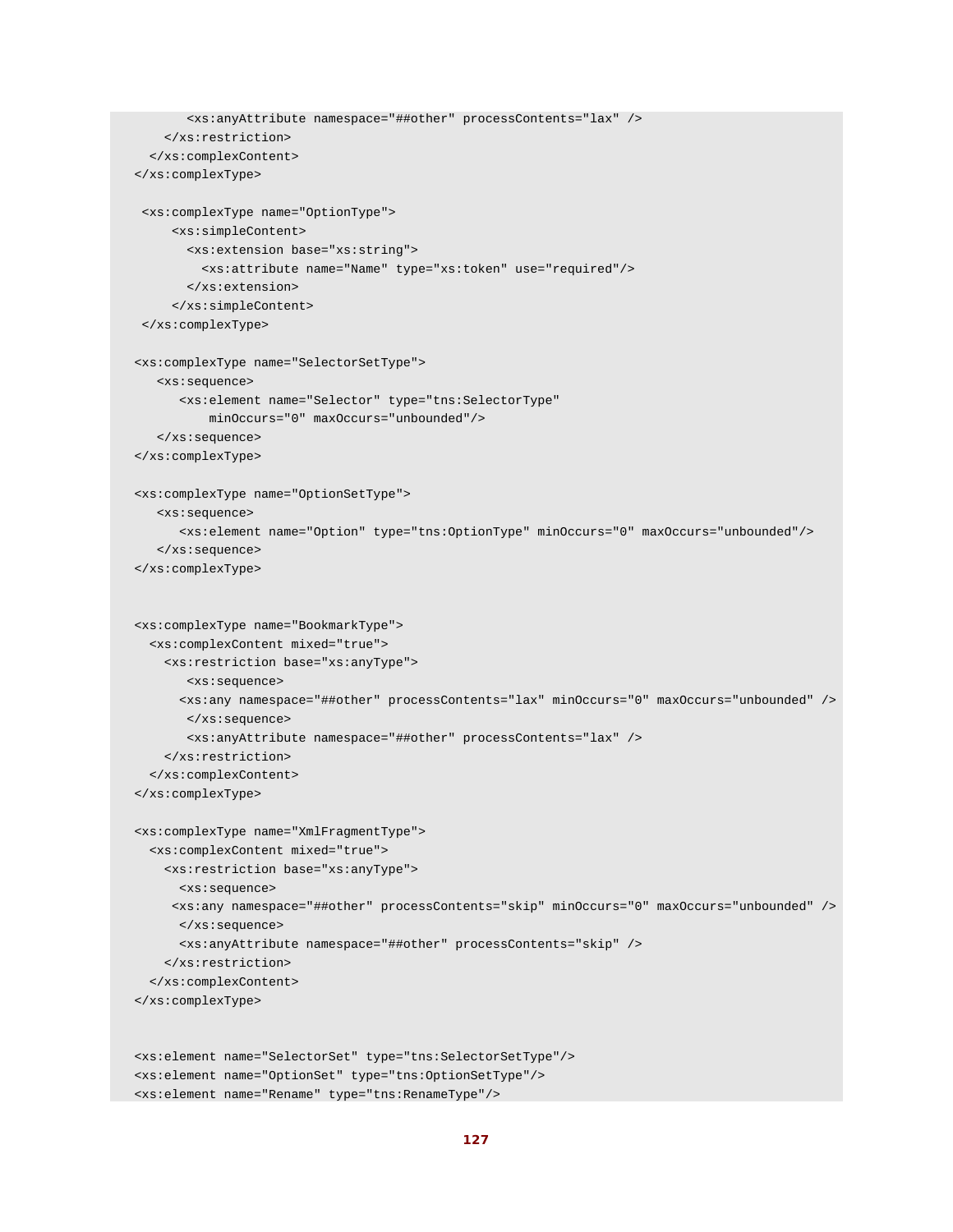```
 <xs:element name="RenamedTo" type="tns:RenameType"/> 
<xs:element name="SendBookmarks" type="xs:token"/> 
 <xs:element name="System" type="tns:SystemType"/> 
<xs:element name="Heartbeats" type="xs:duration"/> 
<xs:element name="Bookmark" type="tns:BookmarkType"/> 
<xs:element name="XmlFragment" type="tns:XmlFragmentType"/> 
<xs:element name="MaxElements" type="xs:unsignedLong"/> 
<xs:element name="MaxTime" type="xs:duration"/> 
<xs:element name="ConnectionRetry"> 
 <xs:complexType> 
   <xs:simpleContent> 
      <xs:extension base="xs:duration"> 
        <xs:attribute name="Total" type="xs:unsignedInt" use="optional"/> 
      </xs:extension> 
    </xs:simpleContent> 
 </xs:complexType> 
</xs:element> 
<xs:element name="Auth"> 
 <xs:complexType> 
   <xs:simpleContent> 
      <xs:extension base="xs:string"> 
        <xs:attribute name="Profile" type="xs:anyURI" use="optional"/> 
      </xs:extension> 
    </xs:simpleContent> 
 </xs:complexType> 
</xs:element> 
<xs:complexType name="EventType"> 
  <xs:complexContent> 
     <xs:restriction base="xs:anyType"> 
       <xs:sequence> 
     <xs:any namespace="##other" processContents="skip" minOccurs="0" maxOccurs="unbounded" /> 
       </xs:sequence> 
       <xs:attribute name="Action" type="xs:anyURI" use="required"/> 
       <xs:anyAttribute namespace="##other" processContents="skip" /> 
     </xs:restriction> 
   </xs:complexContent> 
</xs:complexType> 
<xs:complexType name="EventBlockType"> 
    <xs:sequence> 
       <xs:element name="Event" type="tns:EventType" minOccurs="0" maxOccurs="unbounded"/> 
   </xs:sequence> 
</xs:complexType> 
<xs:element name="Events" type="tns:EventBlockType"/>
```

```
</xs:schema>
```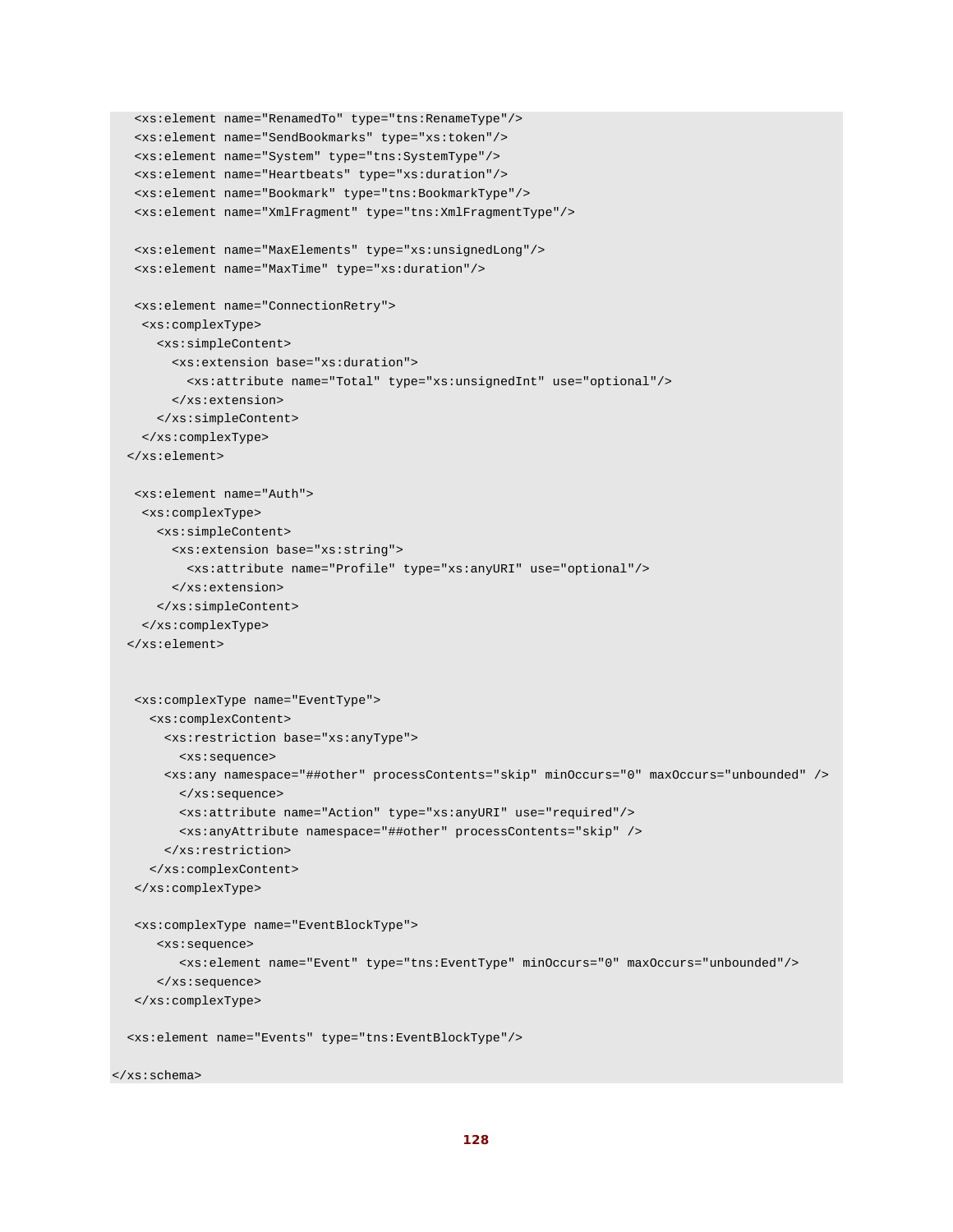# **13.0 Acknowledgements**

This specification has been developed as a result of joint work with many individuals and teams, including:

Paul C. Allen, Microsoft Don Box, Microsoft Jerry Duke, Intel David Filani, Intel Kirill Gavrylyuk, Microsoft Omri Gazitt, Microsoft Frank Gorishek, AMD Arvind Kumar, Intel Brad Lovering, Microsoft Pat Maynard, Intel Sasha Nosov, Microsoft Brian Reistad, Microsoft Tom Slaight, Intel Marvin Theimer, Microsoft Dave Tobias, AMD John Tollefsrud, Sun Anders Vinberg, Microsoft

# **14.0 References**

### **[HTTP]**

R. Fielding et al, "IETF RFC 2616: Hypertext Transfer Protocol -- HTTP/1.1," June 1999

### **[HTTPS]**

E. Rescorla, "RFC 2818: HTTP over TLS," May 2000

### **[RFC 2119]**

S. Bradner, "RFC 2119: Key words for use in RFCs to Indicate Requirement Levels," March 1997

### **[SOAP 1.2]**

M. Gudgin, et al, "SOAP Version 1.2 Part 1: Messaging Framework," June 2003.

### **[MTOM]**

M. Gudgin et al, "SOAP Message Transmission Optimization Mechanism," August 2004

### **[BP1]**

K. Ballinger et al, "WS-I Basic Profile Version 1.0a," April 2004

### **[SOAP-UDP]**

H. Combs et al, "SOAP over UDP," September 2004

### **[WS-Addressing]**

D. Box et al, "Web Services Addressing (WS-Addressing),"August 2004

### **[WS-Enumeration]**

J. Alexander et al, "Web Services Enumeration (WS-Enumeration),"September 2004